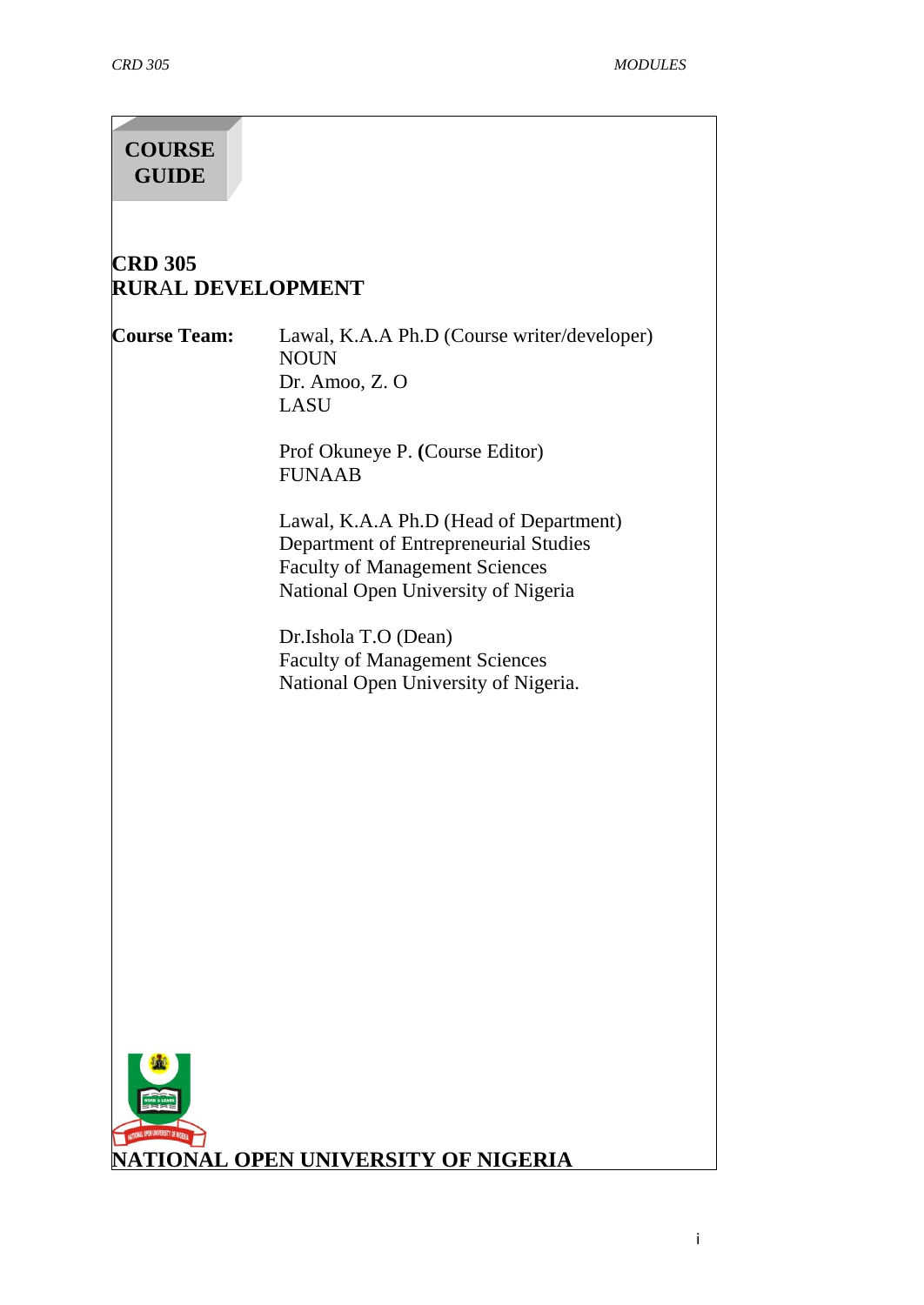National Open University of Nigeria **Headquarters** University Village Plot 91 Cadastral Zone Nnamdi Azikiwe Expressway

Lagos Office 14/16 Ahmadu Bello Way Victoria Island, Lagos

Jabi, Abuja.

e-mail: [centralinfo@noun.edu.ng](mailto:centralinfo@noun.edu.ng) URL: [www.noun.edu.ng](http://www.noun.edu.ng/)

Published by: National Open University of Nigeria

ISBN:

Printed: 2017

All Rights Reserved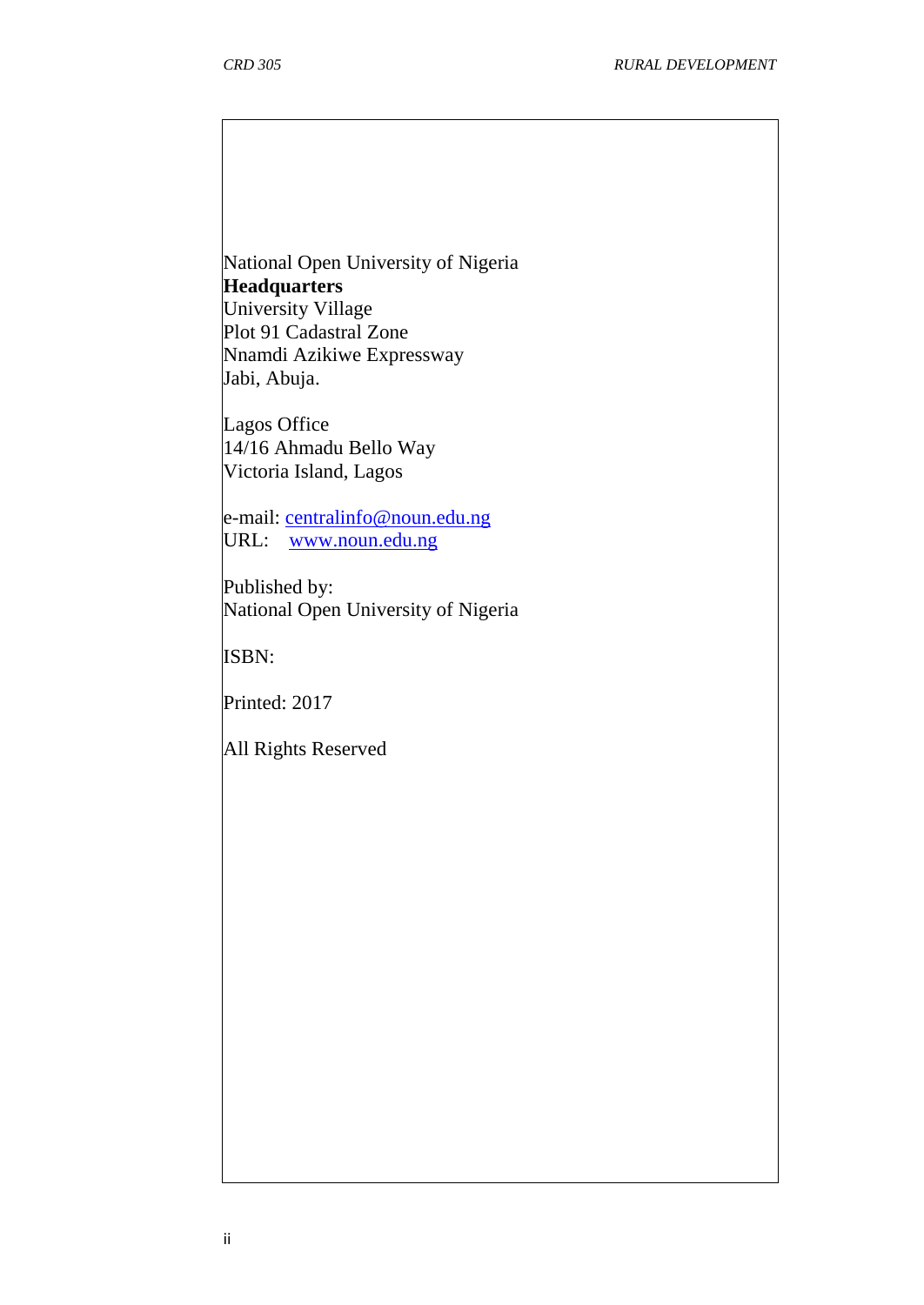# **CONTENTS PAGE**

| 1V                   |
|----------------------|
| 1V                   |
| V                    |
| V                    |
| V                    |
| vi                   |
| vii                  |
| $\cdot \cdot$<br>V11 |
| viii                 |
| 1X                   |
| $ix -$               |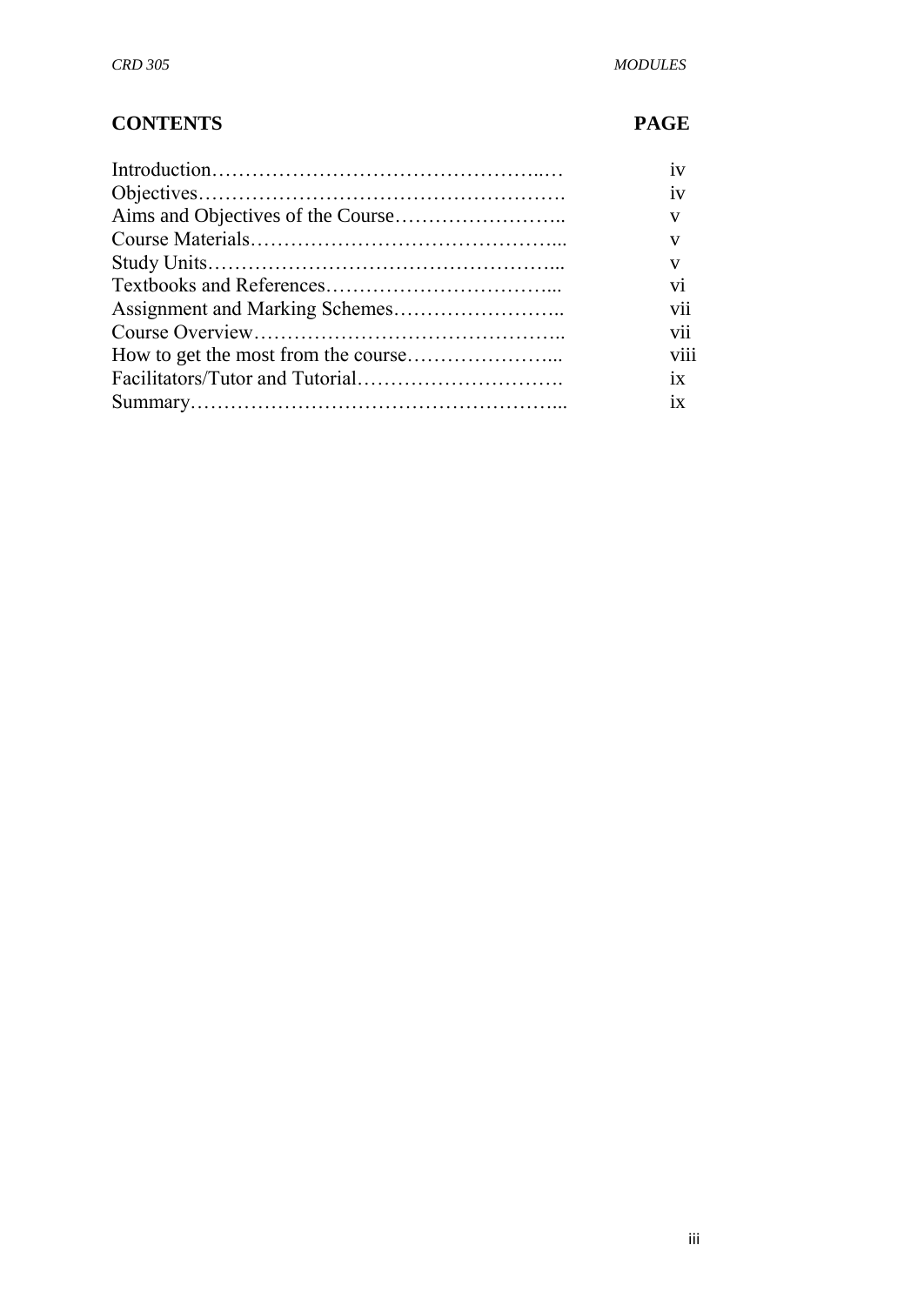#### **INTRODUCTION**

This course guide is designed to help you have an adequate understanding of the facts presented in CRD 305 entitled Rural Development. This course guide should always be handy with you at all times. Your success in the course depends largely on your constant references and understanding of the guide.

The time table scheduling your activities in CRD 305 such as studying the course, writing and submission of assignments, allocation of continuous assessment scores, final examinations and other relevant information are contained in this course guide. All have been carefully packaged to enable you achieve the aims and objectives of the course.

#### **COURSE OBJECTIVES**

At the end of this course, you should be able to:

- have an in-depth knowledge of the structure and content of rural development strategies.
- explain the meaning of rural development and its strategies.
- explain the processes involved in rural development plan, implementation and evaluation.
- discuss the methods involved in motivating society for social actions through community development.
- explain community modernization programmes of successive governments of Nigeria and the problems affecting such efforts.

#### **Introduction to the Course Guide**

You are warmly welcome to the study of CRD 305 (Rural Development). The course guide is the first material you have to thoroughly go through. This will help you to be familiar with the content of the course. Efforts are made for you to understand the meaning and intricacies of rural development and how such development occurs in any given rural area. The course is presented in simple English Language for your easy understanding so that you can apply the knowledge to contributing to rural development in Nigerian rural communities.

There are three modules for this course and each module consists of 5 units. Consequently, there are altogether 15 units that the course is comprised of. There is a logical connection among the units whereby each unit is built on the preceding one in knowledge and depth like a chain. All the units are equally relevant and none will be skipped so that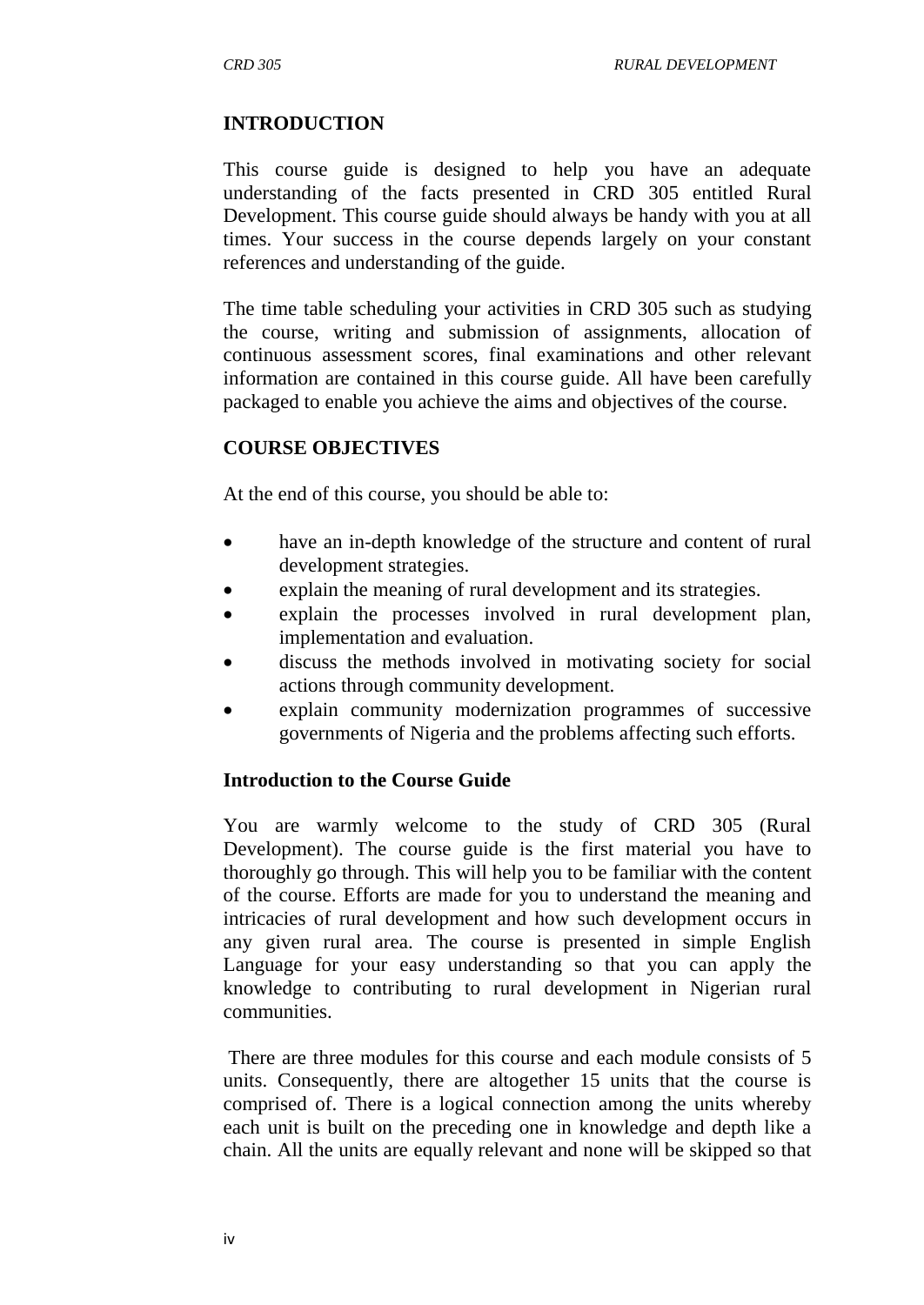there will be a logical graduation from one unit to another. This will help you in encoding and recall of the lessons in each unit.

## **AIMS AND OBJECTIVES OF THE COURSE**

The course primarily aims at equipping you with an in-depth knowledge of rural development strategies in relation to the meaning and intricacies of rural development goals, principles, planning and implementation of projects, motivational processes as well as the financing of projects in the rural areas. The specific objectives of the course are to:

- i. Explain the meaning of development.
- ii. Analyze the meaning of rural development.
- iii. Describe the goals of rural development.
- iv. Justify the necessity for rural development in Nigeria.
- v. Explain the principles of rural development.
- vi. Discuss the approaches to rural development.
- vii. Discuss planning, implementation and appraisal of rural development projects.
- viii. Identify the stages of rural development plan.
- ix. Discuss financing of rural development projects.
- x. Explain the meaning of motivation.
- xi. Analyze the theories of motivation.
- xii. Discuss the methods of motivating society for social actions through community development.
- xiii. Discuss the approaches to community modernization.
- xiv. Identify the problems of rural development in Nigeria.
- xv. Discuss various community modernization programmes of past and present governments.

#### **COURSE MATERIALS**

The course materials that will guide you to successfully complete this course are:

- i. Course Guide
- ii. Study Units
- iii. Assignment File
- iv. Relevant Textbooks

#### **STUDY UNITS**

The study units are fifteen in number contained in modules as follows: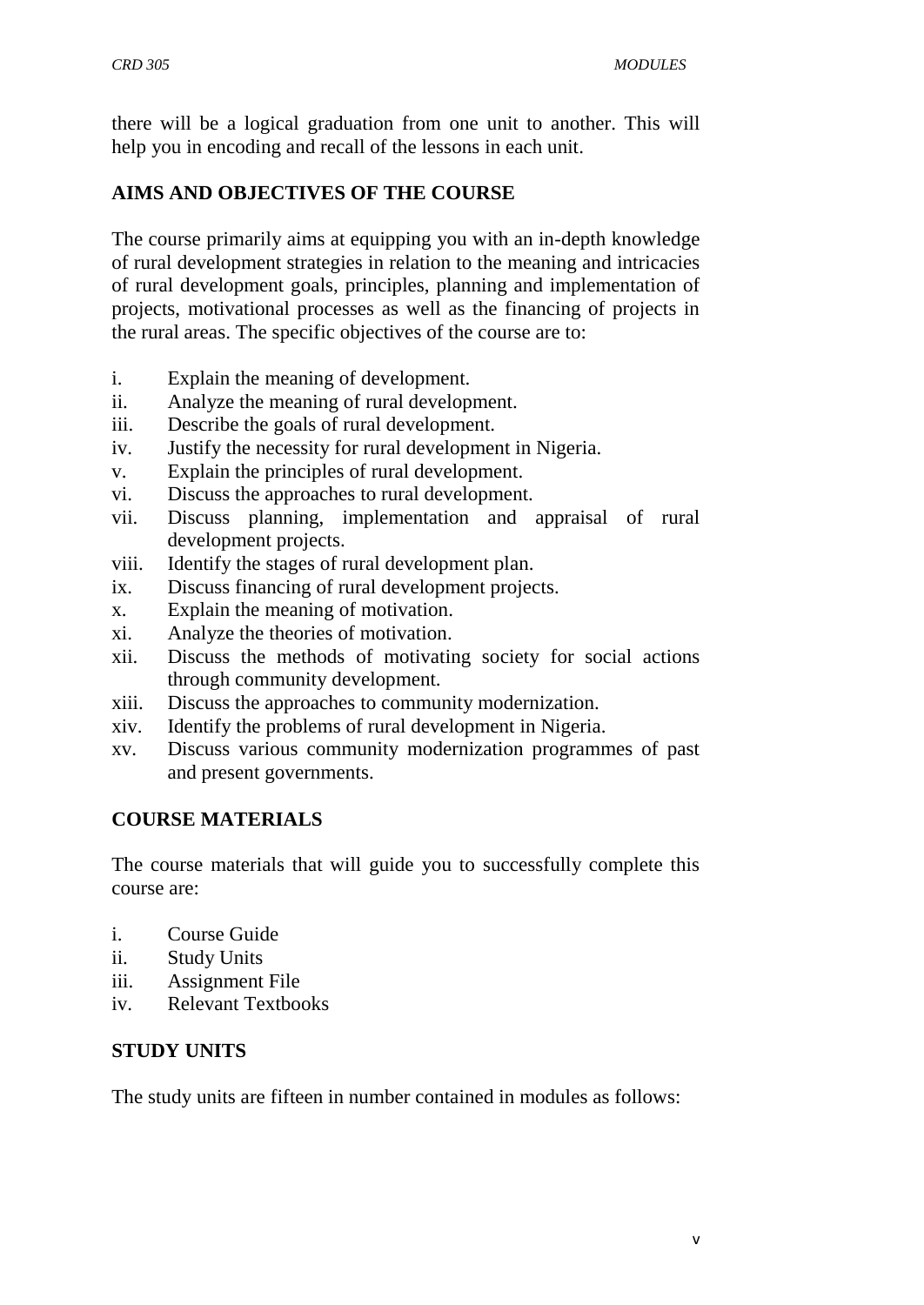## **MODULE 1**

| Unit 1 | The Concept of Rural |
|--------|----------------------|
|--------|----------------------|

- Unit 2 The Meaning of Development
- Unit 3 The Meaning of Rural Development
- Unit 4 Goals of Rural Development
- Unit 5 Objectives of Rural Development

## **MODULE 2**

- Unit 1 Principles of Rural Development
- Unit 2 Approaches to Rural Development
- Unit 3 The Necessity for Rural Development in Nigeria
- Unit 4 Planning, Implementation and Appraisal of Rural Development Projects
- Unit 5 Financing Rural Development Projects

## **MODULE 3**

- Unit 1 Some Typical Problems of Rural Areas
- Unit 2 The Problems of Rural Development in Nigeria
- Unit 3 Methods of Motivating Society for Social Actions Through Community Development
- Unit 4 Approaches to Community Modernization
- Unit 5 Various Community Modernization Programmes of Past and Present Governments

You should note that each of the units under each module has Self-Assessment Exercises and Tutor-Marked Assignment(s) (TMAs) which will be scored by the course tutor. The sources of information are provided in the references for further readings. Practice the exercises seriously and assess yourself to see if you adequately understand the content and objectives of each unit. This will prepare you for an excellent performance in the Teacher Marked Assignment(s) (TMAs) and final examinations.

## **TEXTBOOKS AND REFERENCES**

- Mukherjee, A. (2002). *Educational psychology*. Zaria, Nigeria: Asekome& Co. Publishers.
- Okonkwo, P.C. (2010). *Community and rural development strategies.Principles and practice*. Enugu: Impressium Publications.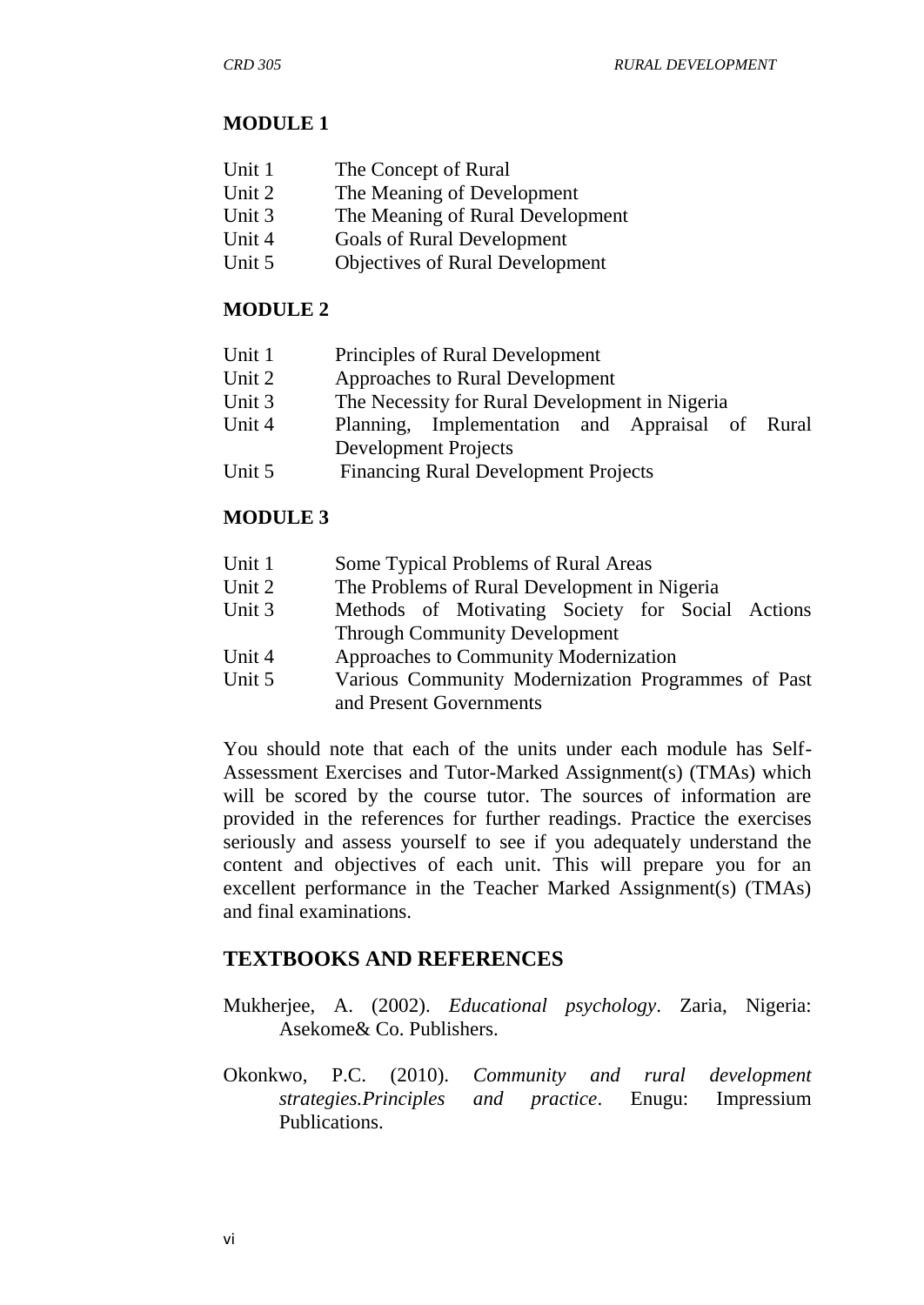- Olanrewaju, B. (2010). *Fundamentals of management and administration*. Abuja: Sanjane Management Books.
- Sian, G. & Uguagbu, D. (1980).*Educational psychology in a changing world*. London: George Allen and Unwin.

## **ASSIGNMENT AND MARKING SCHEME**

| Assignment        | <b>Marks</b>                               |
|-------------------|--------------------------------------------|
| Assignment 1-5    | Five assignments. Select the best four and |
|                   | around 12.52 each, $12.5x4 = 50\%$         |
| Final examination | 50% of the overall course marks            |
| <b>Total</b>      | 100% of course marks                       |

#### **COURSE OVERVIEW**

| Unit | <b>Title of work</b> | <b>Weeks activity</b> | Assessment |
|------|----------------------|-----------------------|------------|
|      | Course guide         |                       |            |

#### **Module 1**

| The Concept of Rural                   |              |
|----------------------------------------|--------------|
| The Meaning of Development             |              |
| The Meaning of Rural Development       | Assignment 1 |
| <b>Goals of Rural Development</b>      |              |
| <b>Objectives of Rural Development</b> | Assignment 2 |

#### **Module 2**

|                  | Principles Of Rural Development           |              |
|------------------|-------------------------------------------|--------------|
| 2.               | Approaches To Rural Development           |              |
| 3.               |                                           | Assignment 3 |
| $\overline{4}$ . | Planning, Implementation And Appraisal 2  |              |
|                  | Of Rural Development                      |              |
|                  | Projects                                  |              |
|                  | The problems of rural development in $ 2$ |              |
|                  | Nigeria                                   |              |

## **Module 3**

|    | The meaning of motivation                | $\mathcal{D}_{\mathcal{A}}$ |              |
|----|------------------------------------------|-----------------------------|--------------|
| 2. | The theories of motivation.              | $\overline{2}$              | Assignment 4 |
| 3. | Methods of motivating society for social | 2                           |              |
|    | actions through community development.   |                             |              |
| 4. | Approaches to community modernization    | $\mathfrak{2}$              |              |
|    | Various community modernization          | $\sqrt{2}$                  | Assignment 5 |
|    | programmes of past and present           |                             |              |
|    | governments.                             |                             |              |
|    | Revision                                 |                             |              |
|    | <b>Total</b>                             | 32                          |              |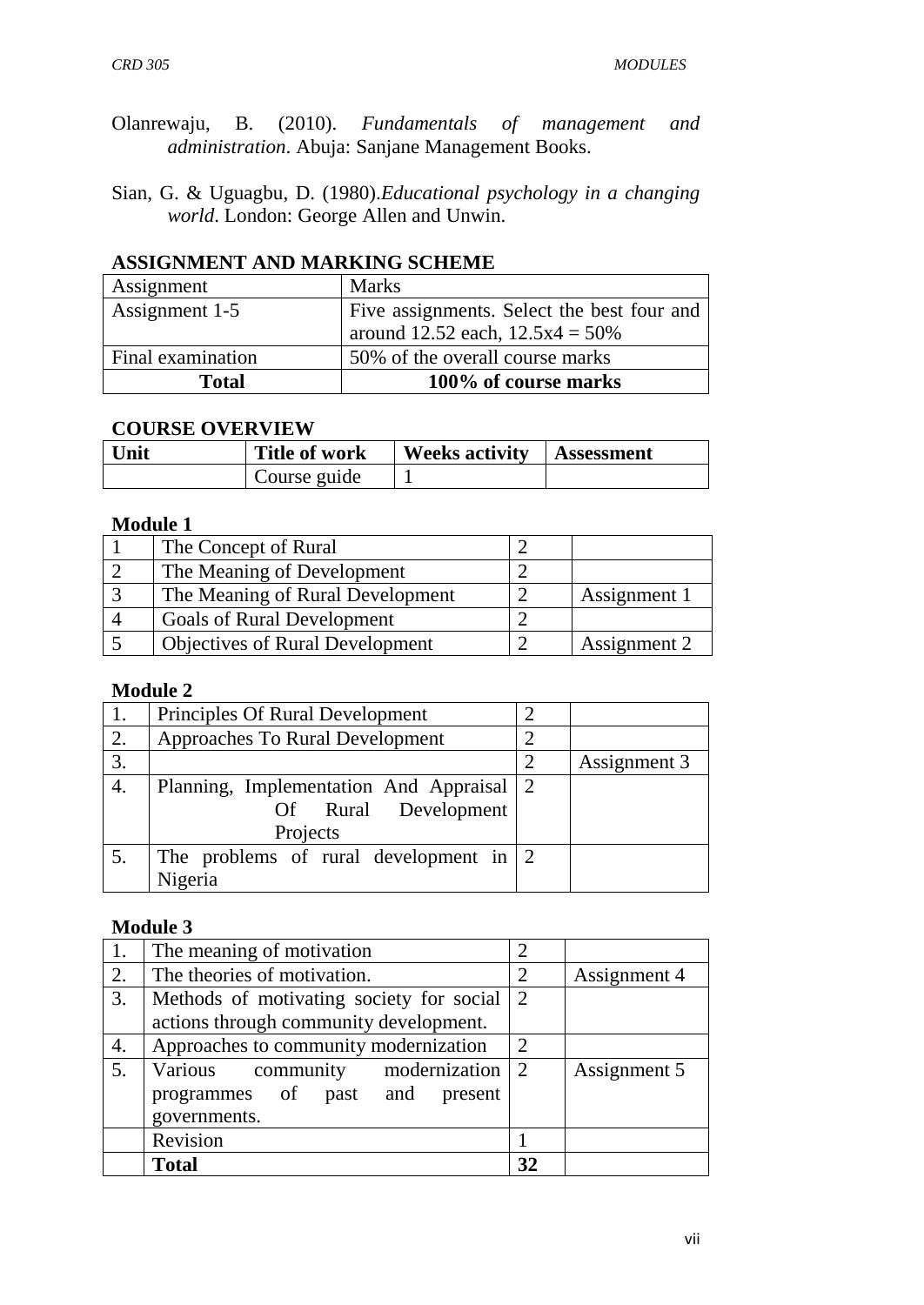The above table gives an overview of CRD 305 – the units, the numbers of weeks devoted to each unit and the assignments to be written by you.

# **HOW TO GET THE BEST FROM THIS COURSE**

In the National Open University of Nigeria (NOUN), there are no visible lecturers unlike the Conventional University. It counts on your maturity and initiatives to study the course materials. Your intrinsic motivation and serious cognitive engagement and determination are what you need to be successful. Your effort and adherence to the course requirements will determine when to complete the B.Sc Programme successfully.

Even though there are no visible lecturers, you should read the study materials as if you are listening to the lecturers, and of course you are listening to the lecturers indirectly.

All the units have the same structure namely; the introduction, the aims/objectives of the course, the course content, conclusion, Self-Assessment exercises which you should carefully practice to know your extent of acquisition of the lessons in the unit. Other items in the structure of the units include Tutor-Marked Assignments (TMAs). You should answer them as your final examination questions come from these ones. You should also curiously peer into the references and textbooks provided as this will expand the scope of your knowledge in the course.

As a strategy to go through and understand the course, the followings are suggested:

- 1. Read the Course Guide carefully.
- 2. Work out your private time table based on the most convenient time to study the materials.
- 3. Stick to your time-table. However, allow flexibility when and where necessary.
- 4. Start unit one and go through it before Unit 2 and finally unit 15. You have been told never to leap frog jump any unit.
- 5. As you work through the units, you will be instructed on what to do. You may be asked to go to a previous course you have done before for more information and/or reminder of some basic facts.
- 6. Compare the objectives of each unit with the content of your total assimilation of it. If there is a deviation, go back to the study material and reread it.
- 7. When a submitted assignment is returned to you, go through it and observe comments made. If there is doubt, contact the course tutor.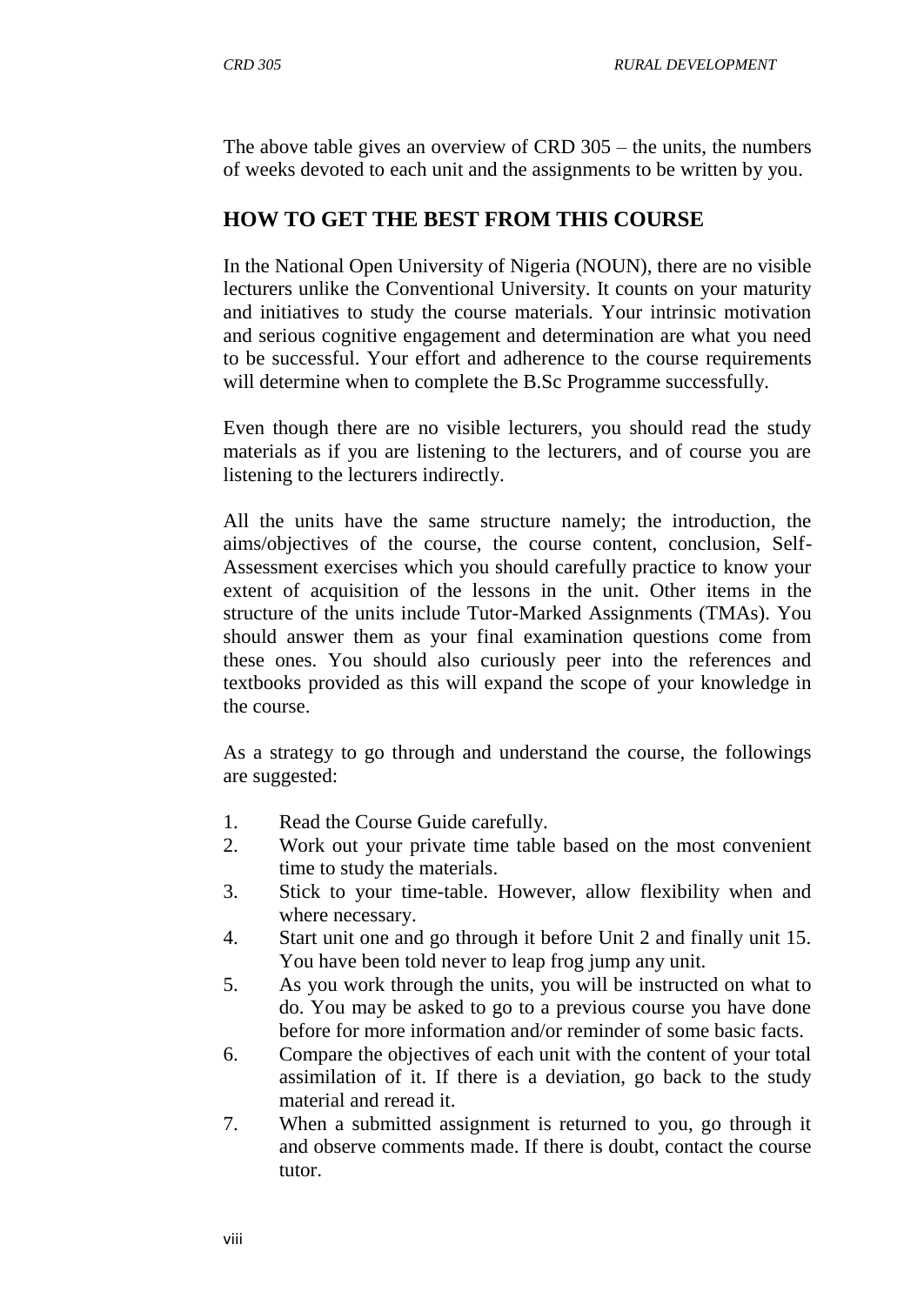8. Your completion of the last unit is an indication that you are ready for the final examination.

## **FACILITATORS/TUTOR AND TUTORIALS**

During tutorials, your tutor will grade you, comment on your assignment and monitor your progress. Try your best to attend the tutorials .This is the only way to have face to face contact with your tutor. Questions and answers are handled during this session. Do not hesitate to contact your tutor through phone or e-mail if you need help.

The course tutor will be willing to:

- i) Provide answers to your questions;
- ii) Co-ordinate discussions based on the unit;
- iii) Provide feedback on tutor marked assignments;
- iv) Get feedback from students on their understanding of the unit(s); Tutorials will take place in the study centre nearest to you. You have to arrange the time and other details with your facilitator.

## **SUMMARY**

In this Course Guide, you have been provided with ample information designed to make your study of Course CRD 305 successful. You need to assimilate and have these pieces of information at the back of your mind.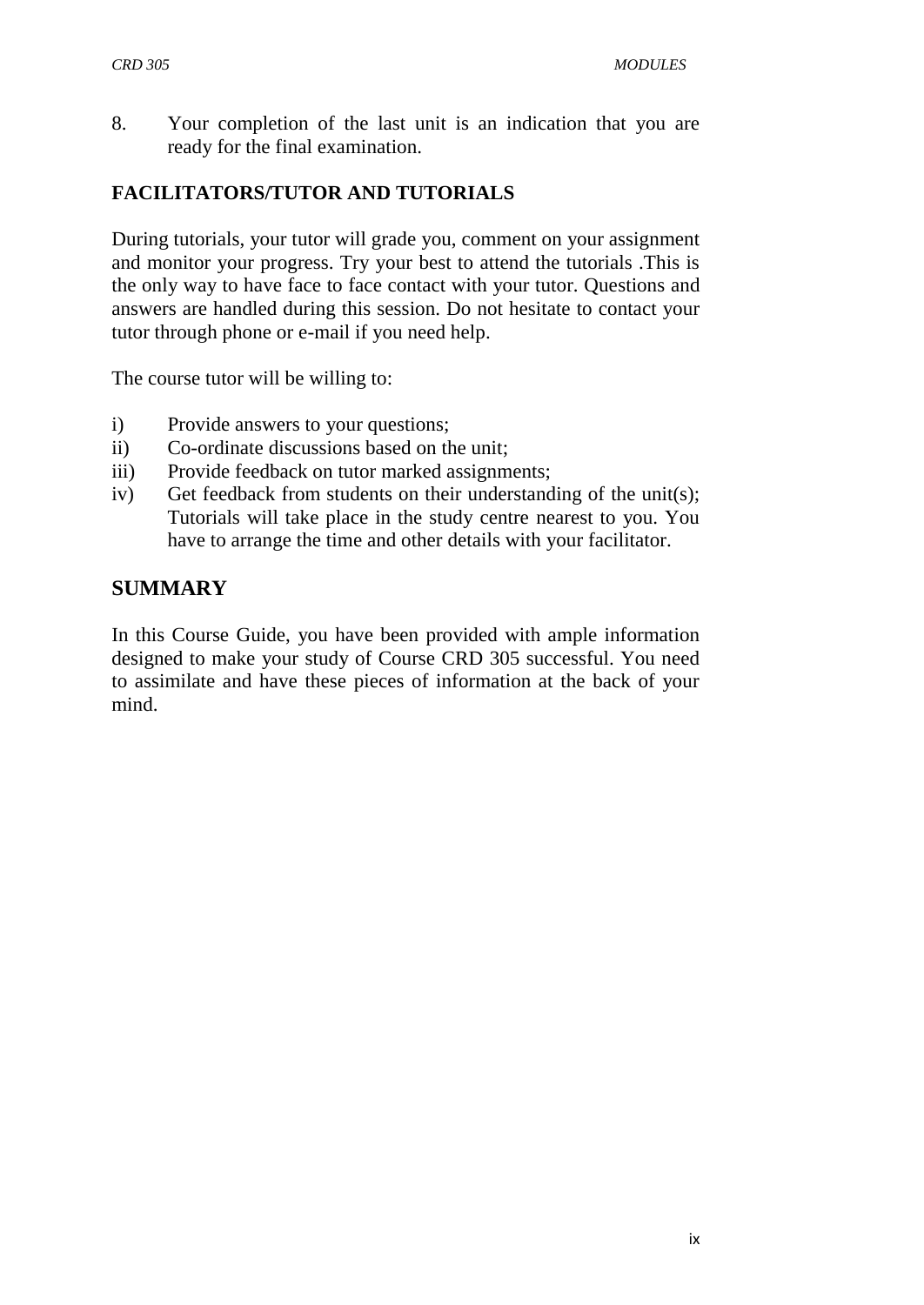| <b>CONTENTS</b> |                                                   | <b>PAGE</b>  |
|-----------------|---------------------------------------------------|--------------|
|                 |                                                   | 1            |
| Unit 1          |                                                   | $\mathbf{1}$ |
| Unit 2          |                                                   | 14           |
| Unit 3          | The Meaning of Rural Development                  | 18           |
| Unit 4          |                                                   | 22           |
| Unit 5          | Objectives of Rural Development                   | 25           |
|                 |                                                   | 28           |
| Unit 1          |                                                   | 28           |
| Unit 2          | Approaches to Rural Development                   | 32           |
| Unit 3          | The Necessity for Rural Development in Nigeria    | 35           |
| Unit 4          | Planning, Implementation and Appraisal of Rural   |              |
|                 |                                                   | 39           |
| Unit 5          | Financing Rural Development Projects              | 45           |
|                 |                                                   | 54           |
| Unit 1          | Some Typical Problems of Rural Areas              | 54           |
| Unit 2          | The Problems of Rural Development in Nigeria      | 57           |
| Unit 3          | Methods of Motivating Society for Social          |              |
|                 | Actions through Community Development             | 60           |
| Unit 4          | Approaches to Community Modernization             | 64           |
| Unit 5          | <b>Various Community Modernization Programmes</b> |              |
|                 |                                                   | 68           |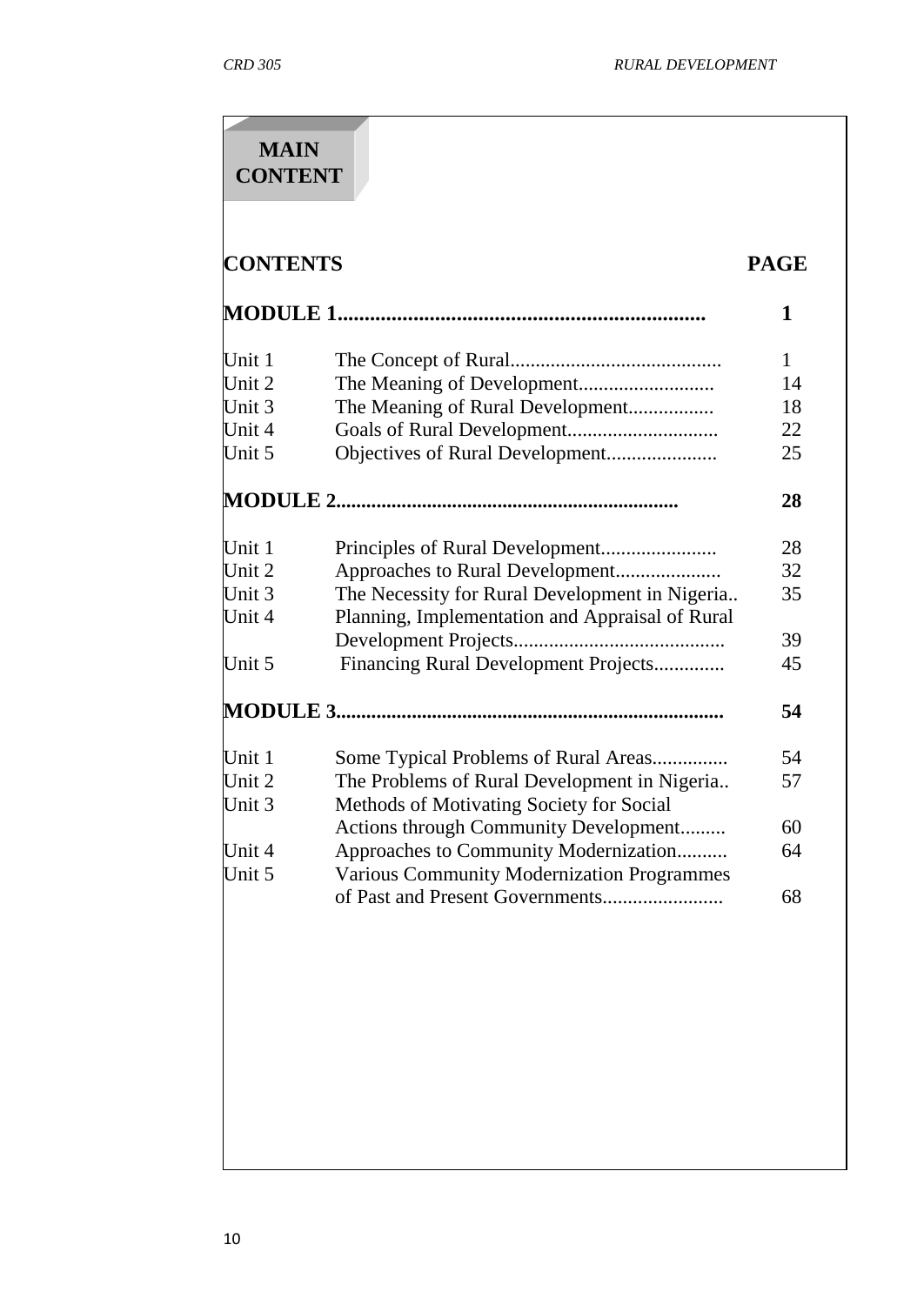## **MODULE 1**

- Unit 1 The Concept of Rural
- Unit 2 The Meaning of Development
- Unit 3 The Meaning of Rural Development
- Unit 4 Goals of Rural Development
- Unit 5 Objectives of Rural Development

# **UNIT 1 THE CONCEPT OF RURAL**

## **CONTENTS**

- 1.0 Introduction
- 2.0 Objectives
- 3.0 Main Content
	- 3.1 The Concept of Rural
	- 3.2 Three types of criteria generally define a rural society
	- 3.3 Various demographic criteria and various concepts to distinguish rural from urban.
	- 3.4 Sociological investigation of rural society may be classified into four broad categories
	- 3.5 Importance of rural society
	- 3.6 The functions of rural society.
	- 3.7 Social change in rural society
	- 3.8 Contemporary rural-urban comparisons
- 4.0 Conclusion
- 5.0 Summary
- 6.0 Tutor-Marked Assignment
- 7.0 References/Further Reading

## **1.0 INTRODUCTION**

First one has to understand that "the Rural" is a Modern concept. Ruralness did not become an issue until something different developed; for example urban or modern. Of course a plurality of rural conditions have existed through history, but it didn't become a social/cultural problem until in modern times. Ruralness can be approached from a range of perspectives and can mean many things. Also "rural" conditions and "rural" communities vary; they are different from each other.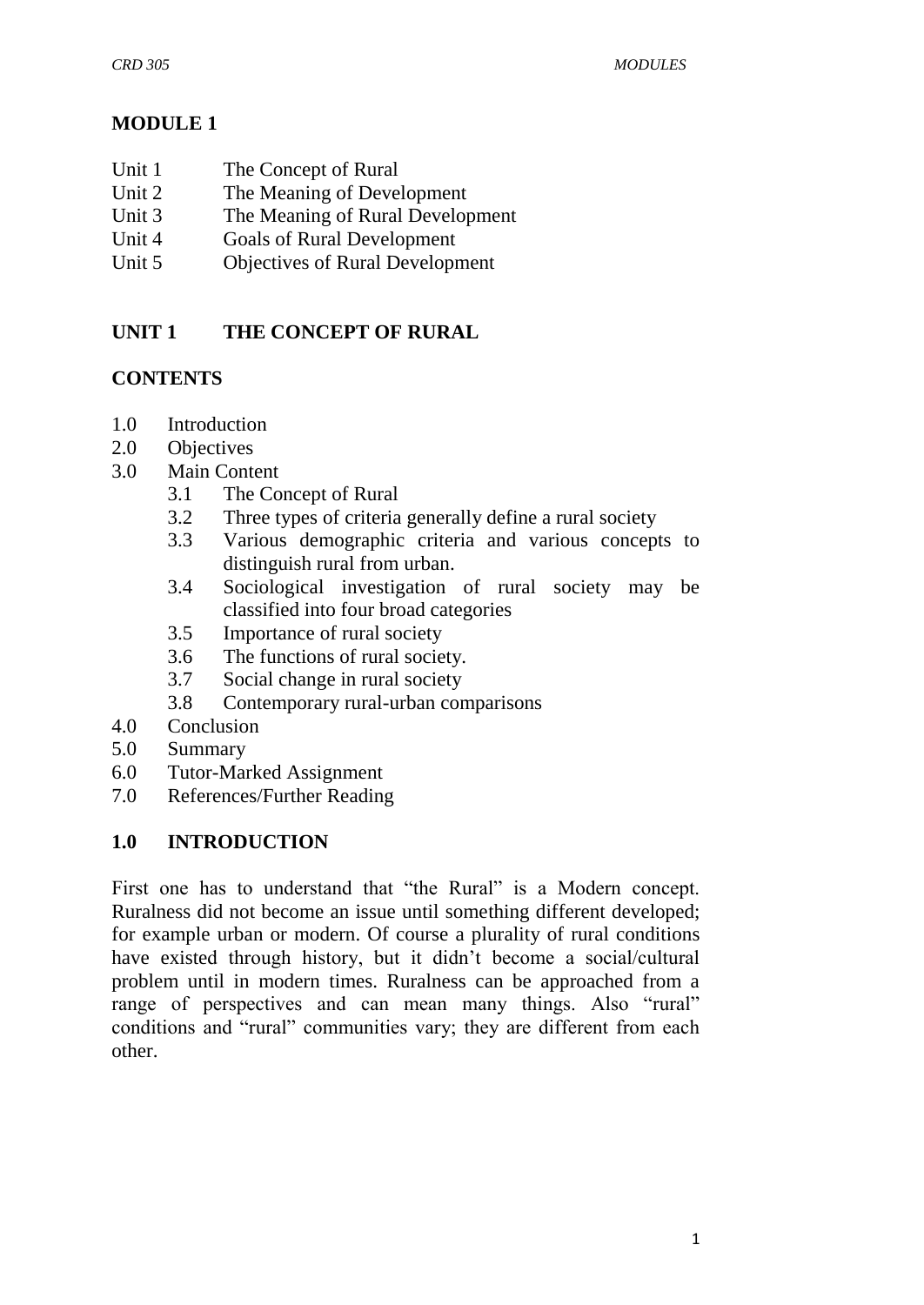## **2.0 0BJECTIVE**

At the end of study the leaner should be able to:

- the concept of rural
- three types of criteria generally define a rural society
- various demographic criteria and various concepts to distinguish rural from urban.
- sociological investigation of rural society may be classified into four broad categories
- importance of rural society
- the functions of rural society
- social change in rural society
- contemporary rural-urban comparisons

# **3.0 MAIN CONTENT**

## **3.1 The Concept of Rural**

It is crucial when discussing rural issues to avoid stereotyping. Rural thus has ambiguous meaning relative to social-historical location of the concept. Besides the geographical nuance that refers to remote or isolated location, various other perceptions can be detected; e.g. social, economic, cultural, political, demographic, etc. frequently we encounter negative connotations to the "rural" condition. It is often described as inferior to the urban; at best something fragile to be preserved protected, restored or developed. The concept "rural" is crucial if sociological analysis is to result in valid generalizations. In the past decade, increased attention has been given to considering the minimum and essential criteria of rural society. Recent research has found that some characteristics once advanced as attributes of rural society may also be found in the city; close personal primary-group relations are one example. the term "rural" refers empirically to populations living in areas of low density and to small settlements, there are wide variations in the cutting point used operationally to distinguish rural from urban. There is even less agreement on the qualitative attributes that distinguish a rural from an urban community or society. "Rural" has been defined in terms of one or more empirical attributes, as a constructed type with qualitative attributes, and by the two in combination. The methodological and theoretical problems in the definition of the concept "rural" are similar to those in the definition of "urban" and in the use of constructed types in general.

The field of rural education as opposed to urban education is difficult to define with exact precision for a number of reasons. Too often rural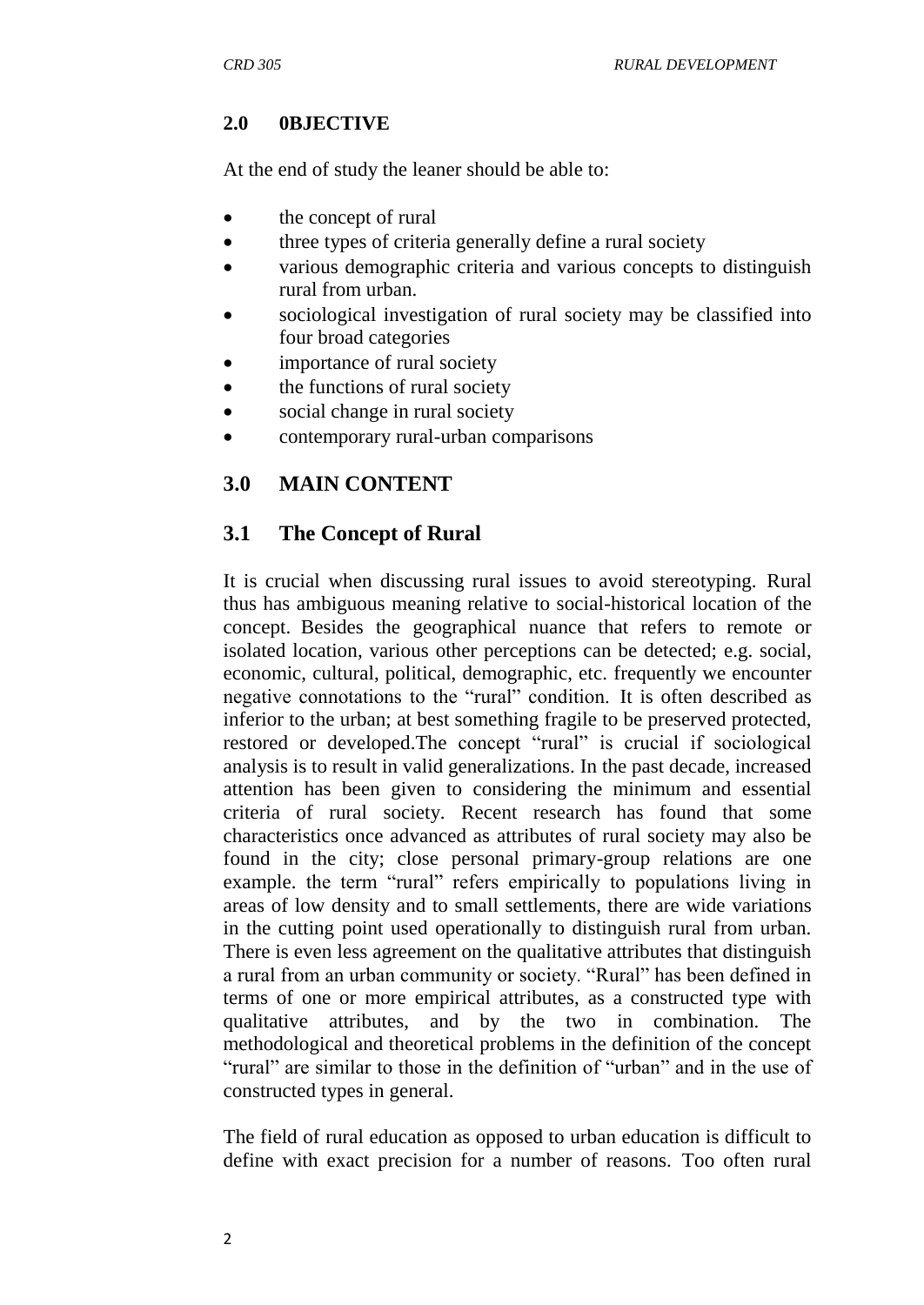issues are approached in bureaucratic way; e.g. with quantitative standards and statistics that do not capture the social characteristics and cultural essence of the communities or human condition dealt with. In this sense rural becomes like a hole. The more material we remove, the larger the hole; the more empty! As numerous people leave a region, the more "rural" it is proclaimed. Of course quantitative data can be important to perceive the rural condition, but probably more qualitative or intuitive insights into the ways of life lived in areas shed clearer light on constrains and trends in the rural condition at the end of the  $20^{\text{th}}$ century.

#### **3.2 Three types of criteria generally define a rural society**

Three types of criteria generally define a rural society: 1) The number of inhabitants, 2) the ratio of inhabitants to open land and 3) type of economic activities – agriculture, fishing, food production and exploitation of raw materials. One problem that one faces is that governments do not use the same statistical criteria for rural and urban populations. For instance, in Japan any cluster of fewer than 30.000 people is considered rural, a definition that would make almost all of the Arctic rural, except a handful of the largest towns.

#### **3.3 Various Demographic Criteria and Various Concepts to Distinguish Rural from Urban**

Nordic countries use various demographic criteria and various concepts to distinguish rural from urban.

Statistics Norway (Statistisk Sentralbyrå) differentiates between densely and sparsely populated areas. Densely populated areas are settlements with more than 200 people and less than 50 metres between the houses. Any agglomeration larger than 200 is registered as an urban settlement. In Northern Norway you find 8 urban settlements with more than 8000 people; the largest is Tromsø with 60000 people.

Another problem defining rural from urban is that the transition from urban to rural is not abrupt, but gradual (the rural-urban fringe). Consequently there are schools recruiting pupils from both urban and rural areas.

In order to develop more applicable distinction marks between urban versus rural one can for obvious reasons not apply only demographic criteria. One must consider the type of economic structures and level of technology applied in the settlement, cultural and educational structures, service functions and lifestyle. Settlements depending on natural resources and with a weak industrial structure; may be defined as rural.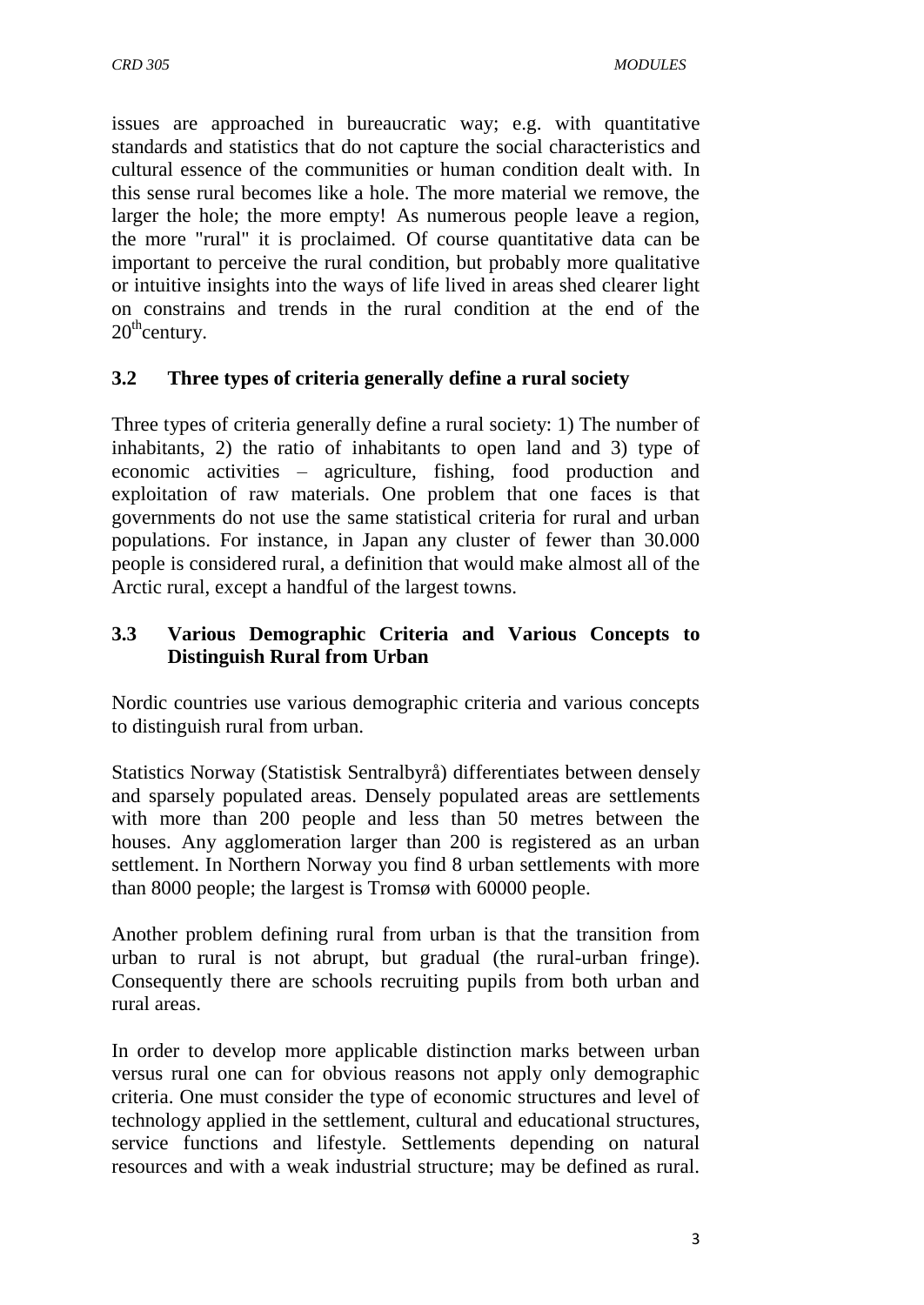Absence of industry, medical institutions and research centres are indicators of a rural settlement. And what are the educational opportunities offered within a settlement? Does it offer the opportunity of higher education; college, university college or university.

As consequence of economical and educational structures the composition and demand for labour vary between rural and urban areasyet another criteria would be to examine lifestyle. Rural societies were typified with their strong adherence to farming and fishing and marked with a high regard for intimacy and traditions. This in contrast with urban areas characterized by impersonal bureaucracy, rationalised specialization and mechanization. Leisure opportunities also differ as urban areas offer their inhabitants a range of cafes and restaurants, theatres and cinemas, galleries, exhibitions, local newspaper etc.

In need of a distinction between rural and urban, which is operational in the research field of rural education, one could consider rural societies as societies characterized by:

- 1. Relatively few people
- 2. Depending on natural resources
- 3. Limited educational opportunities after secondary school
- 4. Limited job demand and opportunities for skilled and educated labour.
- 5. Absence of urban commodities like cafes and restaurants, theatres, galleries etc.

The above criteria are helpful in order to separate distinct urban and rural societies. It is however not sufficient for societies in the ruralurban fringe. This for instance applies to societies where we have people living from traditional rural occupations and people commuting to jobs in urban areas. Another example are societies that due to centralization and urbanization processes have experienced growth, with a corresponding expansion in labour opportunities due to expansion and decentralization of some public services and institutions, which in turn has led to a strengthening of local trade and industries. Here we can talk of ongoing urbanization processes in rural societies, were we can study societies which on the one hand have strong links with a typical rural lifestyle, and at the same time enjoy the benefits and disadvantages of urbanization.

Iceland, Greenland and the northern regions of Norway, Sweden and Finland may be characterized as rural regions with urban and ruralurban enclaves.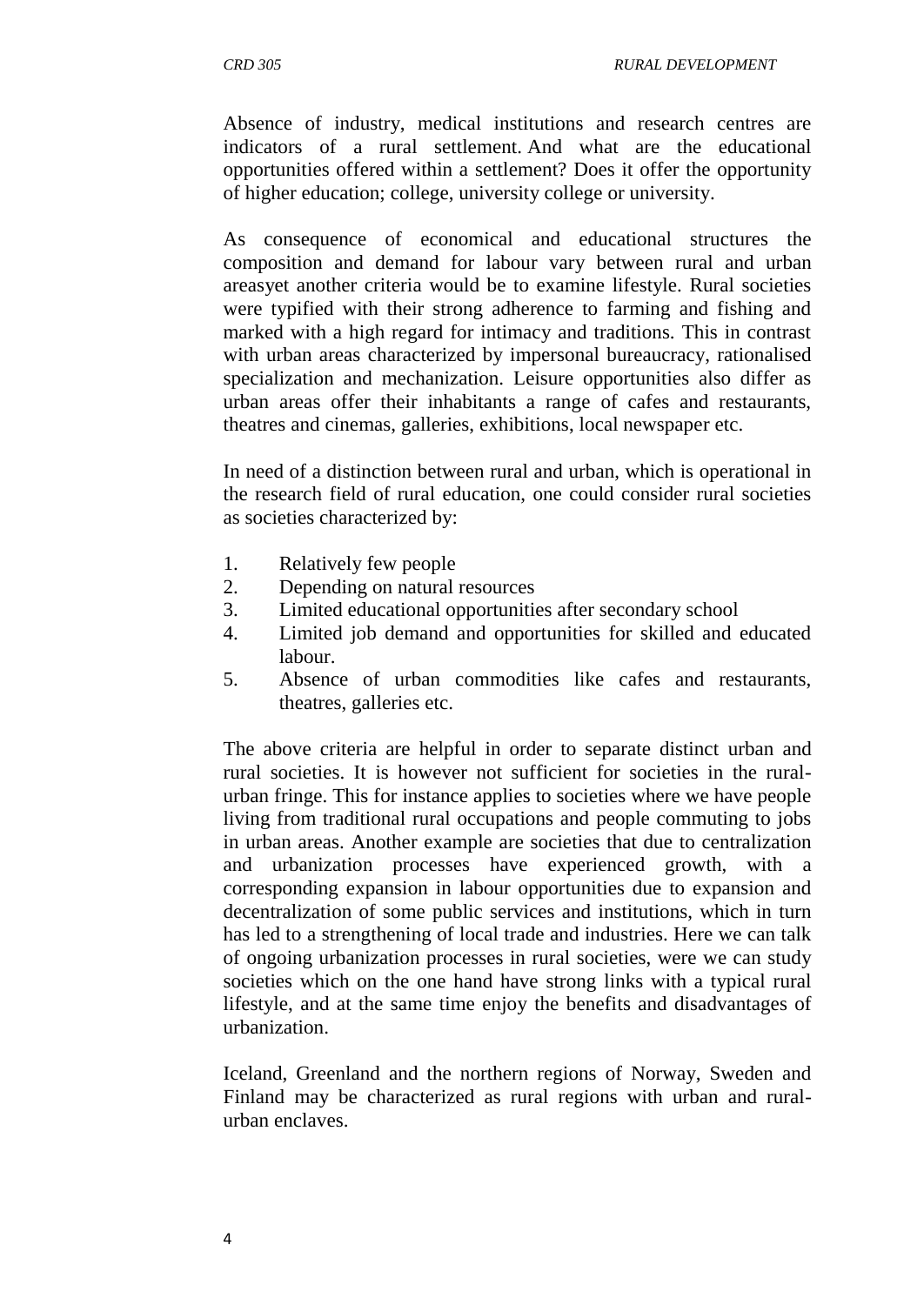The scientific study of rural society as a specialized area of sociology is a development of the twentieth century and prior to World War II had its growth principally in the United States. Since 1950 such study has developed institutional support in many countries. The central concern in the sociological study of rural society is with its social organization the social systems (or subsystems) and their interrelationships within rural society, with urban society, and within the total society. This study has been approached with ecological, cultural, and behavioral emphases. Demographic analysis has had an important place. Some areas of rural sociological analysis are closely related to the concerns of other social science disciplines; for example, settlement patterns with human geography and land tenure with agricultural economics. The adoption and diffusion of technological innovations is one of the areas to which rural sociologists have given special attention.

## **3.4 Sociological Investigation of Rural Society may be Classified into Four Broad Categories**

Sociological investigation of rural society may be classified into four broad categories: studies using rurality as the independent variable; comparative studies of rural societies; studies for which rural society is the setting within which family systems, ecological systems, cultural systems, personality systems, and other phenomena are analyzed; and studies of social change within each of the previous three categories.

A major attempt to generalize on rural-urban differences that are repeated in time and space was made by Sorokin and Zimmerman in 1929, drawing upon the comprehensive compilation of then existing knowledge and theories and research in European, Asiatic, and American scientific literature represented in *A Systematic Source Book in Rural Sociology*(Sorokin et al. 1930–1932). They hypothesized that the differentiation between rural and urban does not tend to increase perpetually but, rather, that the historical curve of the differentiation shows something similar to a parabolic curve without complete obliteration of all differences (Sorokin & Zimmerman 1929, pp. 608- 636).

No comparable comprehensive compendium of the much more numerous and more sophisticated studies completed since the 1920s is currently available. Summarizations for major substantive areas of sociological research are represented for North America by the papers given at the 1961 annual meeting of the Rural Sociological Society (Copp 1964); for the major regions of the world by the papers prepared for the First World Congress for Rural Sociology (1964); and by monographic studies, such as those on the adoption and diffusion of ideas in agriculture (Lionberger 1960; Rogers 1962).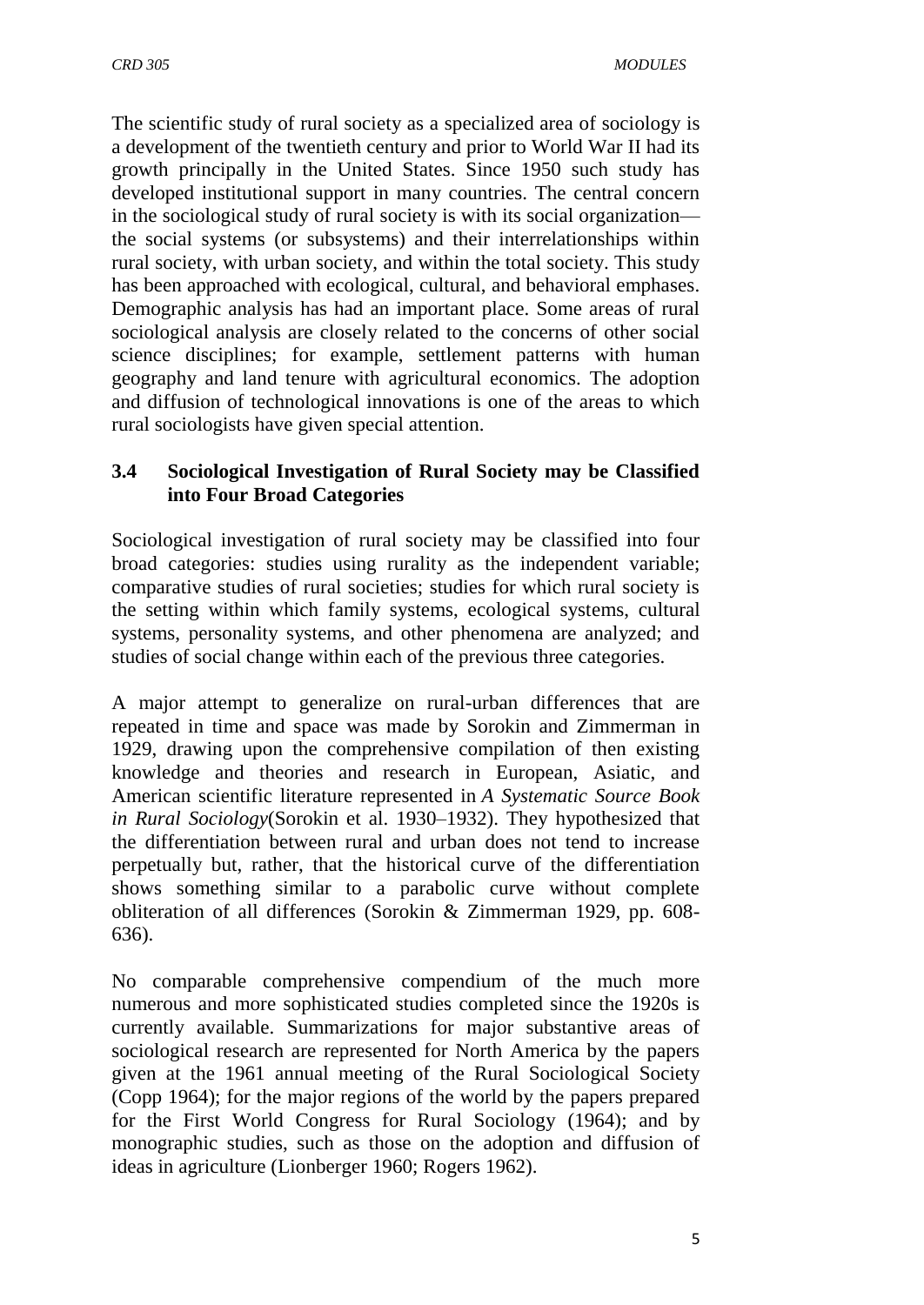## **3.5 Importance of Rural Society**

Despite the ever-accelerating rate of urban growth throughout the world, especially of large cities, since 1800, a majority of the world's population is rural and a majority of the nations of the world have predominantly rural populations. The percentage of the world's population living in localities of less than 20,000 was 97.6 in 1800, 95.7 in 1850, 90.8 in 1900, and 79.1 in 1950 (United Nations, Bureau of Social Affairs, 1957, pp. 111-143). For major world areas, the estimates of the percentage of the population living in places of less than 20,000 in 1950 were: Africa, 91; Asia, 87; Central America, 79; South America, 74; U.S.S.R., 69; Europe (excluding the U.S.S.R.), 65; North America, 58; and Oceania, 53 (Joint UN/UNESCO Seminar on Urbanization in the ECAFE Region, Bangkok, 1956, 1957, p. 98). This percentage decline in rural population has been accompanied by an increase in the number of persons living in localities under 20,000; the estimated number was 1,897.8 million in 1950, compared with 1,460.1 million in 1900. In the majority of the less-developed countries, the rural population has continued to grow in numbers, whereas in the higherincome countries the pattern has varied in recent decades.

The following illustrations use individual countries' definitions of rural and urban.

In England and Wales, which became less than half rural by 1851, the equilibrium at about 20 per cent rural maintained since 1921 is associated with some increase in the number of rural residents because the total population has grown (Saville 1957). In the United States, which became less than 50 per cent rural by 1920 and was 30 per cent rural in 1960, the rural population continued to grow in numbers until 1940 and since then has remained relatively constant, despite the reducing effects of changed statistical procedures. In Brazil, which contains one-third of all the people of the 20 Latin American countries, the percentage rural decreased from 68.8 in 1940 to 54.9 in I960; at the same time, the number of rural people increased by more than 10 million (Miro 1964). In India, although the urban population has grown at an accelerating rate, 82 per cent of the total population was rural in 1961; the rural population increased by 61 million during the preceding decade, whereas the urban population gained 16 million (Taylor et al. 1965, pp. 104-105). The concentration of rural population in lowincome countries and the importance of rural society in plans for economic and social development give added significance to understanding rural society and its interrelationships with urban society.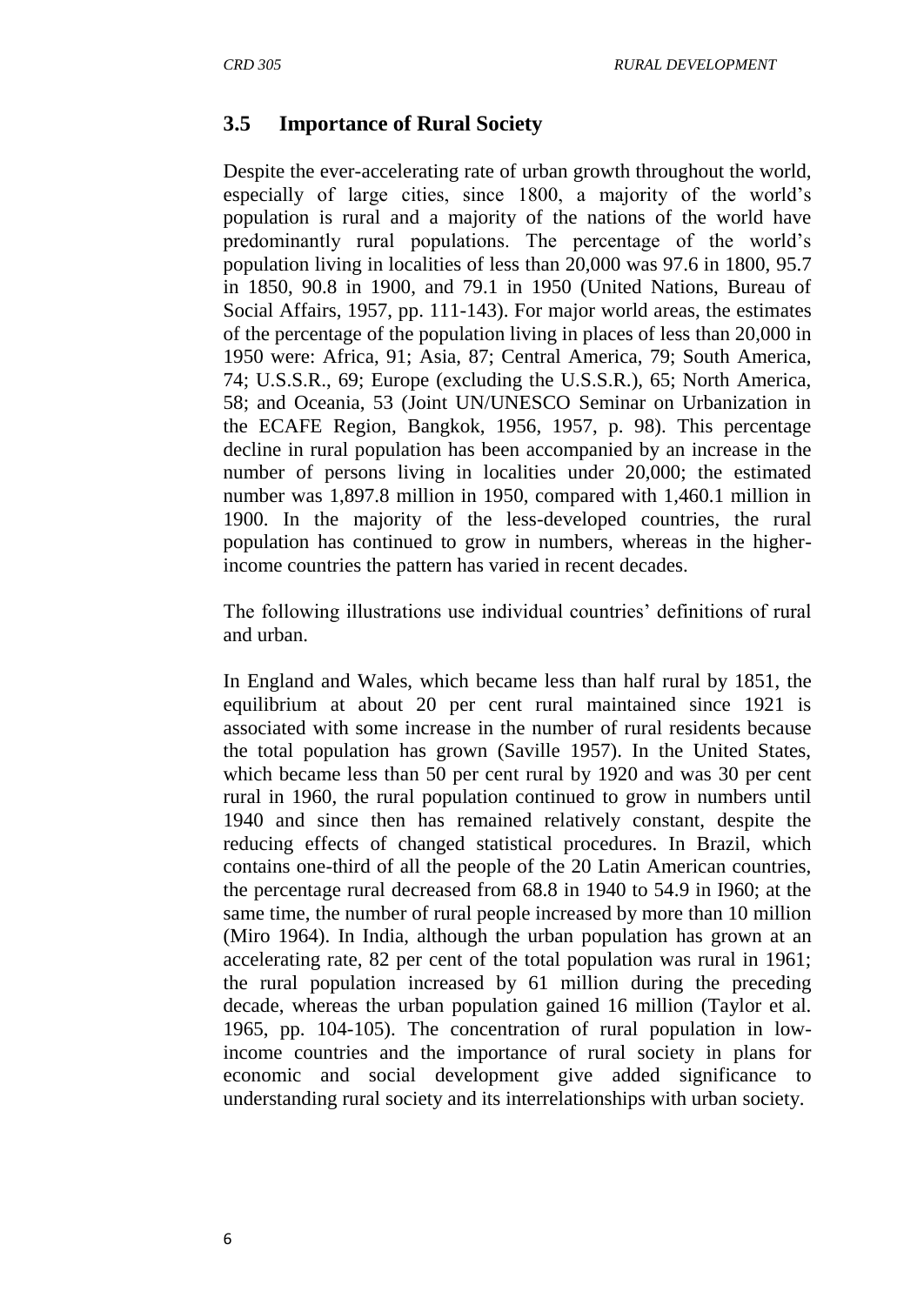## **3.6 The Functions of Rural Society**

The production of food and other raw materials is a basic function of rural societies; indeed, in modern society the survival of the urban sector is dependent upon the effective conduct of this function. Historically, rural society has also functioned as a supplier of people to the city; the relative importance of this rural-to-urban migration is probably greatest in societies that are undergoing modernization. A third distinctive function of rural society is its custodianship of natural resources. Fourth, modern rural societies increasingly serve a residential function for persons with urban-centered sources of livelihood. Finally, in times of societal crisis, there has been a tendency for rural society to perform a "security" function, as represented by urban-to-rural or postponed ruralto-urban migration. In addition, economic functions ancillary to or independent of the primary or "field" activities are characteristically found in rural areas in some form and in some degree but are not considered as distinctive functions of rural society. Rather, the type and extent of these nonprimary functions vary widely among countries and over time.

## **3.7 Social Change in Rural Society**

The trend toward modernization of traditional rural societies, which has been under way for well over a century in North America, Great Britain, and western Europe, has accelerated and become more pervasive during the twentieth century, especially since World War n. Rural societies of the modern type are so interlinked with their national systems and the international system that the changes in their social organization are highly similar in many respects. Traditional-type rural societies are generally moving toward the same type of linkage. The process by which a traditional, largely isolated and segmented, rural society becomes a modern-type rural society integrated with the national society is a special case of the more general process of societal change.

Although there are complex theoretical and methodological problems involved in the analysis of social change, there is considerable agreement about the direction and universality of major changes that have been under way in social and cultural systems. These major changes have been expressed in such highly general terms as increased structural differentiation, or specialization, of social systems; more universalistic norms; and the growth of a rational orientation (Moore 1963; Parsons 1964). This discussion of social change will focus on the following selected factors, which have special significance for the rural social changes of the present century: the growth and application of technological and scientific knowledge; the increase in urbanization; the growth of the money-and-mar-ket economy; and the increase in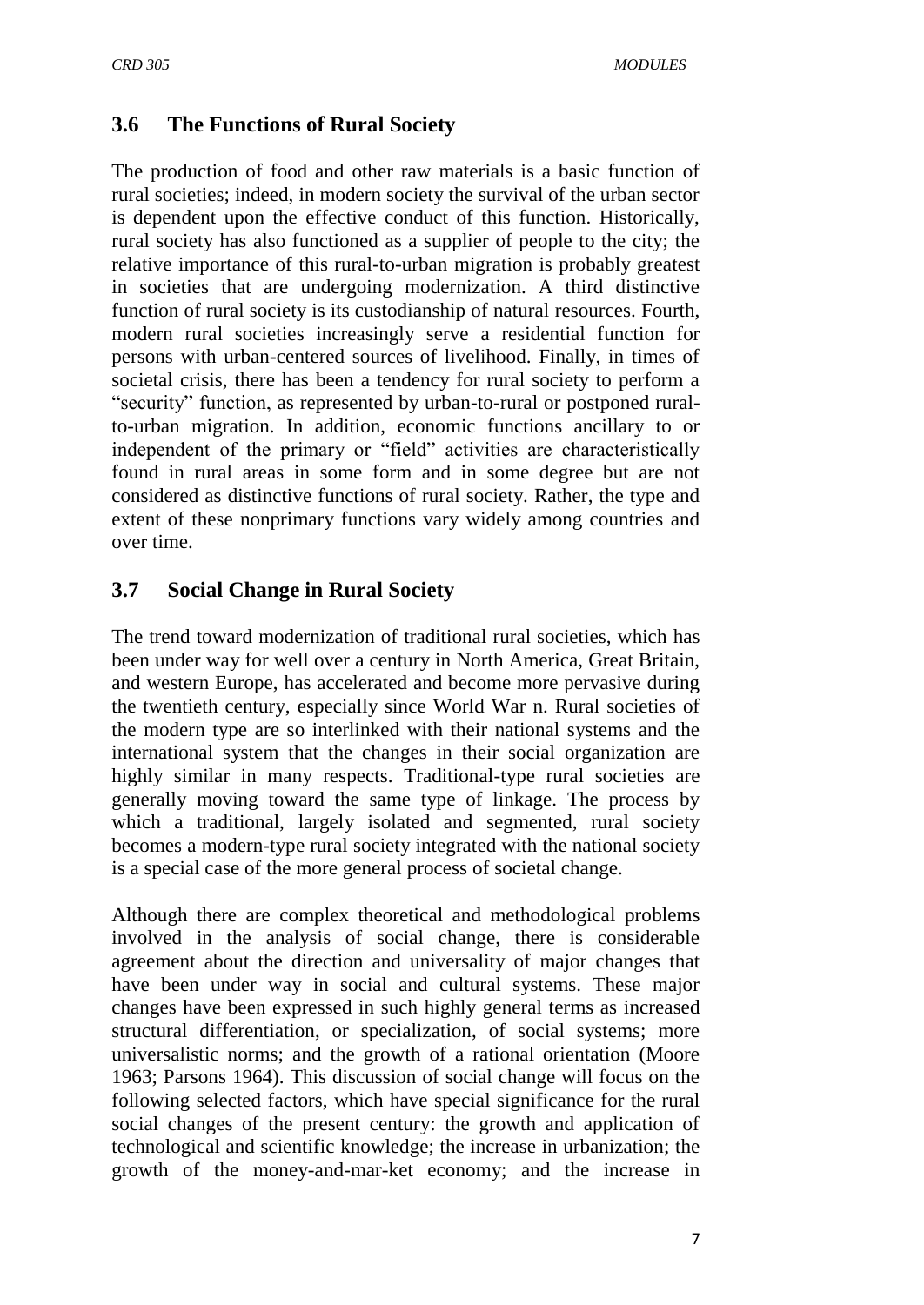purposive innovation, reflecting rationality and a favorable attitude toward change. These factors may operate partly independently and partly in association and may be in part and in some ways circular in their effects. In large measure, they operate generally as external forces for change in rural societies and their social systems. The changes which these forces generate within rural communities in turn produce additional internal community changes.

Empirical data for use in describing the current situation, measuring changes, and making comparative studies are most adequate for the more modern rural societies, such as those in North America, western Europe, and Japan, but even for these there are major deficiencies. In general, the available information on the rural societies of the world is less complete regarding social organization and the different categories of social systems than it is for population, technology, physical resources, and production, although these data may be reflective of social organization variables.

## **3.8 Contemporary Rural-Urban Comparisons**

The pattern of higher fertility in rural than in urban areas is observed in practically all countries for which data are available, although it seems generally to be least marked within the most traditional societies. The differentials have been persistent, even in the more modernized nations. In 1960, the number of children ever born per 1,000 rural women aged 35-39 years in the United States was more than one-fifth larger than for urban women; in *none* of the 50 states was the urban fertility as high or the average size of family as large as the rural (U.S. Department of Agriculture, Economic Research Service, Economic and Statistical Analysis Division, 1964). Because of the heavy out-migration of the rural born, the annual *rate* of growth is higher for the urban than for the rural population in nearly all nations for which data are available for the most recent decades.

The combined effects of differential fertility and differential migration leave the rural areas with a disproportionate burden of dependents, especially children, and a relative shortage of persons in the productive adult years. With the exception of certain Asian and African countries, rural areas have more males than females—particularly at the younger adult ages—because of the selective factor in net migration. These differences in sex ratios reflect the difference in work roles. In the most modernized countries, the greatest opportunity for gainful employment for females is in nonfarm work; the "field" activities are predominantly men's work.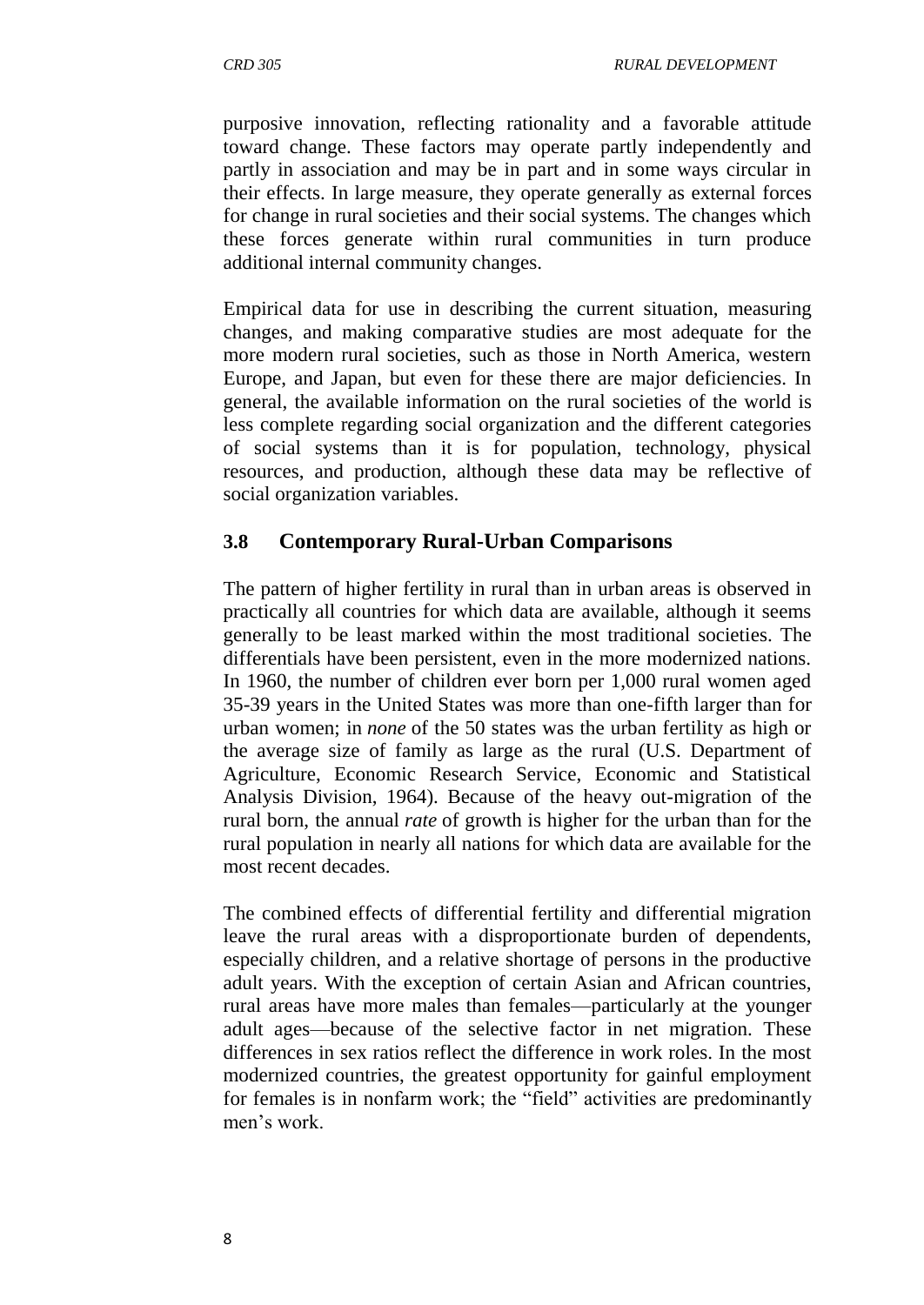In a modern society, the rural-farm sector is the only one in which place of work, place of residence, occupation, and family are so tightly wrapped together. Sorokin and Zimmerman's generalization (1929, p. 334) that the rural family is more stable than the urban family has been supported by some recent studies in the United States (see Burchinal 1964, pp. 177-178). However, in some instances, as for Panama and Venezuela in 1950, a significantly higher proportion of consensual unions exist in rural areas (Miro 1964). That role performance by sex and age differs between rural and urban families in some respects is suggested by research on the United States; however, according to Burchinal (1964), there is evidence that rural and urban family organizations in the United States are becoming more alike.

There are major gaps in comparative rural-urban cross-national research on most of the social subsystems and particularly in group-level research that uses the concrete social system—such as the school or the church as the unit of analysis. However, to some extent, inferences about these systems may be derived from the more available demographic, occupational, and similar census-type and aggregate data. The high association of illiteracy with rurality in national comparisons and the fact that the pattern of fewer years of school completed by rural adults has persisted in a nation such as the United States suggest rural-urban differences in the systems of formal education. The evidence shows quite consistently that, at a minimum, educational and other socialservice type systems in rural areas tend to be smaller in size and less specialized in function. The extent of the structural influence of the conditions for social action in rural society is hinted at by research showing that youth clique groups are smaller in rural than in urban areas (Hare 1962, p. 225).

The occupational influence of agriculture contributes to the persistence of distinctive characteristics in rural society.

Rural-urban differentials in modernized societies have been greatly reduced or even eliminated in many respects. Although an increase in cultural homogeneity is suggested, differences in social organization persist.

#### **4.0 CONCLUSION**

In any

#### **5.0 SUMMARY**

In this unit, we have discussed the Concept of Rural, Three types of criteria generally define a rural society, various demographic criteria and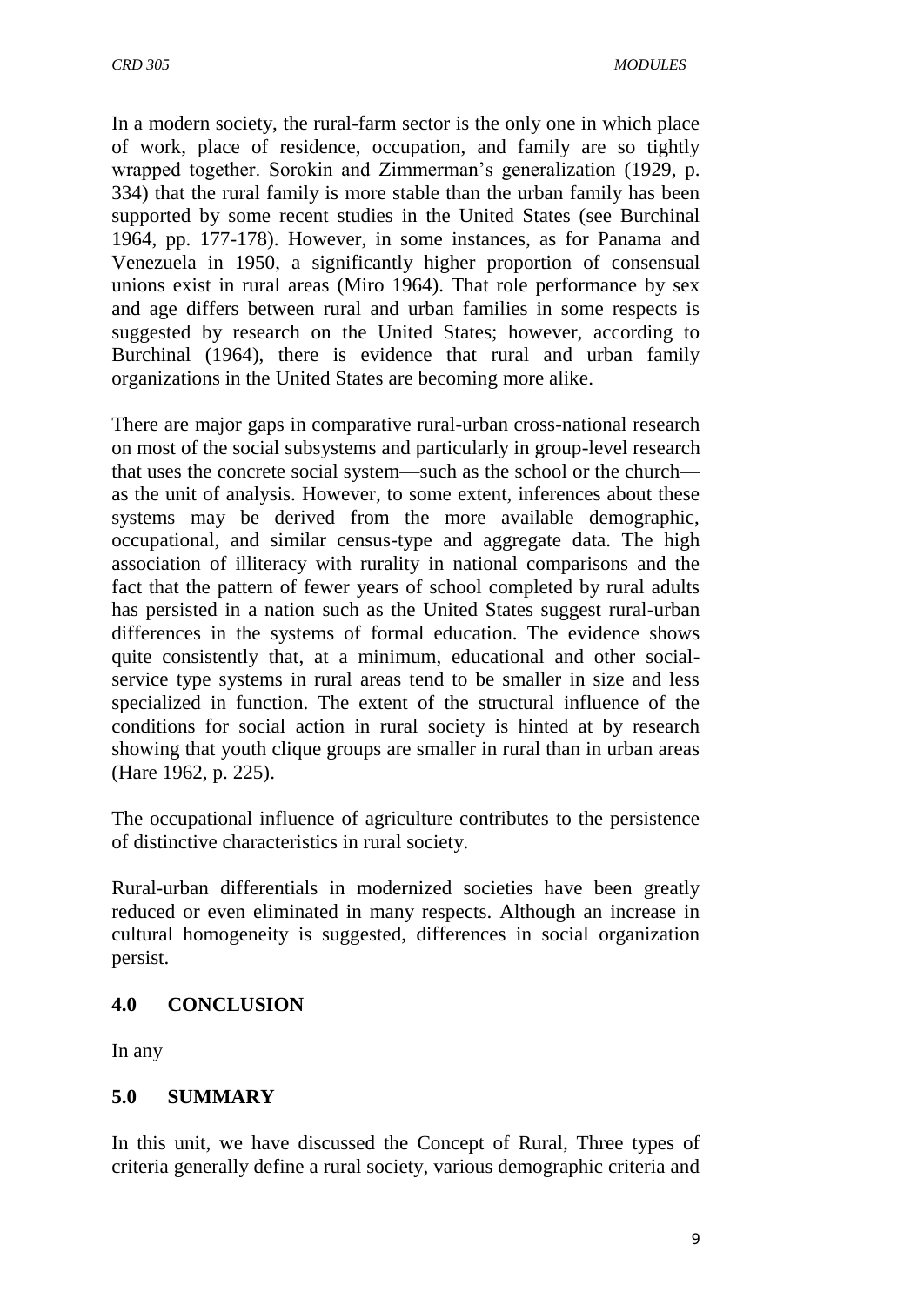various concepts to distinguish rural from urban, Sociological investigation of rural society may be classified into four broad categories, Importance of rural society, the functions of rural society, Social change in rural society and Contemporary rural-urban comparisons

#### **6.0 TUTOR-MARKED ASSIGNMENT**

- 1. Define the term Concept of Rural, Three types of criteria generally define a rural society, various demographic criteria and various concepts to distinguish rural from urban, Sociological investigation of rural society may be classified into four broad categories, Importance of rural society, the functions of rural society, Social change in rural society and Contemporary ruralurban comparisons
- 2. Identify and explain the steps you would follow

#### **7.0 REFERENCES/FURTHER READINGS**

- Bealer, Robert C; Willits, Fern K.; and Kuvlesky, William P. 1965 The Meaning of "Rurality" in American Society: Some Implications of Alternative Definitions. *RuralSociology* 30:255-266.
- Beegle, J. A. 1964 Population Changes and Their Relationship to Changes in Social Structure [in the Rural Areas of America]. *Sociologiaruralis* 4:238-252.
- Bellerby, John R. 1956 *Agriculture and Industry Relative Income.* New York: St.Martins.
- Bohlen, Joe M. 1964 The Adoption and Diffusion of Ideas in Agriculture. Pages 265-287 in James H. Copp (editor), *Our Changing Rural Society: Perspectives and Trends.* Ames: Iowa State Univ. Press.
- Bracey, Howard E. 1959 *English Rural Life: Village Activities, Organisations and Institutions.* London: Routledge.
- Burchinal, Lee G. 1964 The Rural Family of the Future. Pages 159-197 in James H. Copp (editor), *Our Changing Rural Society: Perspectives and Trends.*Ames: Iowa State Univ. Press.
- Copp, James H. (editor) 1964 Projection Papers: Orientations for Rural Sociological Research and Action. Unpublished manuscript, University Park, Pa., Rural Sociological Society.→ Papers given at the 1961 annual meeting of the Rural Sociological Society.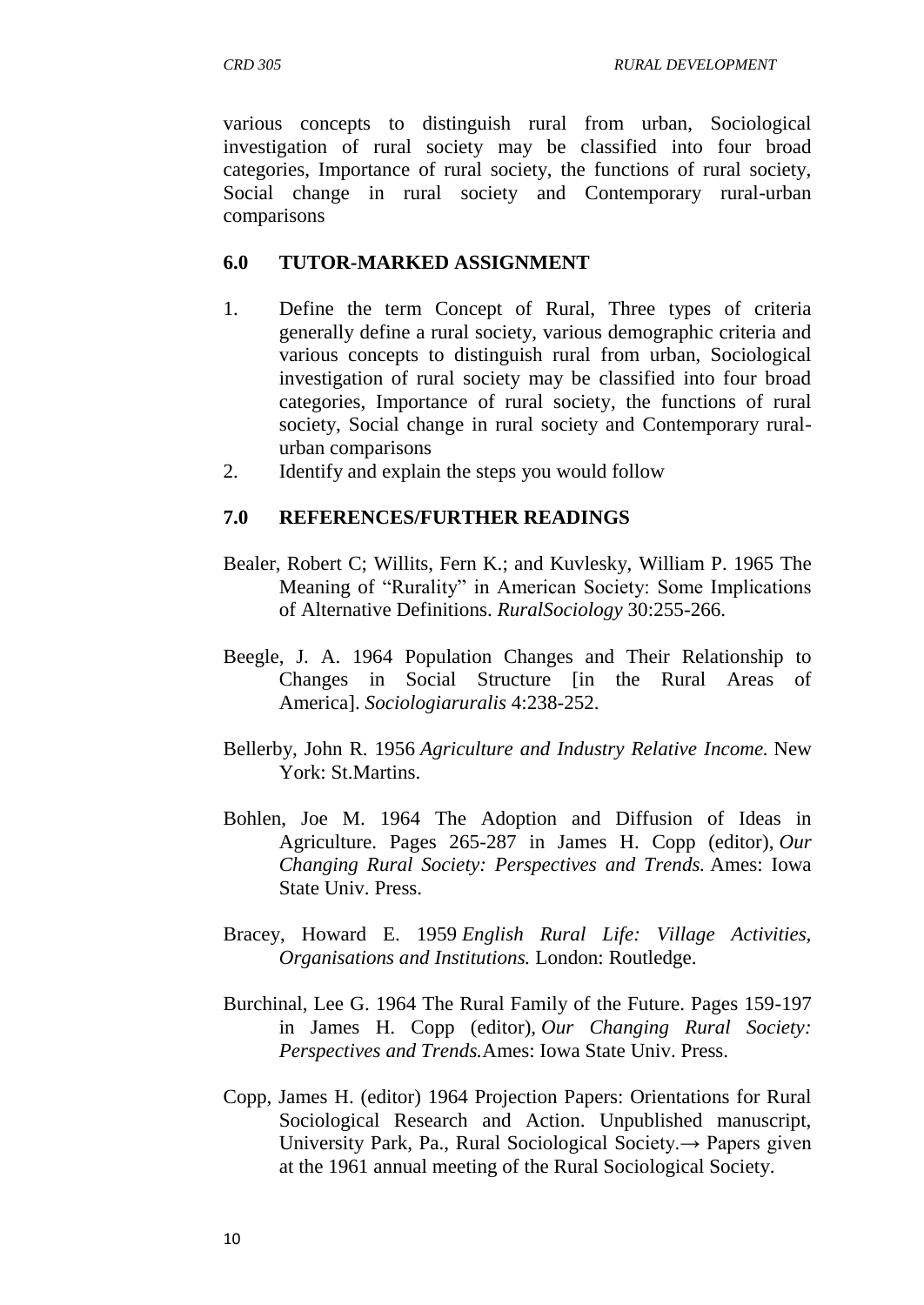- Davis, Kingsley; and Golden, Hilda H. 1954–1955 Urbanization and the Development of Pre-industrial Areas. *Economic Development and Cultural Change* 3:6-26.
- Duncan, Otis Dudley; and Reiss, Albert J. Jr. 1956 *Social Characteristics of Urban and Rural Communities, 1950.* U.S. Bureau of the Census, Census Monograph Series. New York: Wiley.
- Hare, Alexander P. 1962 *Handbook of Small Group Research.* New York: Free Press.
- Hatt, Paul K.; and Reiss, Albert J. Jr. (editors) (1951) 1957 *Cities and Society: The Revised Reader in Urban Sociology.* 2d ed., rev. Glencoe, 111.: Free Press.
- Joint UN/UNESCO Seminar On Urbanization In The ECAFE Region, Bangkok, 1956 1957 *Urbanization in Asia and the Far East.* Edited by Philip M. Hauser. Calcutta: UNESCO Research Centre on the Social Implications of Industrialization in Southern Asia.
- Larson, Olaf F.; and Lutz, E. A. 1961 Adjustments in Community Facilities Taking Place and Needed.Pages 285-336 in National Committee on Agricultural Policy, *Adjustments in Agriculture: A National Base-book.* Edited by Mervin G. Smith and Carlton F. Christian. Ames: Iowa State Univ. Press.
- Larson, Olaf F.; and Rogers, Everett M. 1964 Rural Society in Transition: The American Setting. Pages 39-67 in James H. Copp (editor), *Our Changing Rural Society: Perspectives and Trends.* Ames: Iowa State Univ. Press.
- Lerner, Daniel 1958 *The Passing of Traditional Society: Modernizing the Middle East.* Glencoe, 111.: Free Press.  $\rightarrow$  A paperback edition was published in 1964.
- Lionberger, Herbert F. 1960 *Adoption of New Ideas and Practices.* Ames: Iowa State Univ. Press.
- Loomis, Charles P.; and Beegle, J. Allan (1950) 1955 *Rural Social Systems: A Textbook in Rural Sociology and Anthropology.* London: Bailey &Swinfen.
- Meiburg, Charles O.; and Brandt, Karl 1962 Agricultural Productivity in the United States: 1870–1960. Stanford University, Food Research Institute, Food *Research Institute Studies* 3:63-85.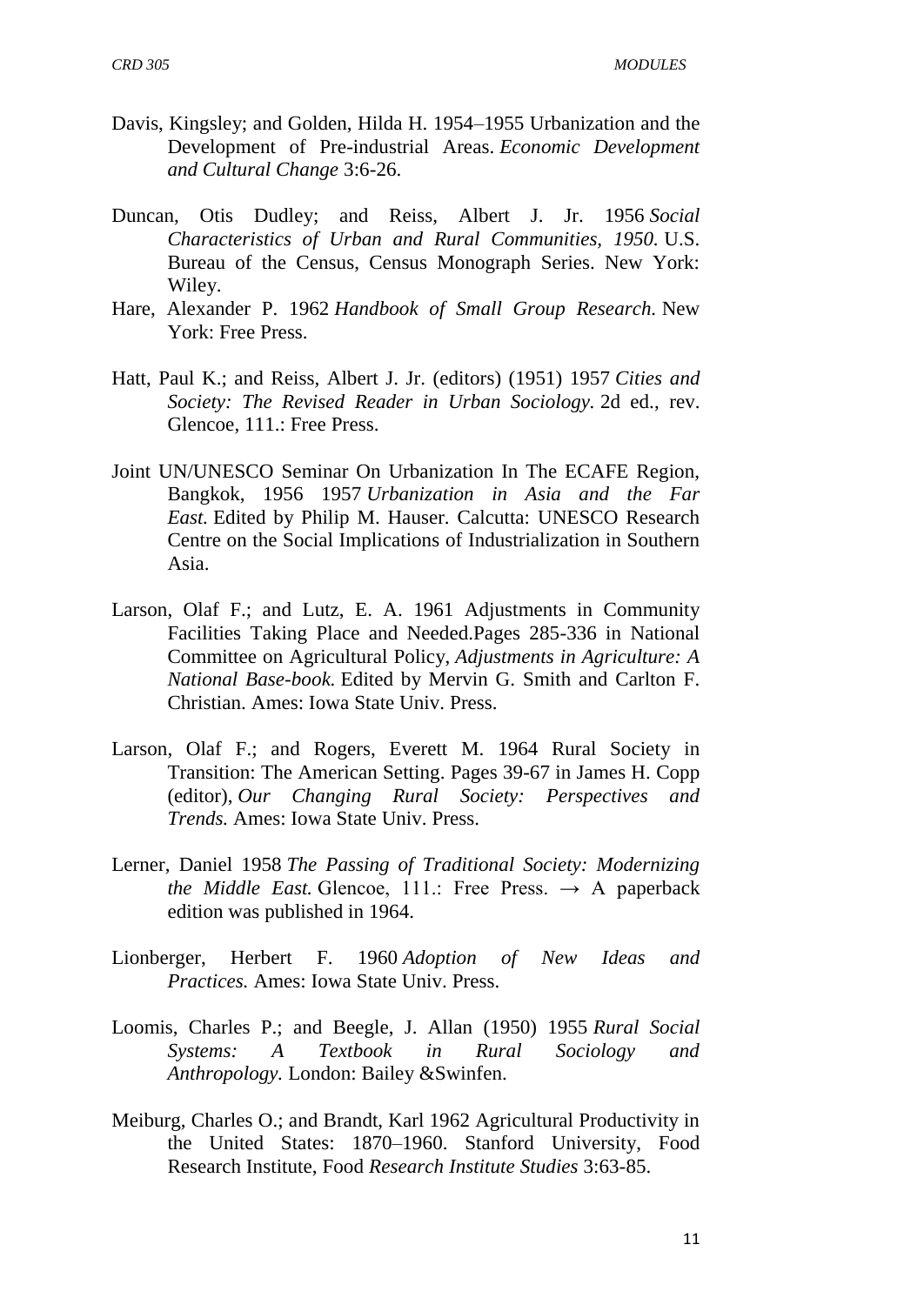- Mir6, Carmen A. 1964 The Population of Latin America. *Demography* 1, no. 1:15-41.
- Moore, Wilbert E. 1963 *Social Change.* Englewood Cliffs, N.J.: Prentice-Hall.
- Parsons, Talcott 1964 Evolutionary Universals in Society. *American Sociological Review* 29:339-357.
- Rogers, Everett M. 1962 *Diffusion of Innovations.* New York: Free Press.
- Saville, John 1957 *Rural Depopulation in England and Wales: 1851– 1951.*London: Routledge.
- Sjoberg, Gideon 1952 Folk and "Feudal" Societies. *American Journal of Sociology* 58:231-239.
- Sorokin, Pltirim; and Zimmerman, Carle C 1929*Principles of Rural-Urban Sociology.* New York: Holt.
- Sorokin, Pitirim A.; Zimmerman, Carle C; and Galpin, Charles J. (editors) 1930–1932 A *Systematic Source Book in Rural Sociology.* 3 vols. Minneapolis: Univ. of Minnesota Press.
- Stewart, Charles T. Jr. 1958 The Urban Rural Dichotomy: Concepts and Uses. *American Journal of Sociology* 64:152-158.
- Taylor, Carl C. et al. 1965 *India's Roots of Democracy.* Calcutta: Orient Longmans.
- United Nations, Bureau Of Social Affairs 1957 *Report on the World Social Situation.* New York: United Nations.
- United Nations, Economic Commission For Latin America 1964 *The Economic Development of Latin America in the Post-war Period.* New York: United Nations.
- U.S. Department of Agriculture, Economic Research Service, Economic And Statistical Analysis Division 1964a *Characteristics of the U.S. Population by Farm and Nonfarm Origin.* By Calvin L. Beale, S. C. Hudson, and Vera J. Banks. Agricultural Economic Report No. 66. Washington: The Department.
- U.S. Department Of Agriculture, Economic Research Service, Economic And Statistical Analysis Division 1964b A *Summary of Selected*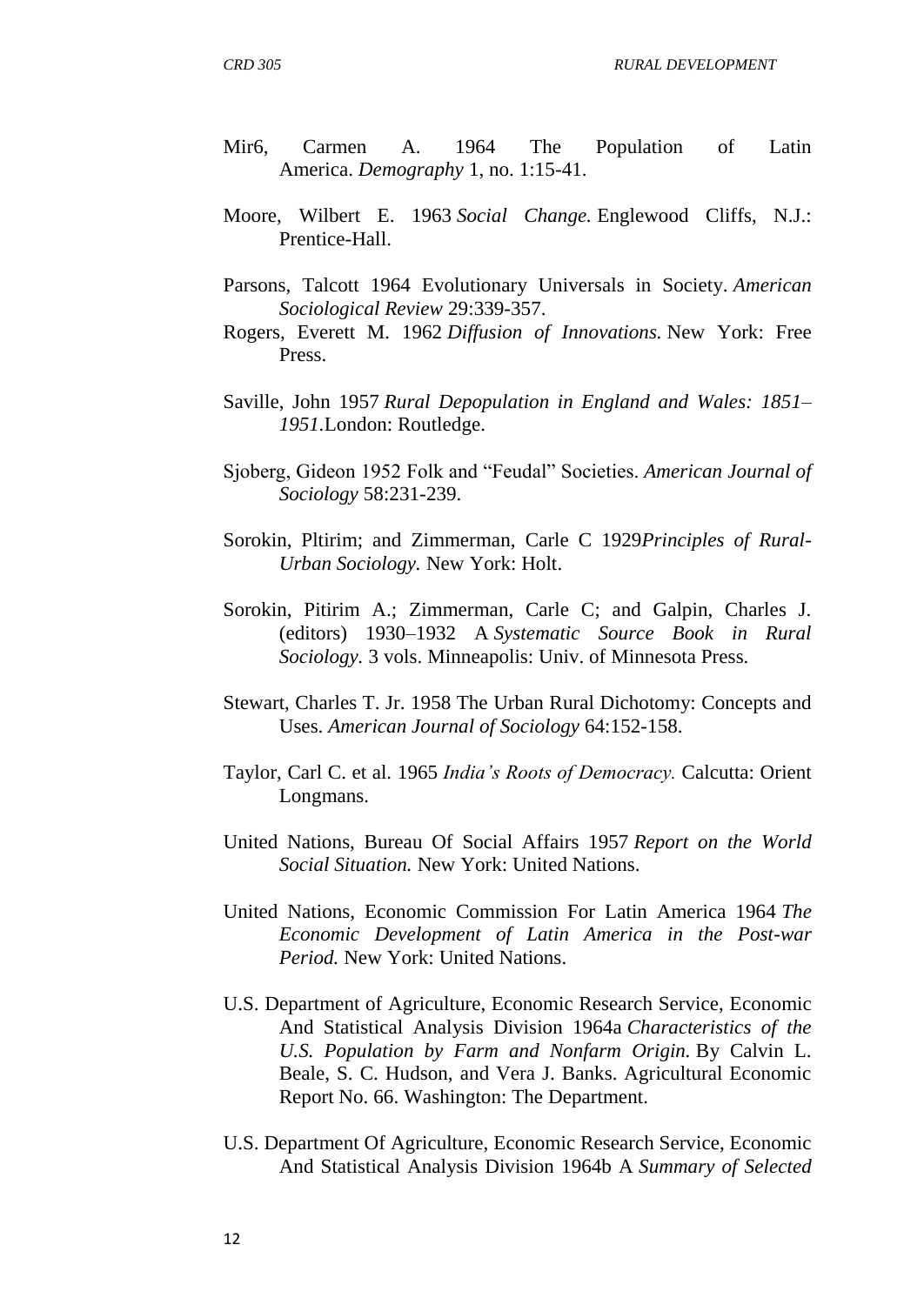*Characteristics of the Urban and Rural Populations, by State, 1960.*Washington: The Department.

- Williams, Robin M. Jr. 1964 American Society in Transition: Trends and Emerging Developments in Social and Cultural Systems. Pages 3-38 in James H. Copp (editor), *Our Changing Rural Society: Perspectives and Trends.* Ames: Iowa State Univ. Press.
- Williams, W. M. 1964 Changing Functions of the Community. *Sociologiaruralis* 4:299-314.
- World Congress For Rural Sociology, First 1964 [Proceedings.] *Sociologiaruralis* 4, no. 3/4.Woytinsky, Wladimir S.; and Woytinsky, Emma S. 1953 *World Population and Production.* New York: Twentieth Century Fund.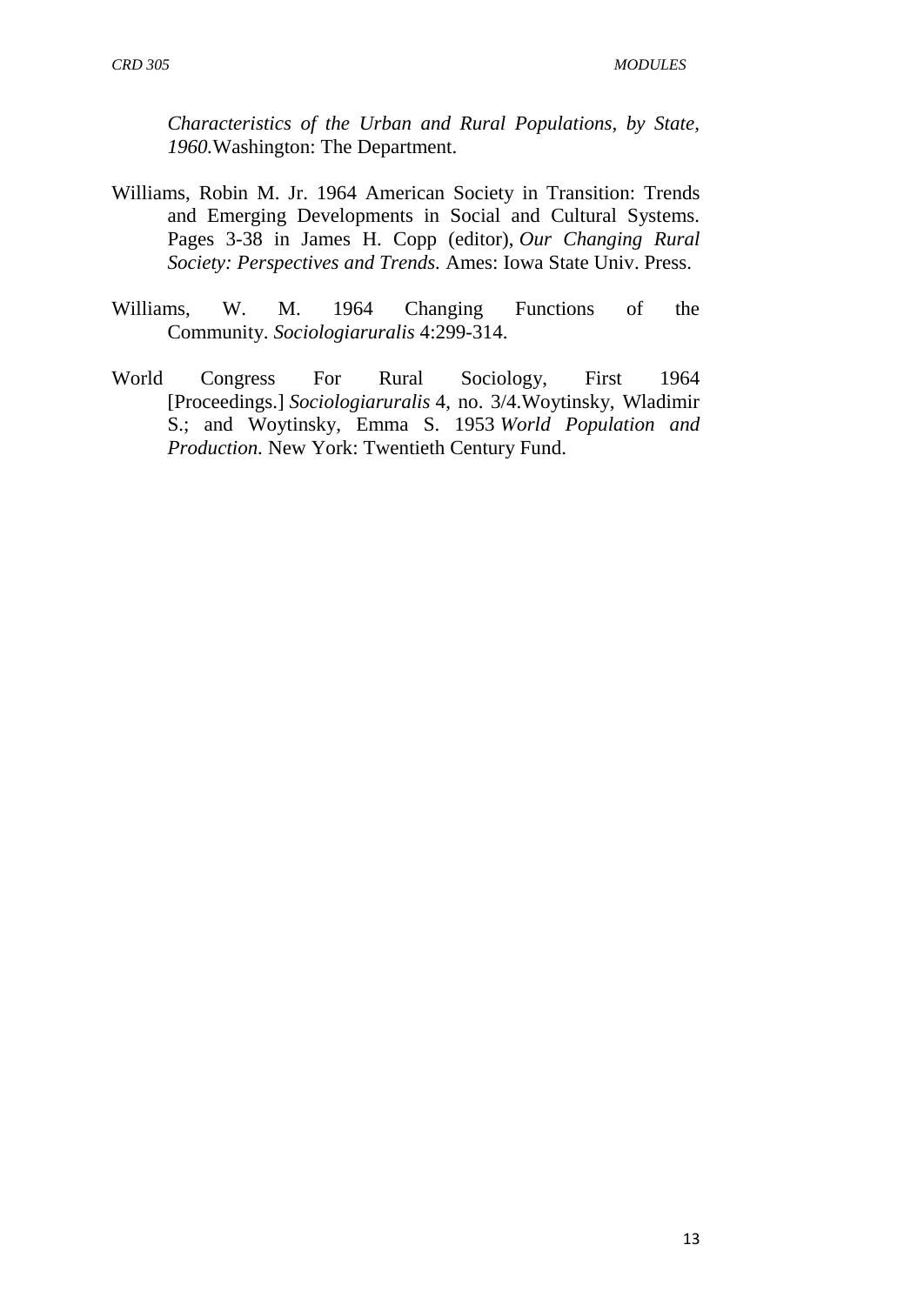## **UNIT 2 THE ME**A**NING OF DEVELOPMENT**

#### **CONTENTS**

- 1.0 Introduction
- 2.0 Objectives
- 3.0 Main Content
	- 3.1 The meaning of development
	- 3.2 Dimensions of development.
	- 3.3 Theories of development.
- 4.0 Conclusion
- 5.0 Summary
- 6.0 Tutor-Marked Assignment
- 7.0 References/Further Reading

## **1.0 INTRODUCTION**

In the first unit we discussed Concept of Rural, Three types of criteria generally define a rural society, various demographic criteria and various concepts to distinguish rural from urban, Sociological investigation of rural society may be classified into four broad categories, Importance of rural society, the functions of rural society, Social change in rural society and Contemporary rural-urban comparisons. This second unit in module 1 of course CRD 305. The unit will take a broader look at the meaning of development, dimensions of development and theories of development.

#### **2.0 OBJECTIVES**

At the end of this unit, you should be able to:

- explain the meaning of development;
- describe the dimensions of development;
- identifythe steps in bringing about development.

## **3.0 MAIN CONTENT**

#### **3.1 The Meaning of Development**

Development can be defined as the general improvement in economic, social and political conditions of the whole society in terms of reduction or elimination of poverty, inequality, injustice, insecurity, ecological imbalance and unemployment within the context of a growing economy (Filani, 2000). Generally, development entails a shift (an upward shift) from one end to another and over a period of time. This is a positive development. Sometimes, the development can be negative depending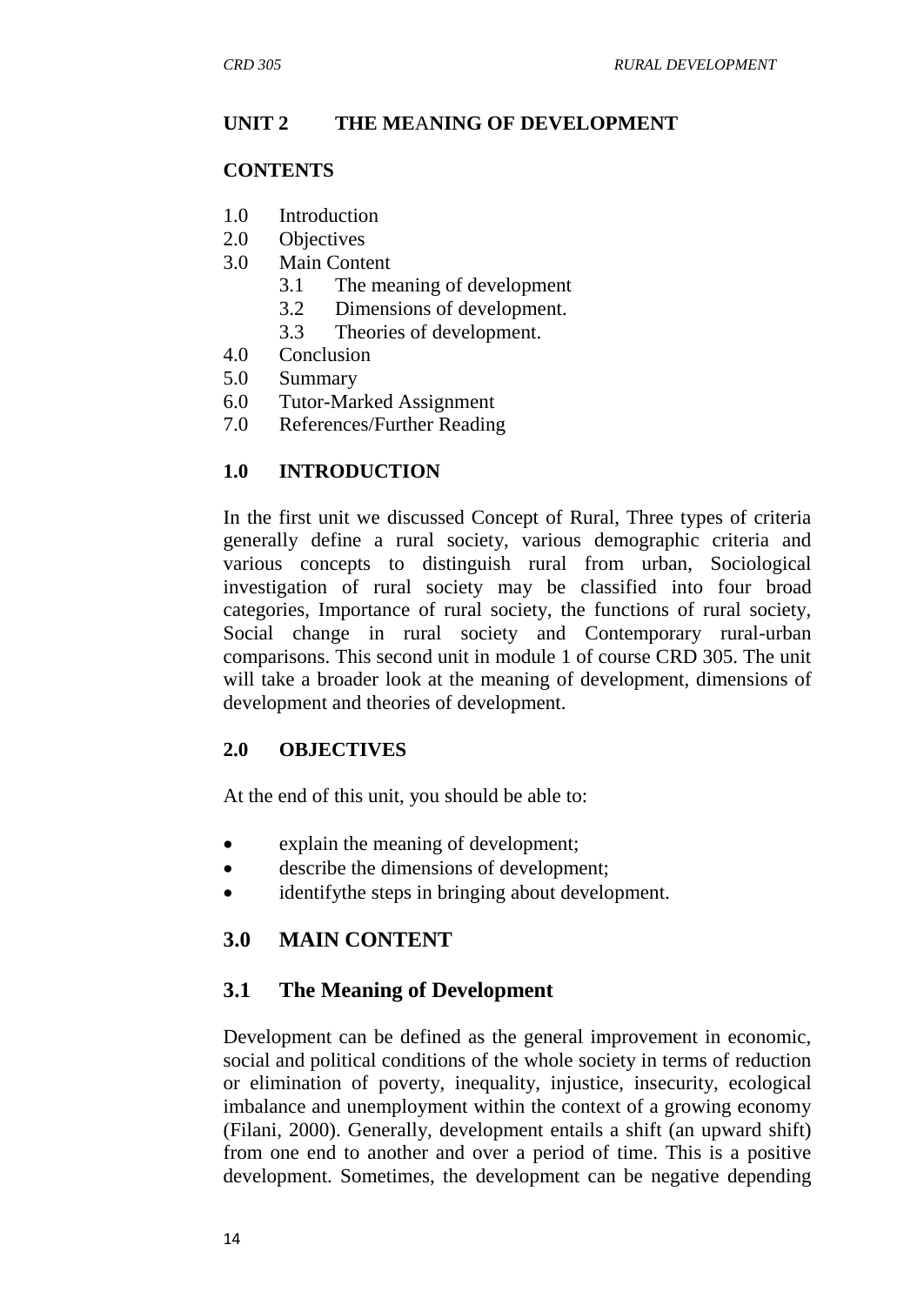on the situation, but this is not the kind of development that this course is focusing. The concern of this course is improvement or advancement or progression which could be of relevance to any community.

Development goes beyond increases in per capita and financial aspects of people's lives. It includes change in institutional, social and administrative structures as well as social behaviour and attitude of people including their customs and beliefs. It should be noted that development is a continuous process. It is unending. It goes on and on.

## **3.2 Dimensions of Development**

According to Filani, (2000), development could focus on any of the following:

- a) Social development,
- b) Economic development
- c) Political development
- d) Cultural development
- e) Religious development

All the above aspects of development are tied together even though in theory, distinctions can be made. All the aspects focus at raising the people's standard of living.

From the definition and concept of development, the following conclusions can be reached.

- a. Development contributes to the well-being and comfort of the people.
- b. Development is a process and is continuous.
- c. It is quantitative i.e. it increases per capital income.
- d. It is qualitative i.e. it involves a total increase in the quality of people's lives in the area of education, health, equality, security, social comfort e.tc.
- e. It is not just the availability of roads, storey buildings, cars, planes electricity e.t.c.. If all these are available and the people do not have equal access to them, then we cannot say there is development.

# **3.3 Steps in Bringing about Development**

According to Okonkwo, (2006), the steps in bringing about development are as follows: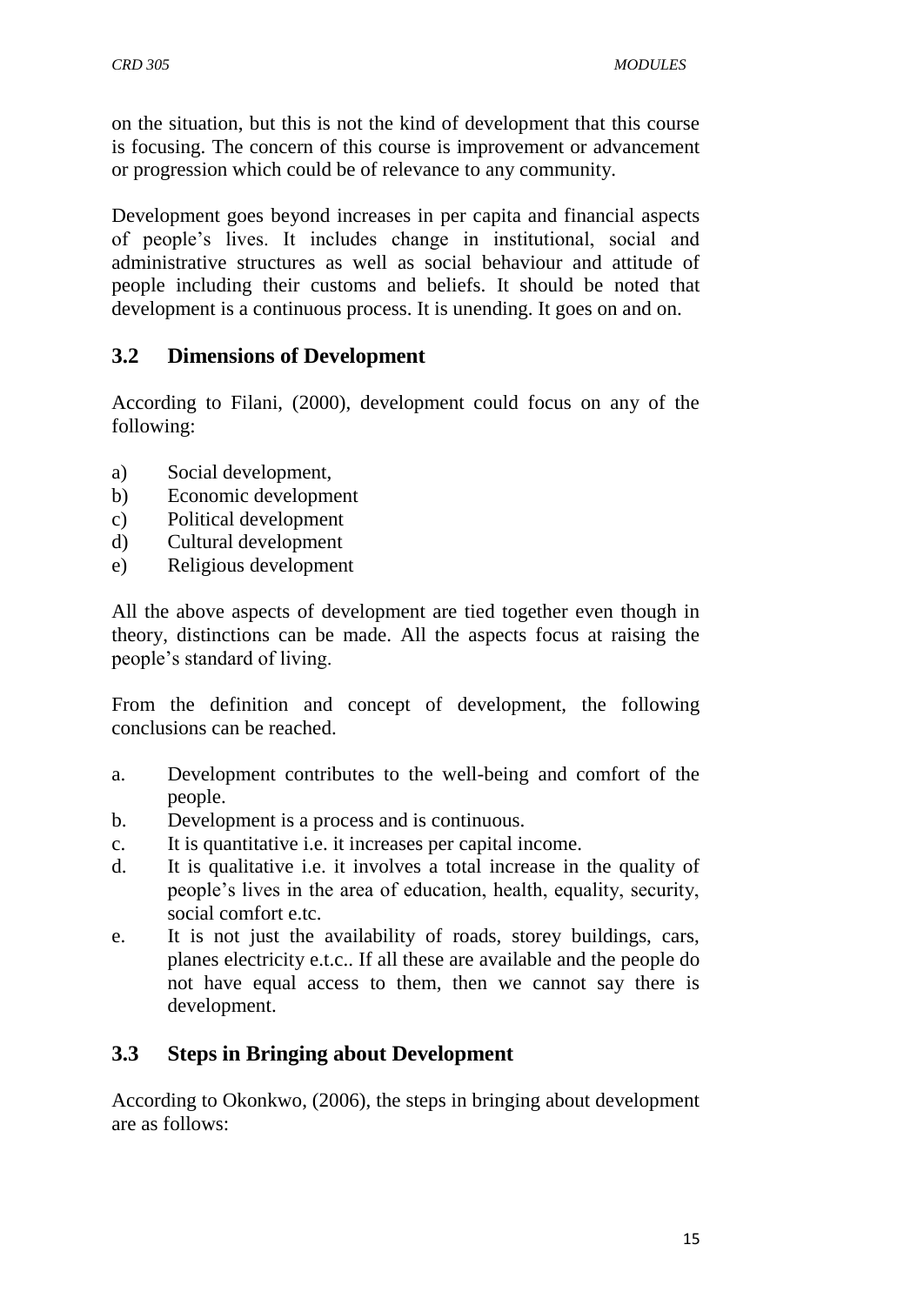- a. An informal survey, i.e. fact finding and identification of community concerns.
- b. Identification of a small group of leaders and /or interest groups who can serve as the initiating sets.
- c. Identification of immediate community problem.
- d. Sharing of problems identified with community leaders for legitimation.
- e. Diffusion of problems and definition of needs.
- f. Securing citizen's commitment to act and identification of needed resources.
- g. Appraisal of available internal resources and invitation of external aid (where necessary).
- h. Formulation of a detailed plan of action including a timetable.
- i. Carrying out the action and evaluating the entire process and the results.
- j. Identification of derived problem or needs and planning for 'the continuation of the process. By derived problems or needs here the author meant those unanticipated effects of the change after implementation.

## **SELF-ASSESSMENT EXERCISE**

- i. In your own understanding, what is development?
- ii. Enumerate the steps in bringing about development.

## **4.0 CONCLUSION**

In any society, development is necessary and conscious efforts are made to bring about desired development for the benefit of society. It involves some elements and steps which should be carefully followed by the stakeholders. Many areas have remained underdeveloped as a result of the inability of the people to understand and effect development in all it dimensions.

## **5.0 SUMMARY**

In this unit, we have discussed the meaning of development, the dimensions of development and the steps involved in bringing about development. In the next unit, the meaning of rural development will be discussed.

## **6.0 TUTOR-MARKED ASSIGNMENT**

1. Define the term development and justify the fact that development goes beyond increases in per capita and financial aspects of people's lives.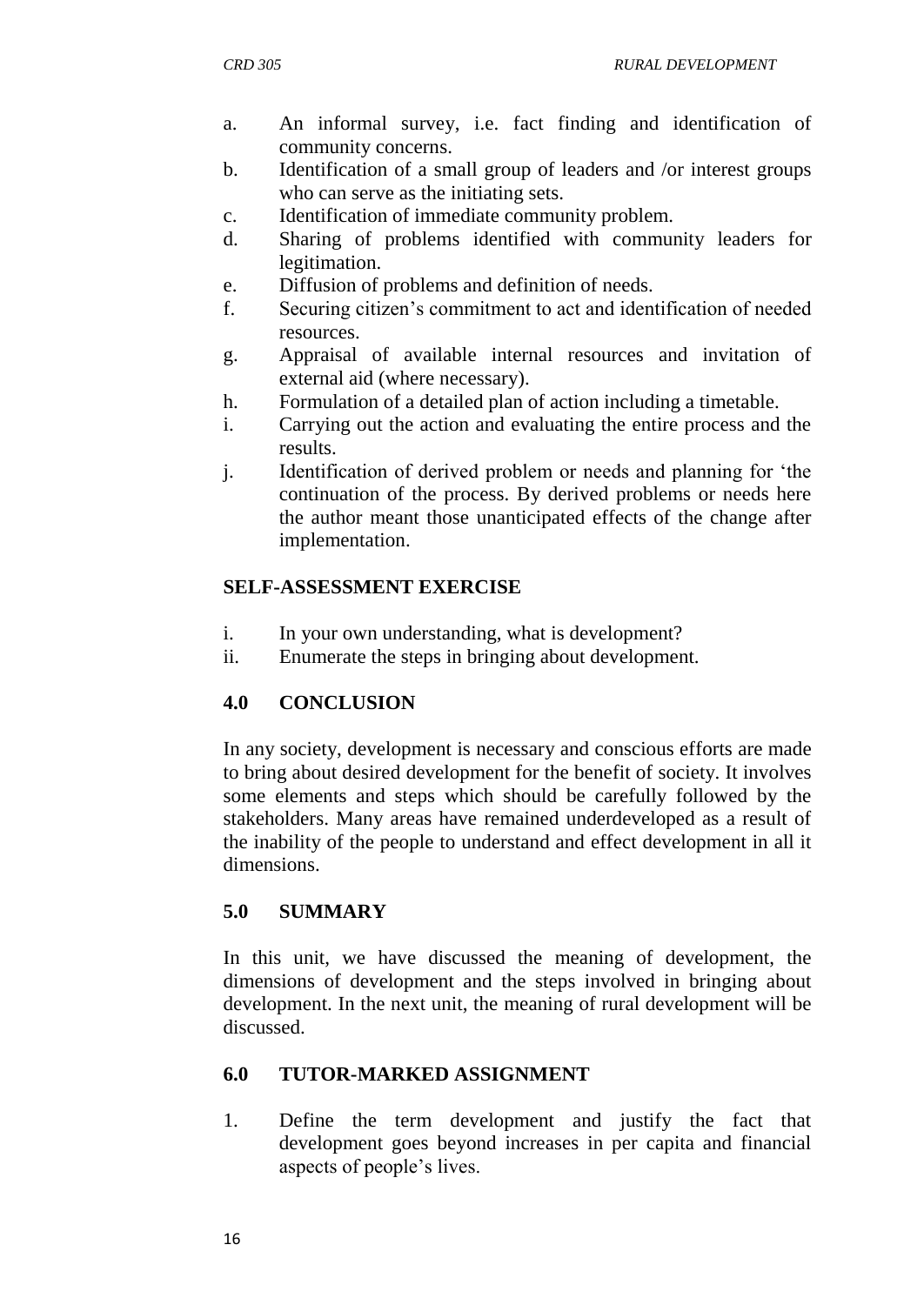2. Identify and explain the steps you would follow in bringing about socio-economic development in your locality.

## **7.0 REFERENCES/FURTHER READINGS**

- Filani, M.O. (2000). "Nigeria: The need to modify center-down development planning." In W. A. Stehr and D.R.P. Tailor (Ed.) *Development from above or below*. New York: John Wiley & Sons.
- Idachaba, F. A. (1985). "Integrated rural development: Lessons from experience."I.F.A.D."- FIATPANAS
- Nwobi, T.U. (2006). Cooperatives and rural financing.In E.E. Umebali (Eds.) *Readings in cooperative economics and management*. Lagos: Computer Egde Publishers.
- Okonkwo, P.C. (2010). *Community and rural development strategies.Principles and practice*. Enugu: Impressium Publications.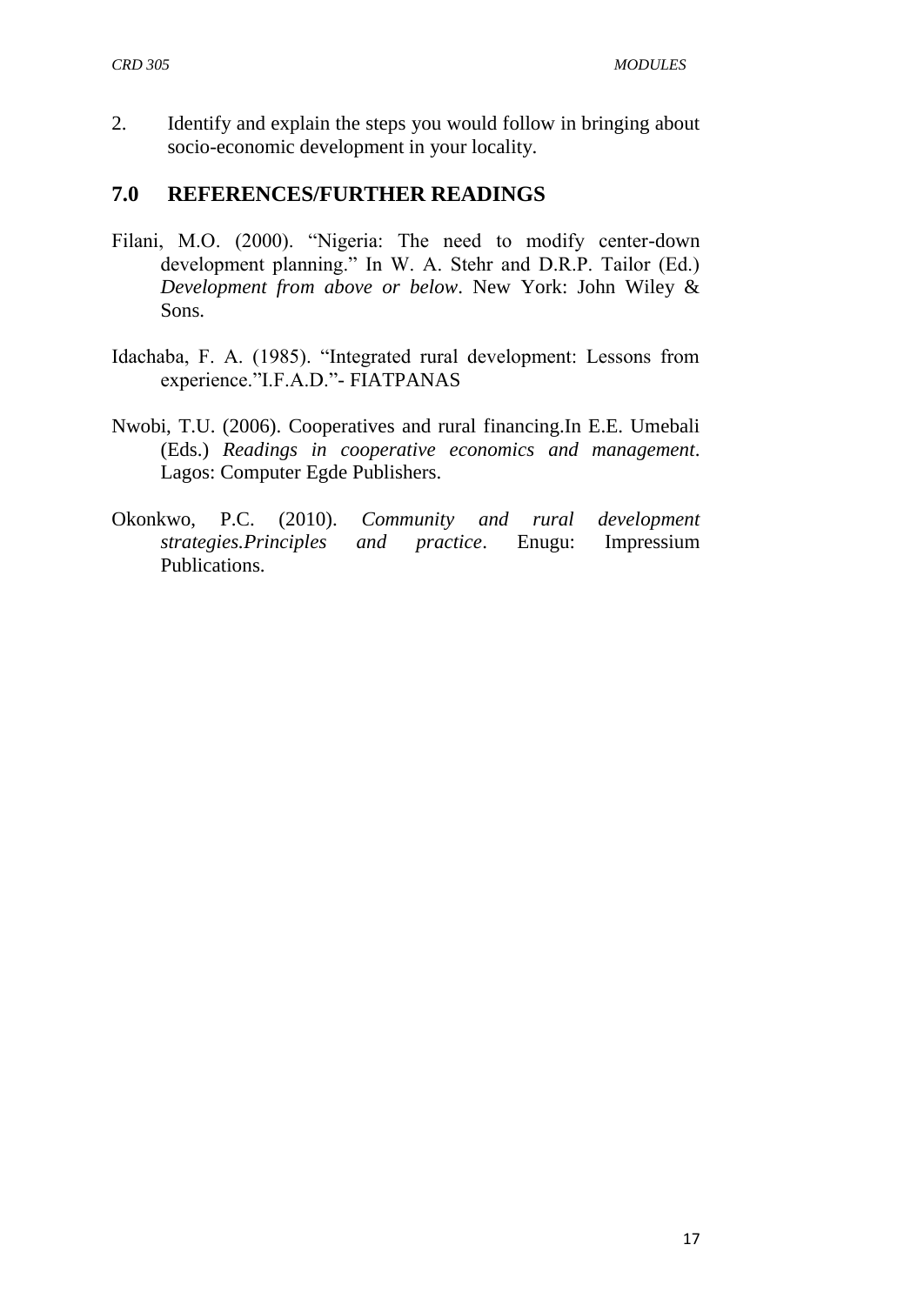## **UNIT 3 THE MEANING OF RURAL DEVELOPMENT**

#### **CONTENTS**

- 1.0 Introduction
- 2.0 Objectives
- 3.0 Main Content
	- 3.1 The definition of rural development
	- 3.2 The goals of rural development.
- 4.0 Conclusion
- 5.0 Summary
- 6.0 Tutor-Marked Assignment
- 7.0 References/Further Reading

## **1.0 INTRODUCTION**

Rural development is a concept that has been viewed from different perspectives. Perhaps this is because of the peculiarities of the problems and needs of different rural communities. This unit will give a broader understanding of the concept in terms of its various definitions as well as the goals of rural development generally.

## **2.0 OBJECTIVES**

At the end of this unit, you should be able to:

- define rural development;
- explain the goals of rural development;

## **3.0 MAIN CONTENT**

#### **3.1 The Definition of Rural Development**

According to Nwobi, (2007), rural development can be viewed as the development of the moral, social, political and economic potentialities of rural communities to enhance their self-reliance through the provision of appropriate infrastructure such as pipe-borne water, electricity, good roads and small scale industries, increase their political consciousness and participation, promote their moral and social well-being which will result in tolerance, good discipline, justice, fairness, kindness, love and peace.

Similarly Okoye (1997) cited in Filani (2000) defined rural development as 'the process of making life more satisfying and fulfilling for millions of people who live in rural areas. Rural development provides rural dwellers with the opportunities for gainful employment as well as the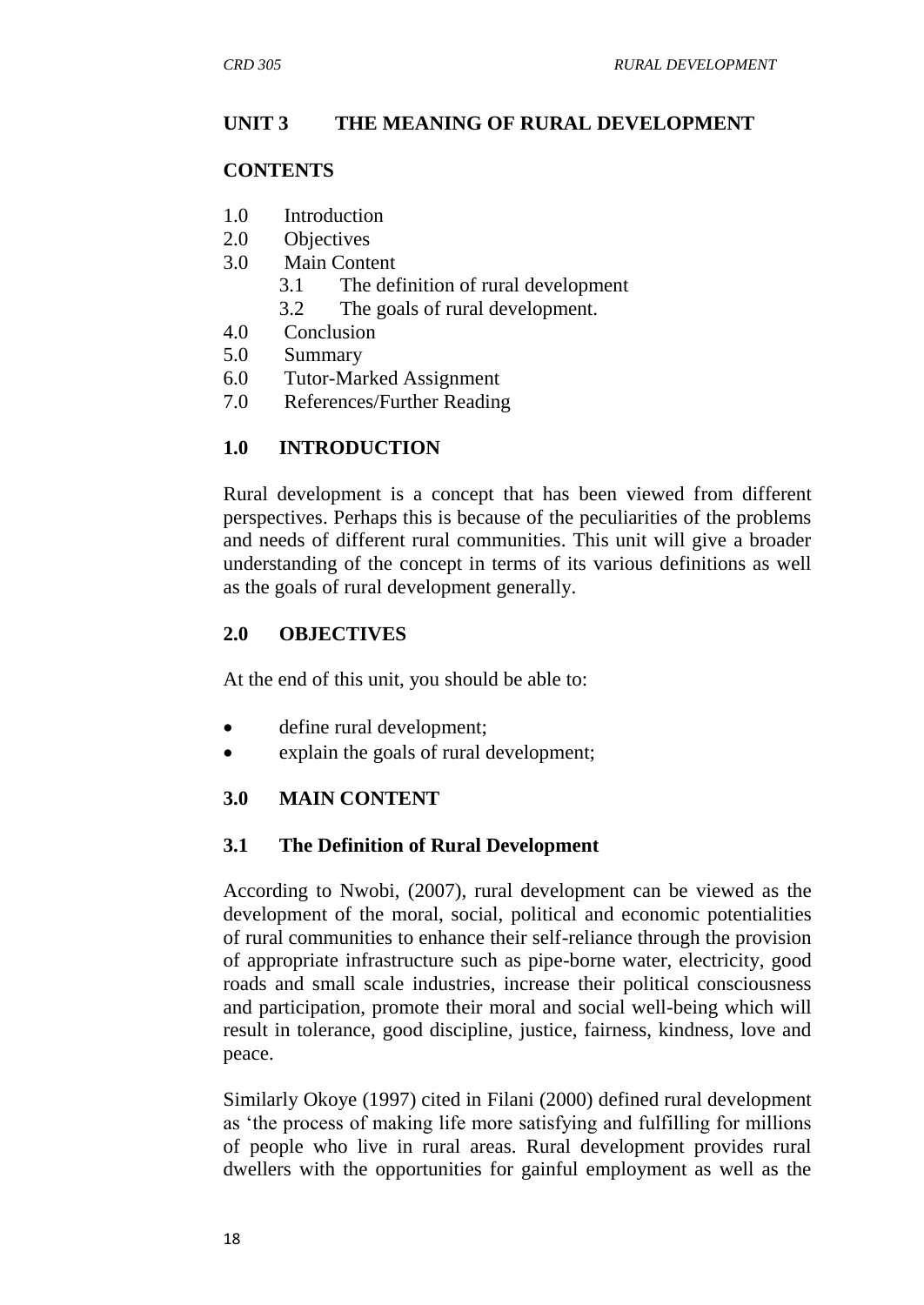expansion of social services which could enhance the welfare and security of rural people".

A further definition by Lele (1992) cited in filani (2000) is that rural development is the "improvement of the population living in the rural areas on a self- sustaining basis, through transforming the socio-spatial structures of their productive activities".

The aforementioned definitions have three important features of rural development. These are:

- a. Improving the living standard of the subsistence population which involves the mobilization and allocation of resources so as to reach a desirable balance overtime between the welfare and productive services available to rural subsistence population.
- b. Mass participation which requires that resources be allocated to low income regions and classes and that the productive services actually reach them, and
- c. Making the process self-sustaining requires the development of appropriate skills and implementing capacity and the presence of institutions at the local, regional and national levels to ensure effective additional financial and human resources for continued development of the subsistence sector.

Rural development therefore should be a sustained increase in total transformation and modernization of the socio-economic environment of the rural areas. It should be a widely participatory process of directed change in a society, intended to bring about the social and material advancement for the majority of the people through gaining greater control over their environment.

The following deductions can be made from all the definitions and concept of rural development:

- i) It is a process whereby concerted efforts are made in order to facilitate significant increases in rural resource productivity with the central objective of enhancing rural income and increasing employment opportunities in rural communities for ruralites to remain in the area.
- ii) It is an integrated approach to food production, provision of physical, social and institutional infrastructures with an ultimate goal of bringing about qualitative changes which culminate in improved standard of living of rural populations.
- iii) It is as a systematic and integrated process, designed to improve the socio-economic and cultural life of rural dwellers that are characterized by peasant and subsistence agriculture increased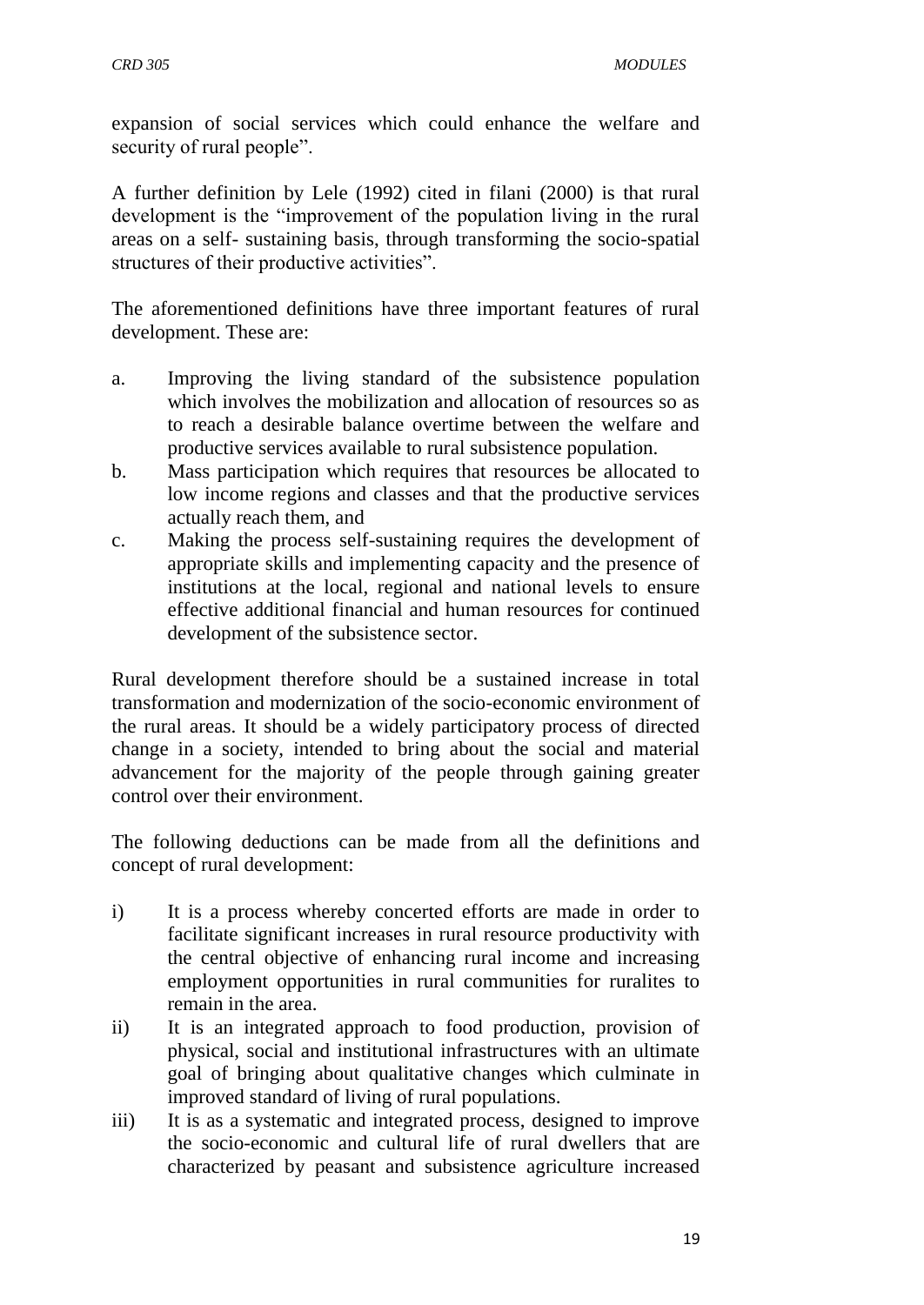production and processing of export crops especially trees with a view to broadening the revenue base of state, and

iv) It is an effort to improve the living standards of farmers and the rural populace in general.

#### **SELF-ASSESSMENT EXERCISE**

- 1. Define rural development.
- 2. In your own simple understanding, why is rural development a process?

## **4.0 CONCLUSION**

Rural areas are found everywhere, especially in developing countries of the world. Efforts are made by the government, non-governmental organizations, community based organizations, donor agencies, individuals and groups to bring about rural development. In order to do so, the understanding of the concept rural development is important. Consequently, different definitions abound by different rural development experts using different parameters.

## **5.0 SUMMARY**

In this unit, we have discussed various definitions of rural development and explained lessons derivable from the definitions. In the next unit, the goals of rural development will be discussed.

#### **6.0 TUTOR-MARKED ASSIGNMENT**

- 1. Define rural development and succinctly make some deductions from the definition.
- 2. Compare and contrast any two definitions of rural development known to you.

#### **7.0 REFERENCES/FURTHER READINGS**

- Filani, M.O. (2000). "Nigeria: The need to modify center-down development planning." In W. A. Stehr and D.R.P. Tailor (Ed.) *Development from above or below*. New York: John Wiley & Sons.
- Korafor, A.H. & L.C. Iwuyi, (1975). *Urban Employment Problems in Nigeria*. University of Nigeria, Nsukka, Nigeria.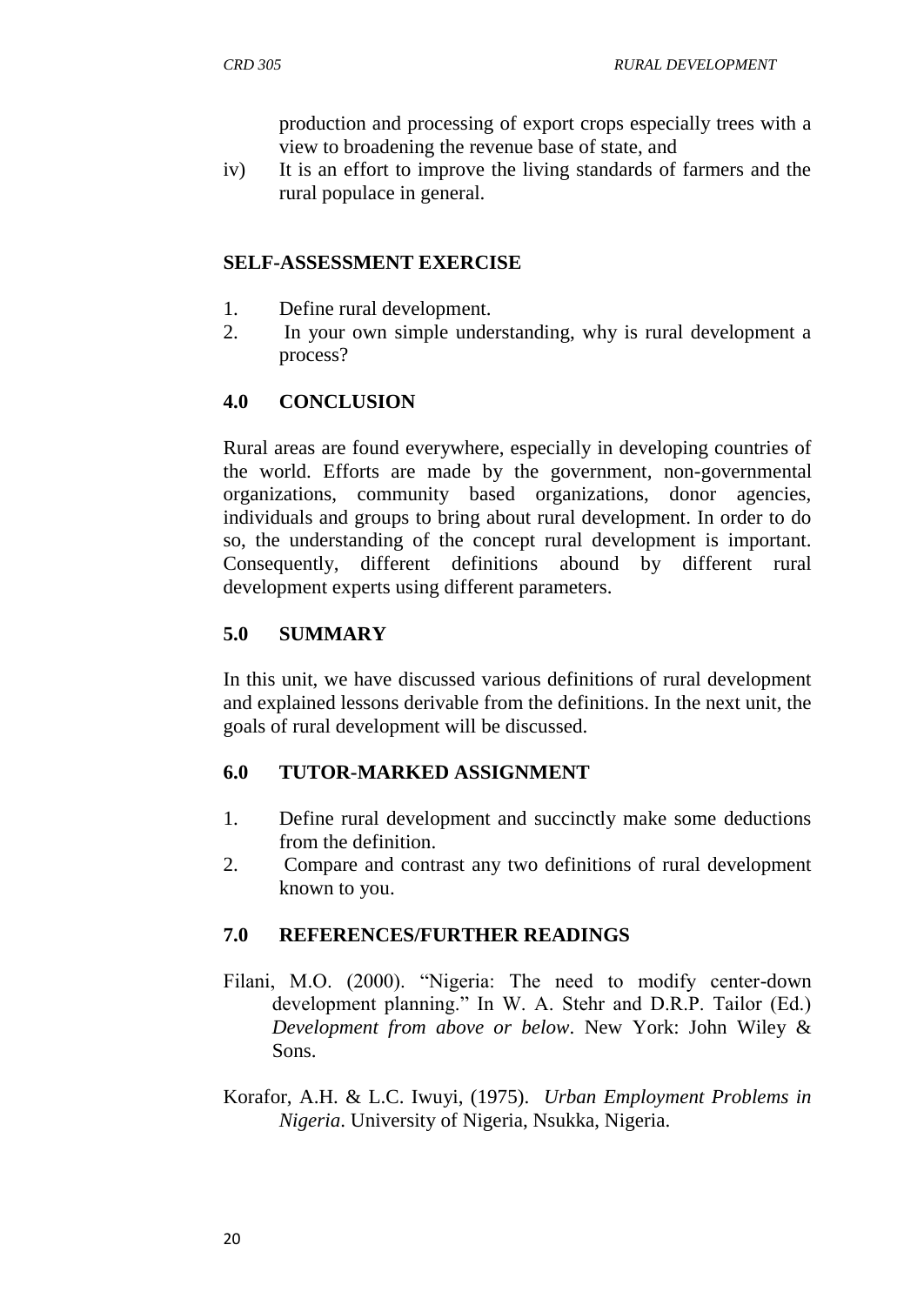- Nwobi, T.U. (2006). Cooperatives and rural financing.In E.E. Umebali (Eds.) *Readings in cooperative economics and management*. Lagos: Computer Egde Publishers.
- Okonkwo, P.C. (2010). *Community and rural development strategies.Principles and practice.* Enugu: Publications.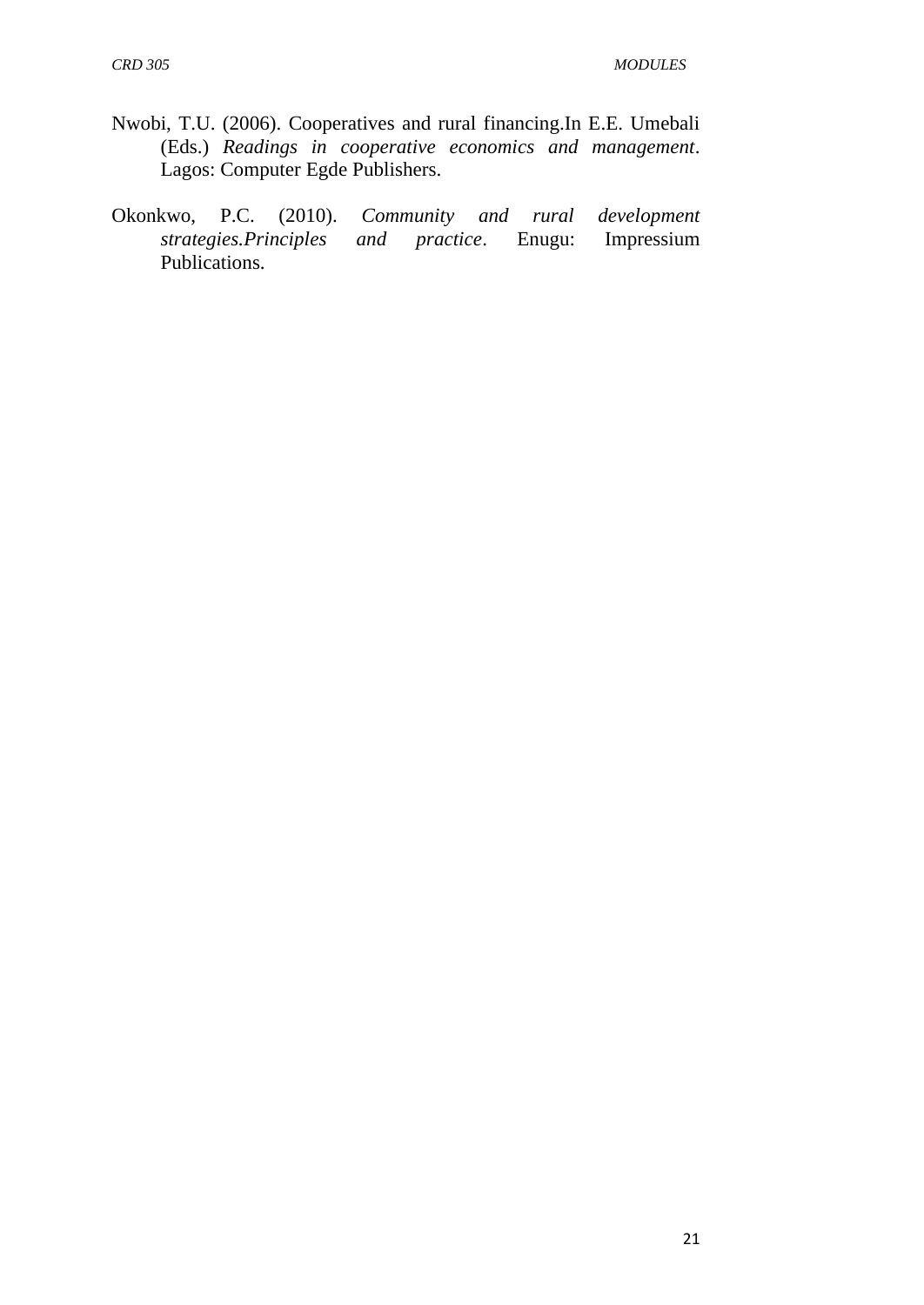## **UNIT 4 GOALSOF RURAL DEVELOPMENT**

#### **CONTENTS**

- 1.0 Introduction
- 2.0 Objectives
- 3.0 Main Content
	- 3.1 Goals of rural development.
	- 3.2 Rural Development Process in Nigeria
- 4.0 Conclusion
- 5.0 Summary
- 6.0 Tutor-Marked Assignment
- 7.0 References/Further Reading

#### **1.0 INTRODUCTION**

This is the third unit in module 1 of course CRD 305. Rural development efforts are geared towards achieving some definite goals. This unit thus discusses these goals so that it will remain as a yardstick to stakeholders of rural development programmes in Nigeria. The unit also discusses the processes adopted by the Nigerian government to bring about rural development.

#### **2.0 OBJECTIVES**

At the end of this unit, you should be able to:

- enumerate and discuss the goals of rural development;
- discuss rural development process in Nigeria.

#### **3.0 MAIN CONTENT**

#### **3.1 The Goals of Rural Development**

The goals of rural development as summarized by Alkali, (1997) are as follows:

- i) Generation of new employment;
- ii) More equitable access to arable land;
- iii) Widespread improvement in health;
- iv) Nutrition and housing;
- v) Broadened opportunities for all individuals to realize their full potentials through education;
- vi) A strong voice for all rural people in shaping their decisions and actions that affect their lives.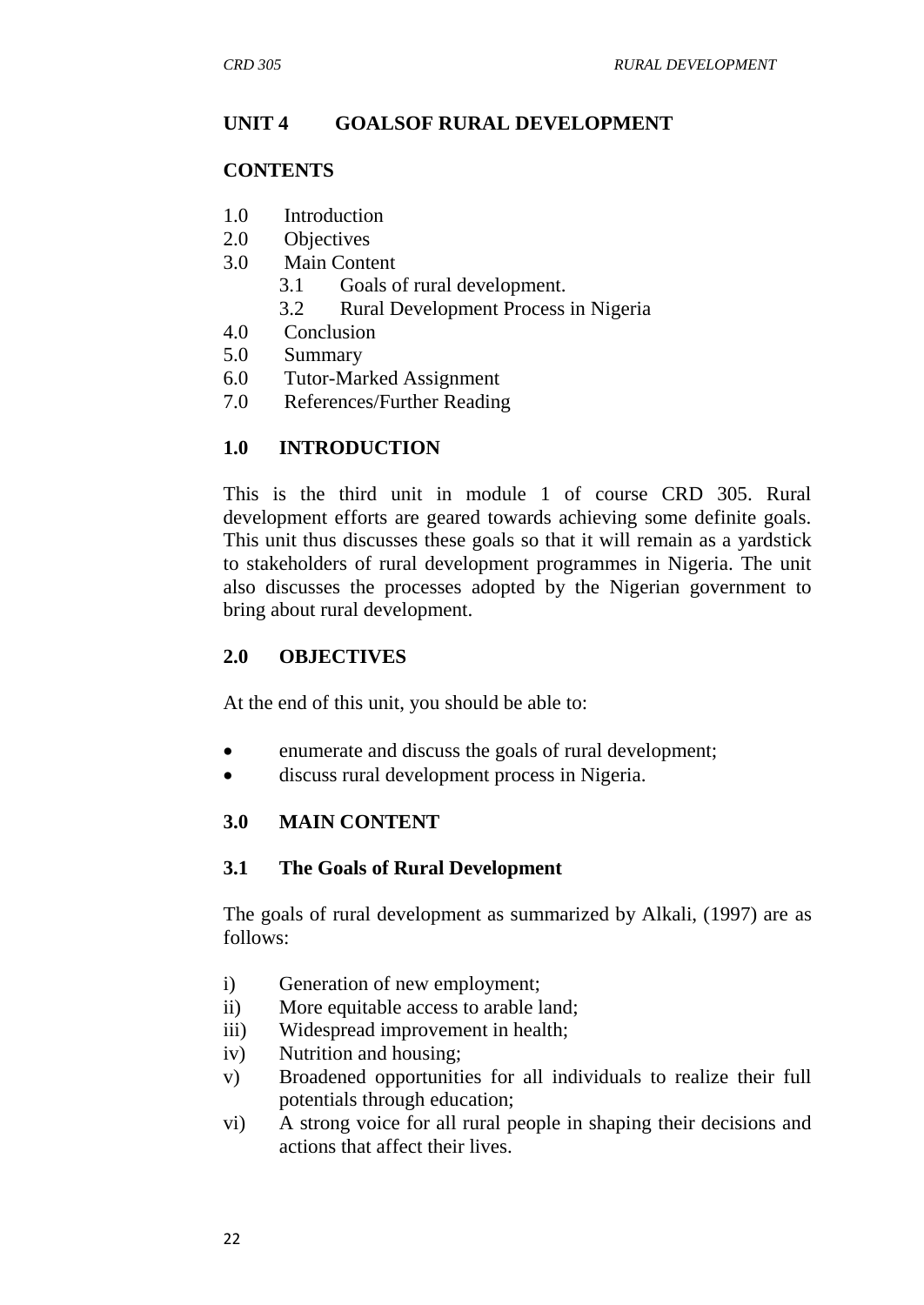The aforementioned goals are long-range goals but they provide the guidelines for short-range actions and the framework for rural development strategies.

## **3.2 Rural Development Process in Nigeria**

African countries including Nigeria have been attempting to develop their rural areas (through different approaches and or practices which are usually determined by the interpretation given to rural development by the different actors or interventionists. In Nigeria, the various traditional approaches in use are classified according to Alkali (1997) as:

## **a. Rural Urban Interaction**

This process focuses on planning of rural development along with and within the framework of overall national development plan. Provision for rural development is integrated in the overall agricultural development agenda of local, state and federal governments. This has failed to achieve much because the little recognition accorded rural development is further eroded by the fact that agriculture itself takes no significant place in the overall national planning.

## **b. Inter-sectorial /Zonal Coordination**

This process involves the coordination of hitherto isolated sectorial and zonal development programmes. It assumes that all sectorial/zonal rural development programmes are well conceived and that effective coordination would make them attain rural development goals. However, programmes under this arrangement have been so narrow and fail to consider restructuring of socio economic and political systems as essential steps towards attaining meaningful integration and narrowing rural-urban gap. These activities hardly make impact on the lives of rural people in the final analysis.

#### **c. The package approach**

This process is founded on diffusionist theory of development in which innovations developed from outside are brought to the rural dwellers by a presumed altruistic change agency. Virtually, all rural development programmes in the country adopted this model. Examples are found in the Farm Settlement Scheme of the defunct Western Region, Operation Feed the Nation (OFN), National Accelerated Food Production Programme (NAFPP), Agricultural Development Programme (ADP) among others. However, it is disappointing to observe that all those programmes have not resulted in any meaningful rural development.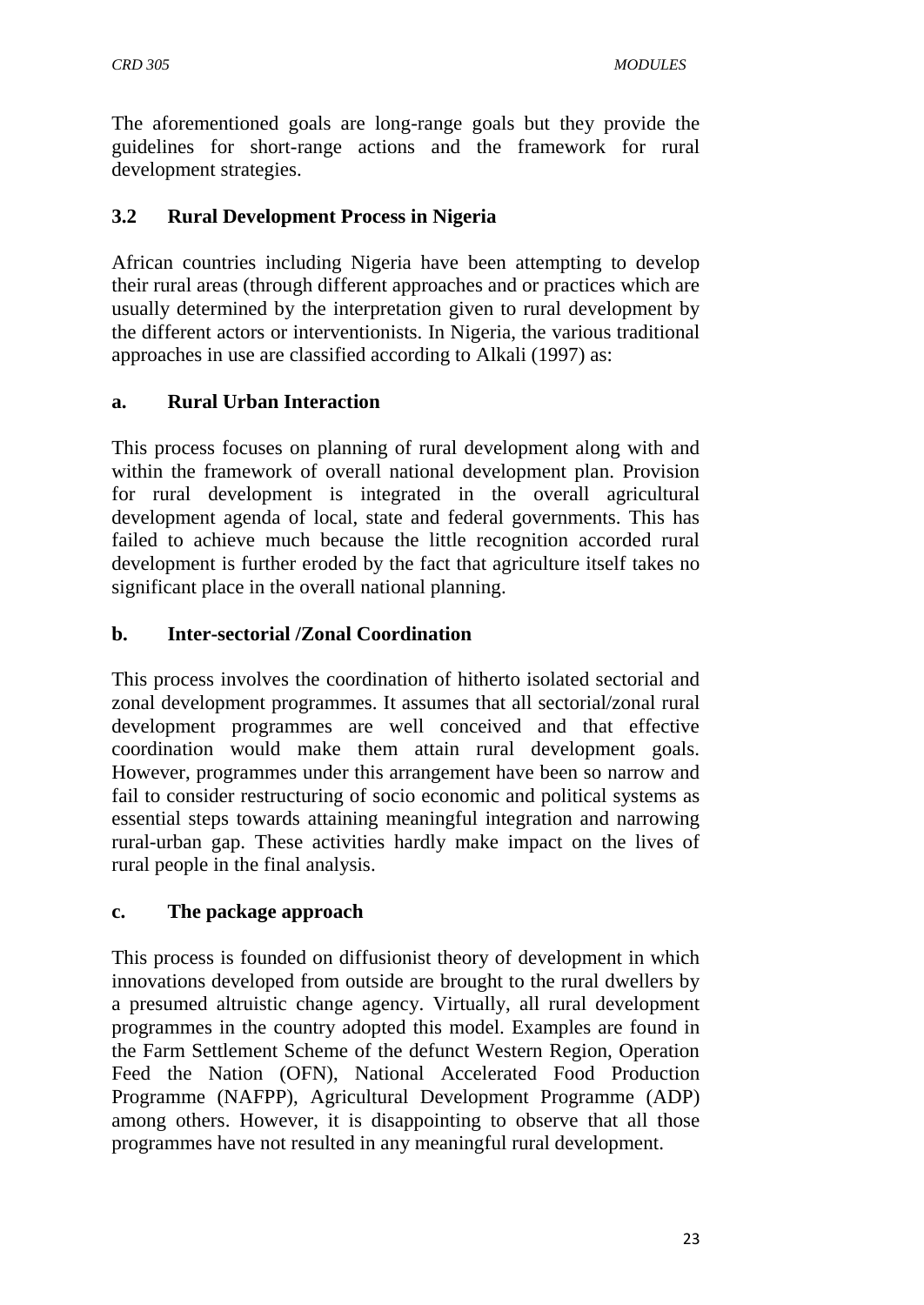#### **SELF-ASSESSMENT EXERCISE**

- i. List and discuss any five goals of rural development.
- ii. Describe any two process of rural development in Nigeria and assess their effectiveness.

## **4.0 CONCLUSION**

Any rural development effort is targeted at achieving some goals. Generally, there are set goals in rural development. These goals are set taking cognizance of the numerous rural impoverishments. It is expected that achievement of the goals will bring about rural development.

## **5.0 SUMMARY**

In this unit, we have identified the goals of rural development as well as rural development process in Nigeria. In the next unit, objectives of rural development will be discussed.

## **6.0 TUTOR-MARKED ASSIGNMENT**

- 1. List and explain in your own words, the goals of rural development.
- 2. Discuss how effective the processes involved in bringing about rural development in Nigeria have worked.

#### **7.0 REFERENCES/FURTHER READING**

- Alkali, R.A. (1997).*The World Bank and Nigeria: Cornucopia or Pandora Box?* Kaduna
- Korafor, A.H. & L.C. Iwuyi, (1975). *Urban Employment Problems in Nigeria*.University of Nigeria, Nsukka, Nigeria.
- Nwobi, T.U. (2006). Cooperatives and rural financing.In E.E. Umebali (Eds.) *Readings in cooperative economics and management*. Lagos: Computer Egde Publishers.
- Okonkwo, P.C. (2010). *Community and rural development strategies.Principles and practice*. Enugu: Impressium Publications.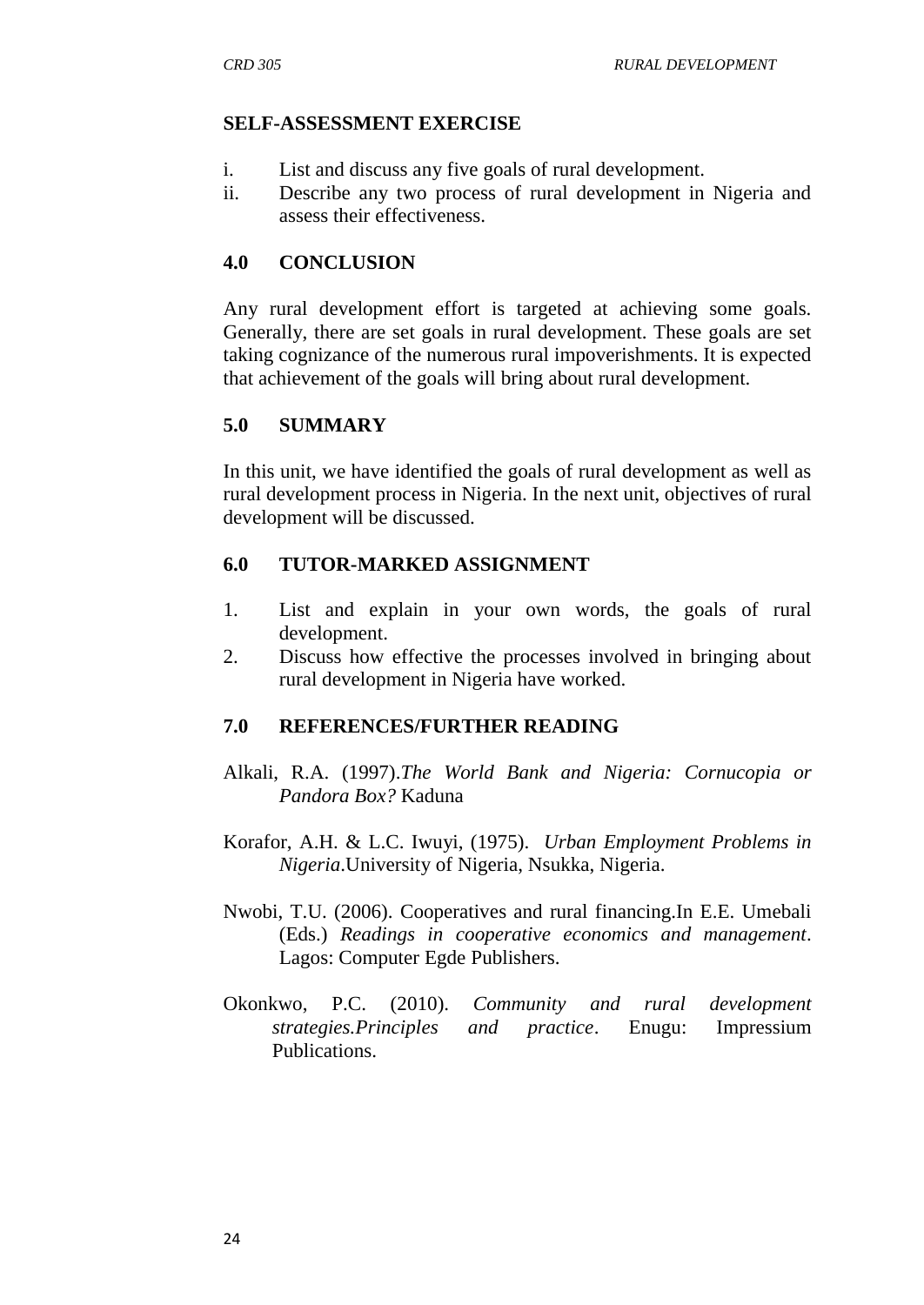## **UNIT 5 OBJECTIVES OF RURAL DEVELOPMENT**

#### **CONTENTS**

- 1.0 Introduction
- 2.0 Objectives
- 3.0 Main Content
	- 3.1 Objectives of rural development.
	- 3.2 Facilitating factors in achieving the objectives of rural development.
	- 3.3 Indices of rural development
- 4.0 Conclusion
- 5.0 Summary
- 6.0 Tutor-Marked Assignment
- 7.0 References/Further Reading

## **1.0 INTRODUCTION**

Any human effort is directed at achieving some objectives. In rural development, objectives are put in place based on the needs of the people and the nature of the rural development project. This unit discusses the general objectives of rural development.

#### **2.0 OBJECTIVES**

At the end of this unit, you should be able to:

- itemize the objectives of rural development;
- identify the facilitating factors in achieving the objectives of rural development;
- discuss the indices of rural development.

## **3.0 MAIN CONTENT**

#### **3.1 Objectives of Rural Development**

The National Policy on Rural Development outlined the following objectives of rural development in Nigeria:

- i) Promotion of the social, cultural and economic wellbeing of the rural population;
- ii) Promotion of sustained and orderly development of the vast resources in the rural areas for the benefit of the rural people principally and the nation as a whole.
- iii) Increase in and diversification of job opportunities and improvement of income in the rural areas;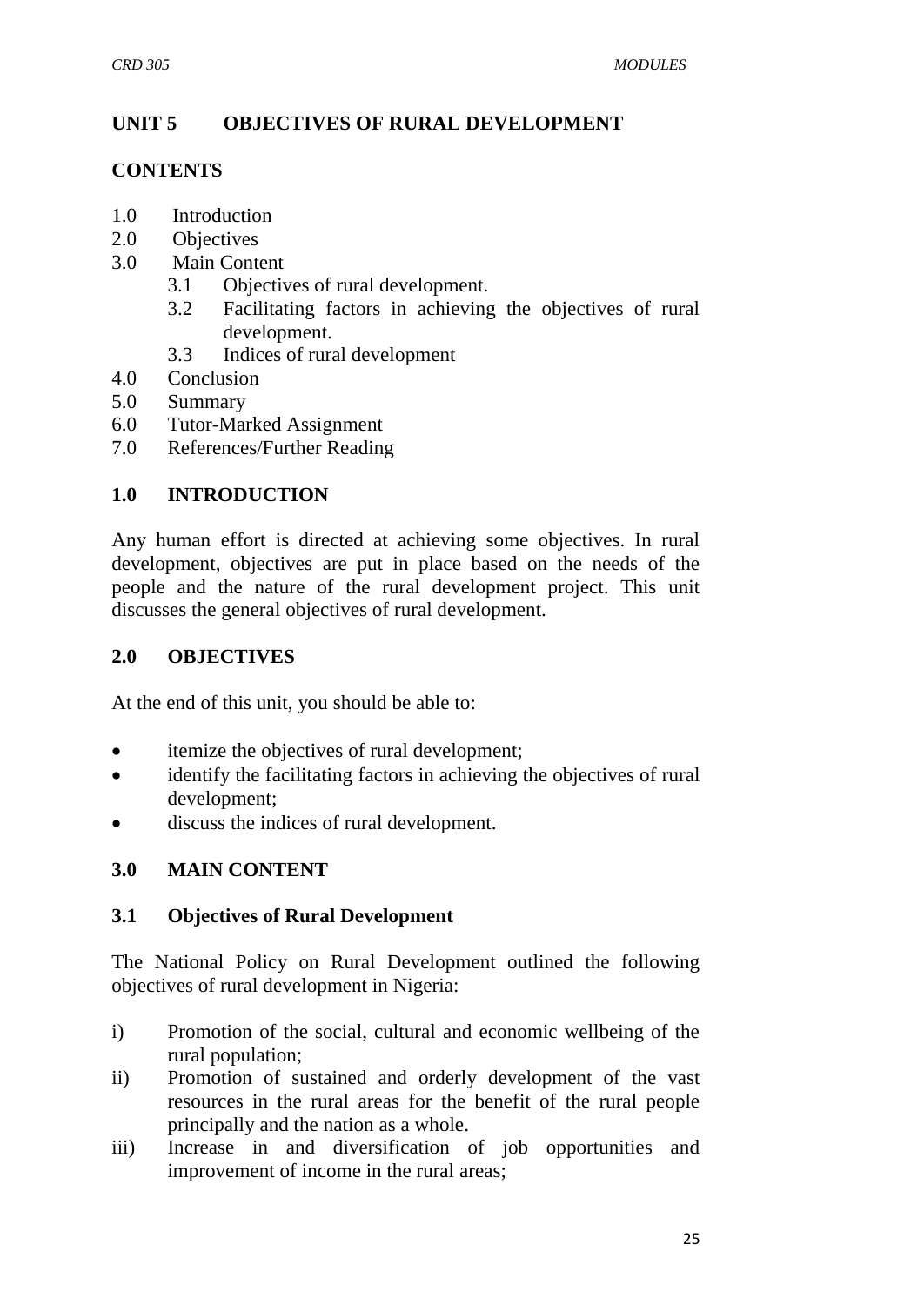- iv) Mobilization of the rural population for self-help and selfsustaining programme of development and
- v) Upliftment of the technological based industries in the rural areas.

## **3.2 Facilitating Factors in achieving Rural Development Objectives**

For rural development objectives to be effectively achieved, Okonkwo (2006) emphasized that the following facilitating factors should be considered.

- i) The farmers and small rural entrepreneurs should be regarded as the center piece of rural development strategy;
- ii) The government should play a minimal, catalytic and facilitating and not direct production role in rural development;
- iii) To ensure continuity and acceptance, and that externally induced projects are short lived, rural residents should be involved in the identification, formation, implementation and evaluation of rural development projects;
- iv) Rural development strategy should emphasize institutional coordination, interministerial and interdepartmental linkage. Consensuses are also important to ensure institutional integration at all levels;
- v) Development service and amenities should be functionally integrated across different levels of human settlements in the rural areas.

# **3.3 Rural Development Indices**

As itemized by Alkali (1997), the following are the indices of rural development:

- Increase in per capita income
- More even distribution of income
- Reduction in the level of unemployment
- Diversification of the economy
- Increase in the supply of high level manpower (education)
- Balanced development
- Indigenization of economic activity
- Good health and standard nutrition
- Acquisition of technology.

# **SELF-ASSESSMENT EXERCISE**

i. List and explain any five objectives of rural development.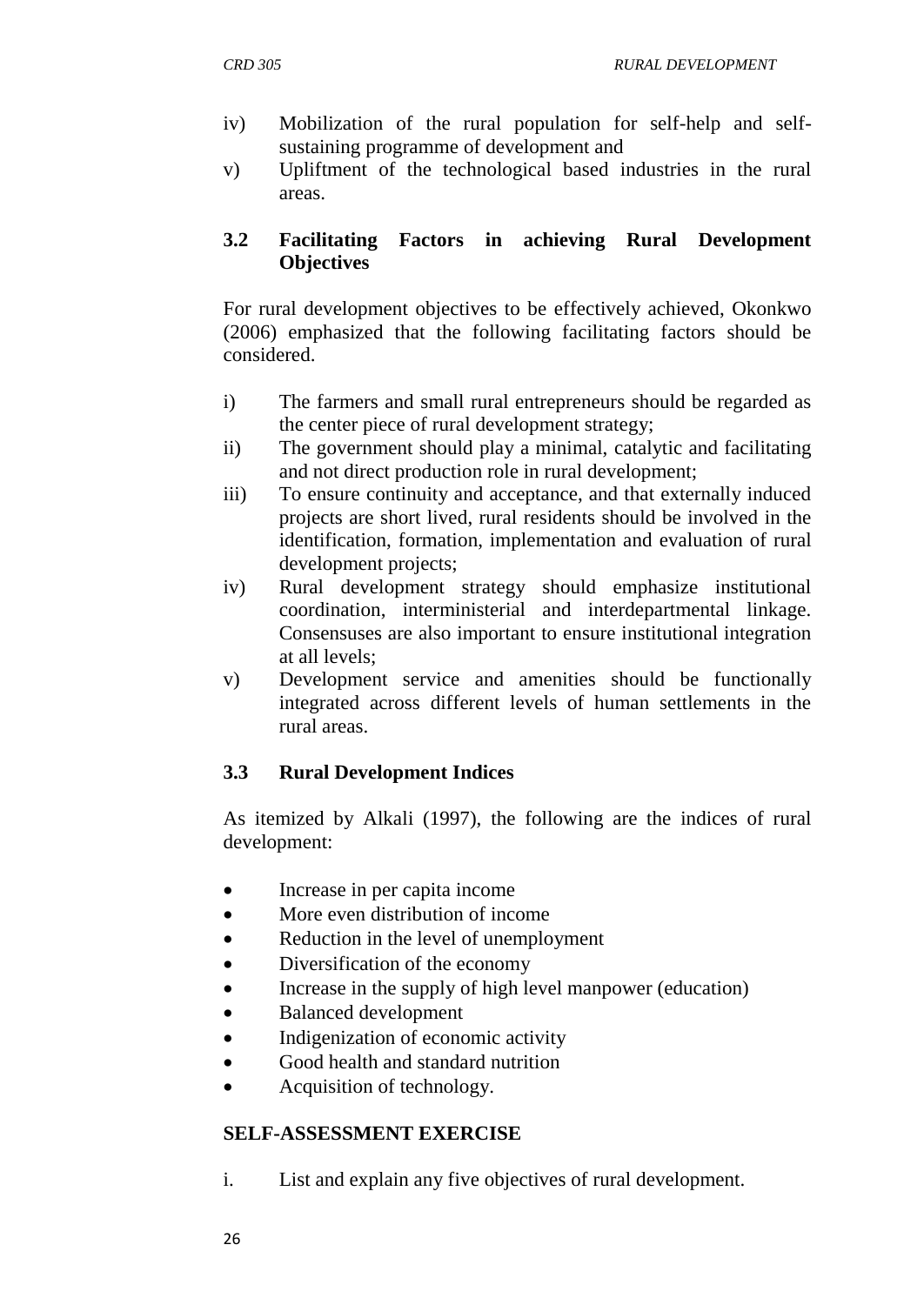ii. Identify with concrete evidence, any three objectives of rural development you think have been achieved in your locality.

## **4.0 CONCLUSION**

Any rural development programme or project is targeted at achieving set objectives. In Nigeria, the objectives of rural development are clear and definite as outlined by the National Policy on rural development. It has been seen that measures have been put in place to ensure the achievement of the objectives which will culminate in the development of the rural sector.

## **5.0 SUMMARY**

In this unit, we have discussed the objectives of rural development and the facilitating factors in achieving the objectives. We have also discussed the indices of rural development which is a yardstick to measure how well the objectives of rural development have been achieved. In the next unit, the necessity for rural development in Nigeria will be discussed.

## **6.0 TUTOR-MARKED ASSIGNMENT**

- 1. Enumerate the objectives of rural development as outlined by the National Policy on Rural Development.
- 2. Using the indices of rural development as a guide, discuss the extent to which the objectives of rural development have been achieved in your state.

## **7.0 REFERENCES/FURTHER READING**

- Alkali, R.A. (1997).*The World Bank and Nigeria: Cornucopia or Pandora Box?* Kaduna:
- Korafor, A.H. & L.C. Iwuyi, (1975). *Urban Employment Problems in Nigeria*.University of Nigeria, Nsukka, Nigeria.
- Nwobi, T.U. (2006). Cooperatives and rural financing.In E.E. Umebali (Eds.) *Readings in cooperative economics and management*. Lagos: Computer Egde Publishers.
- Okonkwo, P.C. (2010). *Community and rural development strategies.Principles and practice*. Enugu: Impressium Publications.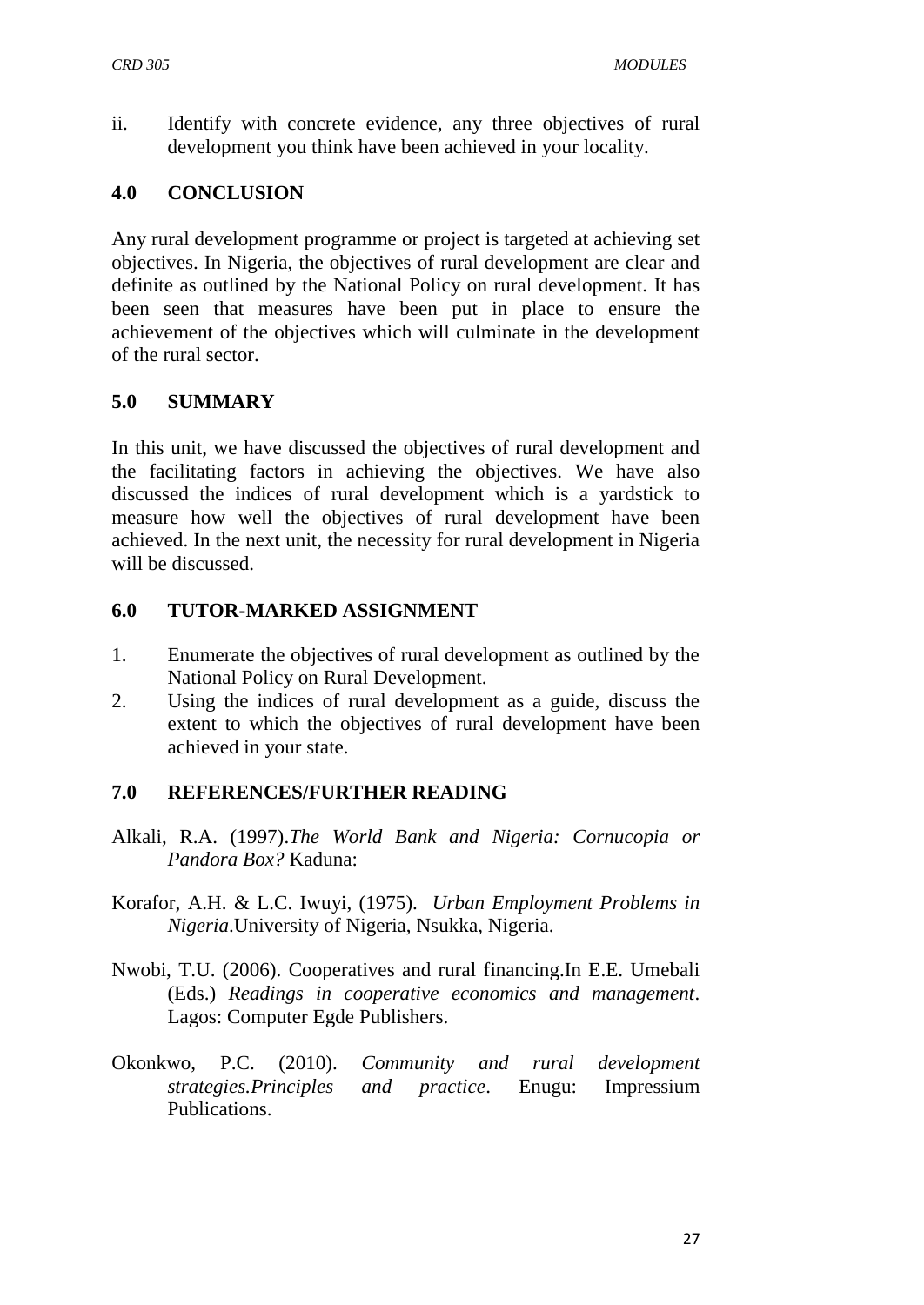## **MODULE 2**

| Unit 1 | Principles of Rural Development |  |
|--------|---------------------------------|--|
|--------|---------------------------------|--|

- Unit 2 Approaches to Rural Development
- Unit 3 The Necessity for Rural Development In Nigeria
- Unit 4 Planning, Implementation and Appraisal of Rural Development Projects
- Unit 5 Financing Rural Development Projects

## **UNIT 1 PRINCIPLES OF RURAL DEVELOPMENT**

## **CONTENTS**

- 1.0 Introduction
- 2.0 Objectives
- 3.0 Main Content
	- 3.1 The meaning of principle.
	- 3.2 Principles of rural development.
- 4.0 Conclusion
- 5.0 Summary
- 6.0 Tutor-Marked Assignment
- 7.0 References/Further Reading

## **1.0 INTRODUCTION**

This is the fifth unit in module 1 of course CRD 305. The unit explains what a principle is and extensively discusses the principles of rural development. It is important that guiding principles of rural development are clearly understood because principles guide the activities of rural developers so that they can get it right.

## **2.0 OBJECTIVES**

At the end of this unit, you should be able to:

- explain the meaning of principle;
- identify and discuss the principles of rural development.

## **3.0 MAIN CONTENT**

## **3.1 The Meaning of Principle**

According to Onuoha (1998), a principle is a basic truth or a general law determining the existence and regulating the conduct of an organization and distinguishing it from other systems. Principles of rural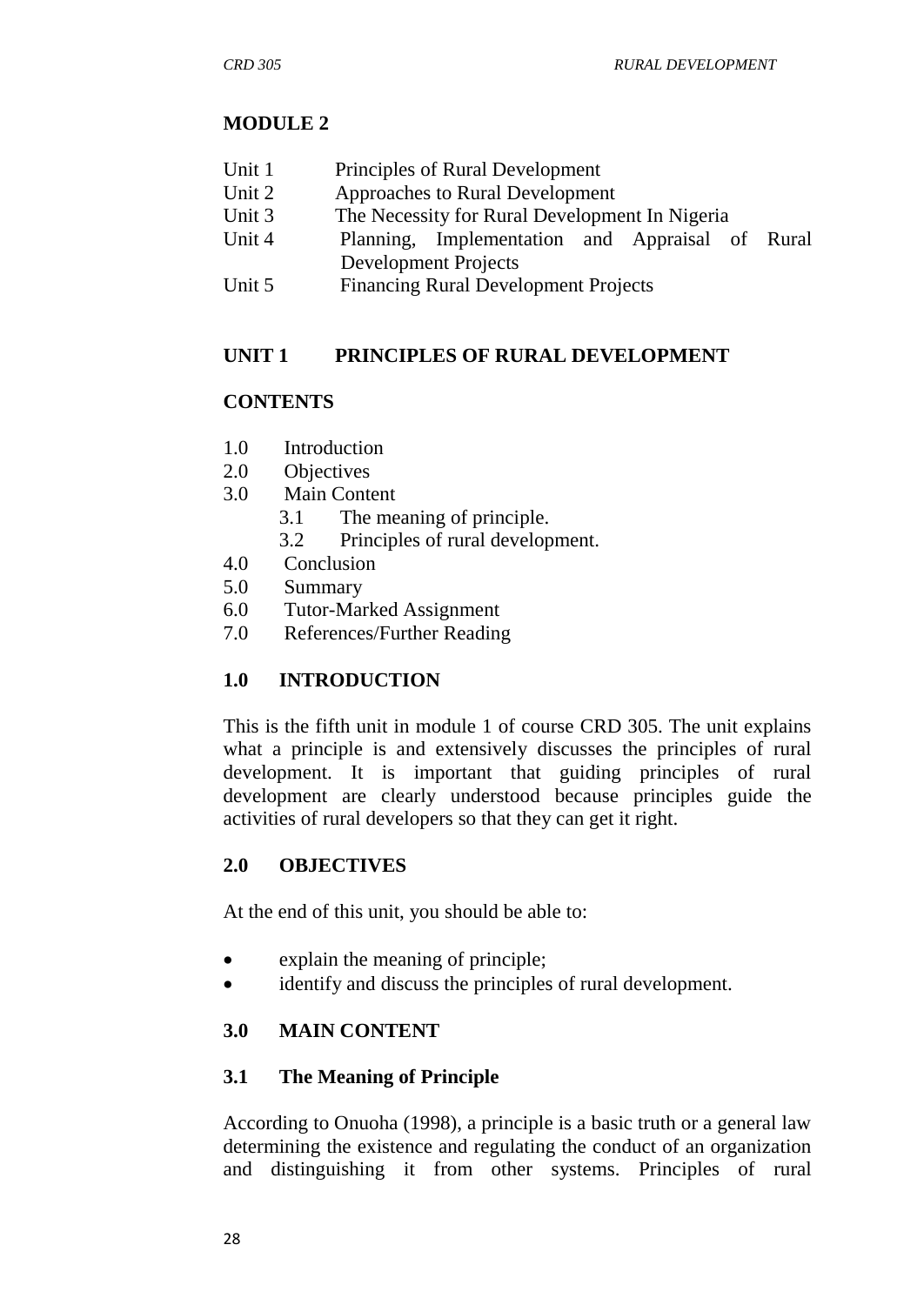development are therefore fundamental and general rules laid down by rural development experts to guide the conduct of rural development programmes in such a way that stated objectives can be effectively achieved.

## **3.2 Principles of Rural Development**

The principles of rural development as explained by alkali, (1997) are as follows:

- Accessibility
- Independence
- Sustainability
- Effectiveness
- Participation

## **Accessibility**

A meaningful rural development programme must ensure that the programme is accessible to all the rural dwellers especially the poor peasant farmers. All the people within the target population should benefit from the programme without any one benefiting more at the expense of another. Inaccessibility by the major section of the rural communities will further aggravate the existing inequalities in rural communities.

## **Independence**

This means that any rural development programme should be such that helps and supports the rural dwellers but does not make their livelihood 100% dependent on the programme. The rural developer should always try to ask the question; if the programme is discontinued, what will happen to the beneficiaries?

## **Sustainability**

This means that the programme plan and solution are relevant to the local social, economic and administrative conditions of the target rural population. The programme should not be terminated before the stated objectives are achieved. The programme should be sustained until the problem of the area has been addressed.

## **Effectiveness**

A good rural development programme should be based on the effective use of local resources. For example, it may be unrealistic to encourage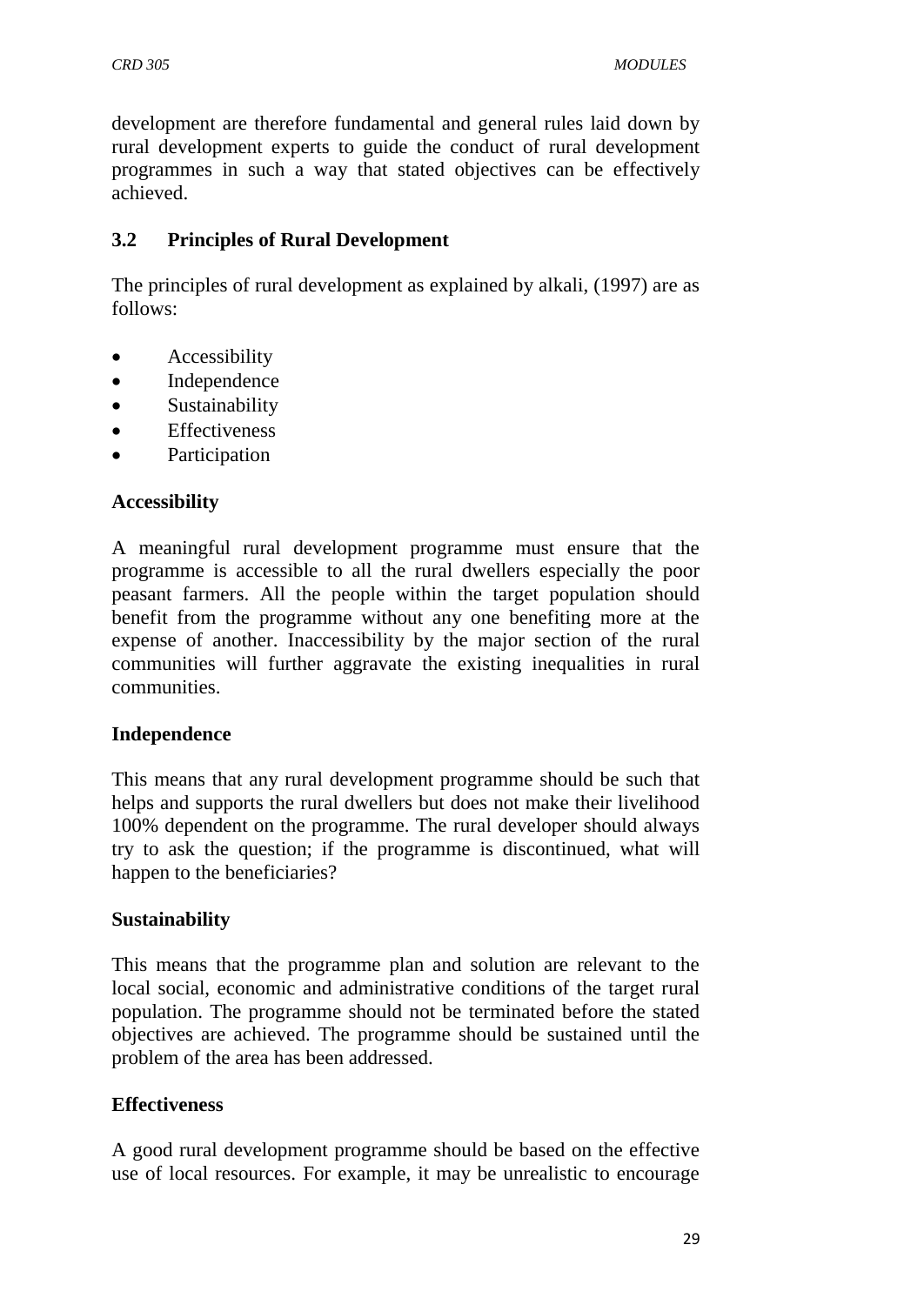to maximize the use of chemical fertilizer which may be beyond their reach rather, farmers could be trained and encouraged to use local manure on their farms. In this case, the rural development initiative will be effective.

## **Participation**

The participation of the beneficiaries (the rural populace) in the programme is very important. The rural dwellers should be involved at the various stages of the programme; from the conception stage to the implementation stage, although there seems to be a disagreement among rural development experts as to what level of participation of rural populace is possible.

### **SELF-ASSESSMENT EXERCISE**

- i. Identify a particular rural development project you intend to execute in your rural community and explain how you could practically apply any four rural development principles known to you.
- ii. Compare and contrast the principles of Accessibility, Participation, Sustainability and Independence as related to rural development.

## **4.0 CONCLUSION**

In any human endeavour, there are underlying principles and the application of such principles will contribute in achieving the right organizational objectives. Principles help to avoid trial and error in performing a task. They help the individual to be meticulous and focused. The principles of rural development are important in this direction.

## **5.0 SUMMARY**

In this unit, the meaning of principle has been explained. The principles of rural development have also been discussed. In unit 1 of module 2, typical problems of rural areas will be discussed.

## **6.0 TUTOR-MARKED ASSIGNMENT**

- 1. In your own words, differentiate between a principle and a law.
- 2. With particular reference to any rural development project you intend to carry out in your local community, explain how you could practically apply any four rural development principles known to you.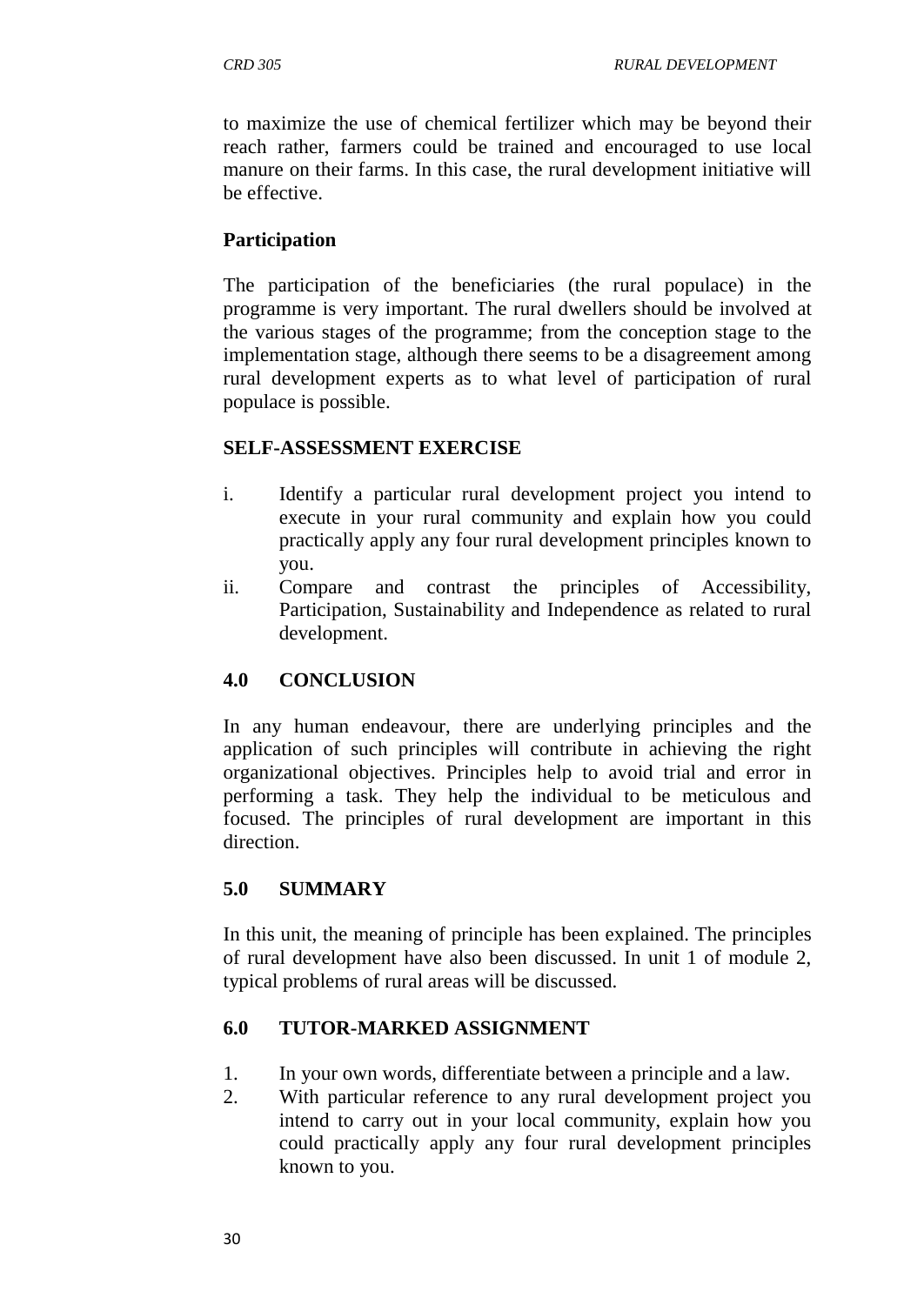#### **7.0 REFERENCES/FURTHER READINGS**

- Alkali, R.A. (1997).*The World Bank and Nigeria: Cornucopia or Pandora Box?* Kaduna:
- Onuoha, E. (1998). *The cooperative identity*. Enugu: Amazing Grace Publishers.
- Okonkwo, P.C. (2010). *Community and rural development strategies.Principles and practice.* Publications.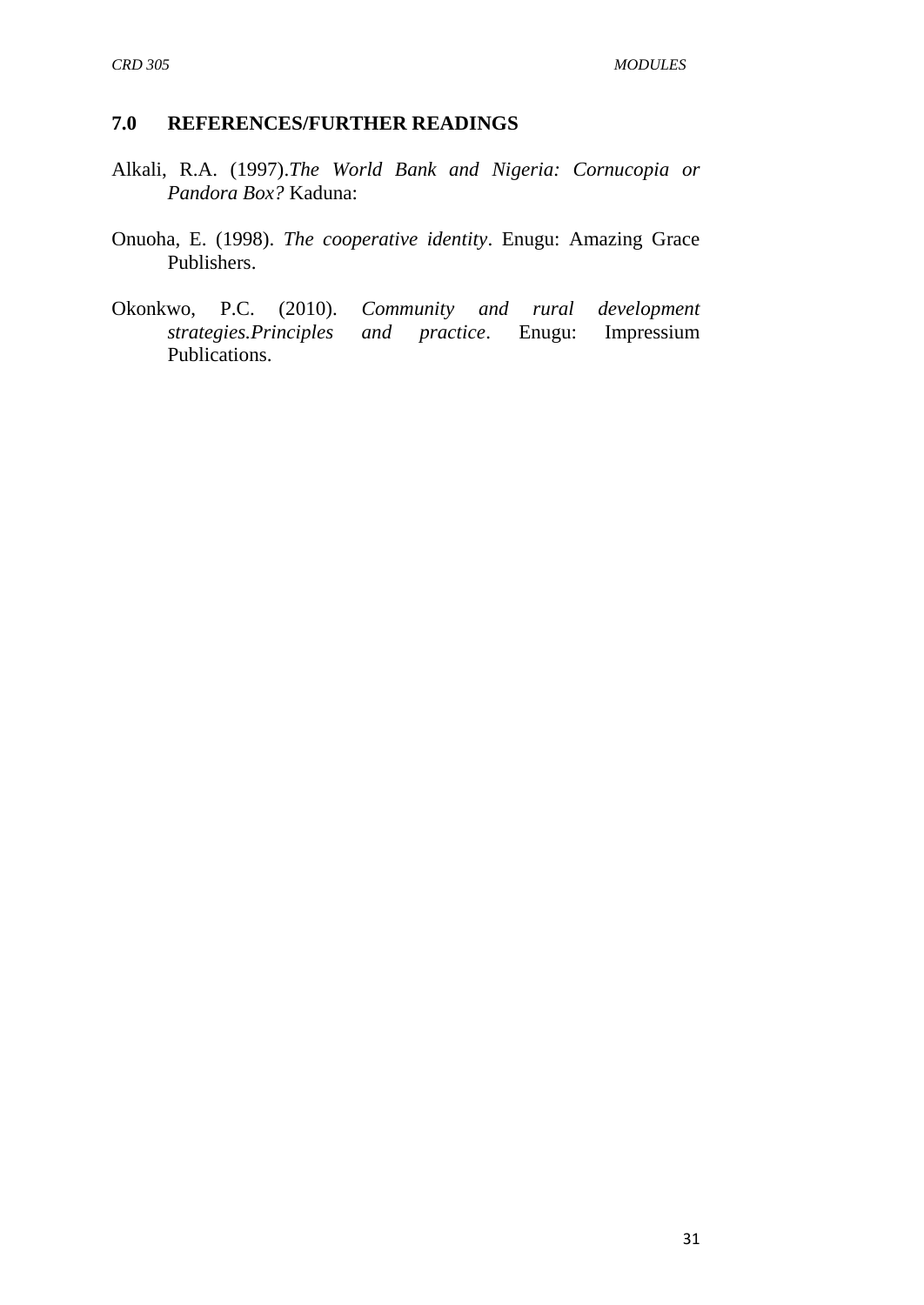## **UNIT 2 APPROACHES TO RURAL DEVELOPMENT**

## **CONTENTS**

- 1.0 Introduction
- 2.0 Objectives
- 3.0 Main Content
	- 3.1 Different approaches to rural development
- 4.0 Conclusion
- 5.0 Summary
- 6.0 Tutor-Marked Assignment
- 7.0 References/Further Readings

## **1.0 INTRODUCTION**

In order to effectively develop the rural areas, different ways of going about it are adopted. In other words, rural development is being viewed from different angles. This is what is referred to as approaches to rural development. This is perhaps because different problems require different solutions and modalities of providing the solutions. This unit will take a cursory look at the various approaches to rural development.

## **2.0 OBJECTIVES**

At the end of this unit, you should be able to:

Identify and discuss different approaches to rural development.

## **3.0 MAIN CONTENT**

## **3.1 Approaches to Rural Development**

There are basically three approaches to rural development according to Filani (2000). These are:

- Reformist approach
- Structural approach
- Technological approach.

## **Reformist approach**

In this approach to rural development; emphasis is given to behavioural change of the rural farmers. In addition, efforts are made to find ways and means by which the farmers can play an important part in rural development programmes and projects through improvement in their attitude towards such programmes. The Reformist approach to rural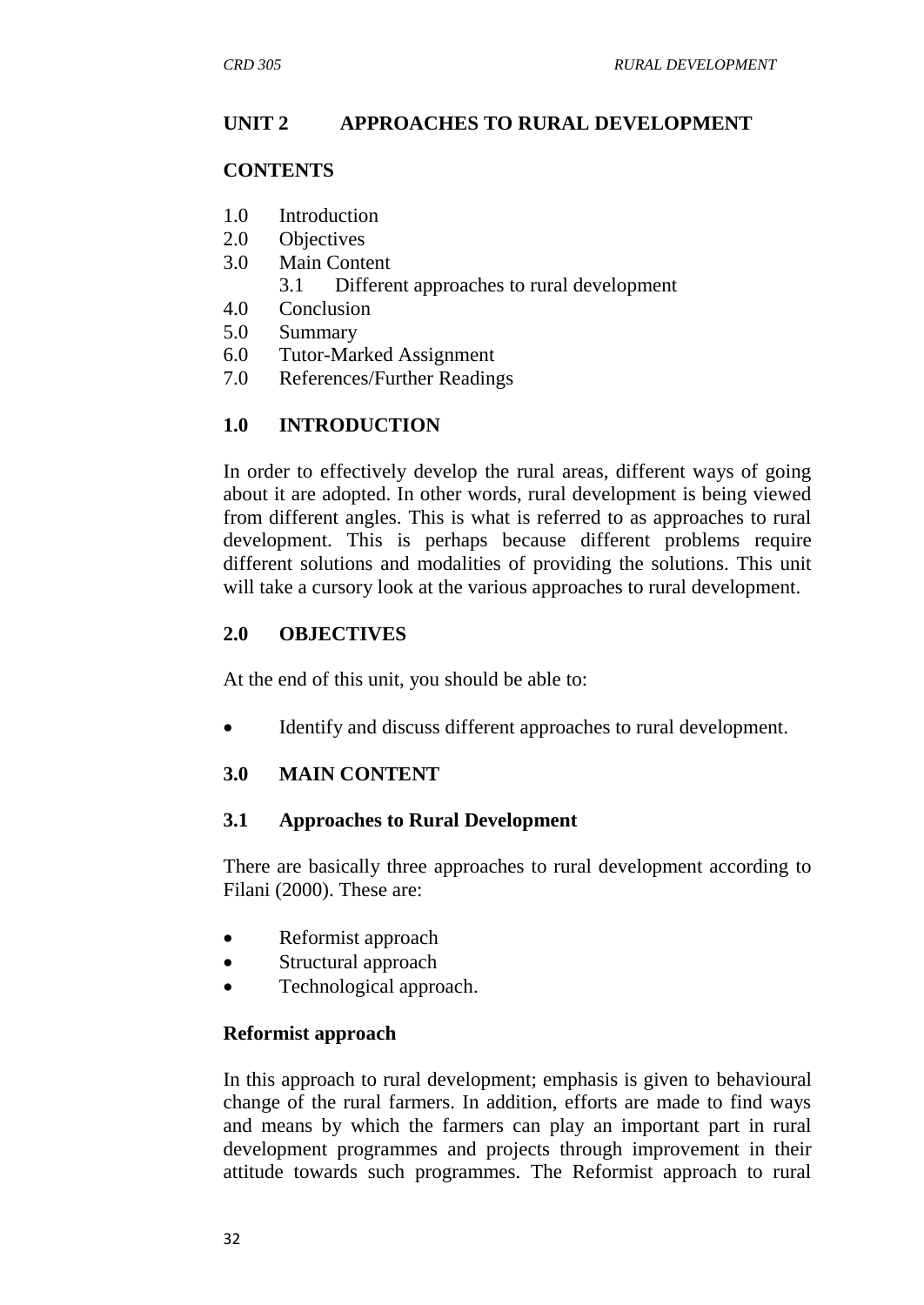development therefore emphasizes the participatory involvement of farmers in reforming the rural areas. The farmers are thus sensitized, mobilized and engendered in specific ways to get actively involved in such a developmental process.

## **Technological approach**

This approach emphasizes the technological transformation of different aspects of the rural society particularly agricultural production. This could mean a shift from the use of local, farming implements to the use of semi-modern technology. The technological approach to rural development is emphasized by agricultural extension. The technology required for rural transformation include among others, improved farming practices, improved seedling, storage systems (facilities), insecticides, pesticides and fertilizer.

## **Structural approach**

The structural approach to rural development seeks to transform the existing economic, social and political relationships in such a way that those who were previously disadvantaged find their positions changed. The social, political and economic relationships that need to be changed include the relationship between Landlords and Tenants, between poor peasant farmers and money lenders, between farmers and traditional rulers, between poor peasant farmers and middlemen. The structural transformation of rural communities is attained through what is known as Agrarian Reforms (agricultural reforms) most of which are concerned with land distribution.

It should be noted that none of these three approaches is adequate in rural development when considered on its own. A meaningful rural development programme must therefore consider all the three approaches as one package of programme. In other words, a meaningful rural development programme should recognize and put the three approaches to use.

## **SELF-ASSESSMENT EXERCISE**

- 1. List and discuss the approaches to rural development.
- 2. Which rural development approach will you apply in your area and why?

## **4.0 CONCLUSION**

Different approaches to rural development exist. None of the approaches is adequate in bringing about rural development when considered on its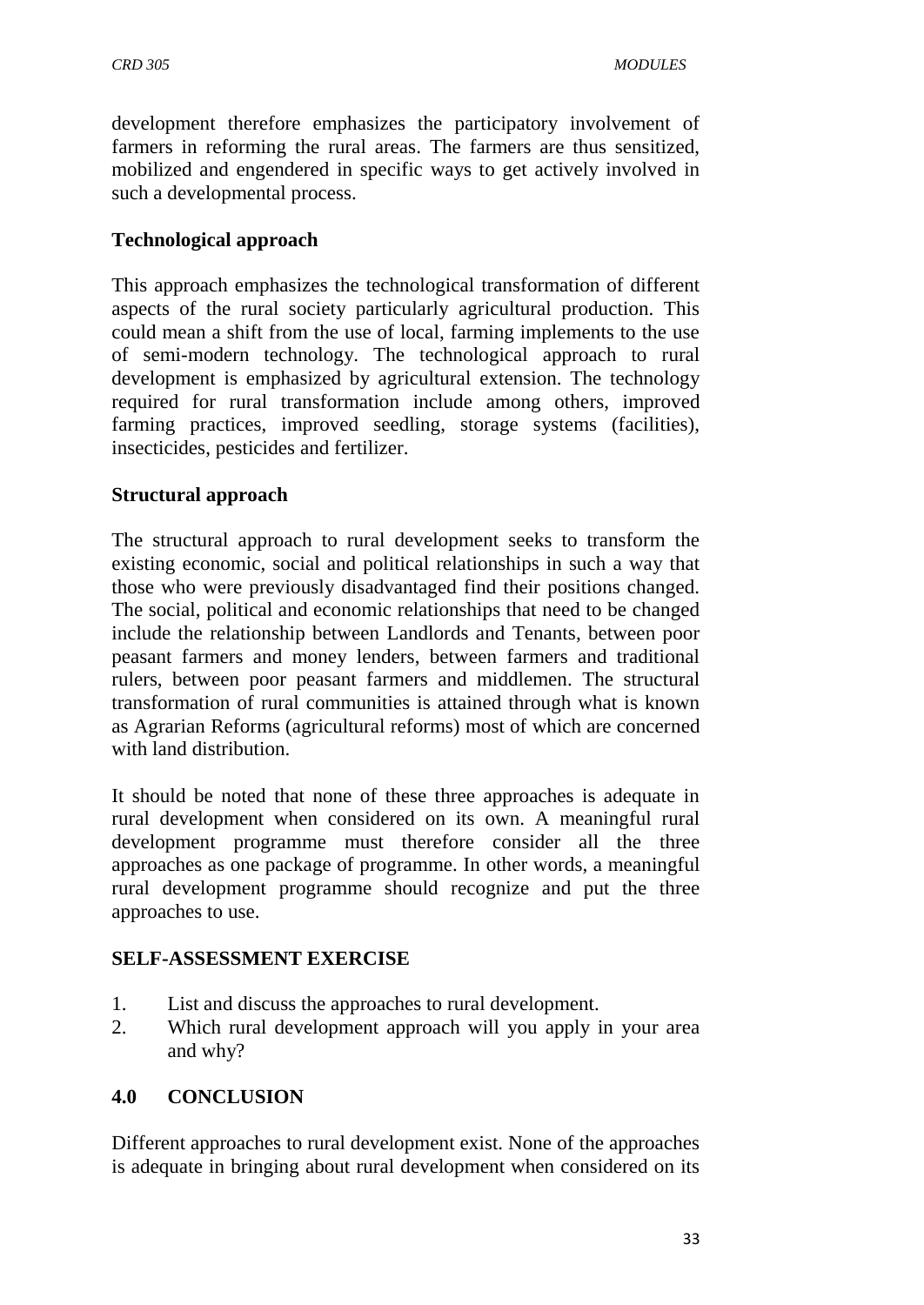own. A meaningful rural development programme must therefore consider all the three approaches as one package of programme. In other words, a meaningful rural development programme should recognize and put the three approaches to use.

## **5.0 SUMMARY**

In this unit, we have discussed the approaches to rural development and pointed out that no one single approach will suffice so a combination of all the approaches is more ideal. In the next unit, planning, implementation and appraisal of rural development projects will be discussed.

## **6.0 TUTOR-MARKED ASSIGNMENT**

- 1. Examine the three approaches to rural development and choose which approach best appeals to you and why?
- 2. With typical instances, explain why any meaningful rural development project must seek to recognize and utilize the three approaches to rural development.

## **7.0 REFERENCES/FURTHER READINGS**

- Filani, M.O. (2000). "Nigeria: The need to modify center-down development planning." In W. A. Stehr and D.R.P. Tailor (Ed.) *Development from above or below*. New York: John Wiley & Sons.
- Nwobi, T.U. (2006). Cooperatives and rural financing.In E.E. Umebali (Eds.) *Readings in cooperative economics and management*. Lagos: Computer Egde Publishers.
- Onuoha, E. (1998). *The cooperative identity*. Enugu: Amazing Grace Publishers.
- Okonkwo, P.C. (2010). *Community and rural development strategies.Principles and practice*. Enugu: Impressium Publications.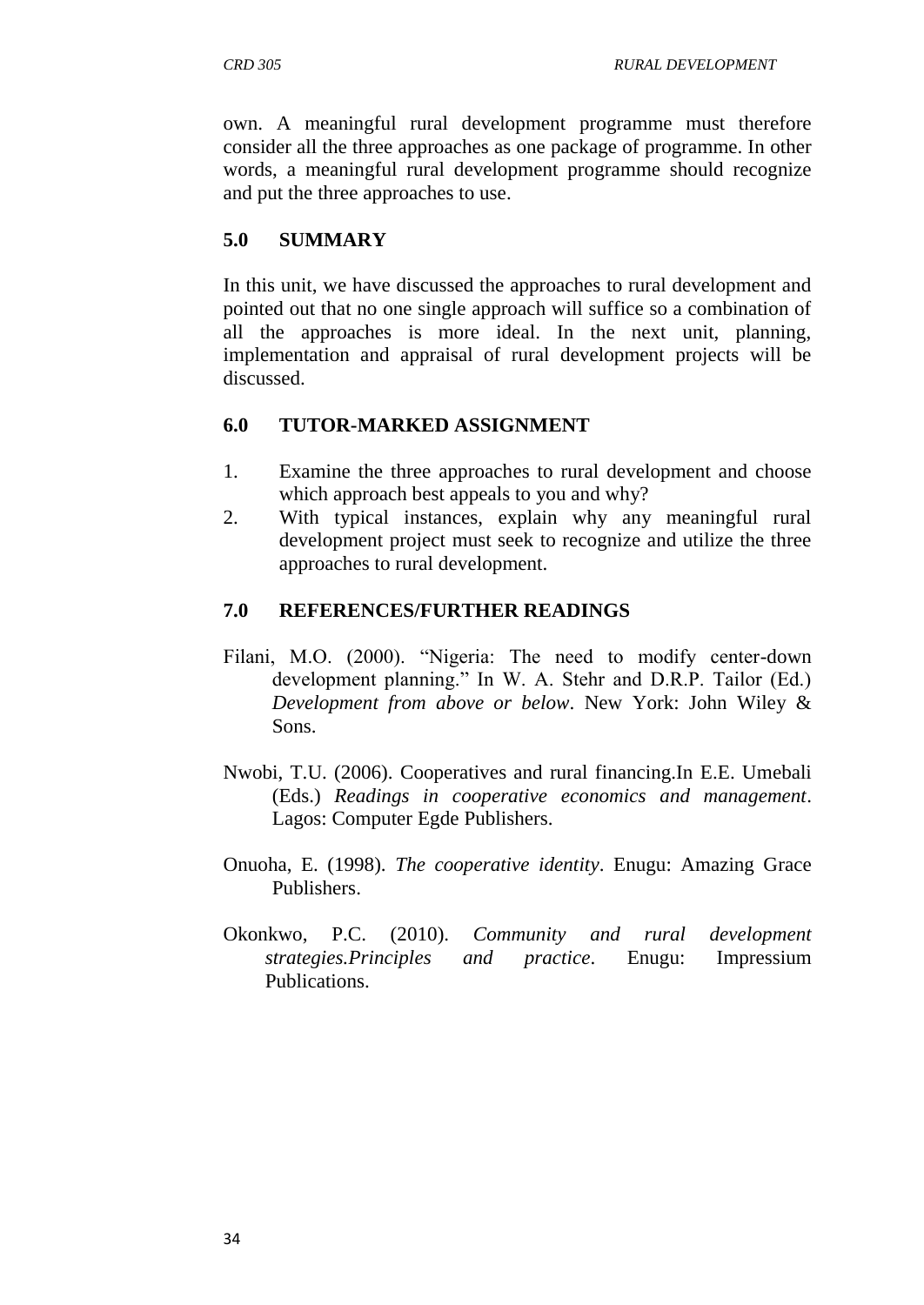## **UNIT 3 THE NECESSITY FOR RURAL DEVELOPMENT IN NIGERIA**

## **CONTENTS**

- 1.0 Introduction
- 2.0 Objectives
- 3.0 Main Content
	- 3.1 The problems of rural areas in Nigeria.
	- 3.2 The necessity for rural development in Nigeria.
- 4.0 Conclusion
- 5.0 Summary
- 6.0 Tutor-Marked Assignment
- 7.0 References/Further Reading

## **1.0 INTRODUCTION**

The quest to develop the rural areas is of a great significance. In other words, efforts to ensure that rural areas are transformed by various stakeholders have some underlying purposes. Consequently, this unit explains the need to develop the rural areas. The unit however started with discussing the problems of the rural areas in Nigeria in order to establish the basis for the main discussion.

#### **2.0 OBJECTIVES**

At the end of this unit, you should be able to:

- identify the problems of rural areas in Nigeria;
- discuss the necessity for rural development in Nigeria.

## **3.0 MAIN CONTENT**

#### **3.1 The Problems of Rural areas in Nigeria**

The rural areas, as compared to urban centers, have peculiar problems that affect the lives of the inhabitants. Some of the prominent problems as explained by Idachaba (1985) include:

- 1. Vicious cycle of poverty
- 2. Poor rural infrastructure
- 3. High population density
- 4. High level of illiteracy
- 5. Low social interaction and local politics
- 6. Harmful traditional practices
- 7. Lack of employment opportunities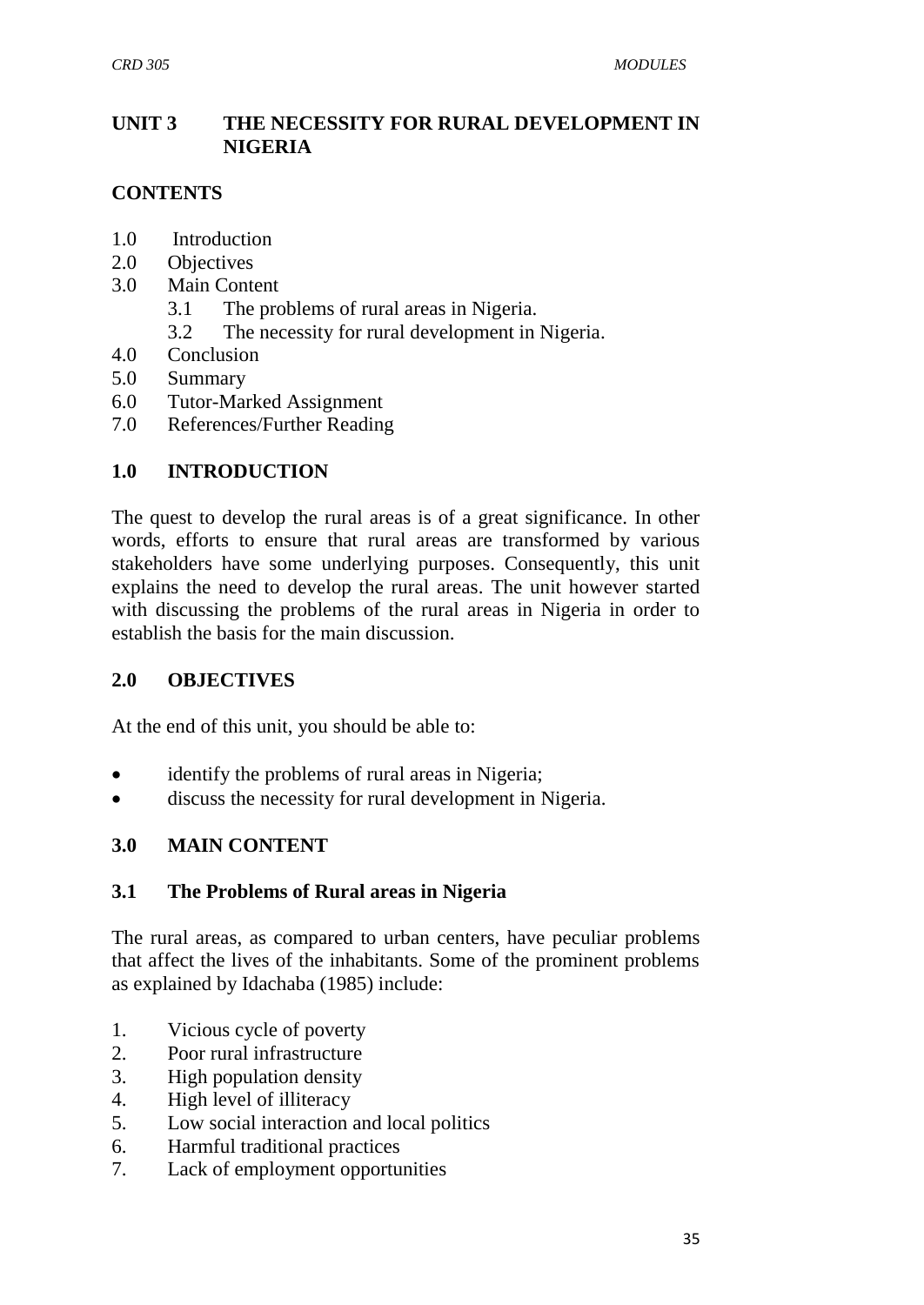**Vicious cycle of poverty**: The rural dwellers experience vicious cycle of poverty. They have low savings resulting to low investments and of course, low capital formation. This in turns brings low income. Rural development Programmes and policies need to address this.

**Poor Rural Infrastructures**: The rural areas grossly lack basic infrastructures that give life a meaning and make it worthwhile. Such infrastructures include electricity, pipe borne water, good road network, health facilities, and recreational centres e.t.c.

**High Population Density**: A large number of the Nigerian Populace lives in rural areas. Their population continues to multiply uncontrollably. This makes it difficult for rural dwellers to adequately cater for their children and adequately take care of their socio-economic needs.

**High Level of Illiteracy**: Illiteracy is high in the rural areas. This could be because they lack good schools or facilitating learning environment. Even with the available few schools, parents are poor to send their children to such schools. Some are illiterates and find it difficult to give appropriate educational support to their children's education. This is a big problem as no uneducated society or community can progress meaningfully.

**Low Social Interaction and Local Politics:** In some areas, the rural dwellers live in isolation. Thus, there is no social interaction, understanding and spirit of oneness. Without social interaction, there is usually no group action. Without group action, leaders and powerful individuals will continue to dominate the rural dwellers without any united effort on their part to fight back.

**Harmful Traditional Practices:** Rural dwellers engage in primitive and ancient traditional practices that are anti-developmental. Such practices affect the development of their socio-economic and socio-cultural lifestyle. Rural development programmes need to refine and reshape such practices that are hindrances to development.

**Lack of Employment Opportunities**: There is low rate of employment opportunities in the rural areas. Able-bodied men and women who possess natural skills are not gainfully employed. Perhaps, this accounts for why there is high rate of rural-urban migration and poverty among the able-bodied men and women in the recent times to seek for greener pasture in the cities.

**Rural-Urban Migration**: Rural dwellers migrate from rural areas to urban centres in search of jobs and also to enjoy the facilities available,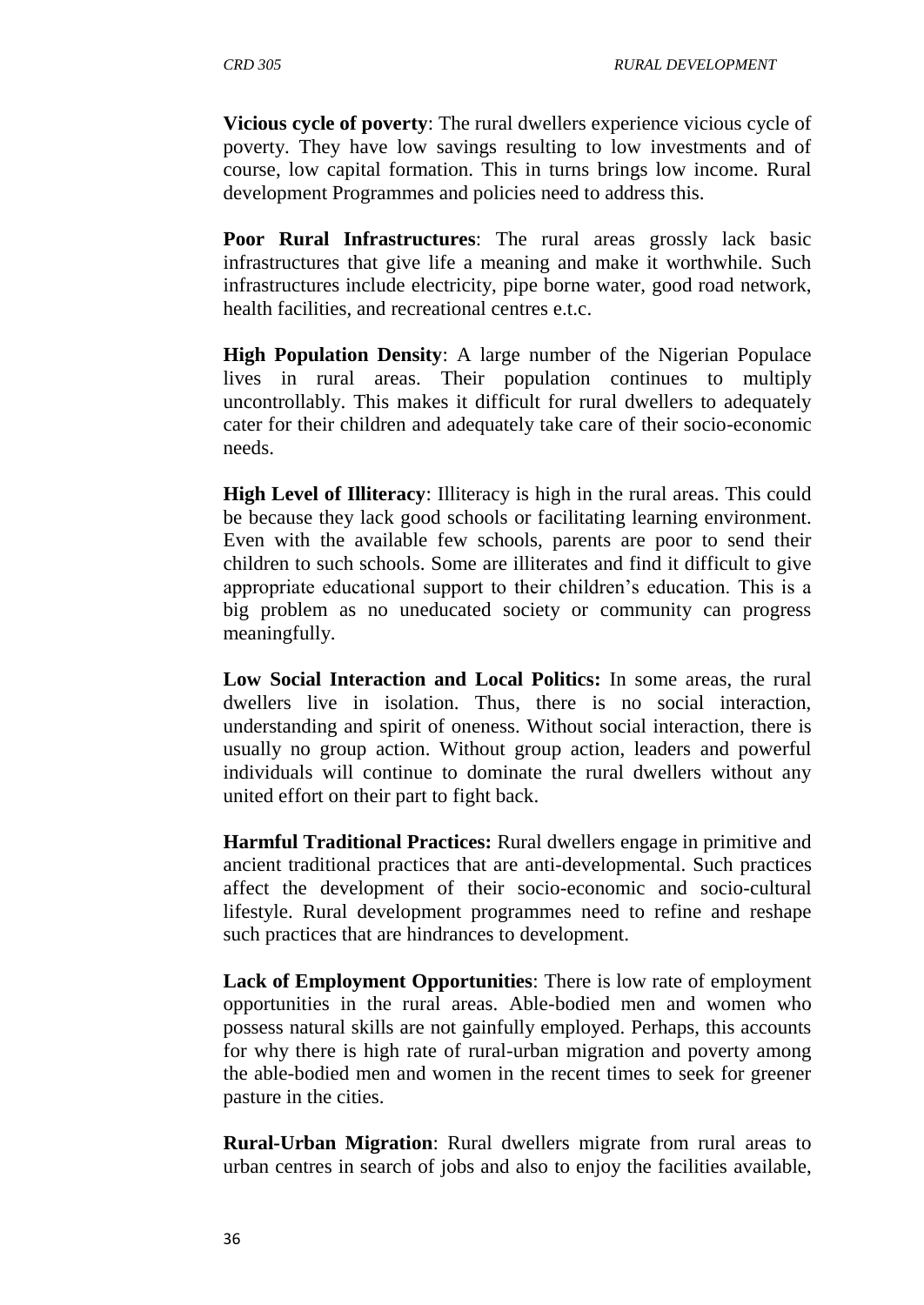thereby creating rural labour scarcity. Both farm and farm output are adversely affected.

## **3.2 The Necessity for Rural Development in Nigeria**

According to Idachaba (1985), there is a number of reasons why rural development in usually considered to be of overall national importance. These include:

- 1. Rural people constitute the vast majority of Nigerian population. This is so despite the migration of people from rural to urban centres.
- 2. Most of the food which Nigerians eat is produced by rural dwellers.
- 3. Much of the country's agricultural needs for raw materials and subsequent industrial and economic growth are produced in the rural areas.
- 4. Two of the five national objectives as stated in the national policy on education are the building of:
- a. A just and egalitarian society;
- b. A united strong and self-reliant nation
- 5. Inequalities exist in social and educational amenities between urban and rural areas.
- 6. Inequalities exist in the living standards among rural dwellers.
- 7. Most rural dwellers live below poverty level which calls for urgent attention.

Consequent upon the above, if we must achieve a self-reliant economy e.g. egalitarianism and full employment for all, it is important to examine what prevails in the rural areas where a majority of our country men reside. It is important to find out what sort of activities the rural dwellers engage in and identifying what factors impede the development of their areas.

## **SELF-ASSESSMENT EXERCISE**

- i. List and explain the problems of rural areas in Nigeria.
- ii. Why is it important that rural areas are developed?

## **4.0 CONCLUSION**

Many problems are plaguing rural areas in Nigeria which are incapacitating the socio-economic activities of the rural populace. Given the contributions of the rural sector in the overall national development, it is important that the rural areas in Nigeria are developed.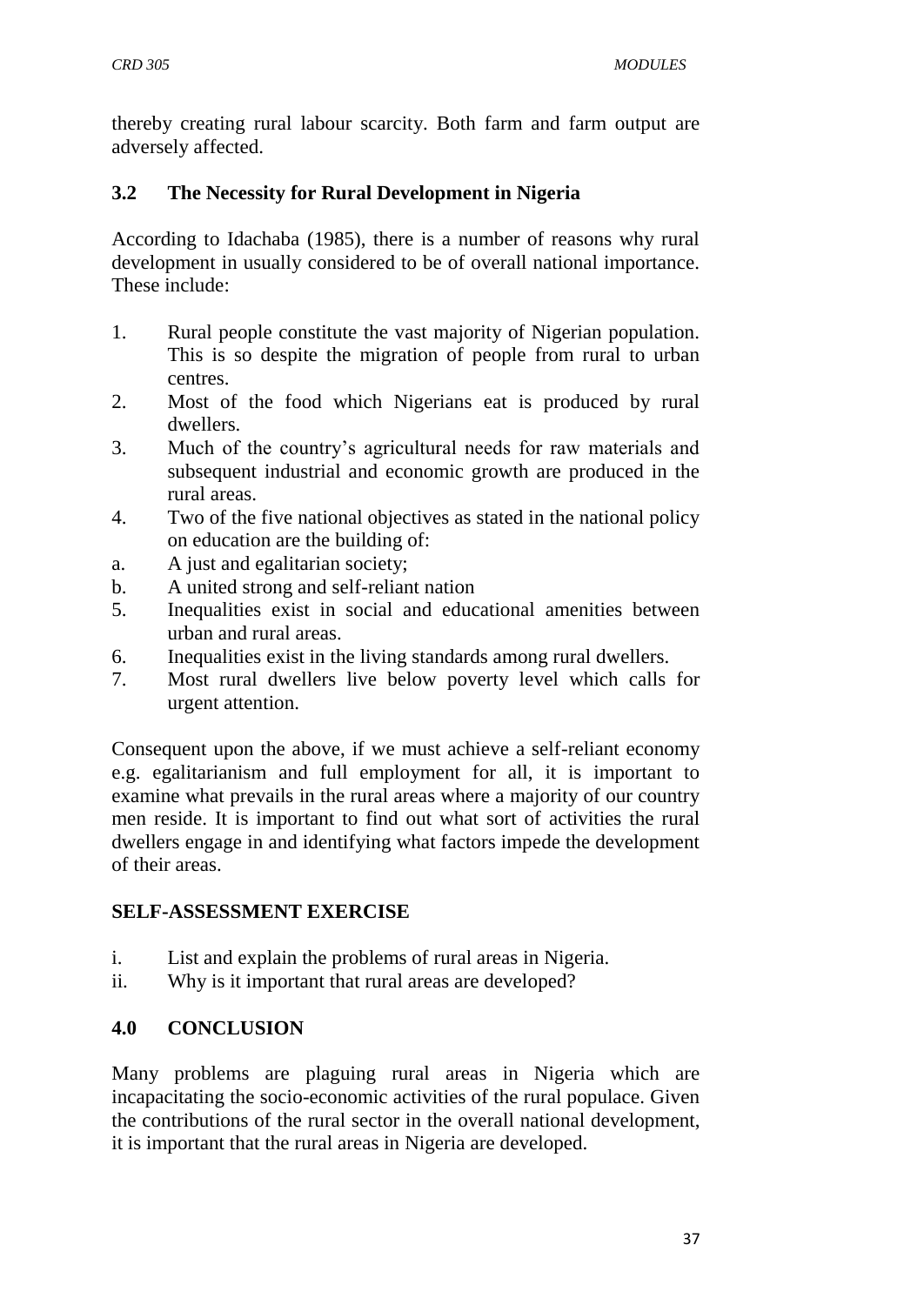## **5.0 SUMMARY**

In this unit, we have discussed the problems affecting the rural areas in Nigeria. We have also discussed the necessity for the development of such rural areas. In unit 5, attention will be given to the principles of rural development so that as efforts are made to develop the rural areas in Nigeria, such principles will remain as a guide.

## **6.0 TUTOR-MARKED ASSIGNMENT**

- 1. With reference to the problems of rural areas, discuss the difference between rural areas and urban centers in Nigeria.
- 2. With adequate illustrations, justify the necessity for massive development of the rural areas in Nigeria.

## **7.0 REFERENCES/FURTHER READINGS**

- Alkali, R.A. (1997).*The World Bank and Nigeria: Cornucopia or Pandora Box?* Kaduna:
- Idachaba, F. A. (1985). "Integrated rural development: Lessons from experience."I.F.A.D."- FIATPANAS
- Korafor, A.H. & L.C. Iwuyi, (1975). *Urban Employment Problems in Nigeria*. University of Nigeria, Nsukka, Nigeria.
- Nwobi, T.U. (2006). Cooperatives and rural financing.In E.E. Umebali (Eds.) *Readings in cooperative economics and management*. Lagos: Computer Egde Publishers.
- Okonkwo, P.C. (2010). *Community and rural development strategies.Principles and practice*. Enugu: Impressium Publications.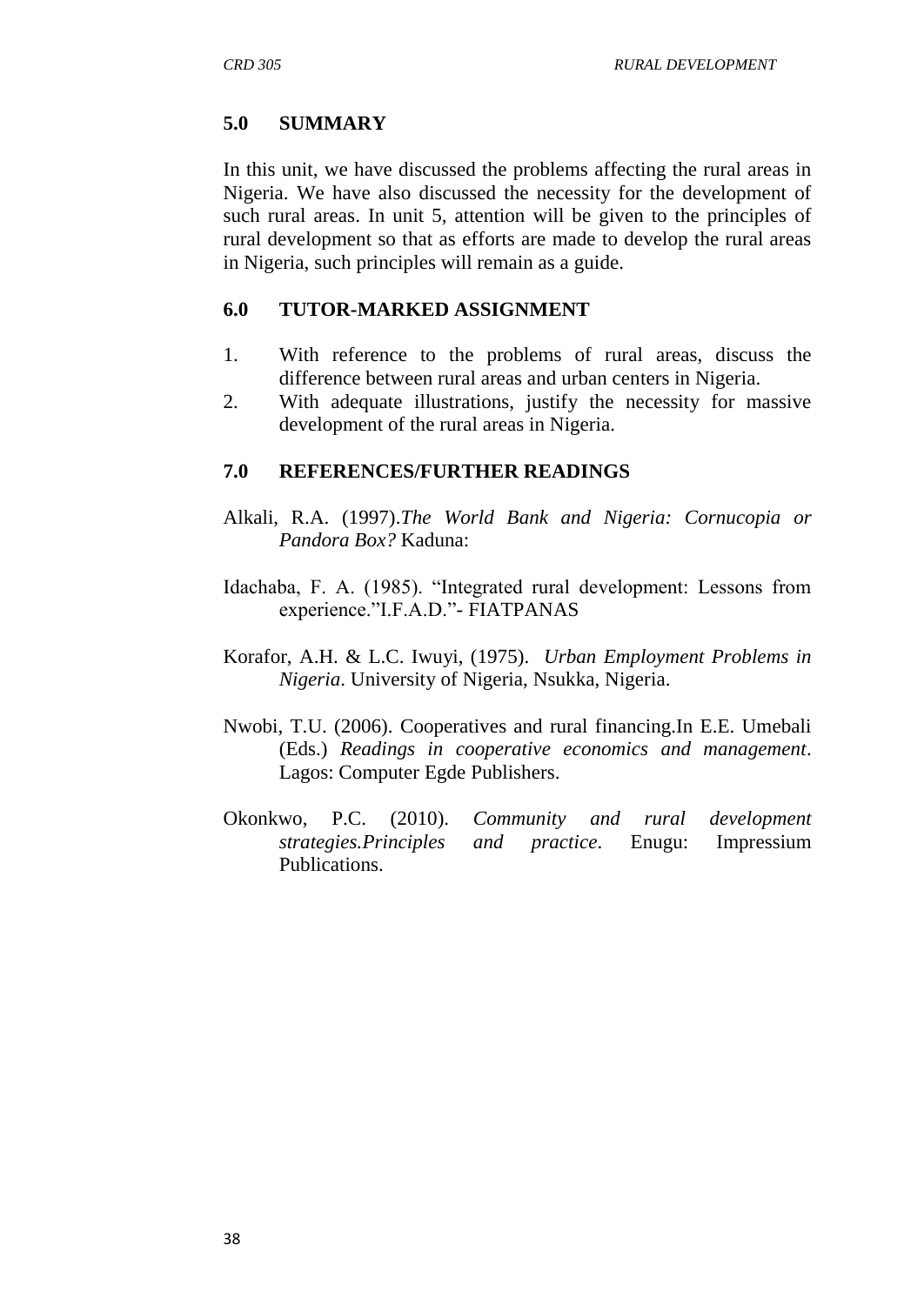## **UNIT 4 PLANNING, IMPLEMENTATION AND APPRAISAL OF RURAL DEVELOPMENT PROJECTS**

### **CONTENTS**

- 1.0 Introduction
- 2.0 Objectives
- 3.0 Main Content
	- 3.1 Elements of planning
	- 3.2 Rural development planning, implementation and appraisal.
- 4.0 Conclusion
- 5.0 Summary
- 6.0 Tutor-Marked Assignment
- 7.0 References/Further Reading

## **1.0 INTRODUCTION**

Anyone who does not plan is planning to fail. Effective implementation is the result of good plan. During and after implementation, appraisal in needed to determine whether the objectives have been achieved or not. This unit thus discusses planning, implementation and appraisal of rural development.

#### **2.0 OBJECTIVES**

At the end of this unit, you should be able to:

- explain the meaning of plan;
- describe the elements of planning;
- discuss rural development planning, implementation and appraisal.

## **3.0 MAIN CONTENT**

#### **3.1 The Meaning of Plan**

Plan, according to Olanrewaju, (2010) is a statement of how a thing is to be done. It is a process of determining the course of action that is necessary to be taken in the pursuit of a particular goal or achievement of an objective. It is a written document setting out the activities, times and budgets required to meet a set of goals. Plans provide a rational approach to achieving pre-selected objectives. They direct the efforts of all concerned towards achieving the objectives.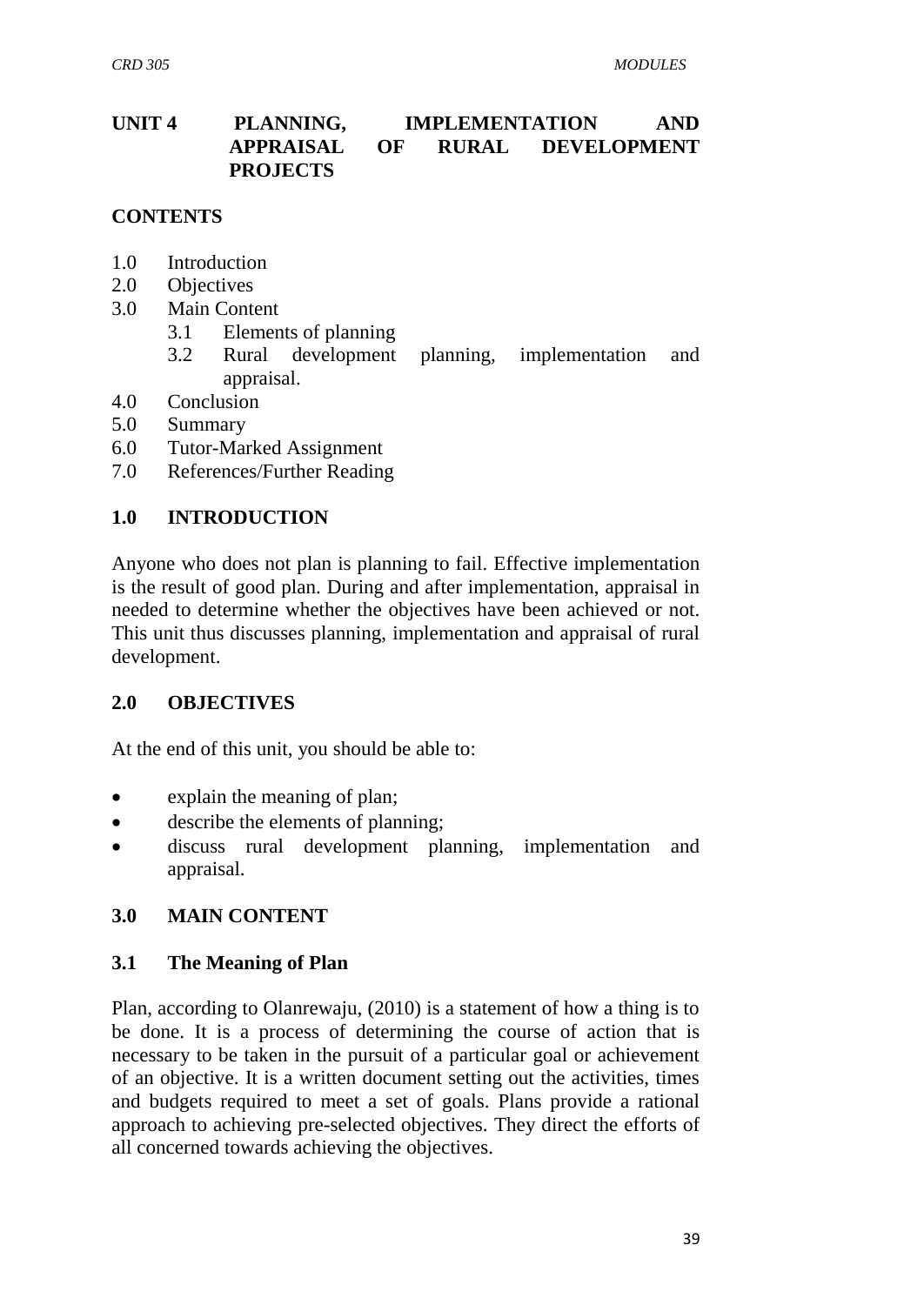## **3.2 Elements of Planning**

Planning of rural development is very significant. It could make or mar the success of the rural developer(s). A carefully planned rural development action has the tendency to achieve stated objectives at the end. This is the primary stage that needs expert ideas and. extreme care. It could be a long- term plan or a short-term plan depending on the nature of the programme, the target group and the set objectives.

In planning rural development projects generally, the following elements should not escape the mind(s) of the planner(s):

- 1. Programmes should be based on existing rural conditions of the target group.
- 2. Programmes should address the felt needs of the people.
- 3. Existing cultural practices of the people should be considered.
- 4. The experience of well trained agents and professionals should he utilized.
- 5. Local leaders in the area should be recognized and consulted.
- 6. There should be collective efforts of all relevant people in the area.
- 7. There should be a well planned educational or sensitization programme for the people as a necessity for collaboration.
- 8. Basic needs of the people should be carefully assessed.
- 9. Goals and objectives of the programme should be carefully determined.
- 10. Local resources of the people should he assessed and utilized as much as possible.

## **3.3 Rural Development Project Plan, Implementation and Appraisal**

Rural development planning, implementation and appraisal, according to Olanrewaju, (2010) involves the following stages:

- Needs assessment
- Objectives selection
- Prioritizing objectives
- Determining resources
- Programme design
- Programme implementation
- Evaluation (Appraisal)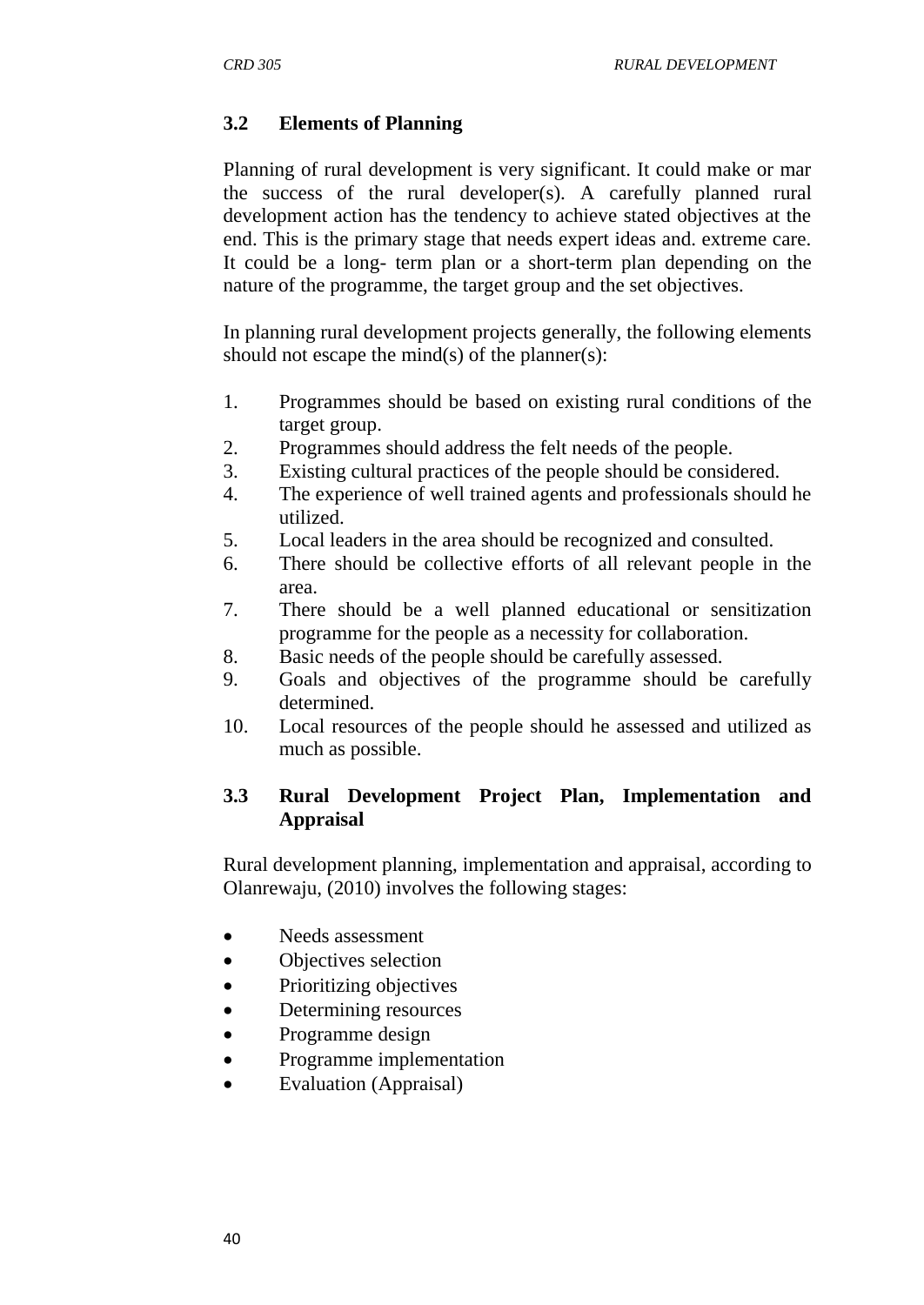#### **Stage 1: Needs Assessment**

This is the first stage of rural development plan. This involves identifying the felt needs of the target group. Here, the planner tries to sort out the real needs or problems of the rural community. Such needs or problems could be tangible or intangible. The tangible problems are the ones that are visible to the eyes of the planner e.g. bad roads, poor health services, lack of water, poor residential areas, poor drainage system e.t.c. The intangible problems are those that are not visible to the eyes of the planner such as exploitative relationship between tenants and landlords, between one community and another, between money lenders and the borrowers, between labour owners and the labourers, between rural farmers and middlemen e.t.c. To effectively identify or assess such needs, instruments of survey method could be used. In other words, the planner could know the needs of the rural people with the use of (1) Questionnaire (2) interview or (3) Observation (4) Focus Group Discussion (FGD). A research expert could be used to find out and assess such needs.

## **Stage 2: Objectives Selection**

Once the needs or problems of the rural community have been identified, the planner carefully draws out the objectives to be achieved based on the needs. If it is an educational need for instance, given the fact that there is a high illiteracy rate in the area, the objectives could be to achieve (a) Basic literacy (b) functional literacy (c) Secondary education e.t.c. If objectives are not wisely set, the programme may not be result-oriented.

## **Stage 3: Prioritizing Objectives**

The set objectives in stage (2) have to be carefully arranged. With expert idea and the nature of the rural needs or problems at hand, the planner should arrange the objectives in a logical order or according to priority depending on how pressing a particular problem or need is. Which objective is to be achieved first and which is to be last? Should particular objectives be achieved simultaneously? All these should be determined at this stage.

## **Stage 4: Determining Resources**

Having set and prioritized the objectives, the fourth stage is to determine the appropriate resources needed to achieve the objectives. Consideration should be given to quantity and quality of the resources. Such resources could be human and material. Human resources could be experts in relevant disciplines whose services are quite indispensable to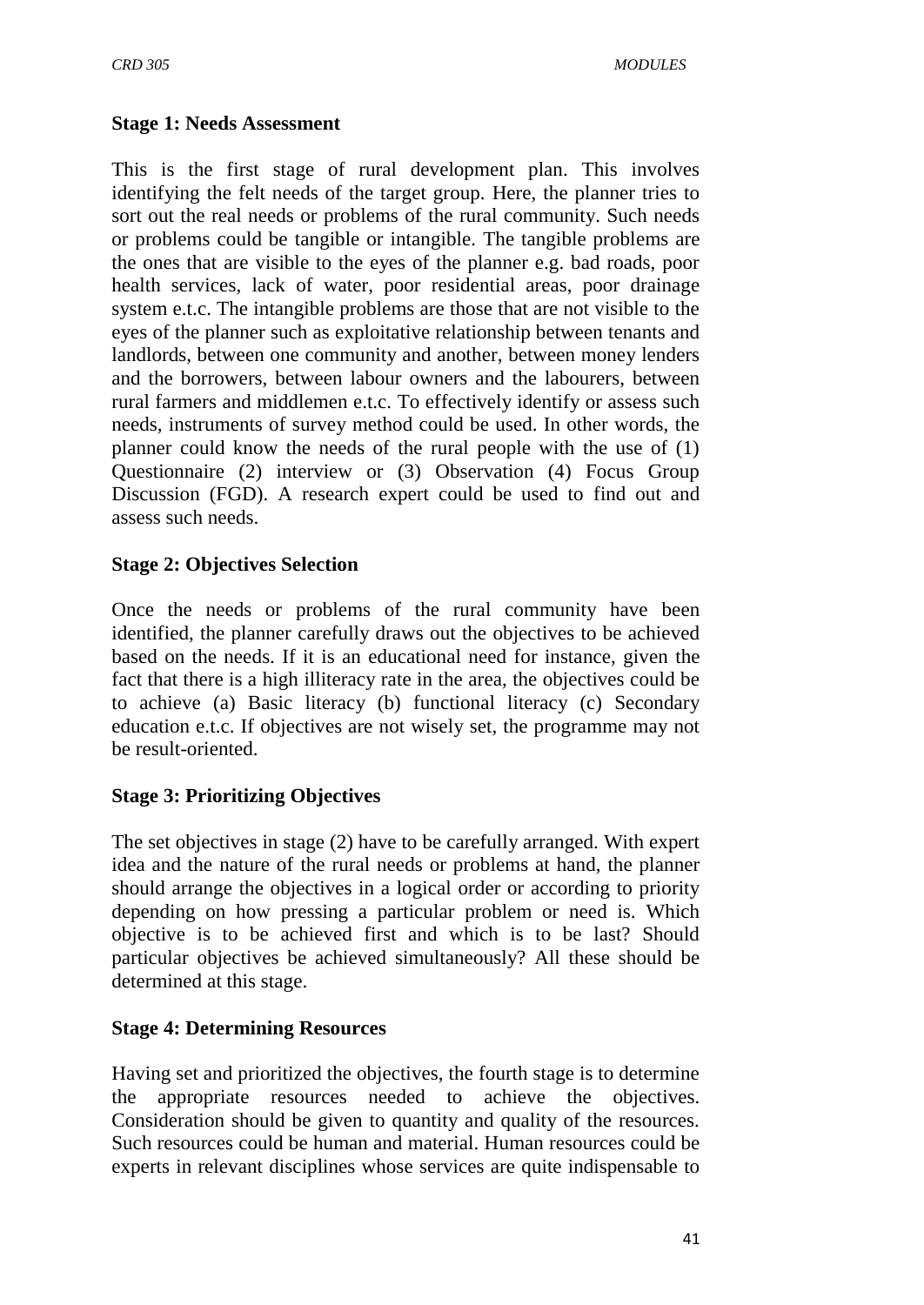the success of the programme. Material resources could be money, construction materials e.t.c.

## **Stage 5: Programme Design**

With the human and materials resource at hand, the rural developer sketches out the programme of action. He designs how the resources would be put to use and when. Dates of particular activities are earmarked. Duties and. functions of professionals are clearly spelt out. The expected date of completion of the entire programme is indicated e.t.c. The design is determined by the previous four stages and should be such that is easily understood by all those to be involved in the implementation.

## **Stage 6: Programme Implementation**

This is the stage where action takes place. The material and human resources are put to use. It is the actual take-off stage. What has been designed in stage five is carried out, that is the actual commencement of activities to address the problem of the rural community.

## **Stage 7: Evaluation**

Evaluation is the process of determining the extent to which stated objectives have been achieved. At this stage, the planner pauses and takes stock of how much have been achieved in relation to stated objectives. Evaluation could be formative and summative. Formative is an ongoing evaluation. As planned activities are being implemented, routine checks equally go on. Summative is end-of-programme evaluation. It is a final evaluation carried out at the end of the project. If the result of summative evaluation shows that particular objectives have not been achieved, the planner revisits the stages of the programme plan. Depending on the nature of the result of the evaluation, the planner may go back and start from stage one or any other stage as the case may be. This suggests the fact that the planning process of rural development is a cyclic process. It goes round and round until set objectives are effectively achieved. This cyclic process of programme plan is illustrated in figure 1: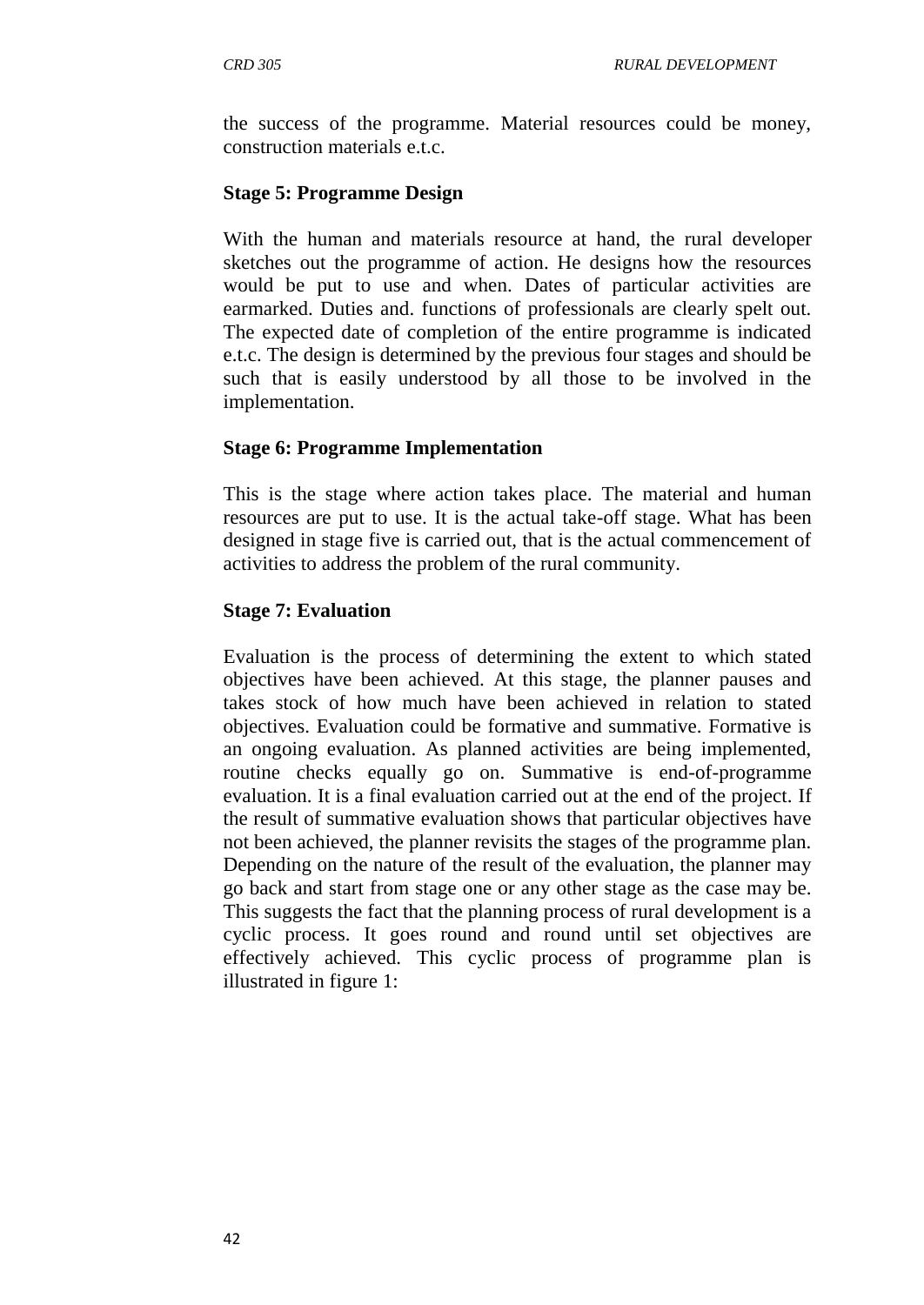

**Fig. 1:** The Planning process (Olanrewaju, 2010)

## **SELF-ASSESSMENT EXERCISE**

- 1. In your own understanding, define the term planning?
- 2. List and discuss the factors to consider when planning.

## **4.0 CONCLUSION**

Planning is very crucial in any human endeavour. It sets the machinery of any project in motion. Rural development planning, implementation and appraisal involve sequential stages. In each stage, the attention of experts relevant for the stage should be sought so that effective result could be achieved.

## **5.0 SUMMARY**

In this unit, we have discussed the meaning of planning with particular reference to rural development plan and elements of plan. All the stages involved in rural development planning, implementation and appraisal have been identified and discussed. In the next unit, attention will be on how rural development projects are financed.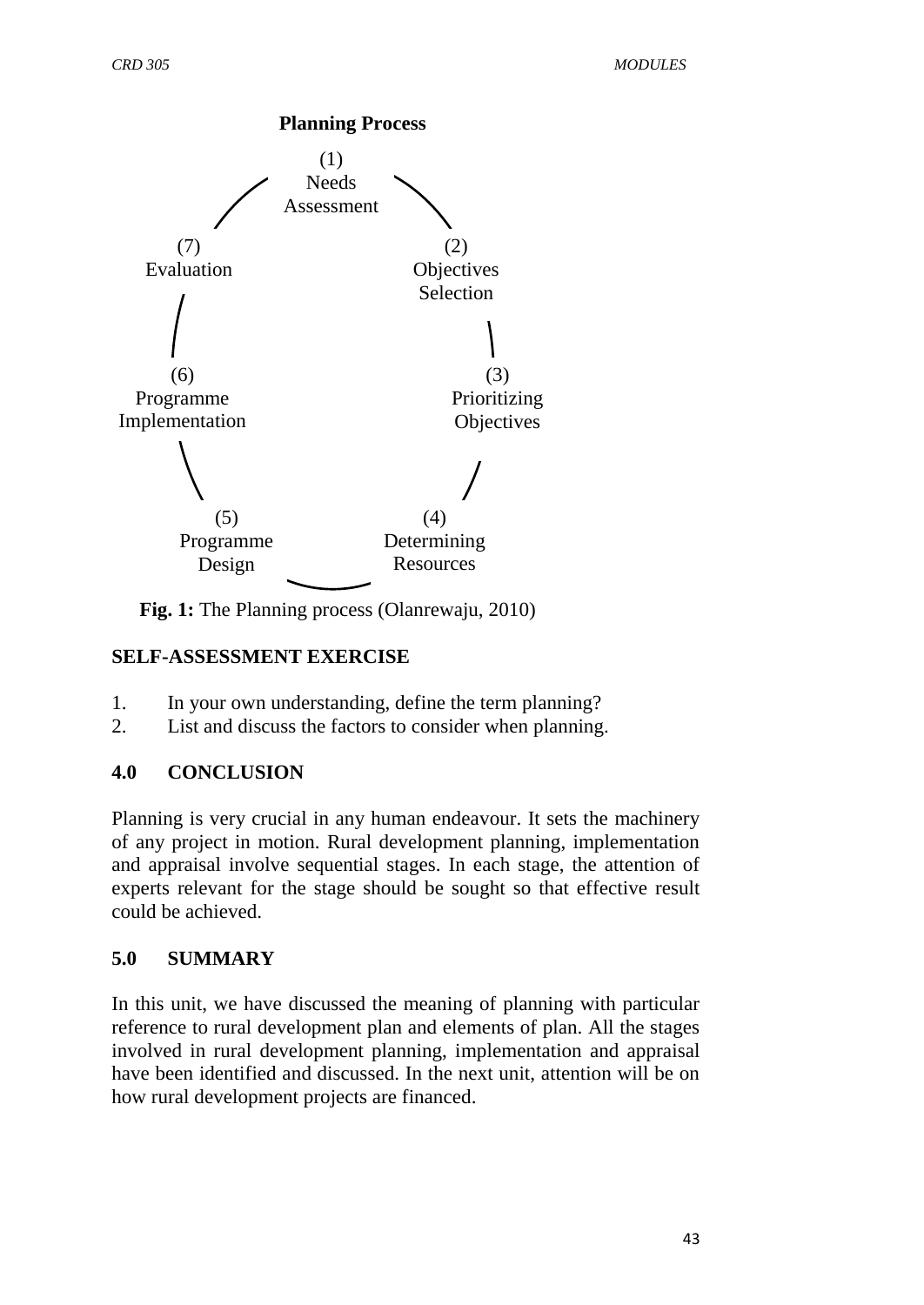## **6.0 TUTOR-MARKED ASSIGNMENT**

- 1. Why is planning of rural development an indispensable activity?
- 2. Identify and explain the stages involved in rural development planning, implementation and appraisal.

## **7.0 REFERENCES/FURTHER READINGS**

- Olanrewaju, B. (2010). *Fundamentals of management and administration*. Abuja: Sanjane Management Books.
- Okonkwo, P.C. (2010). *Community and rural development strategies.Principles and practice.* Enugu: Publications.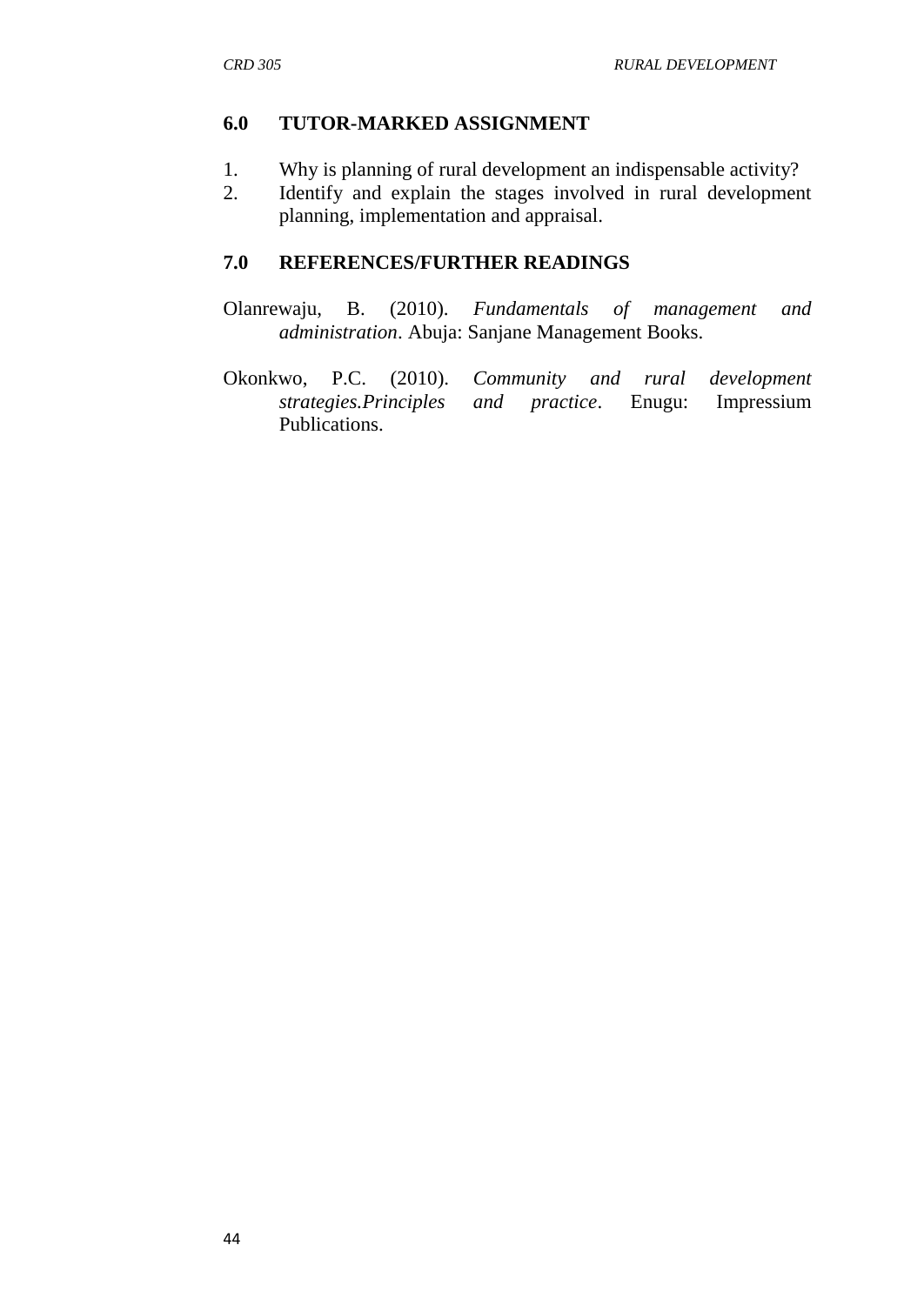## **UNIT 5 FINANCING RURAL DEVELOPMENT PROJECTS**

#### **CONTENTS**

- 1.0 Introduction
- 2.0 Objectives
- 3.0 Main Content
	- 3.1 The meaning of finance.
	- 3.2 The meaning of rural financing
	- 3.3 Objectives of promoting rural finance.
	- 3.4 Indigenous self-help organizations in rural financing.
	- 3.5 Rural savings and capital formation
	- 3.6 The nature of Nigerian rural financing system
- 4.0 Conclusion
- 5.0 Summary
- 6.0 Tutor-Marked Assignment
- 7.0 References/Further Reading

## **1.0 INTRODUCTION**

Finance is the livewire of any project, whether it be rural or urban, whether public or private project. Without finance, it would be difficult to execute any meaningful project. This unit focuses, among others, on the meaning of finance and rural financing, objectives of promoting rural financing, indigenous self-help organizations, rural savings and capital formation as well as the nature of the Nigerian rural financing system.

## **2.0 OBJECTIVES**

At the end of this unit, you should be able to:

- explain the meaning of finance;
- explain the meaning of rural financing;
- enumerate the objectives of promoting rural finance;
- discuss indigenous self-help organizations in rural financing.
- explain rural savings and capital formation.
- analyze the nature of Nigerian rural financing system

## **3.0 MAIN CONTENT**

## **3.1 The Meaning of Finance**

Finance, according to Nwobi (2006) is the raising of funds by individuals, cooperative enterprises, firms, governmental or nongovernmental organizations for the day to day running and management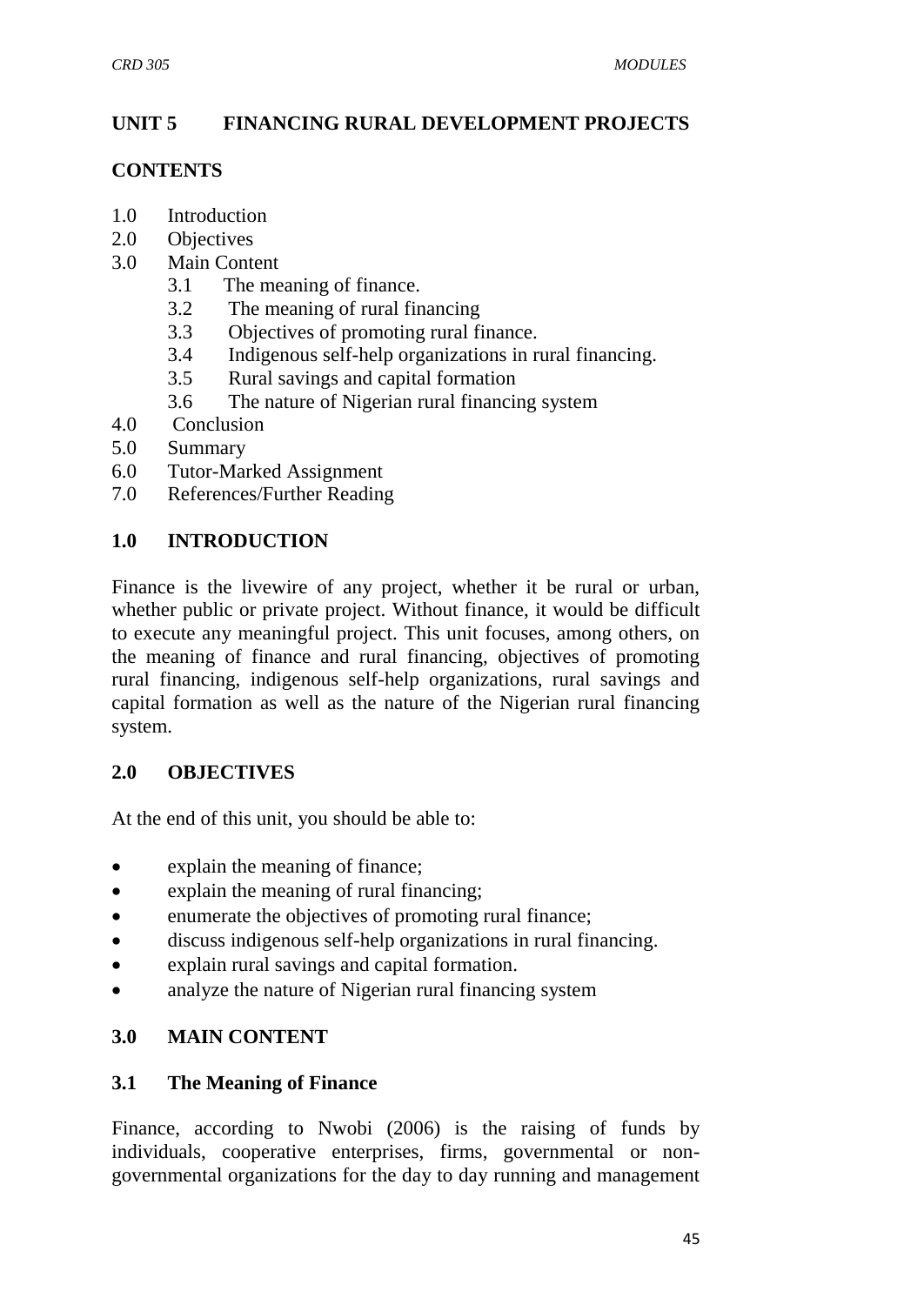of their businesses. As a discipline, finance is merely a body of facts, principles and theories which deals with raising and using of money by individuals, governmental and non-governmental organizations, firms and cooperatives to accomplish a task.

## **3.2 The Meaning of Rural financing**

Rural financing according to Nwobi, (2006) encompasses the financial side of almost all economic processes of rural areas. This includes all that involves savings, financing and insurance of financial risks. Rural financial system includes all savings and financing opportunities and thus, the financial institutions which provide savings and financing opportunities as well as valid norms and models of behaviours related to the financial system.

# **3.3 Objectives of Promoting Rural Finance**

The objectives of promoting rural finance according to Nwobi (2006) are as follows:

- i) The first intermediate objective with direct effect on the target groups is the development of accessible financial institution. Accessibility, in this context refers to the type of products or services, the business policies and the location of the financial institutions. In those areas where there are no financial institutions, this secondary objectives consists of building them up. In areas where rural financial institution already exists, the secondary objective is to motivate them and make them able to accept power segmental of the population as customers.
- ii) The second intermediate objectives which is directly related to the target group is to strengthen the efficiency, stability and autonomy of those pre-existing and newly formed financial institutions which are oriented towards the target group. This secondary objective namely, creating and strengthening financial institution for the target groups requires that such institution pursue the following specific tasks:
- a. The target group must be trained on how to handle money and credit and learn how to contact the financial institutions.
- b. Investment opportunities must be opened up for saving which already exist, so that the savers may generate interests.
- c. Income generating and possible job creating investments which the target groups previously could not finance should be made possible.
- d. Financial institutions are also to provide services in the strict sense. e. g. the form of business consulting services, which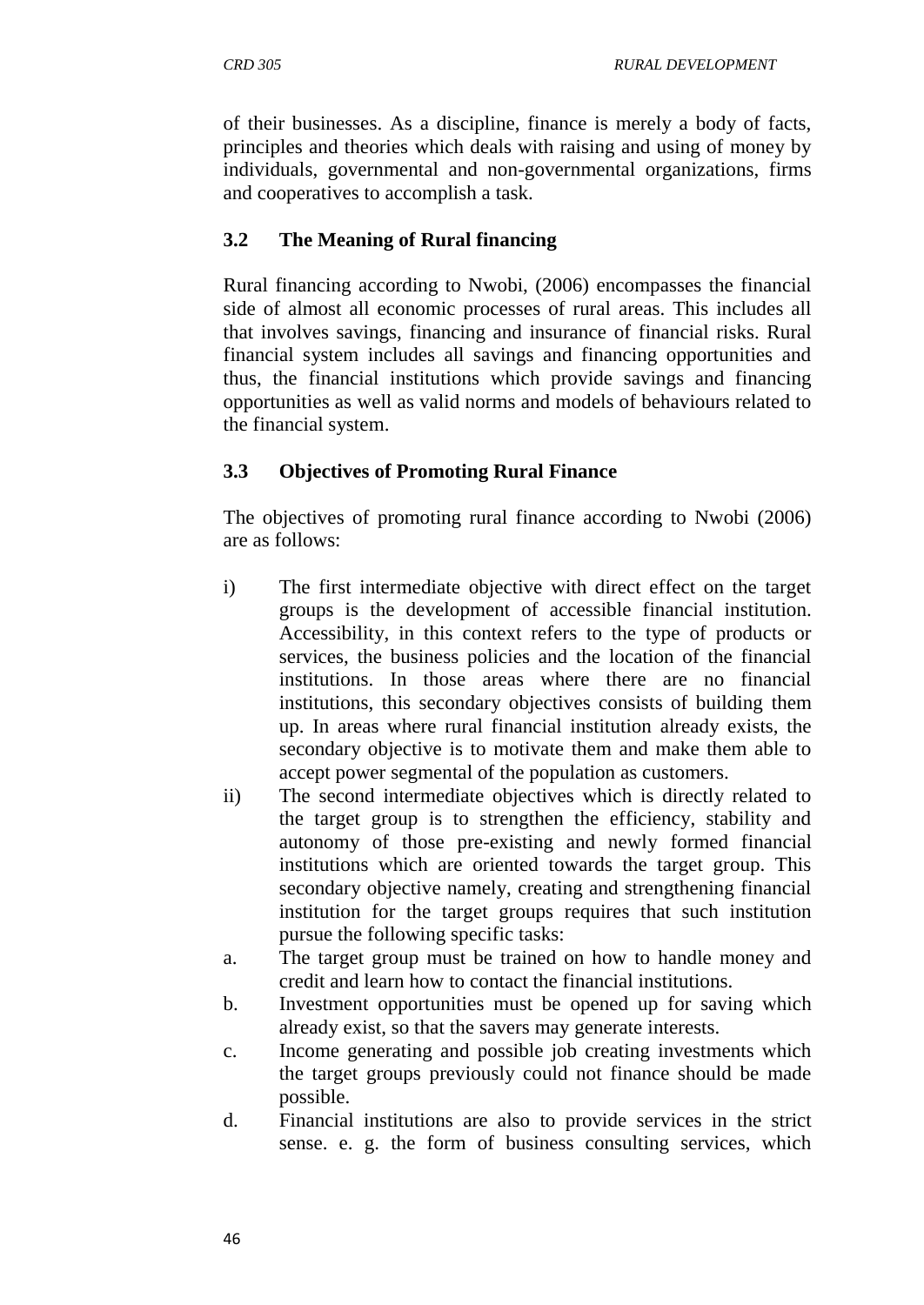introduces innovation and handle insurance scheme or arrange contracts with insurance companies.

- e. Savings and credit opportunities are to be provided for self-help projects.
- iii) In addition, there are secondary objectives in the promotion of rural finance which are only indirectly oriented towards the target groups. They are not direct to the extent that they do not involve any direct contact between the target groups as savers and borrowers and the financial institutions being promoted.
- iv) One intermediate objective is the improvement in the supply of financial services to the instrumental target groups. Many investment in small scale and medium scale enterprises belonging to proprietors who are not themselves members of the target groups are only feasible if there is a sufficient and inexpensive supply of credit.
- v) The last secondary objective of indirect relevance to the target groups is the creation of linkage between informed financial institutions directly accessible to the target group and the formal financial infrastructures. The deposits of the funds of an informal savings association in a bank for example could provide members with an indirect interest income which savings association usually do not provide.

## **3.4 Indigenous Self-Help Organizations in Rural Financing**

Cooperative movements have been accepted as self help activities, even before the introduction of cooperative by the colonial masters. Self help is a way of helping oneself through the help of the fellow men working together. Various self help organizations were formed by people to help themselves, their economic and social problems such as walling of compound, building of residential houses, planting and harvesting of crops. Sometimes these self-help organizations buy some iron or plastic chairs, canopies and hire them out to render assistance to their members. This in other words means that they render services to people and help members to earn some income indirectly. Self-help organizations that are found in rural communities include:

- Social clubs
- Age grade
- Youth club
- Religions organizations
- Development unions
- Cooperative societies.

All the above self-help organizations are regarded as social organizations.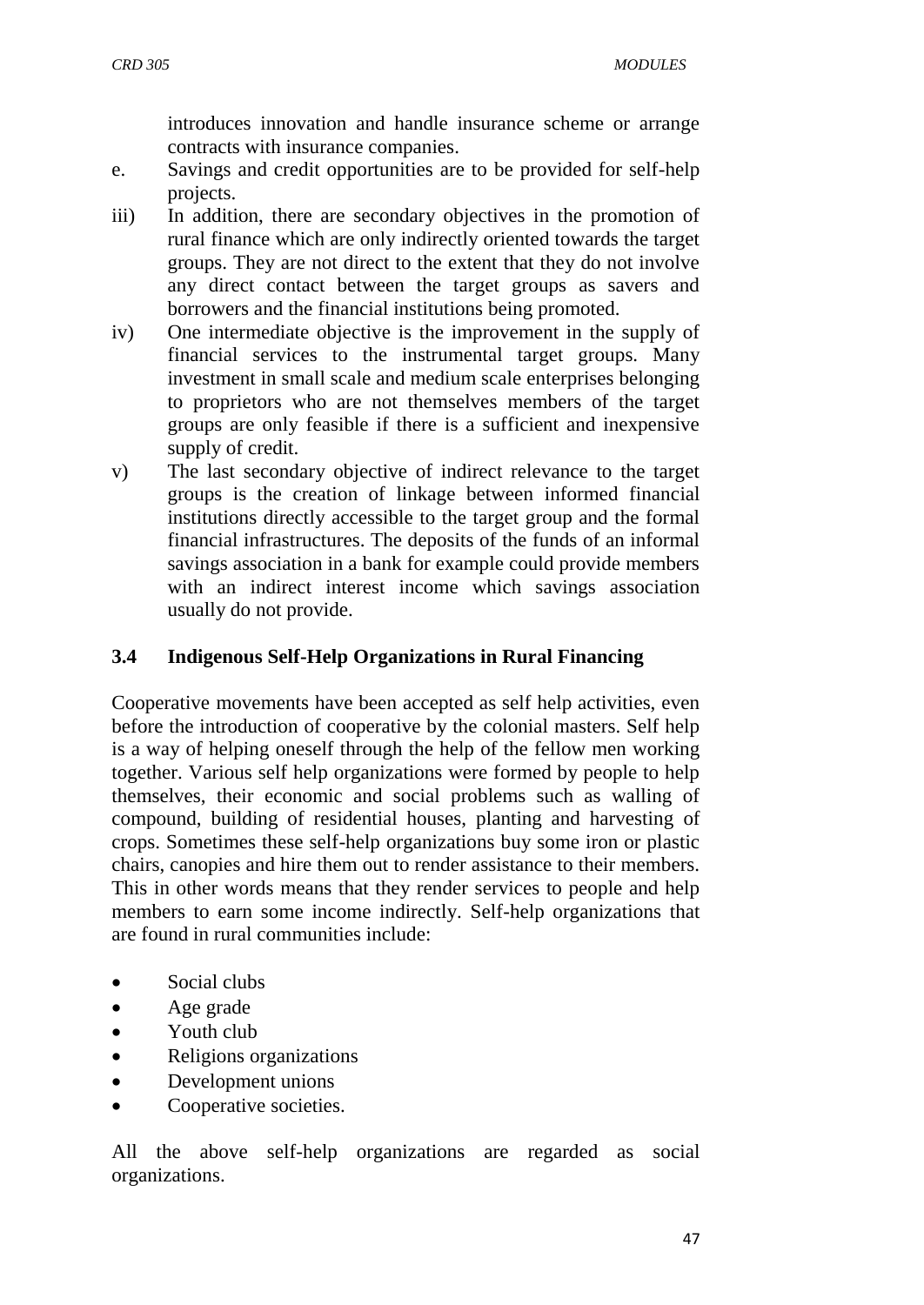#### **Social club**

The formations of social club have no age bracket. The involvement of the youth is highly noticed in this area. Social club, according to Nwobi, (2006) embarks on meaningful development projects in their various communities. Social clubs are noted for bringing into existence some amenities that will make life meaningful to the rural communities. This, they do by investing in some valuable projects which yield some good amount of money. One striking feature of the social club is that the members are usually resident in the urban areas but labour to uplift the rural areas.

#### **Age grade**

The institution of age grade is common in Igbo land and they play important role in community development. Young men and women are required in the areas where age grade operate to join as one group. One of the objectives of this requirement is to place each person in a group of progressive minds whose ideas are centered on the development of the individual and community. Age grade in various communities embark on different developmental projects like installation, pipe borne water, electrification, building schools, civic centers etc. It is therefore a potent tool for development. The instrument of age grade organization has been used in various communities to maintain peace. The funds for building some of the above mentioned projects are raised through free-will donations, levies, sale of farm produces, cash realized from dancing activities etc.

#### **Youth club**

The youth clubs are reservoir where resources could be drawn. The population usually referred to as youths are physically strong, mentally alert and progressive in thought. Youth development is the job of improving the energetic segment of the population through programmes to make them good citizens who will contribute to the development of the community. Youth in the Nigerian traditional societies are given social and political recognitions. Men within the age of youth are usually organized and given special duties by the community. Youths are required to defend the society in times of war. They also partake in economic activities like farming, fishing, hunting etc. This means that the youths provide the main source of labour on which community development depends.

#### **Religious organizations**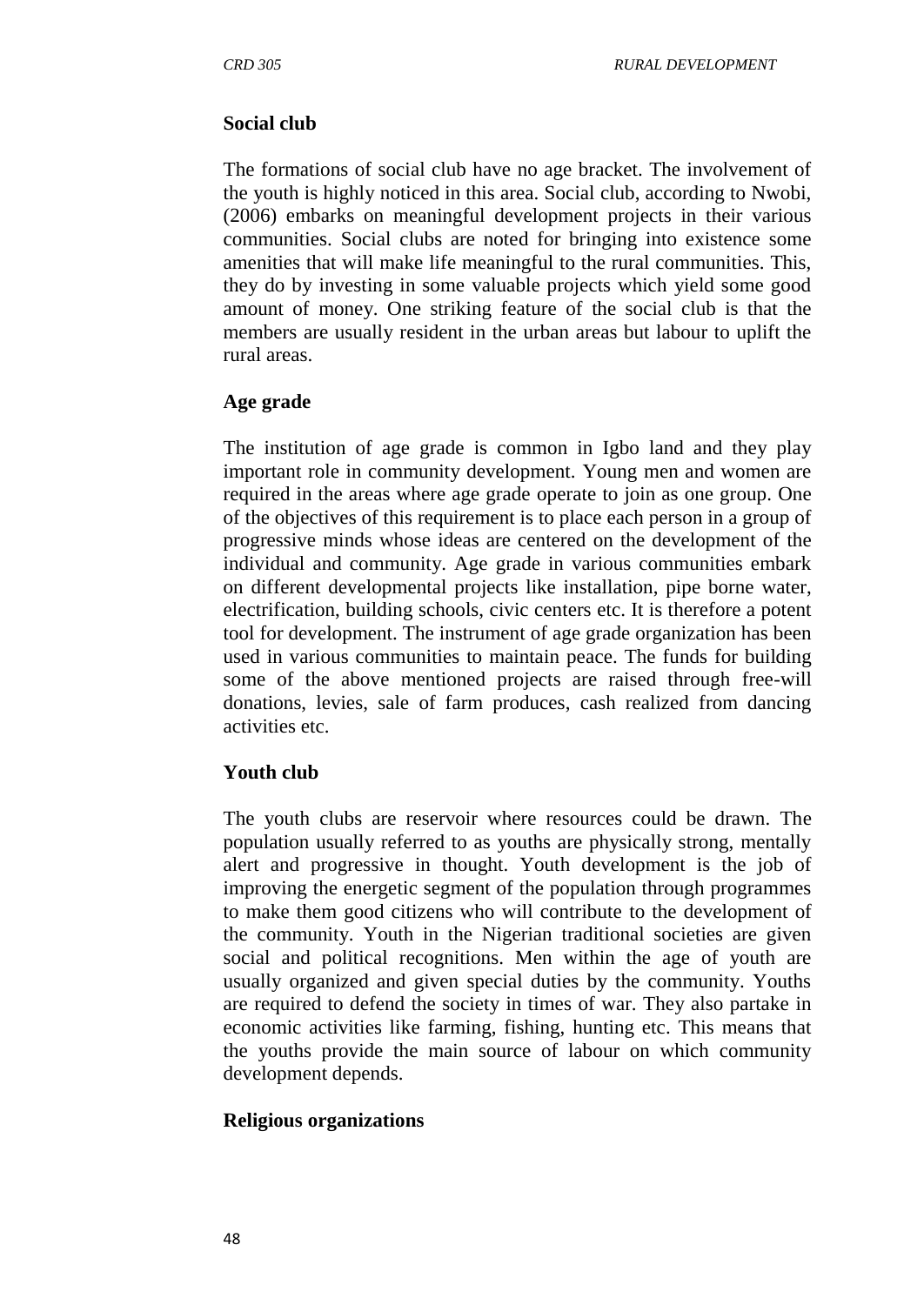Religious organizations are some of the organizations found within the religious group. They include women organizations, men organizations, Christian girls and boys. All the above mentioned groups, though are seen within the church, they play a vital role in rural community development by rendering financial assistance. The Christian girls for example buy canopies and chairs which they hire out to make money and give them free to their members The Christian boys on their own part buy musical instruments and play the gospel bands in the village activities and gatherings and raise funds from it.

## **Development unions**

These groups are usually made up of able bodied men and boys. The tasks of the development union are related to the age grade and the youth club. Apart from defending the rural community, the development unions organize themselves and do one kind of launching or the other to enable them erect town halls for the village activities so as to boost the condition of the society. The development unions also raise money to construct feeder roads and build bridges across the rivers that lead to the village farms. They also award scholarship to some brilliant wards in the town.

## **Cooperative as a self help organization**

Self-help implies members in a group helping each other to solve each other's problems. Self-help can be said to be based on group solidarity or mutual assistance. Cooperatives as self help organizations therefore means that they are organizations which are formed by a number of persons with the aim of helping themselves, solve their economic problems and thereby achieving a degree of self-reliance through joint and mutual action or aid. In fact, every form of cooperation implies help and self reliance (Nwobi, 2006).

## **3.5 Rural Savings and Capital Formation**

Mobilization of saving is an important source of fund for lending in the rural sector. The rural communities in most cases have nothing to save, since they don't even have enough to eat. The beginning of any serious discussion about savings and capital formation should center on working out a model where by funds from government, private and urban areas should be channeled to the rural areas. In order to stimulate internal generation of capital, the major factor limiting the taping of rural saving is the meager disposable income. Because of low-income and because many investors run away from doing business in the rural areas, the rural dwellers have not formed the habit of saving.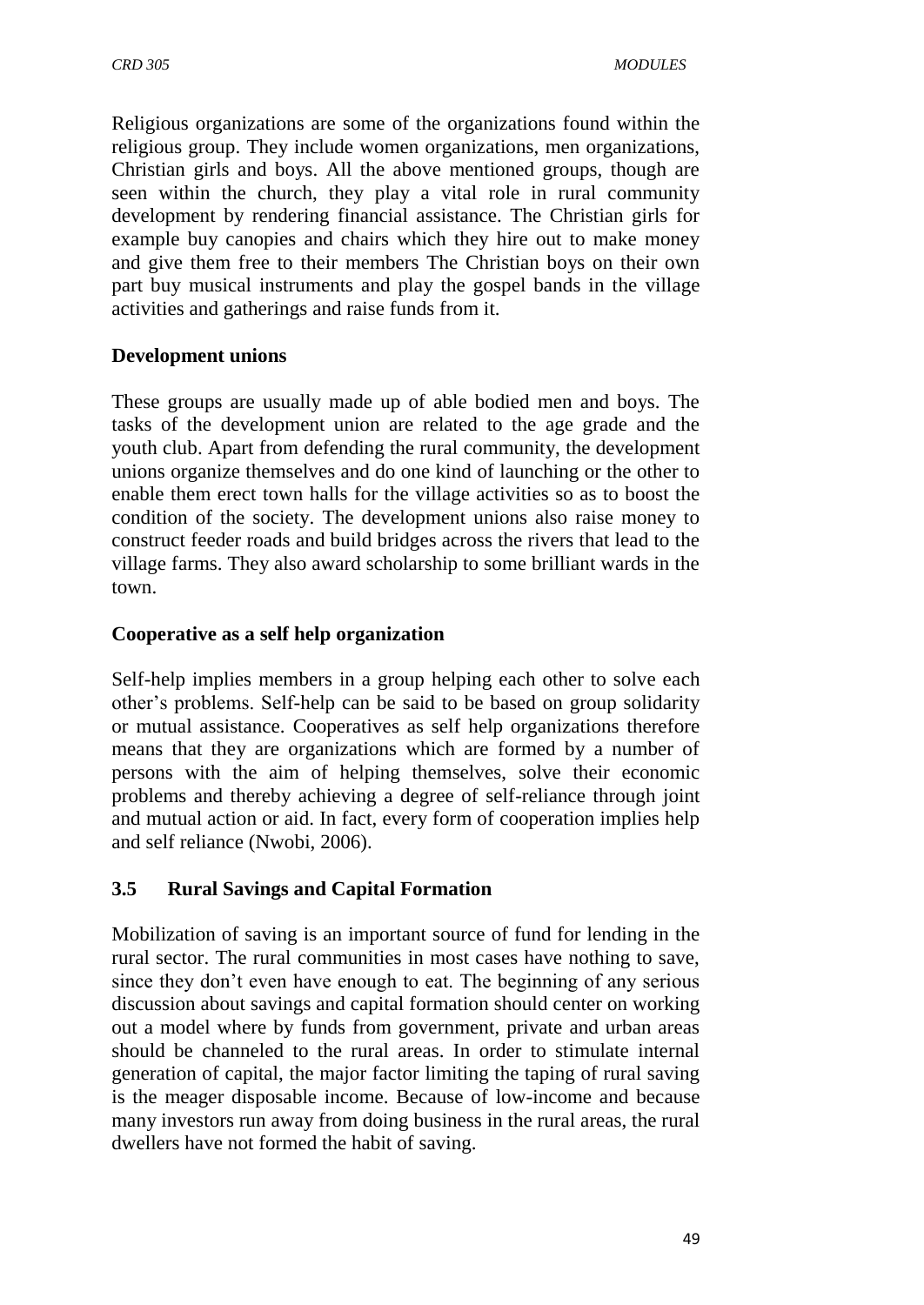Saving institutions in the rural areas, according to Nwobi, (2006), could be stimulated by:

- i. Opening rural banks with saving facilities.
- ii. Developing a saving borrower relationship.
- iii. Adopting simple and convenient system of servicing deposits.
- iv. Insurance of deposit up to a certain level to promote public confidence.
- v. Educating the rural people to improve their living conditions and to encourage them to use banking facilities.
- vi. Encouraging rural banks to re-invest a greater proportion of their profit on rural projects.
- vii. Crediting an atmosphere of mutual confidence and trust between the bank and the community in which it operates.

As argued by Nwobi, (2006), the advantages of rural financing are as follows:

- i. Inculcating the habit of contributing, saving in the members and depositing same with formal financial institutions.
- ii. The accumulated savings deposit with banks could become collaterals loans granted to members.
- iii. Enhancing the viability and liquidity position of the rural banks through deposit accumulation.
- iv. Reduction in default rate as saving mobilized could be used to offer outstanding loans when the need arises.
- v. The transformation of informal to formal rural financial system with all the benefit deniable there from.

## **3.6 Nature of Nigerian Rural Financing System**

Nigeria rural sector can be said to consist of all economic activities outside the urban community. Akinbide cited in Nwobi, (2006) stated that rural settlement can be regarded as those whose population engage primarily in economic activities involving the direct and indirect exploitation of the land by undertaking crop production, animal husbandry, fishery, food processing and cottage industries including rural crafts, mining, trading and transportation services. Mbagwu (1978) cited in Nwobi, (2006) says that many people believe that rural communities like in Nigeria are characterized by traditional agriculture such as gathering, hunting and fishing practice. As a result of this, people give thought to the existence of primary sectors in the occupational mix of the rural population of the country He recognized the existence of traditional industries which exist side by side with agriculture in the rural sector.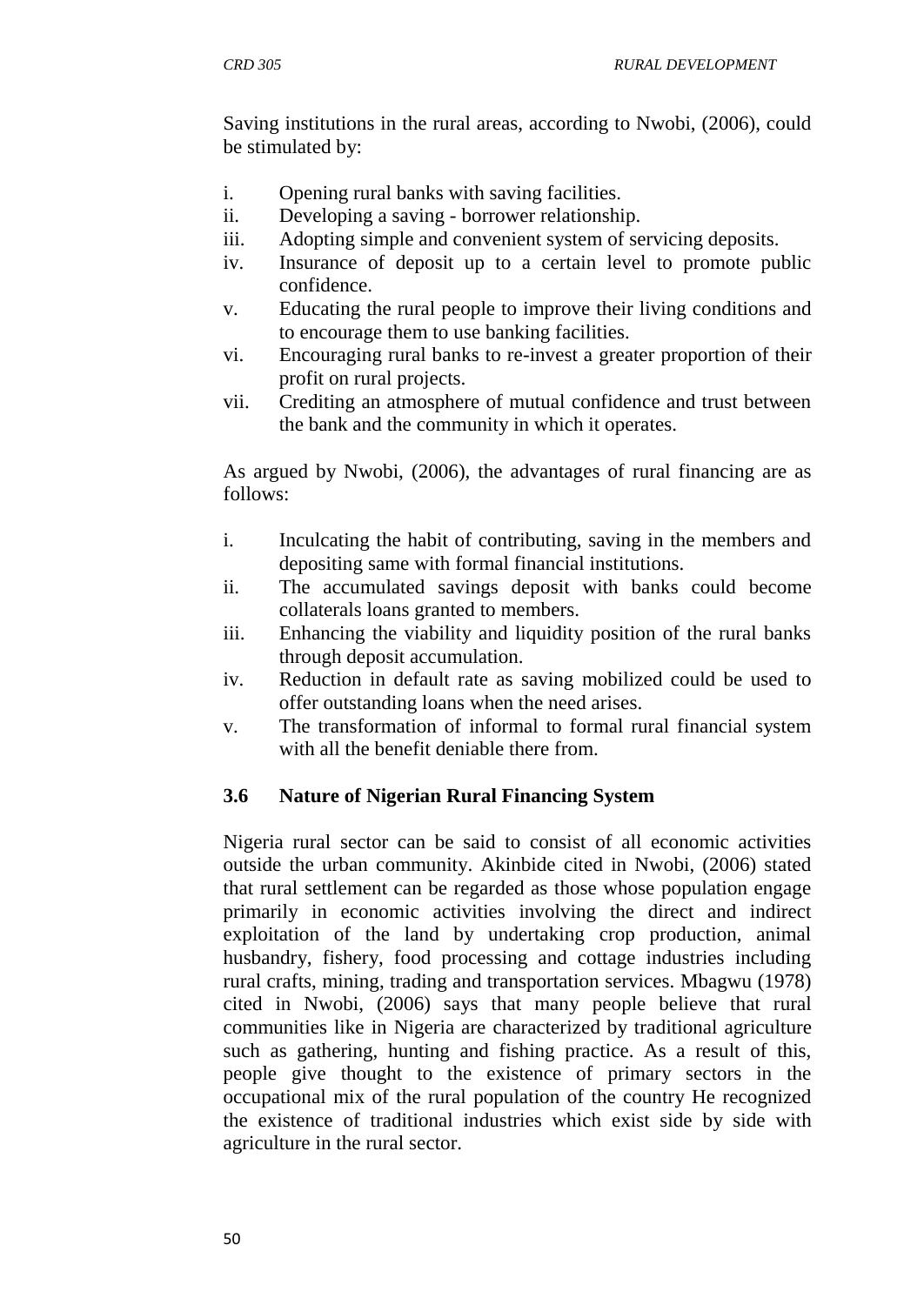Olashore (1979) cited in Nwobi, (2006) explained that economic indicators showed that about 70 percent of the populations of Nigerians live in the rural areas and most of them have been denied access to banking facilities. The significance of this lack of access to banking facilities is better appreciated when one realizes that the bulk of the rural population is engaged in agriculture, handicraft and other basic smallscale industries. Therefore, in recognition of the nature of the rural sector and the role banks are expected to play, the need for rural banking.

The objective of rural financing is to encourage banking habit among the rural population. To provide services such as use of cheques as instrument for payment, opening of letter for payment, opening of letter of credit, money transfer advisory services, issues of drafts and collection of bills also will help directly in fostering of productivity by offering borrowers a variety of technical services. These might include financial advice, assistance with formulation of loan proposals, guidance in the setting up a system of accounts, help in the supply of equipment and help in the establishment of marketing facilities and increase the banking density in the country.

According to Nwobi, (2006), the Nigerian rural financing system includes the following:

## **Specialized institution**

The federal government of Nigeria has at various times decided to establish some specialized institutions to cater mainly for the banking needs of some segment of the society such as petty traders, peasant, farmers and deprived communities. The banks, which have been established to serve these need include the Community Banks, Urban Development Banks and Cooperative Banks.

#### **Community banks**

Community bank in the Nigeria context is defined as a self- sustaining financial institution owned and managed by a community or group of communities to provide financial services to that community. Rural investors can obtain loan with ease and invest on the rural projects. The small-scale farmers constitute the greatest percentage of the customers of the bank and operators are opportuned to seek for loan. The body charged with the duty of receiving and processing applications for the establishment of community banks is the National Board for Community Banks (NBCB). The first community Banks commenced operation in December 1990.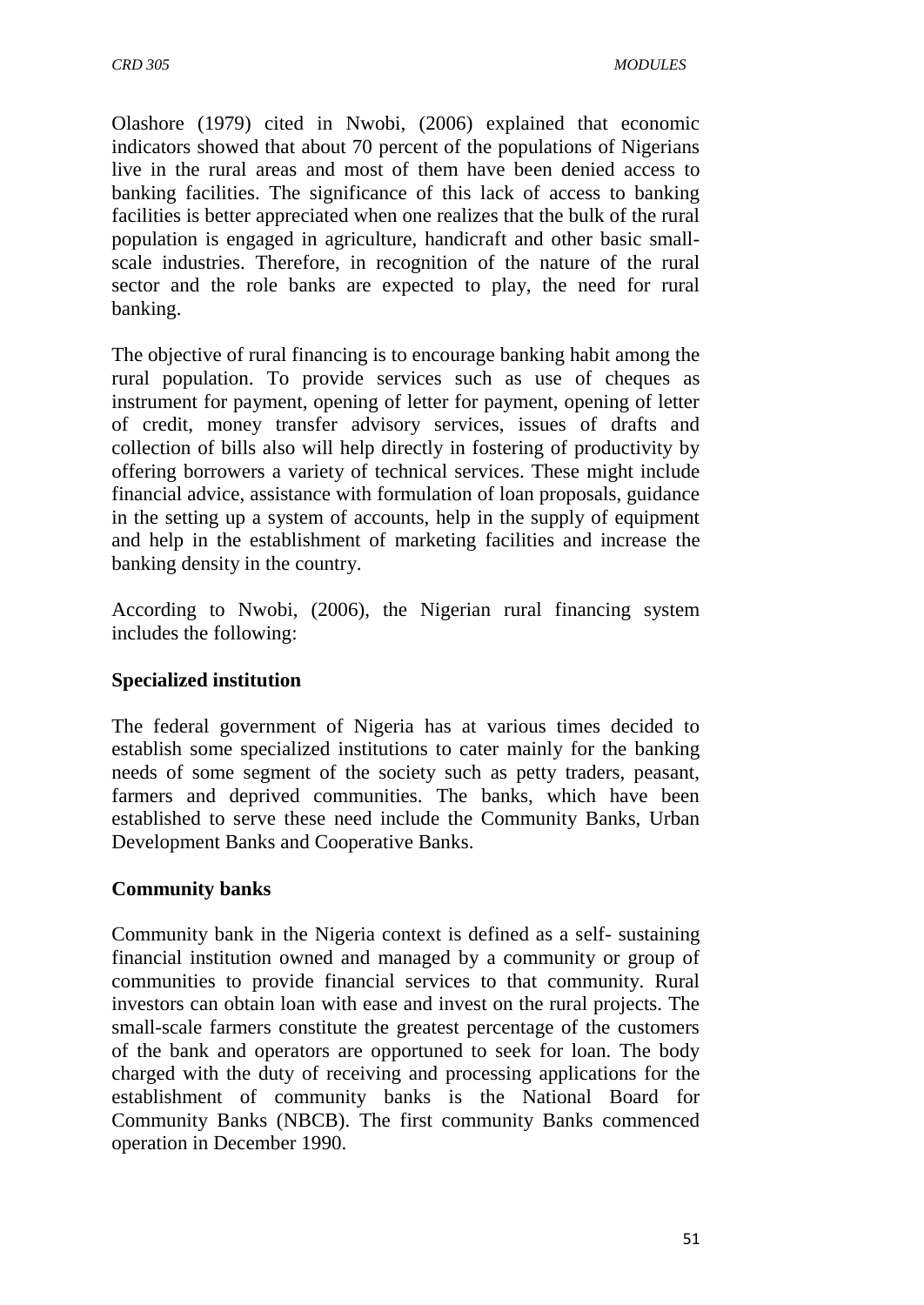## **Urban Development Bank (UDB)**

Several Nigerian cities experienced problems in inadequate housing, transportation, electricity and water supply in order to create a greater capacity to deal with these problems. The federal government established the Urban Development Bank through Decree No. 51 of 1992. Urban Development Bank therefore was established to finance and foster the rapid development of urban and rural infrastructure throughout the federation. This is done through the provision of medium and long finances. The bank was expected to operate strictly as an independent institution and to provide financial assistance to both public and private sectors of the economy for the development of housing, mass transportation and public utilities.

## **Cooperative bank**

This is a financial institution specially set up to offer greater access to savings and borrowing facilities for cooperative societies and their members at relatively cheap interest rates. A cooperative bank can be defined as a cooperative society carrying out business as other banks but in such a manner that they fill the financial gaps created by the conservative financing practices of other commercial banks. Cooperative Bank has undergone several transformations both in name and functions. It was formerly Nigerian Agricultural and Cooperative Bank (NACB), later changed to Nigerian Agricultural, Cooperative and Rural development Bank (NACRDB) and now Bank of Agriculture (BOA).

## **Objectives of cooperative bank**

Cooperative bank has among other things the following objectives:

- i. To operate as a secondary financing agency for securing finance from available resources to cater for the needs of the registered cooperative societies within its operational area.
- ii. To promote thrift among its members by offering them an opportunity to accumulate their savings.
- iii. To develop, assist and co-ordinate the financial aspect of registered societies within the area of operation.
- iv. To have power to accept savings and / or deposits from members.
- v. To have the power to contract financially with the approval of the Registrar on behalf of cooperative societies and to pledge assets of the societies.
- vi. To have the power to invest or dispose of the surplus funds of the societies in the overall interest of the cooperative movement.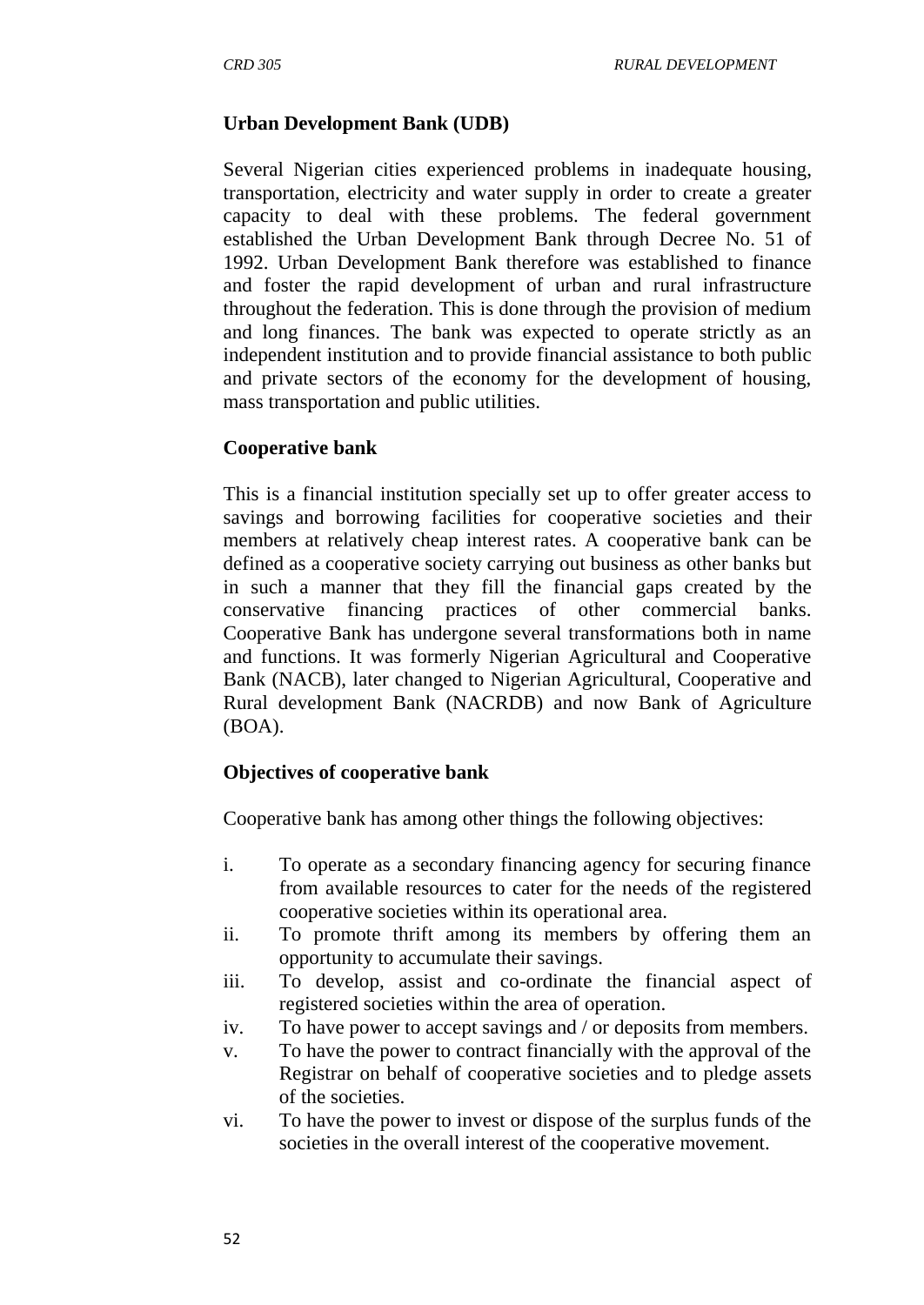- vii. To have the power to borrow for the purpose of its business from other sources with the approval of the Registrar.
- viii. To have the power to acquire assets of any nature in the interest of the bank considered necessary and conducive to the nature of their business.
- ix. To harness all available resources within the cooperative movements for the overall benefits of all the members and to undertake other work that will promote the cause of cooperation.

### **SELF-ASSESSMENT EXERCISE**

- i. What do you understand by rural financing?
- ii. Enumerate and explain the objectives of promoting rural finance.

### **4.0 CONCLUSION**

Rural financing aimed at rural development has been age-long phenomenon. Both traditional and government efforts have been put in place to finance rural projects over the years. Perhaps this is as a result of the importance of rural areas in national development. It also shows the place of finance in executing developmental projects.

## **5.0 SUMMARY**

In this unit, we have explained the meaning of finance and the meaning of rural financing. We have also identified the objectives of promoting rural finance. Indigenous self-help organizations in rural financing have also been discussed. Rural savings and capital formation as well as the nature of Nigerian rural financing system over the years have been explained. In the next unit, the problems of rural development in Nigeria will be discussed.

## **6.0 TUTOR-MARKED ASSIGNMENT**

- 1. Identify any four indigenous self-help organizations found in Nigerian communities and discuss their roles in rural financing.
- 2. With particular reference to selected projects, discuss the nature of Nigerian rural financing system over the years.

## **7.0 REFERENCE/FURTHER READINGS**

Nwobi, T.U. (2006). Cooperatives and rural financing.In E.E. Umebali (Eds.) *Readings in cooperative economics and management*. Lagos: Computer Egde Publishers.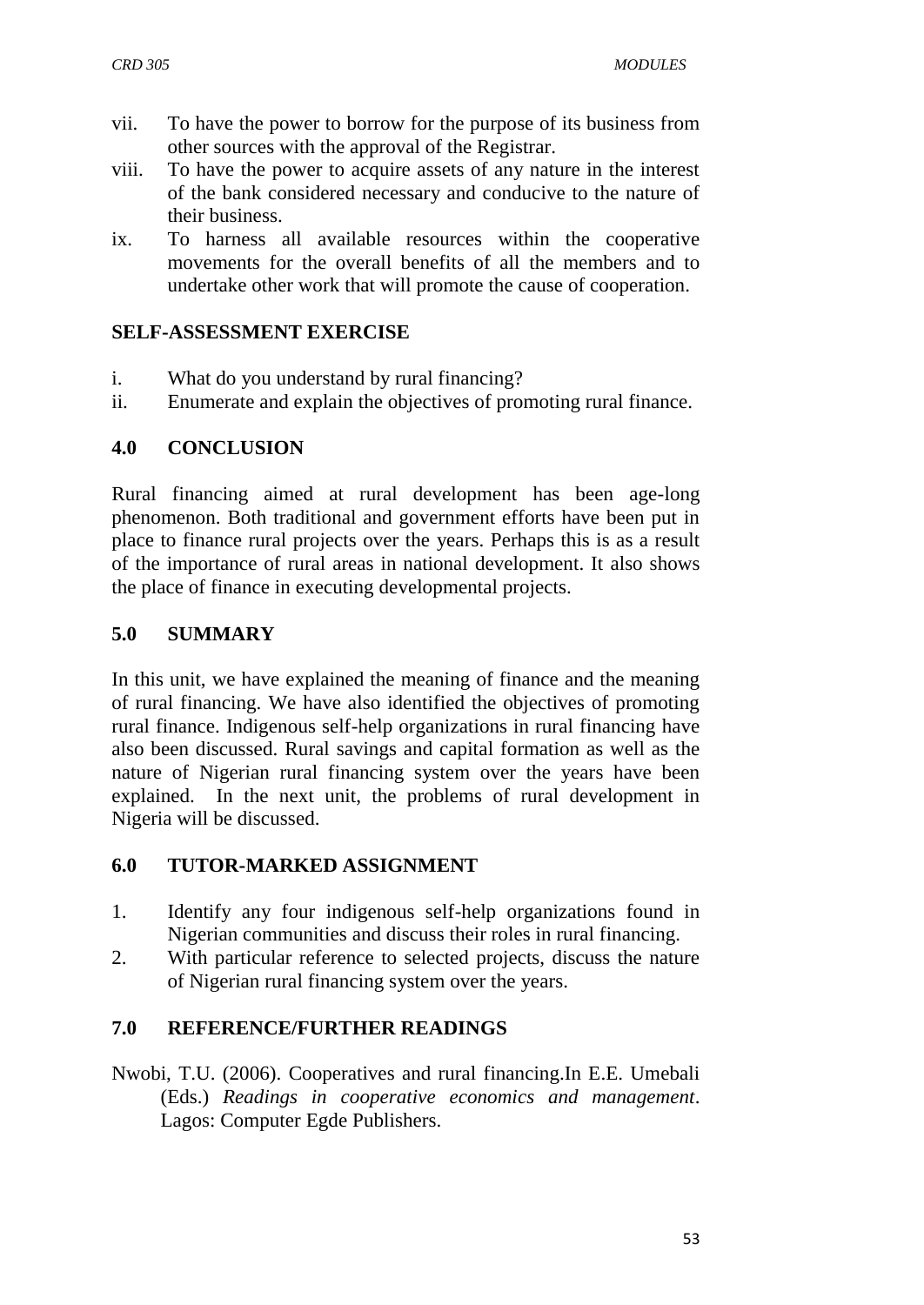## **MODULE 3**

- Unit 1 Some Typical Problems of Rural Areas
- Unit 2 The Problems of Rural Development In Nigeria
- Unit 3 Methods of motivating society for social actions through community development
- Unit 4 Approaches to community modernization
- Unit 5 Various community modernization programmes of past and present governments

## **UNIT 1 SOME TYPICAL PROBLEMS OF RURAL AREAS**

## **CONTENTS**

- 1.0 Introduction
- 2.0 Objectives
- 3.0 Main Content
	- 3.1 The typical problems of rural areas.
- 4.0 Conclusion
- 5.0 Summary
- 6.0 Tutor-Marked Assignment
- 7.0 References/Further Reading

## **1.0 INTRODUCTION**

Even though different rural areas have their unique problems, generally they are typical problems that are common in all rural areas that affect the socio-economic lives of the inhabitants. Such problems culminate in rural-urban drift and other social vices. This unit thus discusses the typical problems of the rural areas so that rural developers will take cognizance of them in their developmental efforts.

## **2.0 OBJECTIVES**

At the end of this unit, you should be able to:

Identify and explain the typical problems of rural areas.

## **3.0 MAIN CONTENT**

## **3.1 Some Typical Problems of Rural Areas**

Low income and employment are among the main problems inherent in the rural areas (Okonkwo, 2006). They emerge in several aspects: problems with the Labour force, low labor productivity, lower prices of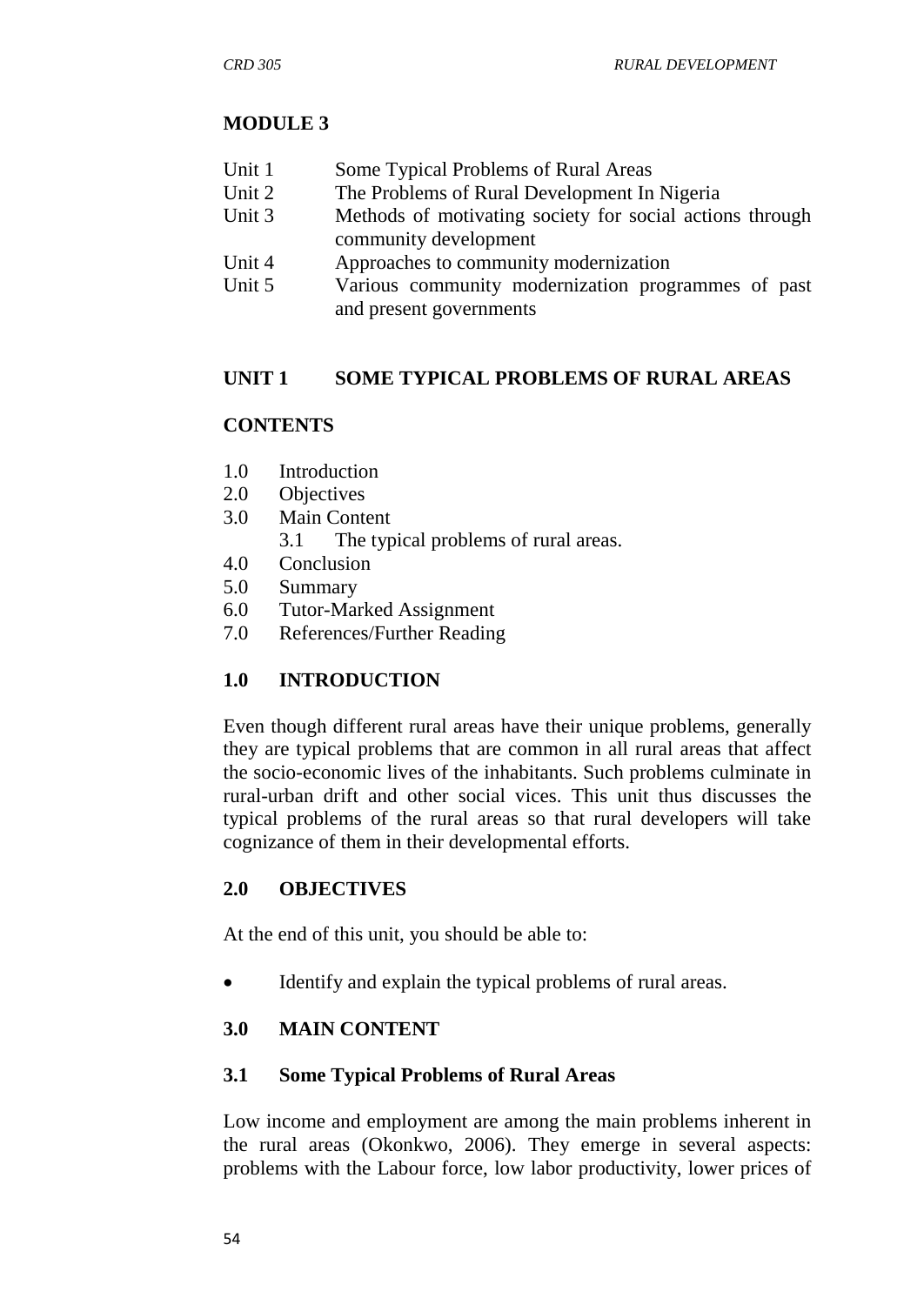agricultural products. Typical feature of the rural areas is the surplus of labour force due to fewer jobs that are opened. Most new jobs are for unskilled workers, so the wages and nature of the work are unattractive. Workers with higher qualification migrate to the cities.

These problems can be solved by creating more employment opportunities and extra income for the people of these regions. Problems of the labour force are the most serious and difficult to solve because they affect people with their skills, initiatives and opportunities. Besides unemployment, another problem is the depopulation of the rural areas and drastic aging process.

In rural areas there is also low labour productivity, which may be increased by introducing more modern technology, upgrading skills of workers, providing better working conditions. One of the reasons for lower income of the people in rural areas are the low prices of agricultural products. The market forces demand for basic goods grows more slowly than that of luxury goods and services. Sometimes purchase prices are maintained intentionally low, when there is only one buyer (or group of purchasers) in agricultural production. To solve this problem at least partially, many farmers are trying to increase their income by processing the raw material and production of finished products, i.e. closing the production cycle. In many regions is not developed cooperation of farmers (Okonkwo, 2006).

The second group of problems is associated with poor working and living conditions in the rural areas due to underdeveloped infrastructure and public services. The current state of infrastructural facilities in the rural areas such as roads, water supply and sewage, electrical and communications networks are very poor. This situation, together with the low quality of health and education, is the main reason for migration and depopulation of rural areas. Solving these problems is possible through close cooperation with local government authorities which make efficient the use of opportunities provided by EU for regional development (Alkali, 1997).

Another problem is economic insecurity generated by the realization of agricultural production. The market economy mechanisms increase the role of supply and demand as factors that dictate the prices of agricultural production. The adverse natural conditions are also a factor for inconsistency in people's incomes. State of the environment further reduces the quality of life in rural areas. Much of the agricultural lands are polluted with pesticides or by industrial plants, making it difficult to produce quality and healthy products (Alkali, 1997).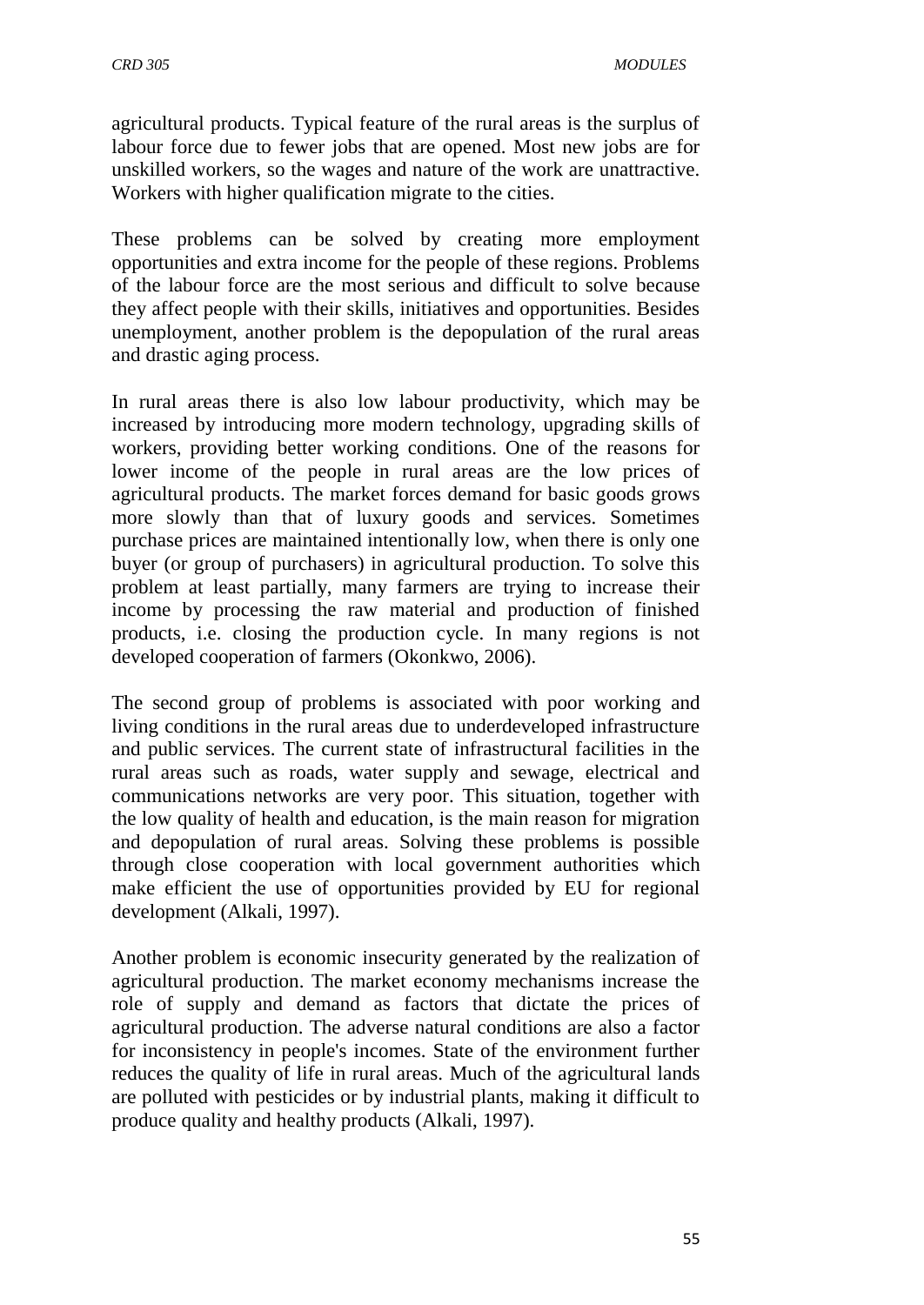## **SELF-ASSESSMENT EXERCISE**

- i. List and explain any five typical problems of rural areas.
- ii. Based on the typical problems of rural areas, suggest possible solutions.

## **4.0 CONCLUSION**

Different rural areas have their peculiar problems. However, there are typical problems that characterize the rural areas. The understanding of this array of problems will equip the rural developer with the knowledge of how best to go about developing a given rural area taking cognizance of the aforementioned typical problems that characterize rural areas.

## **5.0 SUMMARY**

In this unit, we have discussed the typical problems of the rural areas which is an eye opener to all stake-holders in rural development. In the next unit, attention will be given to approaches to rural development in order to understand the different directions from which rural development could be addressed.

## **6.0 TUTOR-MARKED ASSIGNMENT**

- 1. Using practical examples, discuss the typical problems of rural areas.
- 2. Identify the typical problems of rural areas that are prevalent in your Local Government Area and suggest how they could urgently be tackled.

## **7.0 REFERENCES/FURTHER READINGS**

- Alkali, R.A. (1997).*The World Bank and Nigeria: Cornucopia or Pandora Box?* Kaduna:
- Idachaba, F. A. (1985). "Integrated rural development: Lessons from experience."I.F.A.D."- FIATPANAS
- Okonkwo, P.C. (2010). *Community and rural development strategies.Principles and practice*. Enugu: Impressium Publications.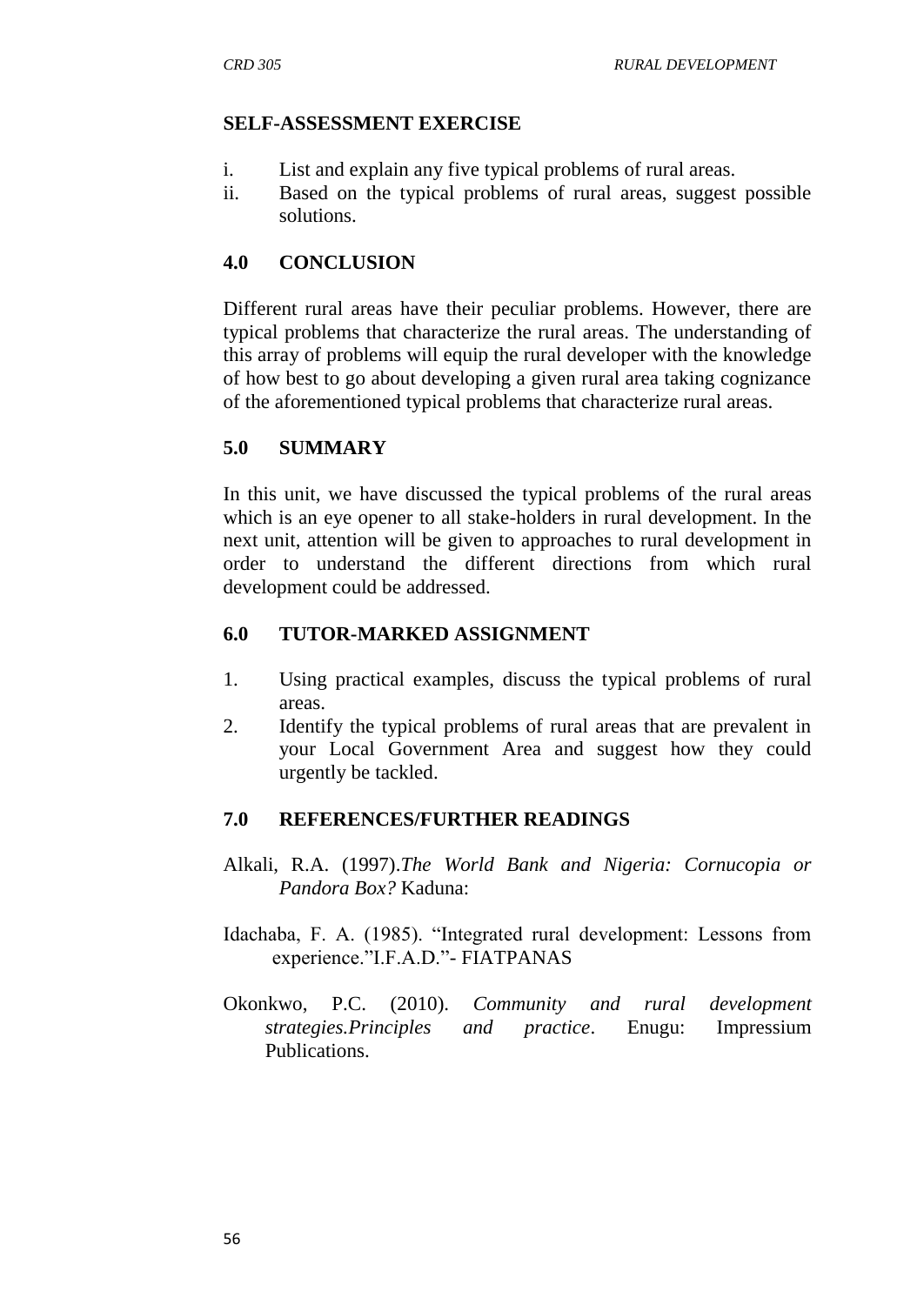## **UNIT 2 THE PROBLEMS OF RURAL DEVELOPMENT IN NIGERIA**

## **CONTENTS**

- 1.0 Introduction
- 2.0 Objectives
- 3.0 Main Content
	- 3.1 The Meaning of rural development.
	- 3.2 The problems of rural development in Nigeria.
- 4.0 Conclusion
- 5.0 Summary
- 6.0 Tutor-Marked Assignment
- 7.0 References/Further Reading

## **1.0 INTRODUCTION**

Different efforts aimed at developing the rural areas in Nigeria have not really yielded desired results. Over the years, different regimes have emerged, both military and civilian with various rural development programmes. However, it is unfortunate that the rural development efforts of such successive governments have been hampered by various problems. This is unit being the fifth in module 2 of course CRD 305 discusses the problems of rural development in Nigeria.

## **2.0 OBJECTIVES**

At the end of this unit, you should be able to:

- explain the meaning of rural development;
- identify and discuss the problems of rural development in Nigeria.

## **3.0 MAIN CONTENT**

## **3.1 The meaning of rural development.**

According to Nwobi, (2007), rural development can be viewed as the development of the moral, social, political and economic potentialities of rural communities to enhance their self-reliance through the provision of appropriate infrastructure such as pipe-borne water, electricity, good roads and small scale industries, increase their political consciousness and participation, promote their moral and social well-being which will result in tolerance, good discipline, justice, fairness, kindness, love and peace.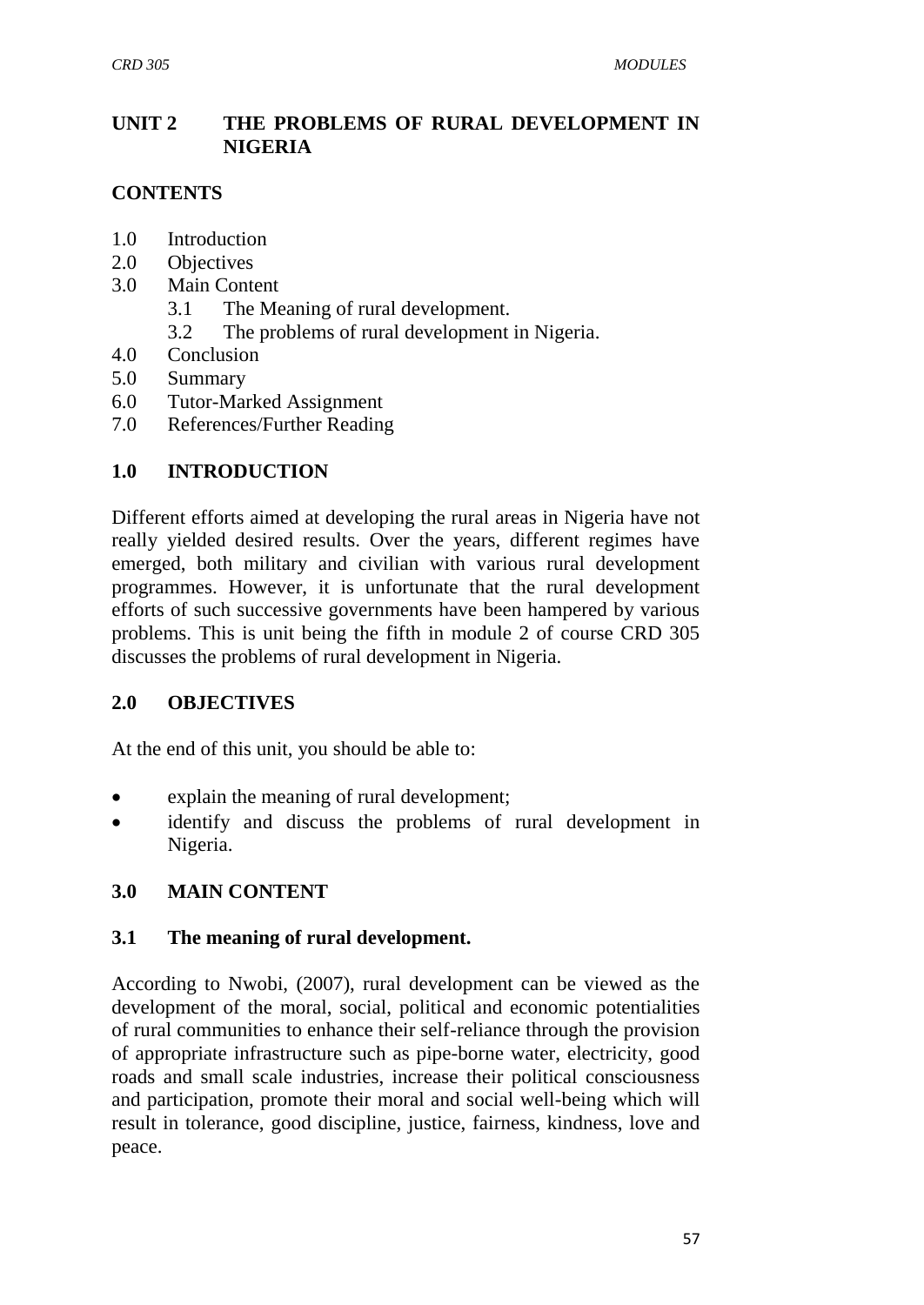In his own conceptualization, Okoye (1997) cited in Filani (2000) defined rural development as 'the process of making life more satisfying and fulfilling for millions of people who live in rural areas. Rural development provides rural dwellers with the opportunities for gainful employment as well as the expansion of social services which could enhance the welfare and security of rural people".

## **3.2 The Problems of Rural Development in Nigeria**

The problems of rural development in Nigeria according to Filani (2000) and Okonkwo (2006) are as follows:

- 1. Approaches to rural development in Nigeria have been adhoc in nature.
- 2. Rural Development Programmes in Nigeria lack the rudiments of long- term planning.
- 3. Most designs and implementation strategies of rural development projects in Nigeria appeal only to the political needs of the ruling class.
- 4. Some of the rural development projects are white elephant projects that do not address the felt-needs of the rural people.
- 5. Most rural development programmes are geared towards agriculture matters only.
- 6. Inadequate extension and research facilities militate against rural development efforts in Nigeria.
- 7. Some of the rural development projects are planned and implemented without adequate data.
- 8. Wrong policy statements that render developmental projects/programmes ineffective.
- 9. Negative attitude of rural dwellers.
- 10. Embezzlement and Corruption.

# **SELF-ASSESSMENT EXERCISE**

- i. In your understanding, what is rural development?
- ii. Identify and discuss the problems of rural development in Nigeria.

# **4.0 CONCLUSION**

The problems of rural development in Nigeria are varied in kind. While some of the problems could be blamed on the government, others could be blamed on the rural dwellers themselves. It should also be noted that while some of the problems need long-term plan to tackle, others need short-term plan. In any case, the combined efforts of the government,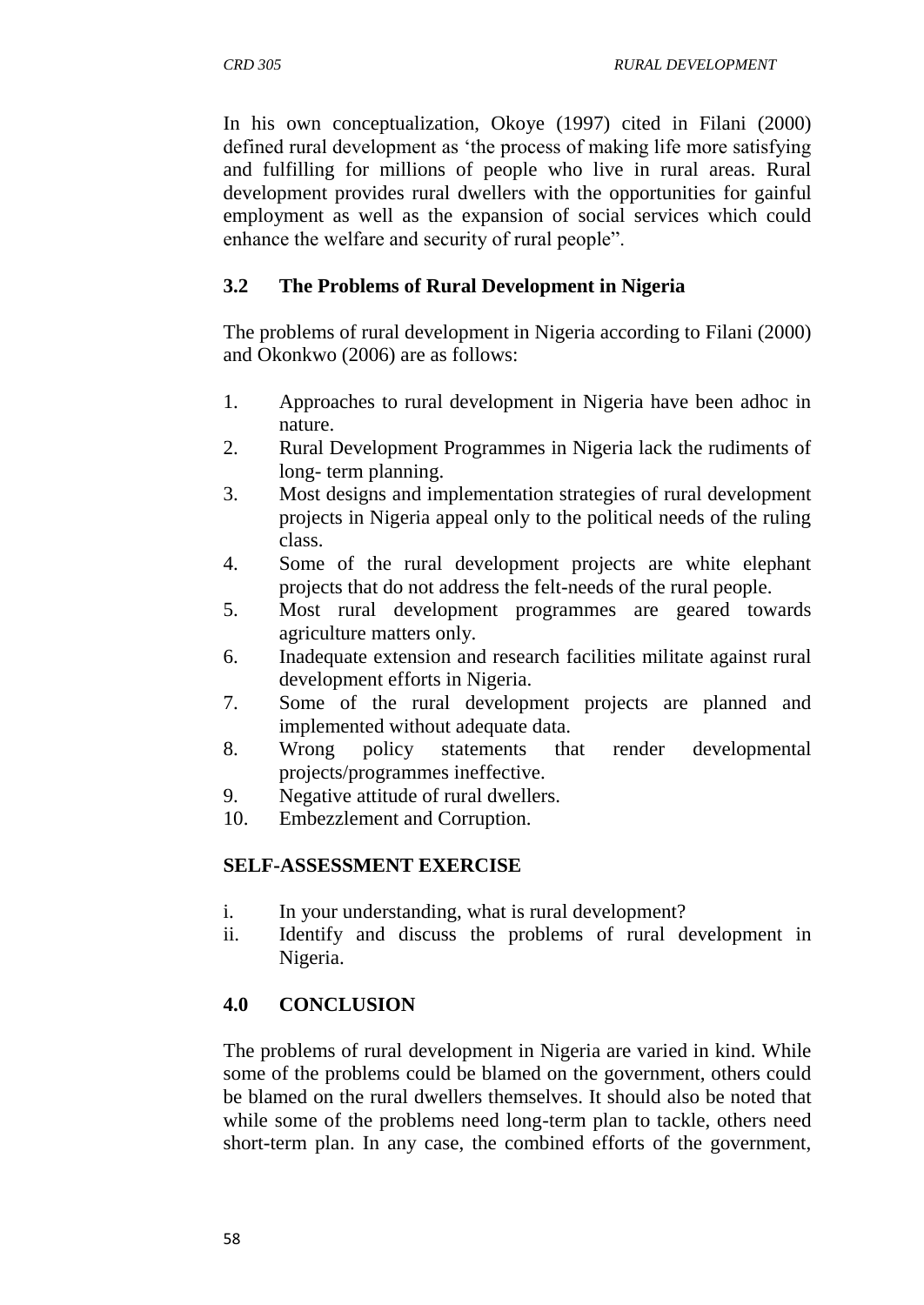donor agencies, NGOs, philanthropists and the rural populace are needed to effectively solve the problems.

## **5.0 SUMMARY**

In this unit, we have discussed the meaning of rural development and the problems of rural development in Nigeria. This is to say that despite all the efforts of successive governments and other groups, there are problems militating against rural development in Nigeria. This will give insight to rural developers into what measures to put in place in order to check and curtail the problems.

## **6.0 TUTOR-MARKED ASSIGNMENT**

- 1. List and discuss the problems of rural development in Nigeria.
- 2. In your own view, explain the measures you would put in place to eradicate or minimize the problems of rural development in Nigeria.

## **7.0 REFERENCES/FURTHER READINGS**

- Filani, M.O. (2000). "Nigeria: The need to modify center-down development planning." In W. A. Stehr and D.R.P. Tailor (Ed.) *Development from above or below*. New York: John Wiley & Sons.
- Nwobi, T.U. (2006). Cooperatives and rural financing.In E.E. Umebali (Eds.) *Readings in cooperative economics and management*. Lagos: Computer Egde Publishers.
- Okonkwo, P.C. (2010). *Community and rural development strategies.Principles and practice*. Enugu: Impressium Publications.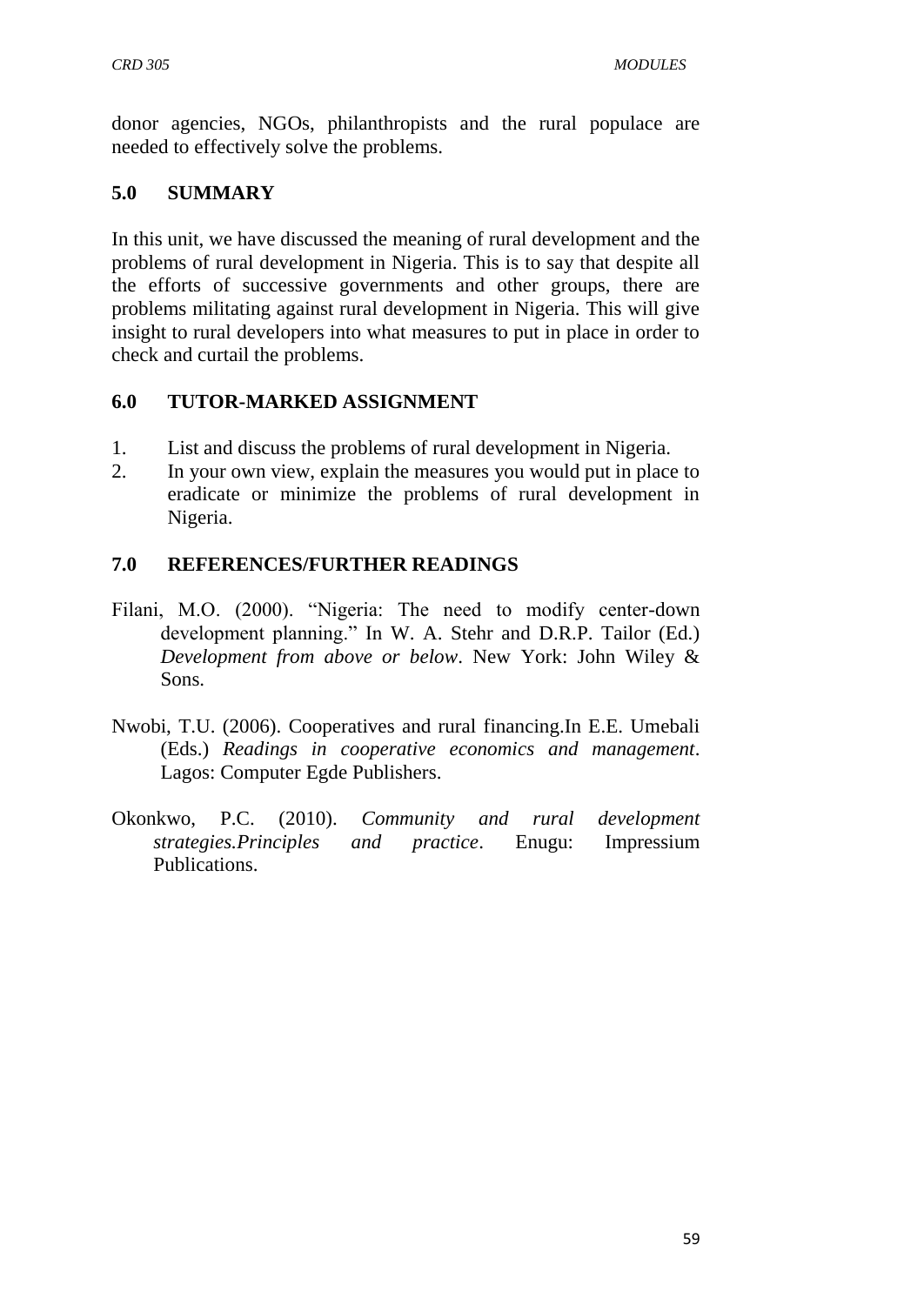## **UNIT 3 METHODS OF MOTIVATING SOCIETY FOR SOCIAL ACTIONS THROUGH COMMUNITY DEVELOPMENT**

### **CONTENTS**

- 1.0 Introduction
- 2.0 Objectives
- 3.0 Main Content
	- 3.1 The meaning of social actions.
	- 3.2 The Meaning of community development;
	- 3.3 Methods of motivating society for social actions.
- 4.0 Conclusion
- 5.0 Summary
- 6.0 Tutor-Marked Assignment
- 7.0 References/Further Reading

## **1.0 INTRODUCTION**

Motivation is very important in any activity. Different tasks require different methods of motivation. Similarly, different individuals require different methods to get them motivated. This has to do with individual differences and the nature of task on ground. In this unit, the various methods used in motivating society for social actions through community development are discussed.

## **2.0 OBJECTIVES**

At the end of this unit, you should be able to:

- explain the meaning of social actions
- explain the meaning of community development
- list and discuss the methods of motivating society for social actions.

## **3.0 MAIN CONTENT**

## **3.1 The Meaning of Social Actions**

Sociologists use the term social actions to refer to organized collective activities to bring about or resist fundamental change in an existing group or society (Richards 2006). Harambos and Holborn, (2004) recognize the special importance of social actions when they defined it as "collective enterprises to establish a new order of life.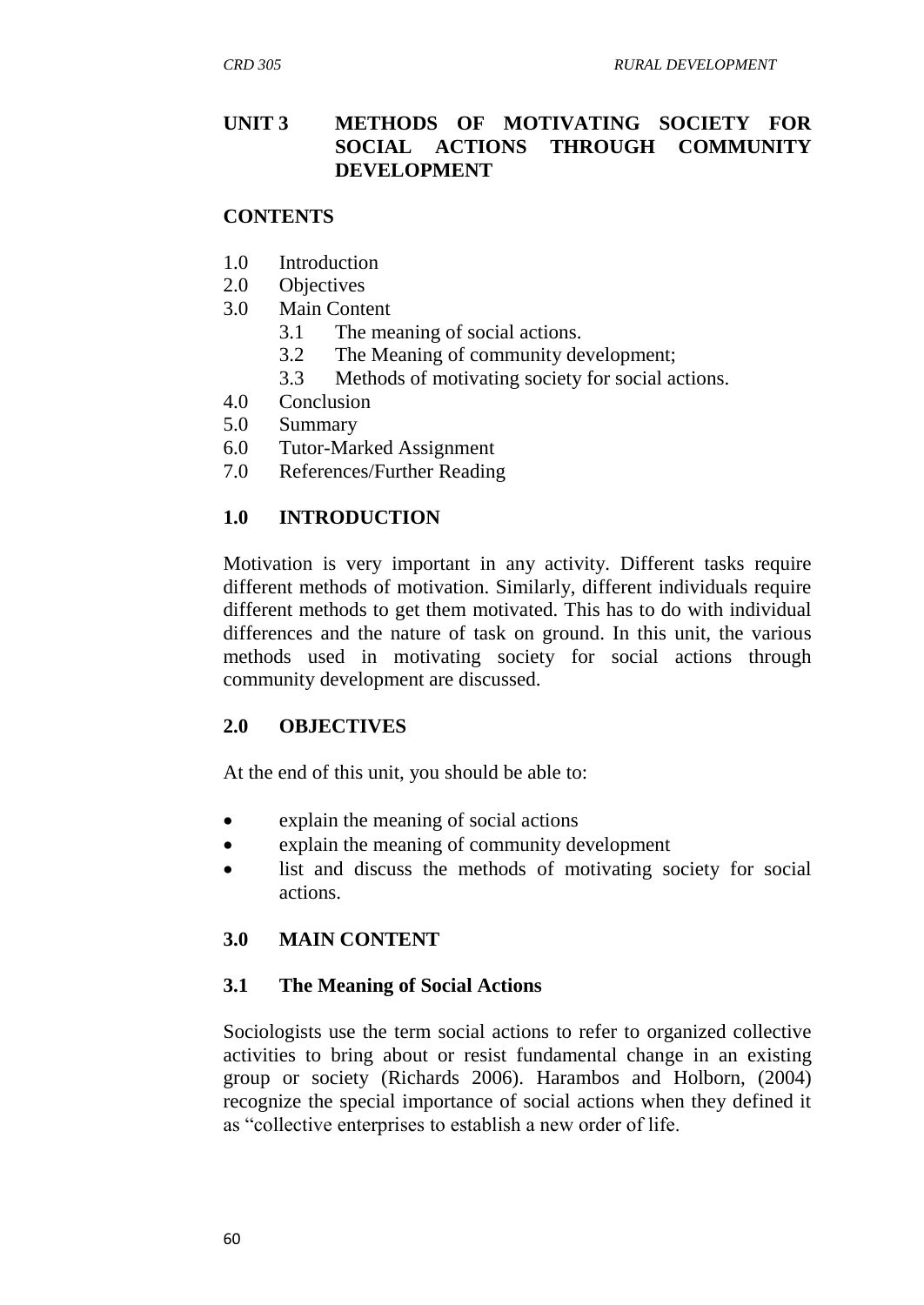In many nations, including Nigeria, social actions have had a dramatic impact on the course of history and the evolution of the social structure. Consider the actions of Nigeria Labour Congress (NLC), Trade Unions, Bring Back Our Girls (BBOGs) group, Movement for the Emancipation of Niger-Delta (MEND) e.t.c. Members of each social action stepped outside traditional channels for bringing about social change, yet had a noticeable influence on public policy. Equally dramatic collective efforts in Eastern Europe helped to topple Communist regimes in a largely peaceful manner, in nations that many observers had thought were "immune" to such social change (Richards, 2006).

Even when they are unsuccessful, social actions contribute to the formation of public opinion. Moreover, functionalists view social movements as training grounds for leaders of the political establishment. Such heads of state as Cuba's Fidel Castro and South Africa's Nelson Mandela came to power after serving as leaders of revolutionary movements. How and why do social movements emerge? Obviously, people are often discontented with the way things are. But what causes them to organize at a particular moment in a collective effort to effect change? Sociologists rely on two explanations for why people mobilize: the relative-deprivation and resource-mobilization approaches.

## **3.2 The Meaning of Community Development**

The United Nations Organization defined community development as "the process which the efforts of the people themselves are united with those of the government authorities to improve the economic, social and cultural conditions of communities to integrate those communities into the life of the nation and to enable them contribute fully to national progress".

Community Development can also be defined as "a process of social action in which people of the community organize themselves for the identification of their needs, planning and taking action to meet those needs with maximum reliance on their own initiative and resources, supplemented with assistance in any form from government and nongovernmental organizations" (Okonkwo, 2010).

Community development is seen as the ability of people to use their traditional institutions and creativity to initiate self-help projects aimed at responding positively to the problems of their environment. Although the responsibility of initiating such projects lies with the members of the community, they do not necessarily have to conclude them alone. The idea is that in initiating the project, a particular community must have indicated its most pressing and generally acknowledged needs. This is a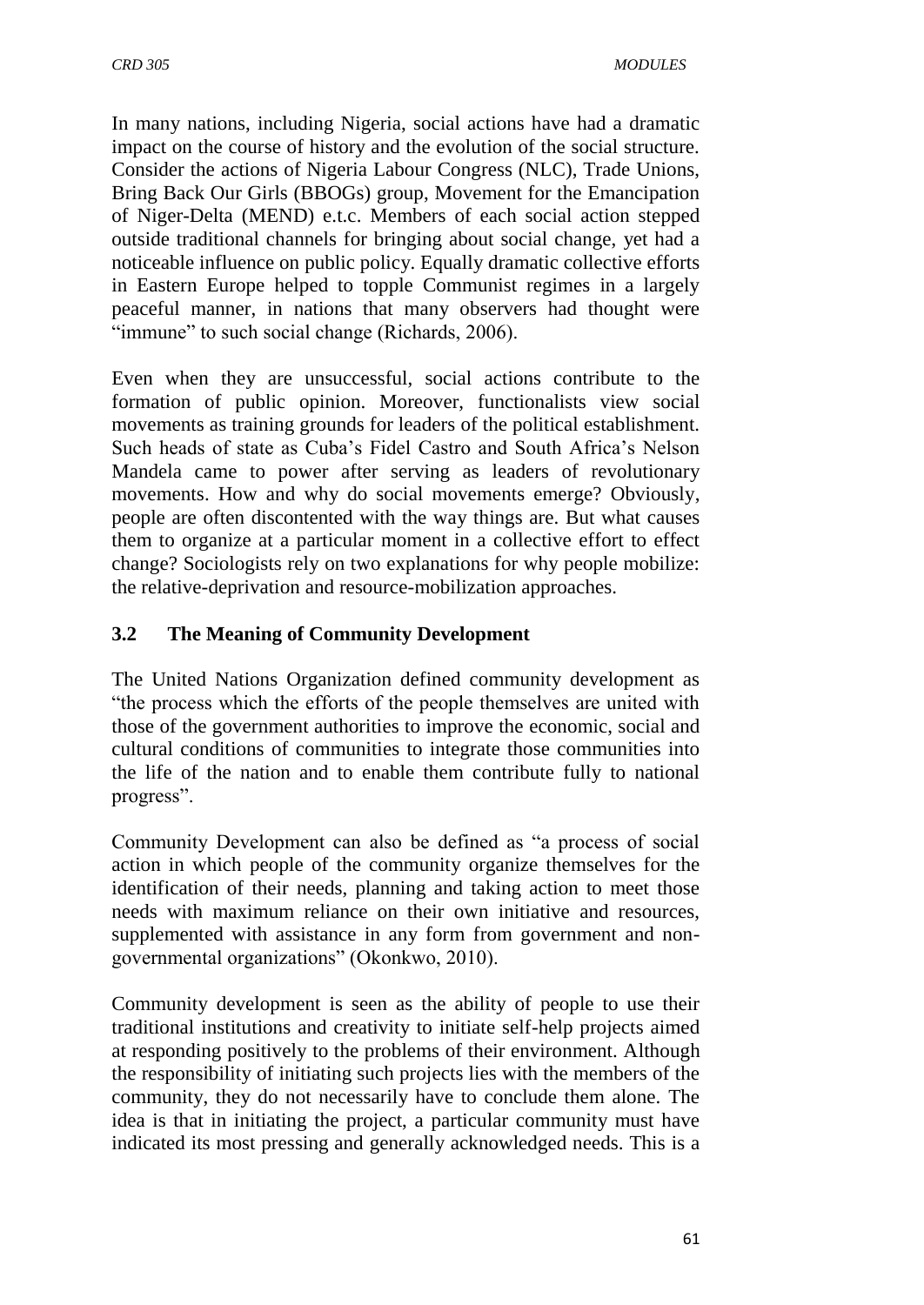democratic people-centered model of community development which tries to satisfy the basic needs of the people.

As seen from the definitions, Community Development is defined from different perspectives. Whatever the definitions however, Community Development involves a balanced social and economic development with emphasis on the equitable distribution of resources as well as creation of benefits. Community Development involves a concerted effort of the people of a given community, government and nongovernment organization (NGOs) towards uplifting the standard of living of the people in a particular area. In other words, any effort made to ensure advancement of any community is termed community development. Such advancement could be social, economic, political or cultural.

Although the concept and definition of community development could vary according to disciplines and orientations, some common elements in the definitions include the followings:

- i. Community Development is a process involving joint effort and different approaches.
- ii. It can be carried out by governmental and non-governmental agencies, National Youth Service Corps (N.Y.S.C.), philanthropists e.t.c.
- iii. It involves the use of the people's initiatives and 'resources.
- iv. Assistance can also be obtained from outside the community area for community development.
- vi. It aims at improving the living conditions of the people. This could be socially, economically, politically, culturally and religiously.

## **3.4 Methods of Motivating Society for Social Actions through Community Development**

There are different methods of motivating society for social actions through community development. According to Berlson and Steiner (2004), these methods are:

- i) Enlightenment campaigns;
- ii) Reward system;
- iii) Persuasive talks;
- iv) Involvement of community members in decision-making process;
- v) Use of bottom-top approaches in determining developmental projects;
- vi) Involvement of local community in spontaneous community development activities;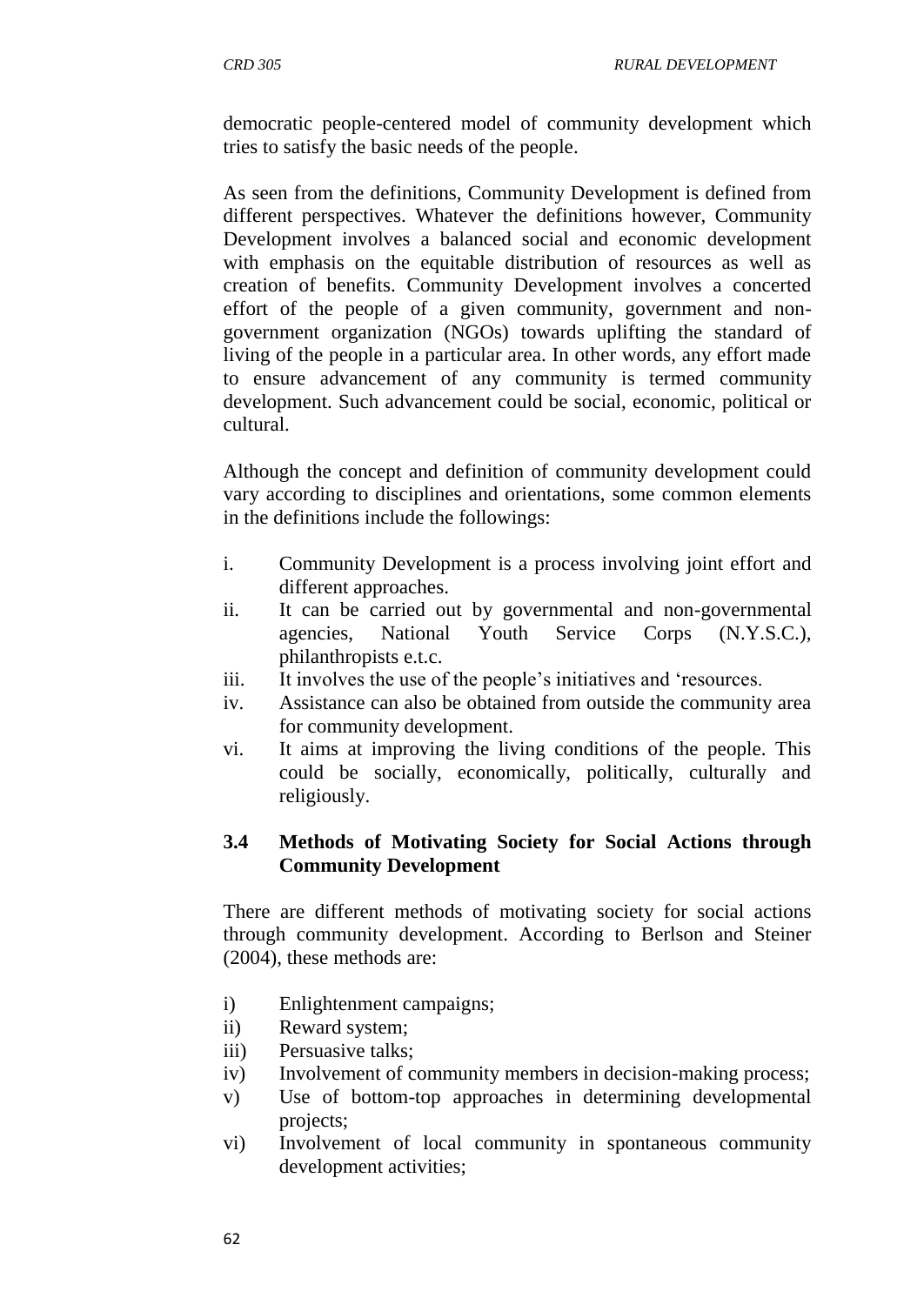vii) Placing emphasis on community felt-needs.

#### **SELF-ASSESSMENT EXERCISE**

- 1. Review your understanding of the term" social actions".
- 2. Explain the meaning of community development and show the place of social action in community development.

#### **4.0 CONCLUSION**

Different desired actions require different motivational techniques. It is important that community members are motivated to take social actions using the appropriate methods of motivation through community development. This is especially so in developing countries like Nigeria where most people do not take social actions without being motivated to do so.

## **5.0 SUMMARY**

In this unit, we have discussed the meaning social actions, the meaning of community development and methods of motivating society to take social actions through community development. In the next unit, approaches to community modernization will be discussed.

#### **6.0 TUTOR-MARKED ASSIGNMENT**

- 1. With typical examples, explain the connectivity among motivation, social actions and community development.
- 2. Identify and explain the methods of motivating society for social actions through community development.

## **7.0 REFERENCES/FURTHER READINGS**

- Berlson, B. & Steiner, G.A (2004).*Human Behaviour: An Inventory of Scientific findings*. New York: Harcourt, Brace and World.
- Harambos, M. & M. Holborn, (2004). *Sociology: Themes and Perspectives*. 5th Edn. London: Collins.
- Okonkwo, P.C. (2010). *Community and rural development strategies.Principles and practice*. Enugu: Impressium Publications.

Richard, T.S. (2006). *Sociology*.6<sup>th</sup> Ed. New York: McGraw Hill.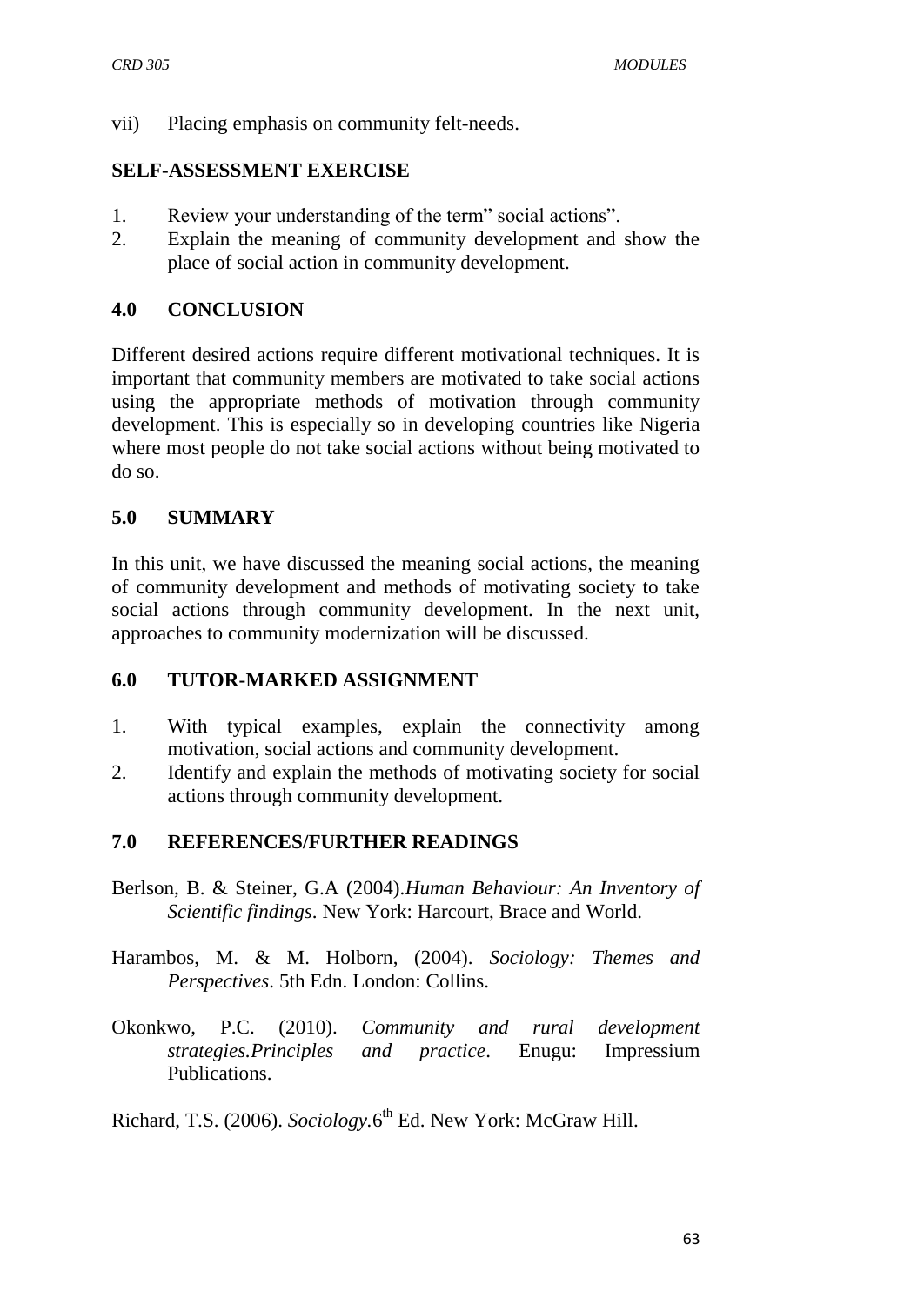## **UNIT 4 APPROACHES TO COMMUNITY MODERNIZATION**

#### **CONTENTS**

- 1.0 Introduction
- 2.0 Objectives
- 3.0 Main Content
	- 3.1 The Meaning of community modernization
	- 3.2 Approaches to community modernization.
- 4.0 Conclusion
- 5.0 Summary
- 6.0 Tutor-Marked Assignment
- 7.0 References/Further Readings

## **1.0 INTRODUCTION**

This is the fourth unit in module 3 of course CRD 305. Evidently, there are different approaches to community modernization depending on the socio-economic situation in a given community. The unit will takes a broader look at the concept of community modernization and the various approaches to community modernization as suggested by different experts in the field.

## **2.0 OBJECTIVES**

At the end of this unit, you should be able to:

- explain the meaning of community modernization
- identify and discuss the approaches to community modernization.

## **3.0 MAIN CONTENT**

## **3.1 The Meaning of Community Modernization**

The meaning of community modernization is synonymous with the meaning of community development. Consequently, Community modernization according to Harambos and Holborn, (2004) is the process of social action in which people of the community organize themselves for the identification of their needs, planning and taking action to meet those needs with maximum reliance on their own initiative and resources, supplemented with assistance in any form from government and non-governmental organizations. It is the ability of the people to use their traditional institutions and creativity to initiate selfhelp projects aimed at responding positively to the problems of their environment. Although the onus of for initiating such projects lies with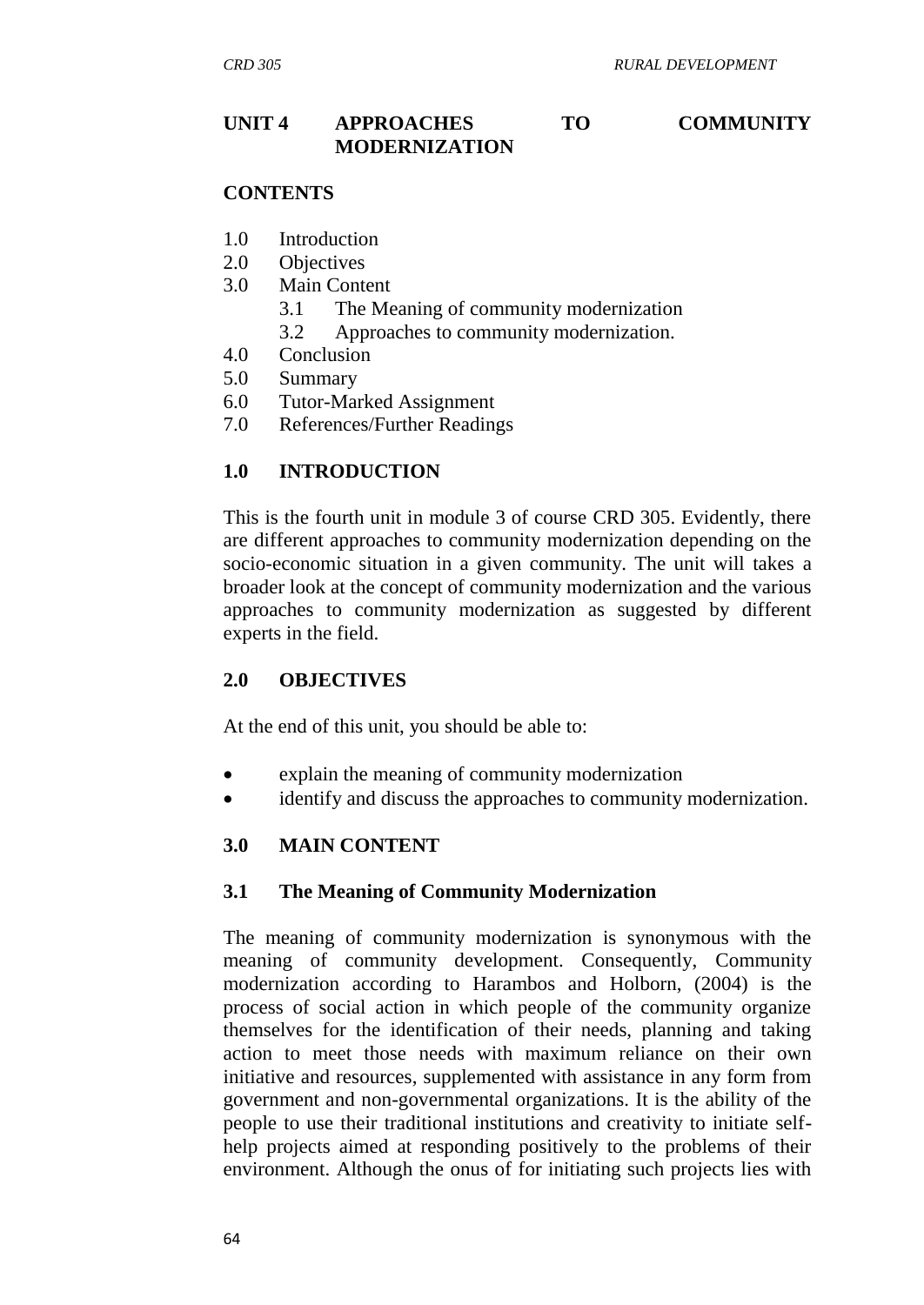the members of the community, they do not necessarily have to conclude them alone. The idea is that in initiating the project, a particular community must have identified its most pressing and generally acknowledged needs. This is a democratic people-centered model of community development which tries to satisfy the basic needs of the people.

# **3.2 Approaches to Community Modernization**

Approaches to community modernization are the same with approaches to community development. According to Okonkwo, (2010), the approaches to community modernization are as follows:

- **Social Development Approach:** This approach aims at improving the personal qualities of 'the individuals in the community and not material possessions. It involves the integration of social and economic development programmes along with mass literacy.
- **Community Work Group Approach:** This approach places emphasis on group social action, which has more impact on the community than the individual.
- **Idealistic Approach:** This approach focuses on mobilizing the youths and the young ones to participate in group social action.
- **Agricultural Extension Approach:** This approach utilizes educational and motivational procedure to achieve rural community transformation from traditional to more productive economy. The idea is to educate the rural people on their potentials.

# **3.3 Rural Community Modernization in Nigeria**

According to Filani (2000), rural community modernization in Nigeria utilizes the following approaches:

- i) The Sector Approach which addresses either the whole sector such as agriculture or a few projects within it.
- ii) Co-ordinated Approach which addresses to the economic development of all sectors within a given area; and
- iii) Participatory approach which is designed by the residents, first in selected local economic and social goals and then in pursuing them with some government aid. Recent attention is focused on this approach.

In his own contribution, Ekong (1999) cited in Filani (2000) enumerates approaches to community modernization to include: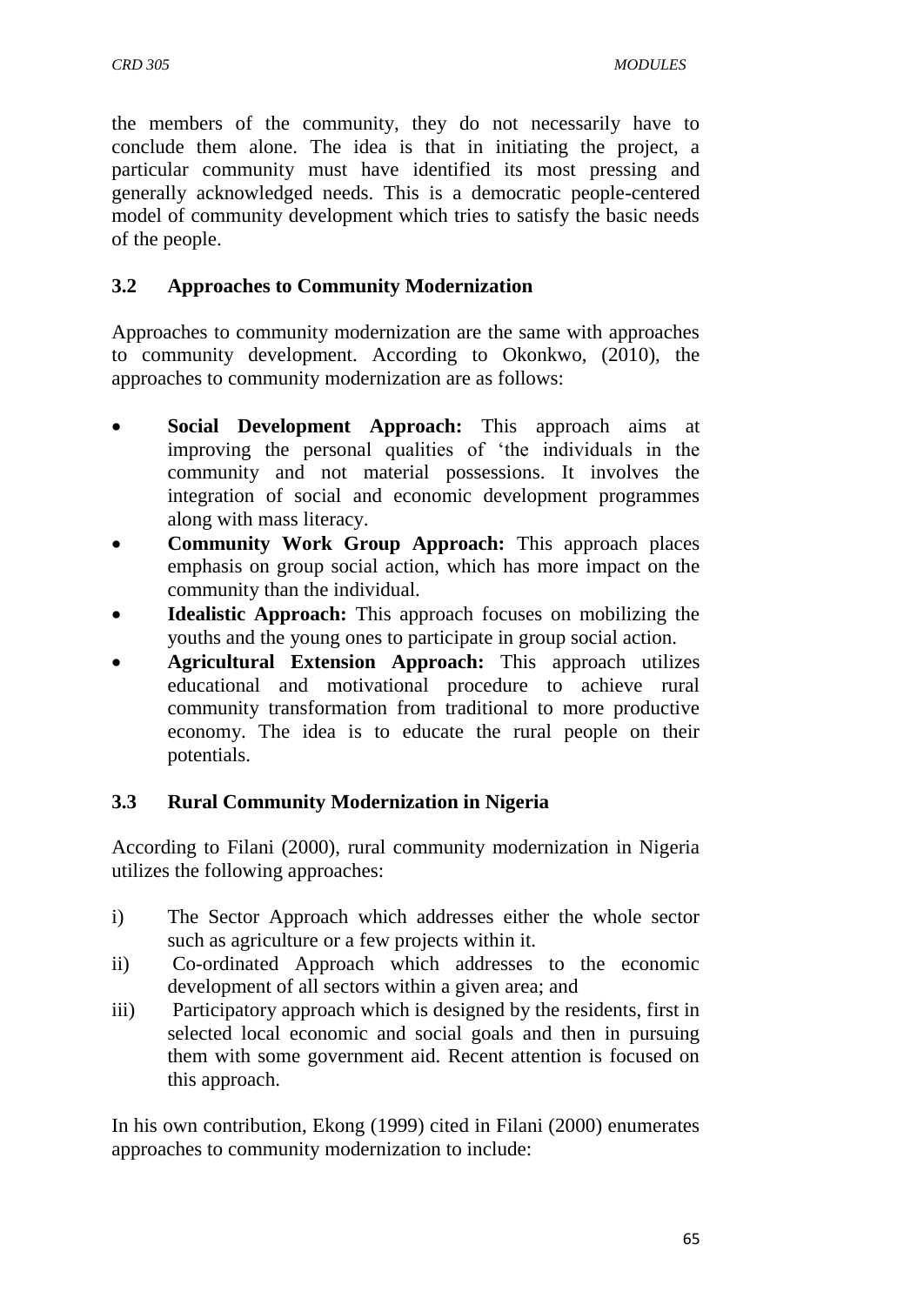- i) Rural Urban Interaction;
- ii) Intersectoral /Zonal Coordination;
- iii) The Package Approach.

#### **Rural urban interaction**

This approach focuses on planning of rural development along with and within the framework of overall national development plan Provision for rural development is integrated in the overall agricultural development agenda of local, state and federal governments. This has failed to achieve much because the little recognition accorded rural development is further eroded by the fact that agriculture itself takes no significant place in the overall national planning.

#### **Intersectoral/zonal coordination**

This involves the coordination of hitherto isolated sectoral and zonal development programmes it assumes that all sectoral/zonal rural development programmes are well conceived and that effective coordination would make them attain rural development goals. However, programmes under this arrangement have been so narrow and fail to consider restructuring of socio economic and political systems as essential steps towards attaining meaningful integration and narrowing rural-urban gap. These activities hardly make impact on lives of rural people in the final analysis.

## **The package approach**

This approach is founded on diffusionist theory of development in which innovations developed from outside are brought to the rural dwellers by a presumed beneficent and altruistic change agency. Virtually all rural development programmes in the country adopted this model. Examples are found in the Farm Settlement Scheme of the defunct Western Region, Operation Feed the Nation (OFN), National Accelerated Food Production Programme (NAFPP), Agricultural Development Programme (ADP) among others. However, it is disappointing to observe that all those programmes have not resulted in meaningful rural development.

## **SELF-ASSESSMENT EXERCISE**

- 1. What do you understand by community modernization?
- 2. Identify and explain any three community modernization approaches you know.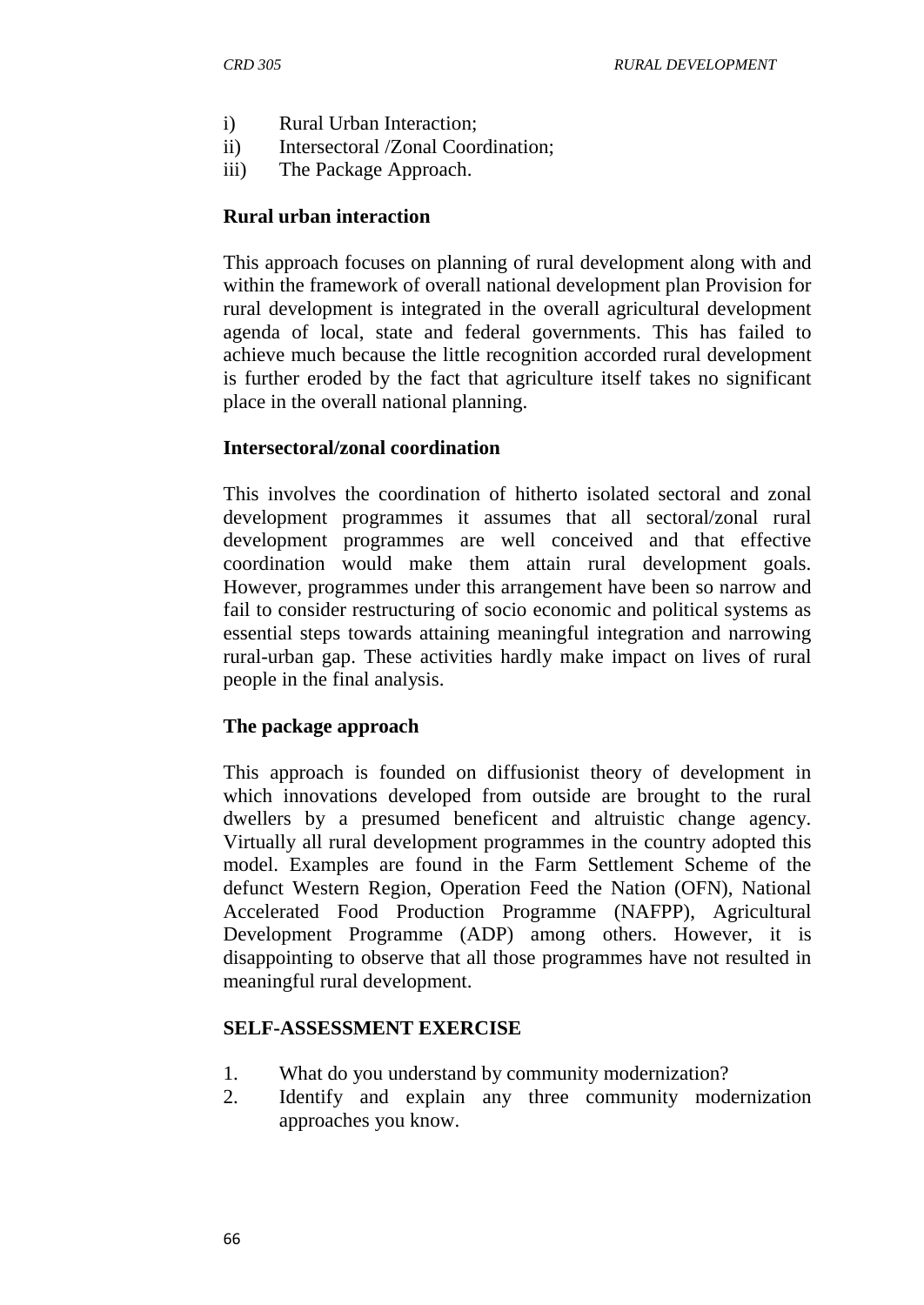## **4.0 CONCLUSION**

All the approaches to community modernization are relevant but each focuses on separate modernization needs of any community. This means that to achieve any meaningful community modernization, all the approaches should be applied otherwise, the modernization process will be one-sided. It could be seen that the premise or focus of each approach is relevant in the real sense of modernization. None of the approaches should be neglected at the expense of the other.

## **5.0 SUMMARY**

In this unit, we have explained the meaning of community modernization, the various approaches to community modernization and rural community modernization in Nigeria. In unit 5, community modernization programmes of past and present government of Nigeria will be discussed.

## **6.0 TUTOR-MARKED ASSIGNMENT**

- 1. Examine the need for community modernization in Nigeria.
- 2. Discuss the various approaches to community modernization and justify the necessity to apply all in any given national developmental effort.

## **7.0 REFERENCES/FURTHER READINGS**

- Filani, M.O. (2000). "Nigeria: The need to modify center-down development planning." In W. A. Stehr and D.R.P. Tailor (Ed.) *Development from above or below*. New York: John Wiley & Sons.
- Okonkwo, P.C. (2010). *Community and rural development strategies (Principles and Practice).* Enugu: Impressium Publications.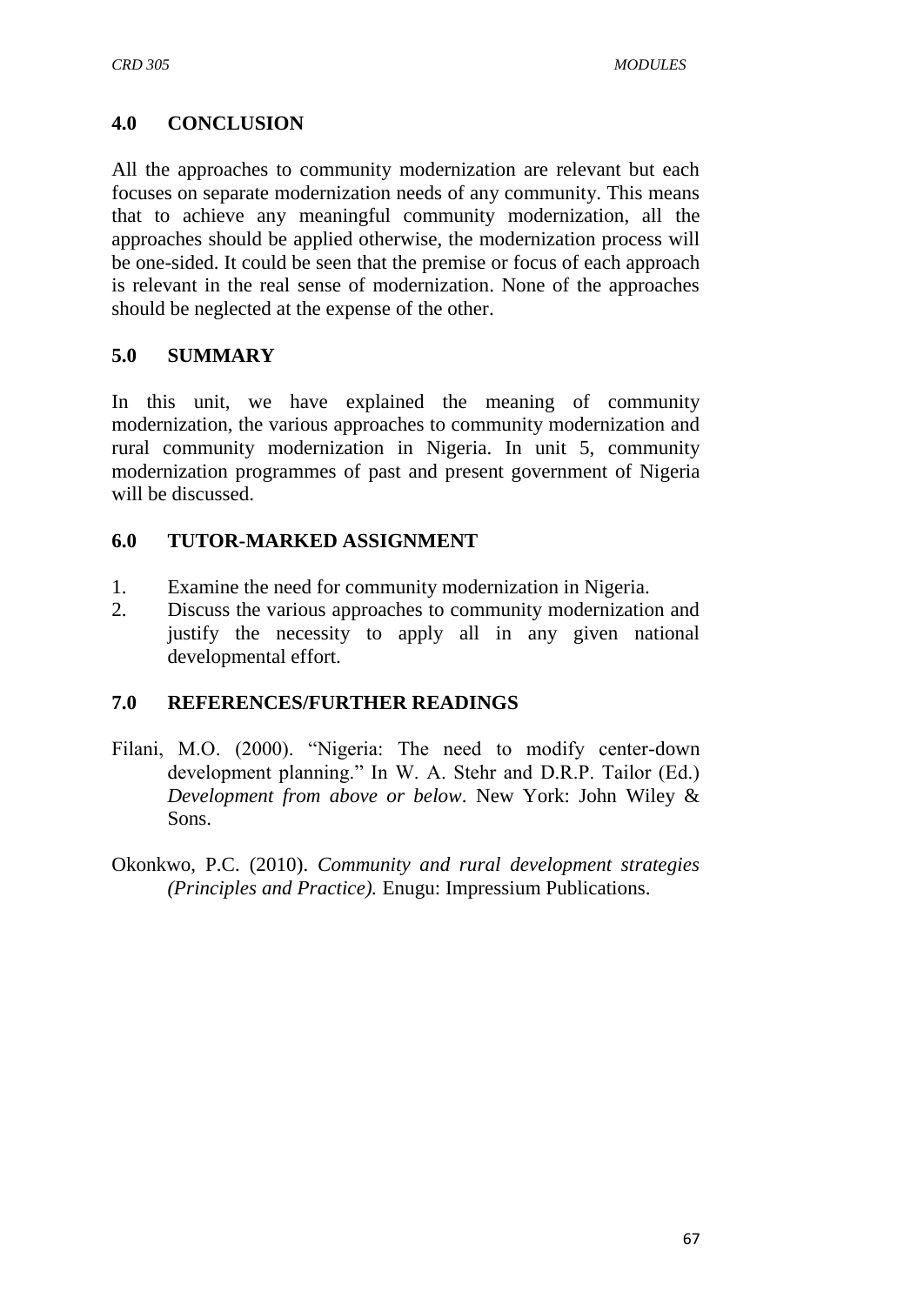## **UNIT 5 COMMUNITY MODERNIZATION PROGRAMMES OF PAST AND PRESENT GOVERNMENTS OF NIGERIA**

## **CONTENTS**

- 1.0 Introduction
- 2.0 Objectives
- 3.0 Main Content
	- 3.1 Mass Mobilization for [Self Reliance,](https://en.wikipedia.org/wiki/Self_Reliance) [Social Justice,](https://en.wikipedia.org/wiki/Social_Justice) and [Economic Recovery](https://en.wikipedia.org/wiki/Economic_recovery) (MAMSER)
	- 3.2 River Basin Development Authorities (RBDAs)
	- 3.3 Nigerian Agricultural Insurance Corporation (NAIC)
	- 3.4 National Directorate of Employment (NDE)
	- 3.5 National Health Insurance Scheme (NHIS)
- 4.0 Conclusion
- 5.0 Summary
- 6.0 Tutor-Marked Assignment
- 7.0 References/Further Readings

## **1.0 INTRODUCTION**

This is the fifth and of course the last unit in module 3 of Course CRD 305. The unit analyses the various community modernization programmes of past and present governments of Nigeria.

## **2.0 OBJECTIVES**

At the end of this unit, you should be able to:

- Analyze MAMSER in terms of its objectives, achievements and failures;
- Appraise RBDAs in terms of its objectives, achievements and failures;
- discuss NAIC in terms of its objectives, achievements and failures;
- understand NDE in terms of its objectives, achievements and failures;
- explain NHIS in terms of its objectives, achievements and failures.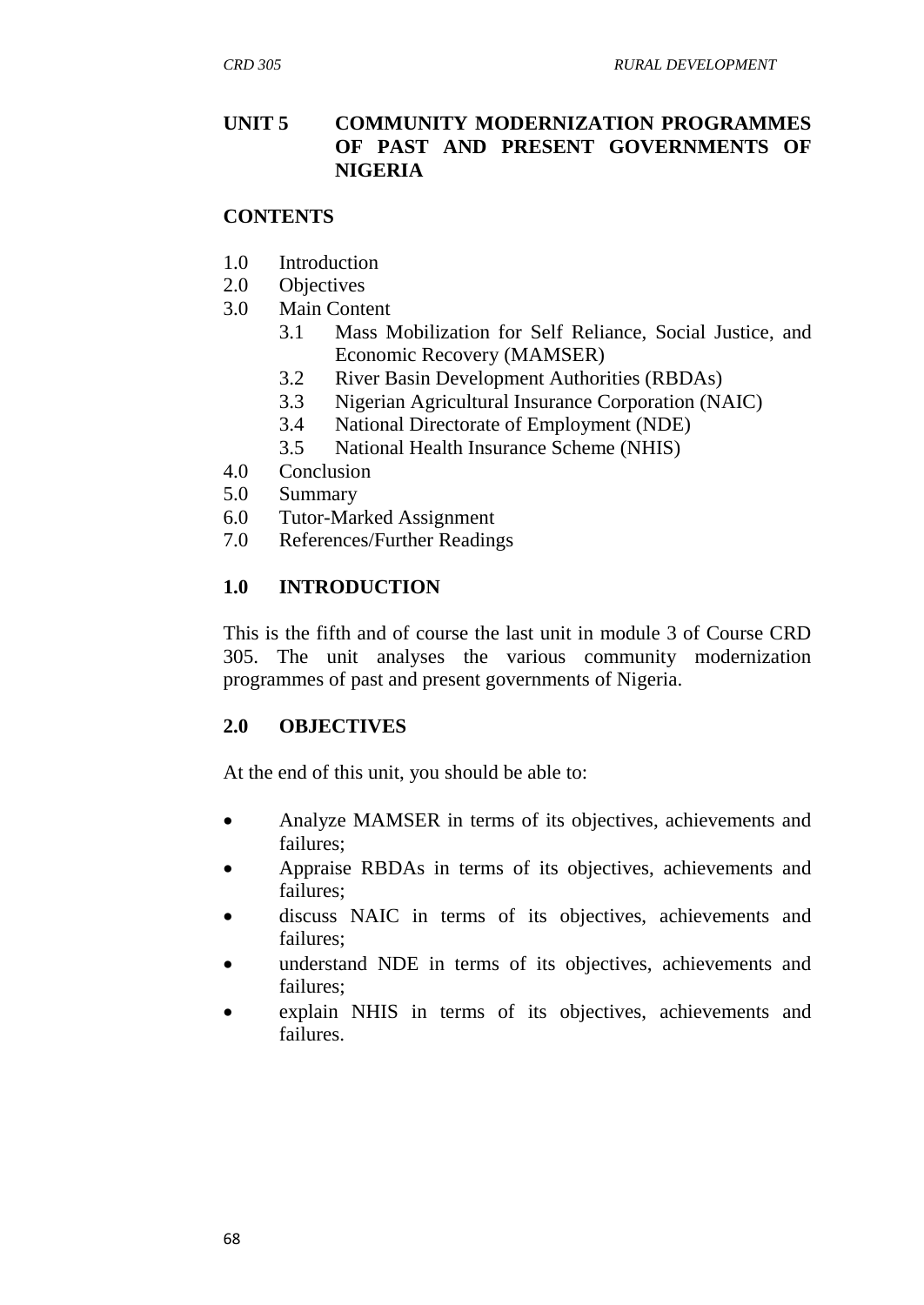# **3.0 MAIN CONTENT**

## **3.1 Mass Mobilization for [Self Reliance,](https://en.wikipedia.org/wiki/Self_Reliance) [Social Justice,](https://en.wikipedia.org/wiki/Social_Justice) and [Economic Recovery](https://en.wikipedia.org/wiki/Economic_recovery) (MAMSER)**

Mobilization for [Self Reliance,](https://en.wikipedia.org/wiki/Self_Reliance) [Social Justice,](https://en.wikipedia.org/wiki/Social_Justice) and [Economic](https://en.wikipedia.org/wiki/Economic_recovery)  [Recovery\(](https://en.wikipedia.org/wiki/Economic_recovery)MAMSER) was an exercise in political orientation in Nigeria undertaken by President [Babangida](https://en.wikipedia.org/wiki/Babangida) as one of the recommendations of the [Political Bureau](https://en.wikipedia.org/wiki/Nigerian_Political_Bureau_of_1986) headed by Dr. Samuel Joseph Cookey. The Bureau's task was to consult with thousands of Nigerians and recommend to the [Armed Forces Ruling Council,](https://en.wikipedia.org/wiki/Armed_Forces_Ruling_Council) a respectable and methodical transition program. The ruling council also wanted a national orientation to enunciate the abstract ideas in its economic policy and promote value orientation. MAMSER was inaugurated on July 25, 1987.

## **Mission**

The central goal of MAMSER was to cultivate support for the transitional program of the Government. It was also an avenue to educate the citizens about the political process, mobilize them to participate in up-coming elections and political debates, and also inculcate dependence on locally made goods and Nigerian products. Some of MAMSER'S official policies were as follows:

- 1. Re-orient Nigerians to shun waste and vanity.
- 2. Shed all pretenses of affluence in their lifestyle,
- 3. Propagate the need to eschew all vices in public life, including corruption, dishonesty, electoral and census malpractices, ethnic and religious bigotry.

## **Objectives of MAMSER**

The machinery set up for achieving its aims and objectives is both a learning process and activity programme. As a learning process, MAMSER has, through workshops, seminars and the establishment of resource panels, sought to tap the immense intellectual resources of the academic and various professional, groups. As an activity programme, the 12-point mandate of the Directorate has been encapsulated into three closely-related programmes via Mass Mobilisation for Self-Reliance, Social Justice and Economic Recovery (MAMSER) concerned with physical act of mobilisation, mass education under which a literate society by 1992 is the goal, political education on which platform a politically aware, conscious and enlightened third republic rests and its special programmes for mobilising the military and the family. The goals of mass mobilisation for self-reliance, social justice and economic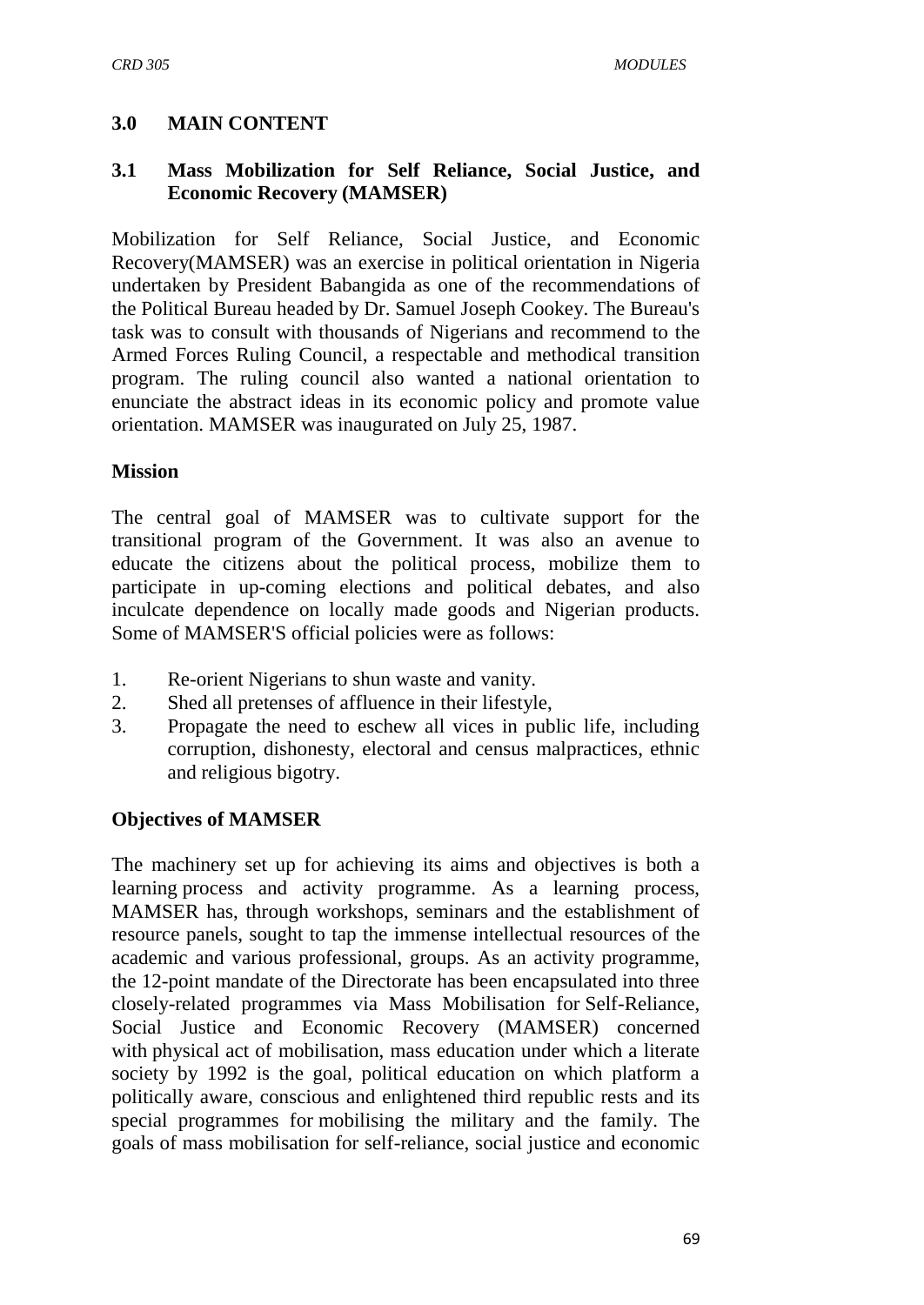recovery is informed and guided by Nigeria's development objectives of building:

- 1. a united, strong and self-reliant nation;
- 2. a great and dynamic economy;
- 3. a just and egalitarian society;
- 4. a land of bright and full opportunities for all citizens; and
- 5. a free, democratic society.

## **Achievements of MAMSER**

- 1. Achievement in elite masses on the upcoming election by then, to improve welfare to the citizens and to investigate and control corruption in the country.
- 2. Achievement in the Directorate's economic recovery programmes such as popularising the National Economic Reconstruction Fund (NERFUND), a programme in which the government has invested about 4.1 Billion for small-scale industries to thrive in the country.
- 3. Creating a conducive social and technological basis for sustainable development;
- 4. Transformation of production structures through agricultural and industrial development;
- 5. Facilitating the greatest possible development of agriculture-fed industries so as to ensure massive production of food and industrial raw materials;
- 6. Minimizing the phenomenon of external dependence and reliance on foreign aid;
- 7. Ensuring the fullest possible utilization of our human and material resources;
- 8. Transformation of the consumption pattern to reflect a selfreliant productive structure;
- 9. Elimination of mass poverty;
- 10. Creating opportunities for useful employment on a scale that will harness the potential of the unemployed.

# **3.2 River Basin Development Authorities (RBDAs)**

The River Basin Development Authorities were established to provide water for irrigation and domestic water supply, improvement of navigation, hydro-electric power generation, recreational facilities and fisheries projects. The basins were also expected to engender big plantation farming and encourage the establishment of industrial complexes that could bring the private and public sectors in joint business partnership.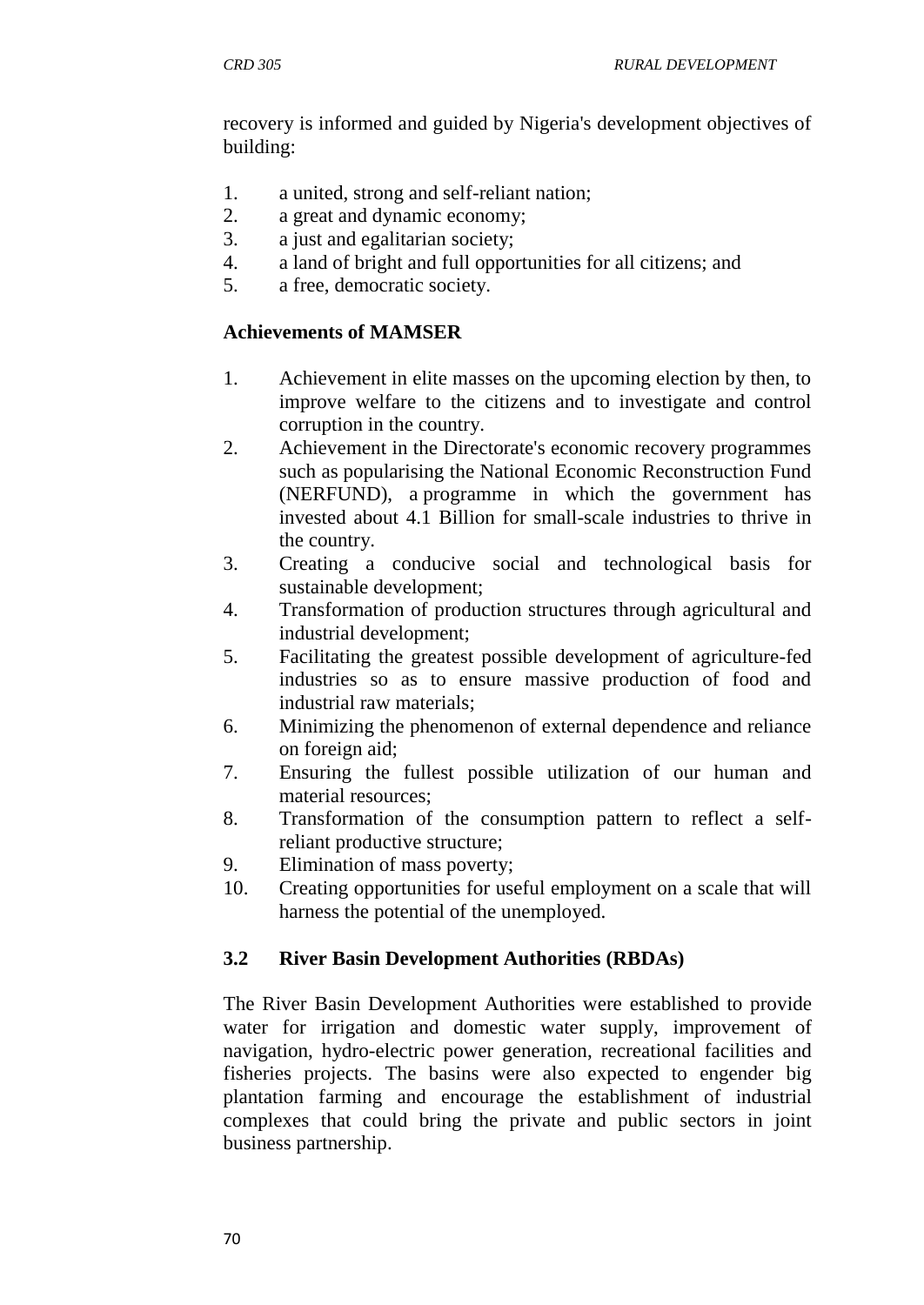## **Objectives of river basin development authorities in Nigeria**

The objectives of RBDAs are as follows:

- i. To undertake comprehensive development of both surface and underground water resources for multi-purpose use;
- ii. To provide water from reservoirs and lakes under the control of the Authority for irrigation purposes to farmers and recognized association as well as for urban water supply Authority concerned;
- iii. The control of pollution in rivers, lakes, lagoons, and creeks in Authority's area in accordance with nationally laid standards;
- iv. To resettle persons affected by the works and schemes specified under special resettlement schemes;
- v. To develop fishes and improve navigation on the rivers, lakes, reservoirs, lagoons and creeks in the authority's area;
- vi. To undertake the mechanical clearing and cultivation of land for the production of crops and livestock etc.
- vii. To undertake large-scale multiplication of improved seeds, live stock and tree seedlings for distribution to farmers and for afforestation schemes;
- viii. to process crops, livestock products and fish produced by farmers in the authority's area in partnership with state agencies and any other person;
- ix. To assist the state and local governments in the implementation of rural development works (construction of small dams ,provision of power for rural electrification schemes, establishment of grazing reserves, training of staff in the Authority's areas.

## **Achievements of river basin development authorities in Nigeria**

The following are the achievements of RBDAs in Nigeria:

- i) The past governments has been able to help in agricultural development and increase food supply and aquatic activities
- ii) Reduction in the high level of drought
- iii) Food prevention and management control
- iv) There is a great increase in domestic water supply
- v) The past government were able to boost hydro electric power supply
- vi) The river basins authorities have been able to bridge the gap between the rural and urban centers by taking development to the grass roots and discourage migration from the rural areas to the urban centers.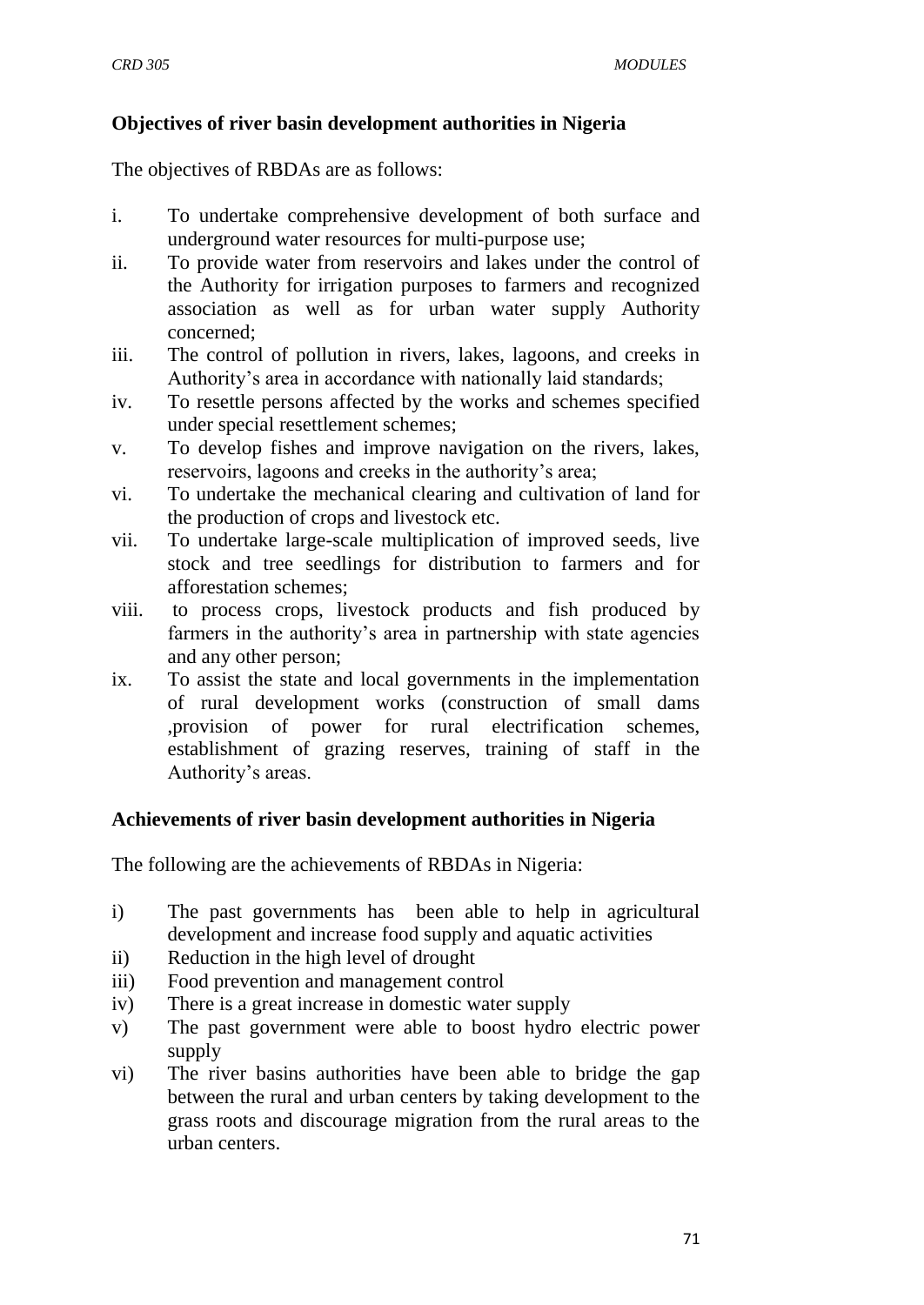- vii) The creation of the RBDAs has motivated Nigerian Federal Government to facilitate and accelerate the production of food crops and mobilize the rural agricultural population throughout the country toward increased food production.
- viii) The RBDAs have been able to solve the problems of declining agricultural productivity and; for encouraging the diffusion of agricultural innovation to the rural areas in ways conducive to increased agricultural productivity and improved living standard of the rural dwellers.

## **3.3 Nigeria Agricultural Insurance Corporation (NAIC)**

From the very beginning, the scheme provided covered only two crop items namely, maize and rice, two livestock items namely cattle and poultry and some commercial businesses like farm building, machinery and equipment. The cover has since been extended to include more items namely; 21 crop items, nine items of livestock and 12 types of commercial business. And at the present; efforts are being intensified to increase the number of items under cover to include fisheries, perishable vegetables and more horticultural products. It equally designs specific covers to suit peculiar customer needs. For example, it has designed and implemented a special type of cover for agriculture or produce marketing loans as follows:

- i) Fire and special perils cover for property used as collateral security for marketing loans.
- ii) The burglary insurance cover for produce in storage;
- iii) Fire and special perils cover for produce, goods or other materials in storage, warehouses etc. Again, there are goods in transit policy and cash in transit.

Therefore, prospective clients can always approach any NAIC office, for the possibility of arranging special types of covers to meet their needs. NAIC has operational presence in the 36 states of the federation and FCT. There are five zonal offices to supervise these state offices. Plans are in the pipeline to open more field offices in the local government areas and districts. This was established for all categories of farmers. The scheme operates a mandatory cover which applies to the following:

- i. All agricultural loans from banks taken for all items insurable by NAIC.
- ii. All agricultural and agro-related projects which are assisted, supported or fully funded from public funds.
- iii. All direct and on-lending loans taken by all tiers of government for disbursement to farmers and agriculture projects for implementation.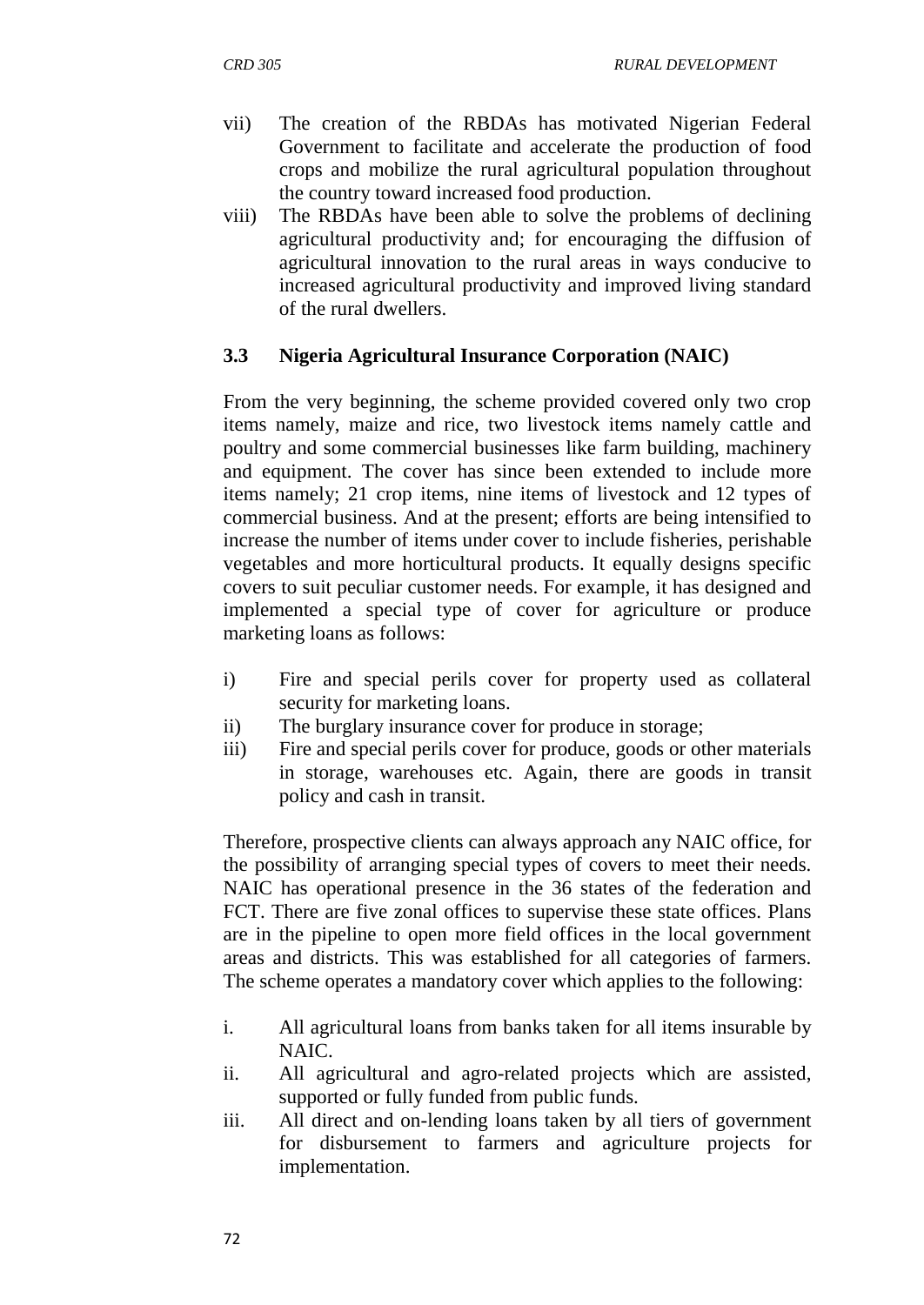- iv. All forms of loans for agricultural marketing purposes, by all banks and non-bank lending agencies, and
- v. All direct on-lending and investment loans disbursed by the Nigerian Agricultural Co-operative and Rural Development Bank (NACRDB). The perils under cover for the crop sub-sector are drought, flood, windstorm, fire, pests and diseases. For livestock, the perils covered are death and injuries due to accident, disease, fire, lightening and other forms of natural disasters. However, it is very important to note that, losses caused by negligence or willful damages are not covered.

In the case of crops, the duration of cover ranges from germination to physiological maturity. However, tree crops such as cocoa and rubber are covered for one year at a time. Livestock, cattle and small ruminants are covered for one year at a time. In the case of poultry, however, the duration of cover is from one-day old to 52 weeks for layers and breeding birds extendable 72 weeks and from day old to 10 weeks for boilers. The duration of all other cover is one year except where specified. The approved premium rate for the scheme ranges between five per cent and eight per cent of the sum insured for crops and 3.5 per cent to 7.5 per cent for livestock. The applicable rating varies with the agro-ecological zone of the country.

The Nigerian Agricultural Insurance Scheme is subsidized to the tune of 50 per cent by the federal and state government in the proportion of 37.5 per cent and 12.5 per cent of the premium payable. This subsidy is applicable only on food crop and livestock items while commercial rates are charge for non-food items. Claim payment is one of the most important functions of any insurance outfit. In NAIC, claims are treated and paid with dispatch. Insured are always encouraged to report claim incidence promptly to enable verification and commencement of processing. The indemnity for crops is based on the approved input costs, less the value of the crops harvested if any. For the livestock indemnity is the value of the animal, at the commencement of the policy, plus the approved inputs costs. NAIC offices nationwide are the main reporting point of claims. The scheme continues to gain acceptance as evidenced by the increasing number of new participating farmers and most of them that suffered losses have been indemnified. The value of risk taken by NAIC since inception as at the end of 2003 was N80 billion, which were adequately covered by local and international Reinsurance treaties. The vast scope of coverage, the huge volume of risk taken up by NAIC and the 50 per cent subsidy given by the Nigerian government makes the Nigerian Agricultural Scheme recognized by many countries and the Food and Agricultural Organization (FAO) of the United Nations as a major contribution towards self-sufficiency in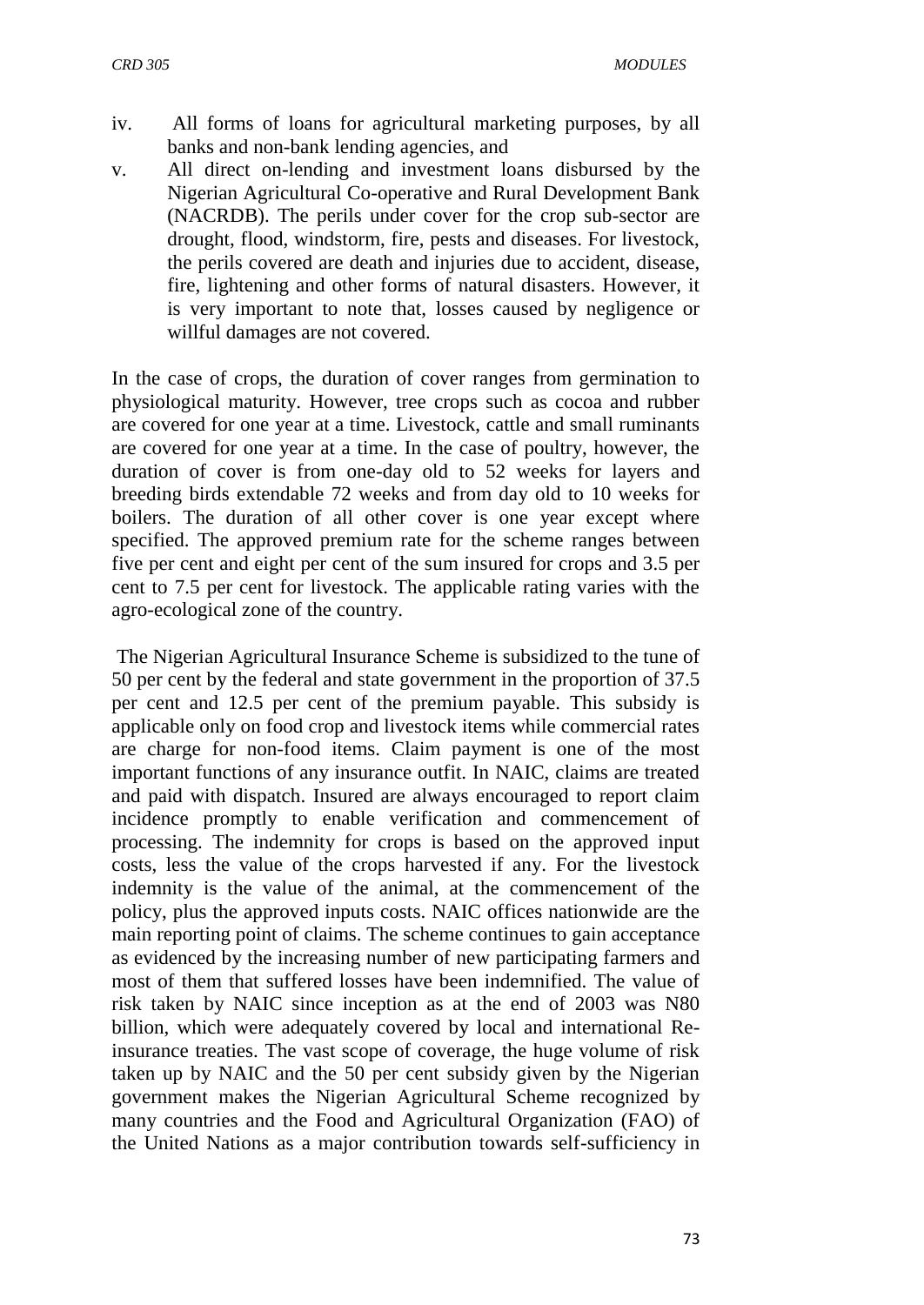food production and as a scheme to be replaced in other parts of the world.

The Nigerian Agricultural Insurance Corporation is different from others and is always there for the farmer, NAIC, unlike other conventional insurance must within reasonable time pay the appropriate compensation sufficient to keep the farmer in business after suffering a loss. Any delay could force the farmer out of business in no time.

# **Objectives of Nigerian Agricultural Insurance Corporation (NAIC)**

- a) To implement, manage and administer the Agricultural Insurance Scheme.
- b) To subsidize the premiums chargeable on selected crops and livestock policies from the grants obtained from the Federal and State Governments and the Federal Capital Territory;
- c) To encourage institutional lenders to lend more for agricultural production having regard to the added security for their loans provided by the Corporation;
- d) To promote increased agricultural production generally in order to minimize or eliminate the need for ad-hoc assistance previously provided by Governments during agricultural disasters;
- e) To carry on insurance business on normal commercial basis and without subsidies on premiums as insurers of buildings, machineries, equipments and other items which form part of the total investment on farms and to reinsure this aspect of its operations through well-established channels with reputable reinsurance companies;
- f) To operate other types of insurance business as may be permitted by the Commissioner of Insurance at competitive premiums and
- g) To do anything or to enter into any transaction which in the opinion of the Board is calculated to facilitate the due performance of its functions?

## **3.4 The National Directorate of Employment (NDE)**

The National Directorate of Employment (NDE) was established in November 1986. It began operations fully in January 1987. The birth of the Directorate was predicated on the effects of the economic recession of the 80s which led to a drastic reduction in capacity utilization and consequent outright closure of industries in Nigeria. Equally, other macro-economic policies of the government of the day such as structural adjustment programme (SAP), devaluation of the Naira, privatization and commercialization of the economy, etc, resulted to massive job losses in both the public and private sectors of the economy. According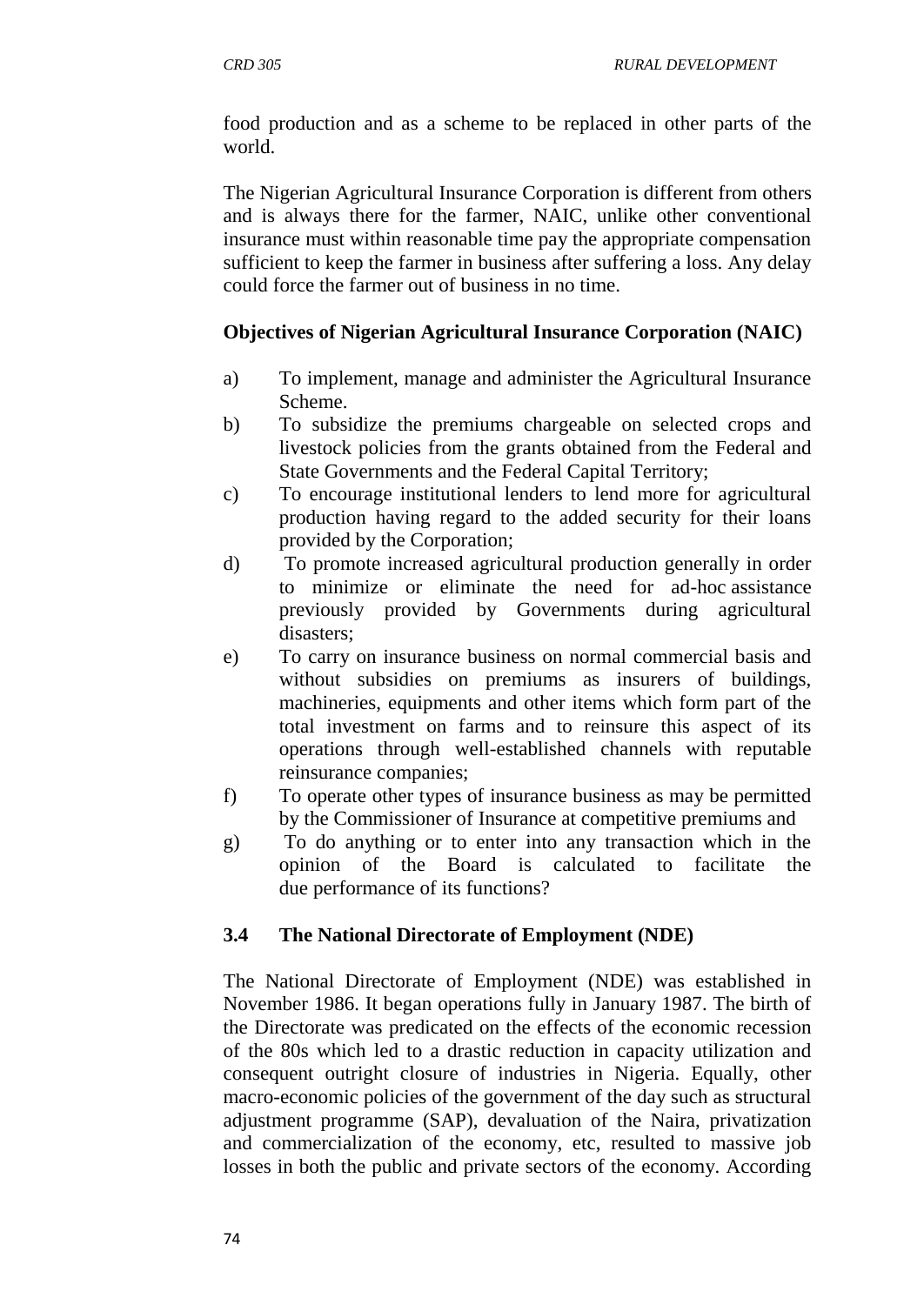to the Annual Report of the NDE 2013, unemployment rate had risen from 4.3% in 1985 to 7.0% at the beginning of 1987 because of the situation earlier stated.

## **Objectives of the National Directorate of Employment (NDE)**

The Directorate was empowered to operate as an employment creation agency statutorily charged with the responsibility to design and implement programmes to combat mass unemployment with the following mandate:

- 1. To design and implement programmes to combat mass unemployment;
- 2. To articulate policies aimed at developing work programmes with labour intensive potentials;
- 3. To obtain and maintain a data bank on employment and vacancies in the country with a view to acting as a clearing house to link job seekers with vacancies in collaboration with other government agencies and
- 4. To implement other policies as may be laid down from time to time by the board established under section 3 of its enabling law.

The Directorate commenced operations in January 1987 with visible presence in all the states of the federation. In order to fulfill its statutory mandate the NDE introduced four major areas of intervention towards mass job creation for the unemployed in Nigeria as follows:

- 1. Vocational Skills Development
- 2. Entrepreneurship Development
- 3. Agricultural Skills Training and
- 4. Public Works Programme

Since unemployment is dynamic in its forms and patterns, regular innovative strategies are required to tackle it effectively. To this end, any other innovation can be effectively situated within the framework of any of the four major areas of intervention.

All the various employment creation programmes of the NDE are designed to provide training in critical skills required to make an unemployed person either employable or to become self-employed. Emphasis is placed on self-employment as against paid employment in order to stimulate entrepreneurship and wealth creation. To support this concept, the Directorate provides demonstrative soft loans to outstanding beneficiaries of its various programmes.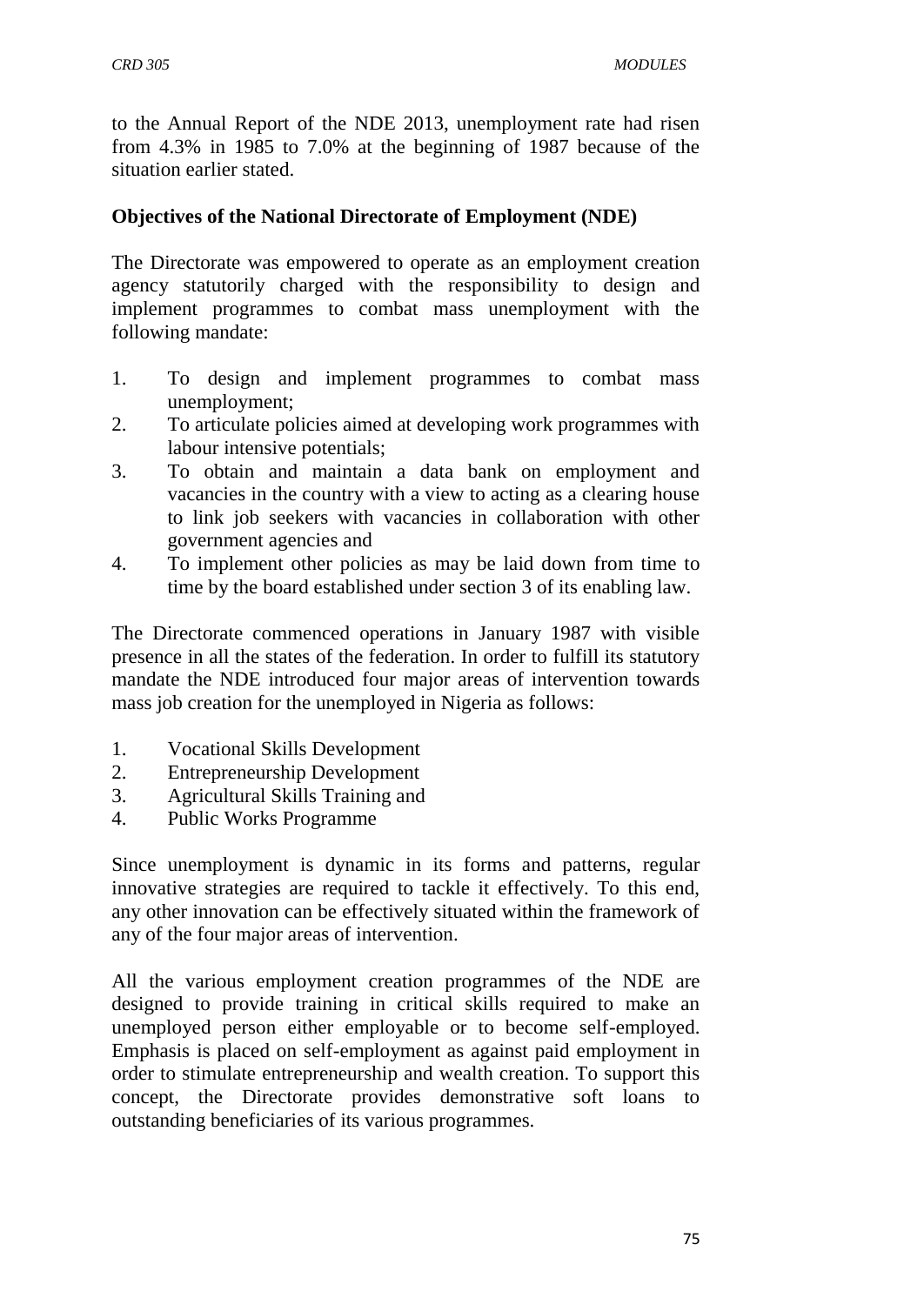## **Structure of the NDE**

From inception, the NDE functions under a board of directors fully supported by a Chief Executive Officer and a management team. It has functional offices in all the states of the federation as well as the Federal Capital Territory (Abuja). These offices serve as implementation channels for all programmes of the agency at the grassroots level. Recently, a zonal structure was introduced to enhance the efficiency and effectiveness of programme delivery across the country. Each of the 6 geo-political zones in Nigeria has a zonal office headed by a director who coordinates programme delivery and effective administration of the state formations within a zone.

## **Achievements of the National Directorate of Employment (NDE)**

For nearly three decades now, the NDE, through the machinery of skills acquisition in vocational, agricultural, entrepreneurial and activities in the public works sector as well as collaborations with both local and international organizations and private individuals, has impacted a total of *3,625,930 unemployed Nigerians.* This does not include the over 9 million persons counselled over the period.

## **3.5 National Health Insurance Scheme (NHIS)**

Life expectancy especially in sub-Sahara Africa has dropped due to inappropriate diet, lack of exercise and mostly stress. Health care quality, quantity and costs have equally deteriorated that the World Health Organization (WHO) and other human organizations have been ringing the alarm bells of imminent danger to citizenry in developing countries like Nigeria. To meet this challenge, the Government of Nigeria constituted various panels whose recommendations culminated in the enactment of the National Health Insurance Scheme Act, 1999 (NHIS Law).

According to the Government of Nigeria, some of the reasons for establishing the NHIS include:

- 1. The poor state of the nation's health care delivery systems.
- 2. Excessive dependence and pressure on the Federal Government to finance the entire health care delivery system in Nigeria.
- 3. Rising costs and under-funding of health care delivery.
- 4. Poor integration of health facilities in the health care delivery system.

NHIS, as the name implies, is a kind of insurance scheme where many individuals or "Insured" pool their resources – i.e. contributions -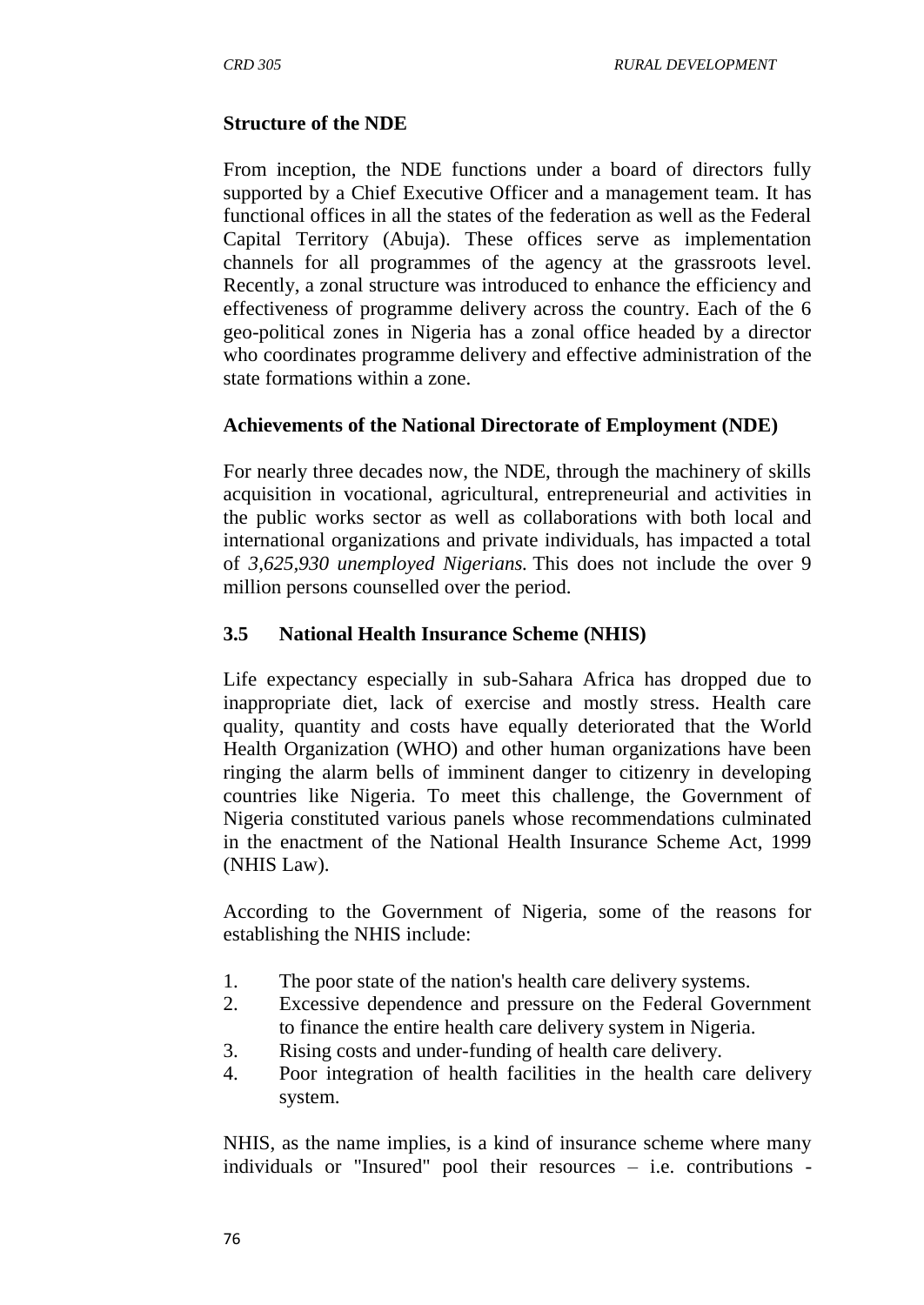together for the protection of anyone in the group who might fall ill within the period of the insurance.

The drivers of the scheme are called Health Management Organisations (HMO). The providers of the actual medical services are professionals called Health Care Providers.

#### **The objectives of National Health Insurance Scheme**.

The objectives of NHIS include:

- i) Ensuring that every Nigerian has access to good health care and health care delivery services.
- ii) Protecting Nigerians from the financial hardship of huge medical bills whenever they visit our hospitals.
- iii) Managing the rising cost of health care services in Nigeria.
- iv) Ensuring equitable distribution of health care costs among different income groups.
- v) Ensuring adequate distribution of health facilities all over Nigeria.
- vi) Ensuring efficiency in health care services both in the public and private sectors.
- vii) Improving and harnessing private sector participation in the provision of health care services.
- viii) Maintaining high standard of health care delivery services within the scheme.
- ix) Ensuring equitable patronage of all levels of health care.
- x) Ensuring the availability of funds to the health sector for improved services.

## **The workings of NHIS**

HMOs are required by the NHIS Law to collect contributions from patrons to the scheme and maintain an efficient pool of Health Care Providers (Hospitals, Clinics, Dental and Optical Clinics, etc). Contributors to NHIS, on regular payment of their contributions, are entitled to visit the appointed Health Care Providers, appointed by their HMO, whenever they are ill or require medical advice or attention. Note that the HMOs are required by Law to ensure that the highest quality and quantity of health care services are provided by their appointed Health Care Providers.

To guarantee financial adequacy of the scheme, the NHIS Law requires all HMOs to have approved, a comprehensive insurance cover to the tune of N100 Million; from this insurance cover, the HMO is indemnified against incidents of defaults in settlement of claims by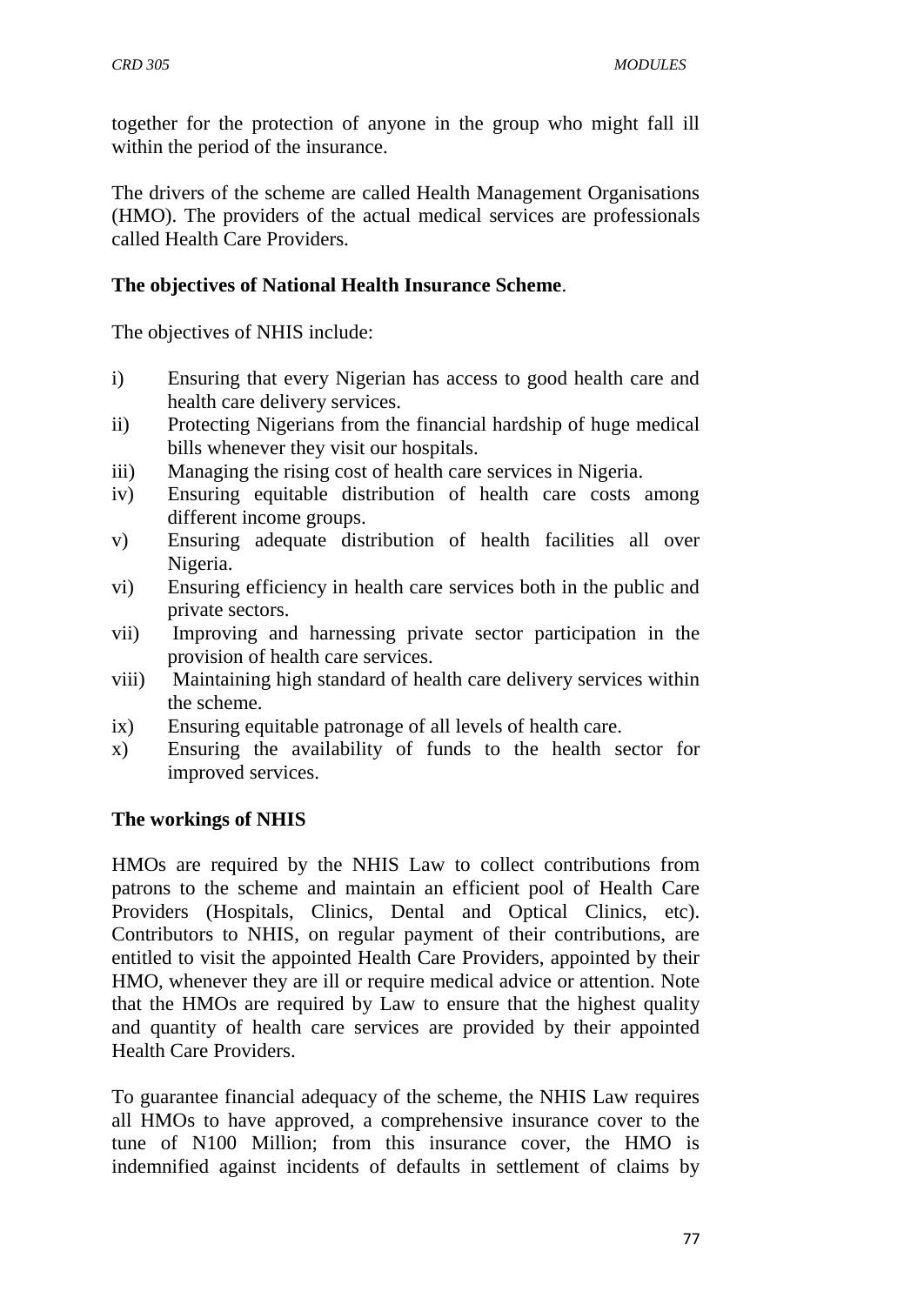Health Care Providers or by patrons of the scheme that is insured persons like you.

## **Registration and contributions of employers and employees**

All employers having ten or more than ten employees are required to register their companies and their employees with a HMO and to pay to the designated HMO contributions at such time and manner as provided in the guidelines issued by the NHIS Council or as agreed to with the HMO where there is no guideline from the NHIS Council. Employers are forbidden by the NHIS Law from deducting their share of NHIS contributions from their employees' wages and or emoluments.

Self-employed people or others who are described as "Voluntary Contributors" under the NHIS Law and who want to enjoy the benefits of the scheme are permitted to register and participate in the scheme by choosing a HMO of their choice.

#### **Benefits under NHIS**

Persons registered under the various NHIS schemes are entitled to enjoy insured benefits based on the contract that they have entered into with their appointed HMO. Common services envisaged and enumerated under the NHIS Law include:

- a. Defined elements of curative care.
- b. Prescribed drugs and diagnostic tests.
- c. Maternity care for up to four live births for every insured person.
- d. Preventive care including immune station, family planning, ante natal and post natal care.
- e. Consulting with defined range of specialist.
- f. Hospital care in a private or public Hospital in a standard ward.
- g. Eye examination and care, excluding test and actual provision of spectacles.
- h. A range of prosthesis and dental care as defined by the Council.

## **Failures of NHIS**

The immediate problems with NHIS include:

- i) There is a limitation on the scope of services and preferences of medical professionals that contributors to the Scheme can access and enjoy.
- ii) There is also inadequate publicity on the existence and benefits of the Scheme; this is especially amongst members of the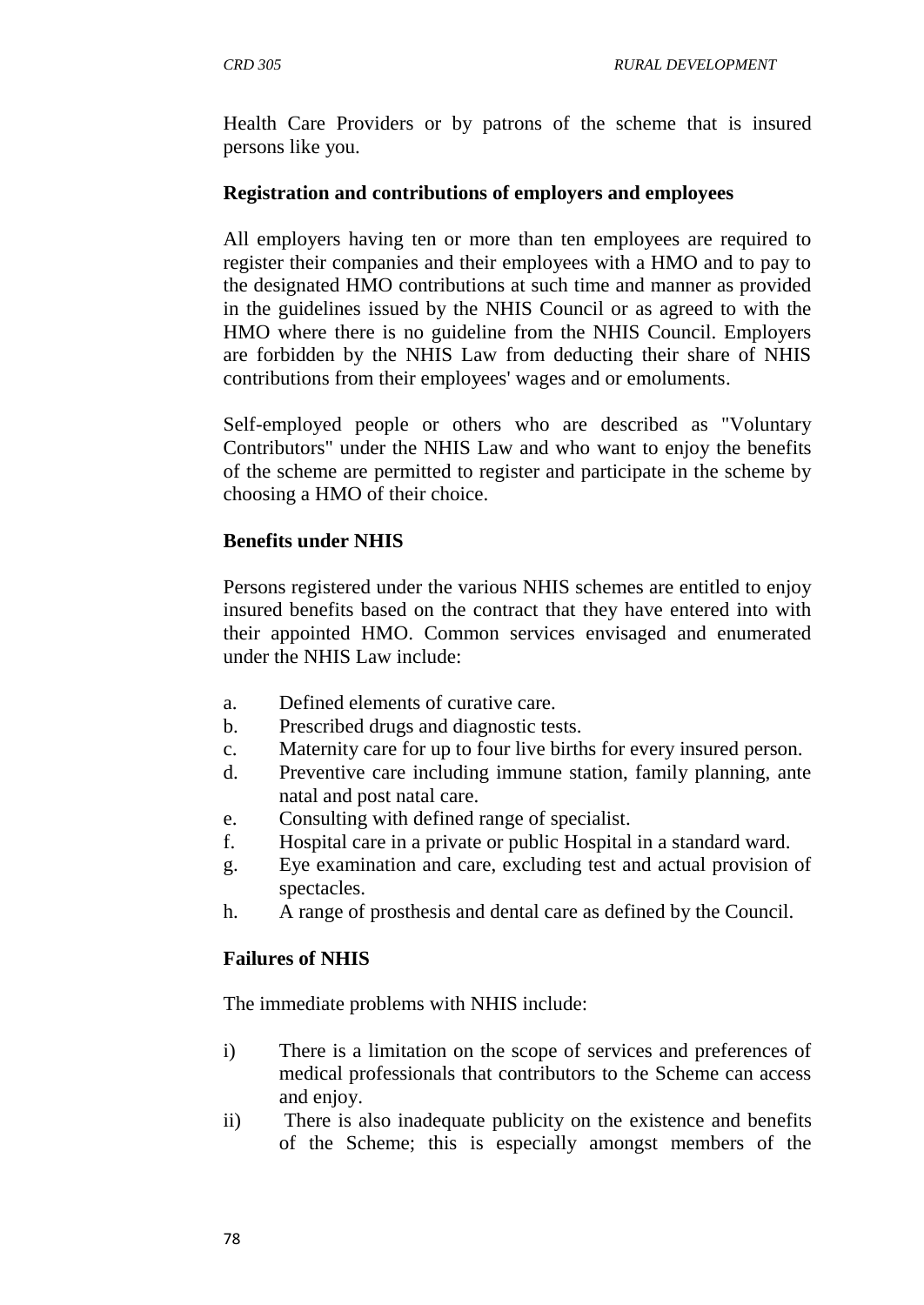informal sector of the economy who constitute a vast majority of the economy.

- iii) There are still a very small number of participants/contributors to this scheme and this is because of low per capital income in Nigeria. In comparison, the current high rate of contributions by HMOs is a disadvantage of spreading the net and having more participants.
- iv) The Public Officers Protection Law requires special notices and procedures before law suits can be brought against members of NHIS Council and their staff. The application of this Law to this scheme is unfortunate as the Public Officers Protection Act is an archaic colonial legislation. It is suggested that this provision be removed and substituted with a kind of insurance indemnity covering exposures such as this.

# **SELF-ASSESSMENT EXERCISE**

- 1. Select any one community modernization programme you are familiar with and analyze its objectives, achievement and failures.
- 2. Identify the objectives of NAIC and assess the extent to which the objectives have been achieved.

# **4.0 CONCLUSION**

All the community modernization programmes were introduced at different points in time by different governments of Nigeria. As it has been discussed, they have their various achievements and failures. This requires more efforts and readjustments on the part of the present and incoming governments until Nigerian communities are truly modernized like communities in the developed countries. Good policies and political will are quite relevant to achieve such a target.

# **5.0 SUMMARY**

In this unit, we have explained the objectives, achievements and failures or weaknesses of community modernization programmes of past and present governments of Nigeria such as Mass Mobilization for [Self](https://en.wikipedia.org/wiki/Self_Reliance)  [Reliance,](https://en.wikipedia.org/wiki/Self_Reliance) [Social Justice,](https://en.wikipedia.org/wiki/Social_Justice) and [Economic Recovery](https://en.wikipedia.org/wiki/Economic_recovery) (MAMSER), River Basin Development Authorities (RBDAs), Nigerian Agricultural Insurance Corporation (NAIC), National Directorate of Employment (NDE) and National Health Insurance Scheme (NHIS).